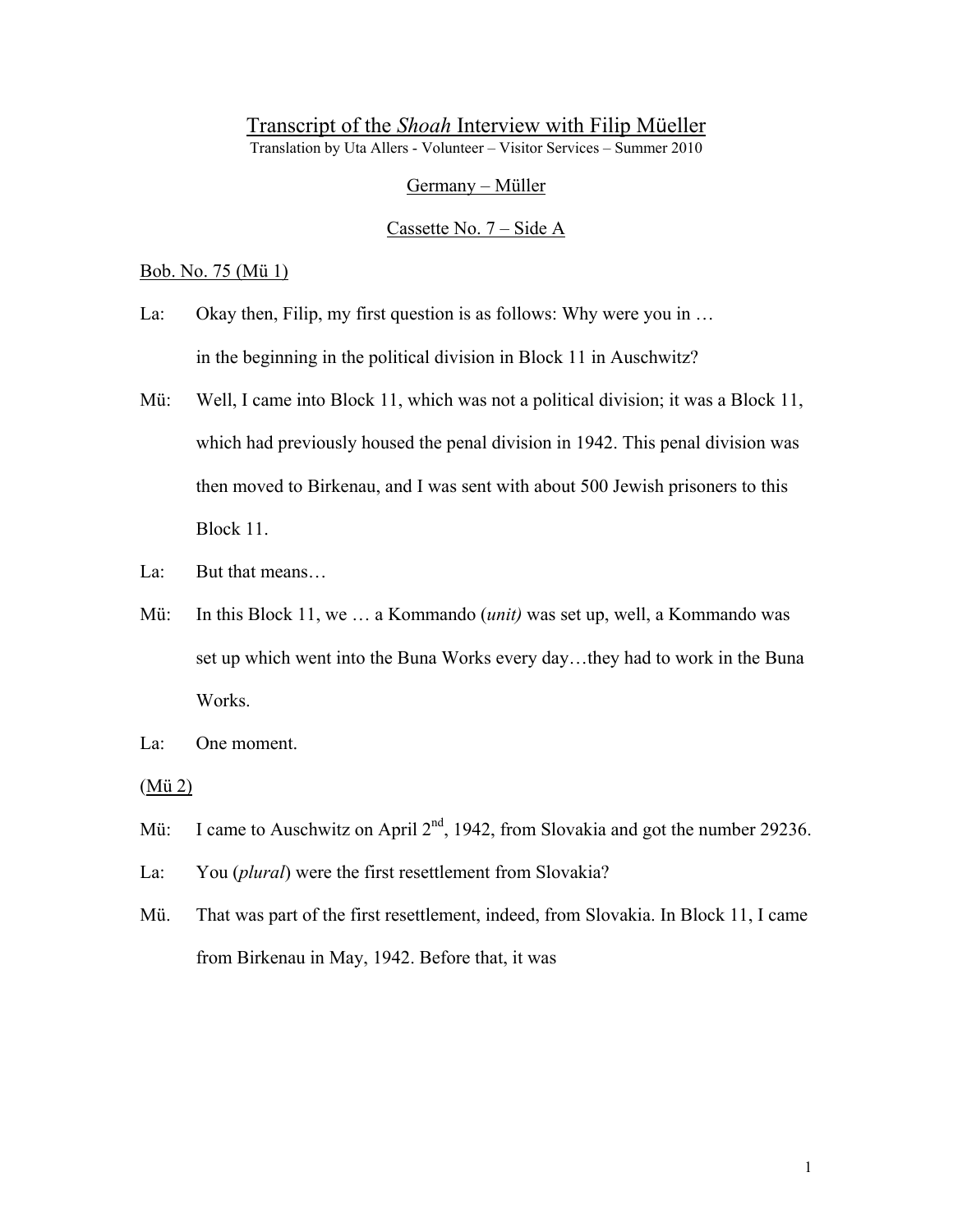- Mü: Block 11, the so-called penal division lived there; that was a block of the political division. And we, about 400 Jewish or 400 to 500 Jewish prisoners, suddenly came from Birkenau into this block.
- La: That means, when you arrived in Auschwitz, you were immediately sent to Birkenau?
- Mü: No, first I came to Auschwitz. From Auschwitz I was sent to Birkenau the next day…
- La: The next day.
- Mü: Sent the next day, so off I marched, and then later after about 18 to 20, after about 3 weeks, I came back to Auschwitz.
- La: to Auschwitz 1.
- Mü: to Auschwitz 1 in the main camp into the so-called Block 11. In this block, there were mainly the bunker cells, the bunker cells, then the death wall; that's where the executions were carried out…
- La: the black…
- Mü: the black wall, yes. And, and across from there, across from this Block 11, later there was the dreaded Block 10, where the experiments with women were carried out.
- La: Yes, medical, so-called...
- Mü: Yes, where so-called pseudo-medical experiments were carried out.
- La: But why were you chosen to stay in this block?
- Mü: Very simple. I was...as I said before, I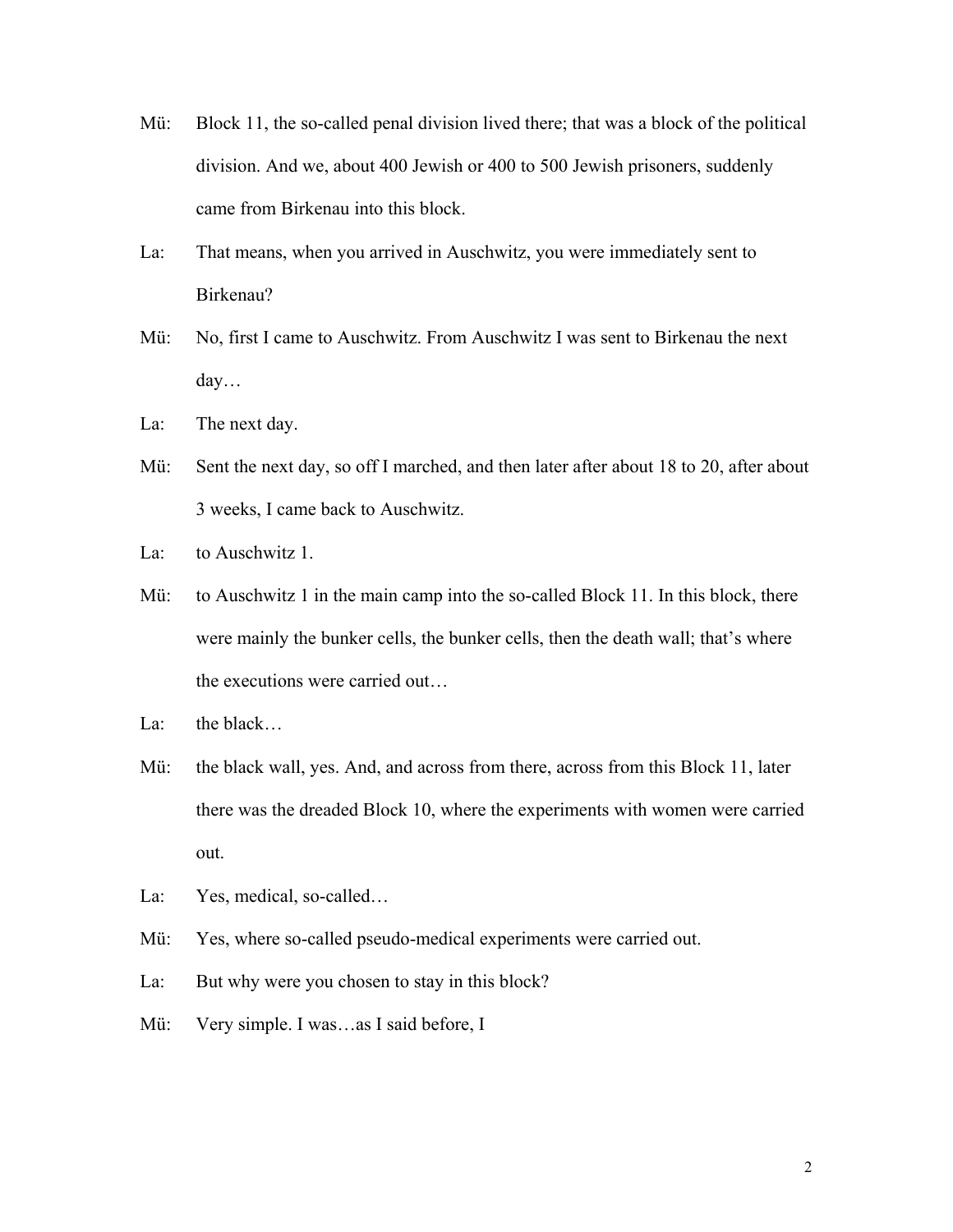- Mü: worked in Birkenau. And suddenly, within a regular work Kommando, it was a street construction work Kommando…
- La: Street construction
- Mü: Street construction in Birkenau. In those days, Birkenau was not a finished site; it was merely Camp B 1, which was later the women's camp. And suddenly some SS men came and chose 500 men and sent us to Auschwitz.
- La: Without, without, without any reason...
- Mü: Without telling us why. And I came, I came, as I said before, around May, the first half of May, 1942, into Block 11. Before that, this block was the penal division.
- La: Okay, so could you (*say)* something about your experiences in this Block 11 what happened with…
- Mü: Well, I think that Block 11 was the deciding factor about my fate later on. That was a Sunday in May. In May of 1942. And we were… the so-called exercises were being held that day: caps off, caps on, move, etc. Of course, if one didn't do it right, a prison guard by the name of Watzek, would get…
- La: A Pole?
- Mü: He was... I don't want to say a Pole, but maybe he was; well, I didn't get to know him well, but he spoke good German. He was probably an ethnic German.
- La: Ah, yes.
- Mü: From Upper Silesia. He was a big murderer. And if things weren't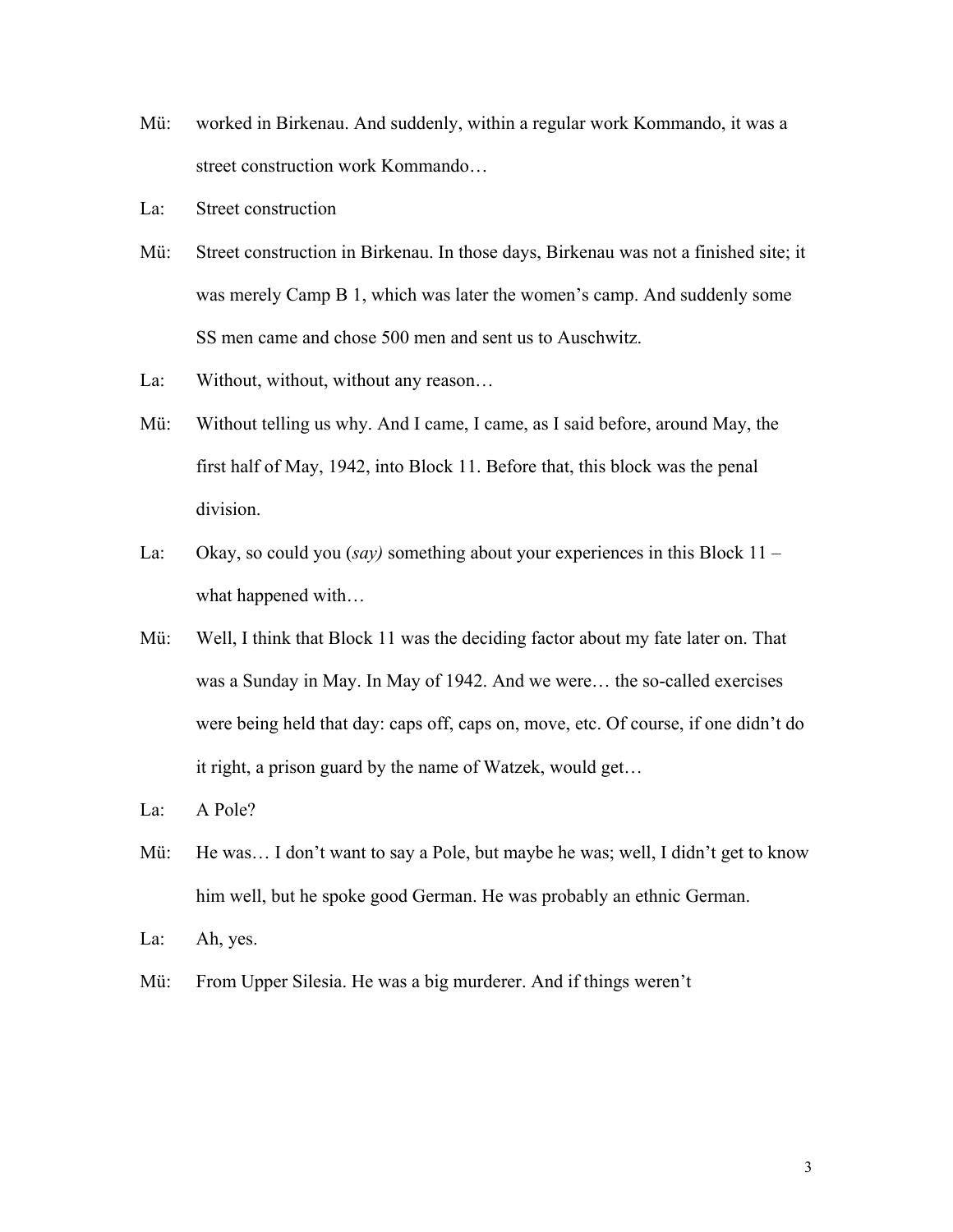Mü: done right, he always selected a few people and he beat these people to death. Very suddenly…

La: Beat them to death.

Mü: Beat them to death with a..., well...

La: With a what, with a rubber...

Mü with a rubber truncheon

La: Yes.

Mü: And when this ritual had been carried out, it was time for the noon roll-call. And during this noon roll-call…

La: On this Sunday?

- Mü: On this Sunday.
- La: That's always the first day.
- Mü: Always the first day. So we got to this…to this noon roll-call, and this Watzek now gave the order that this tea…that this tea had to be poured into the canal. So, he ordered the …the tea to be poured into the canal. I was very thirsty, as were the other comrades. So we got only soup and had to, had to go into the block, were forced to do the so-called Sunday bed-rest, which was (*part of)* every Sunday in Auschwitz, which we had to do. And in the meantime, new tea had arrived, that is, new urns of tea had arrived, which were prepared for the evening. And since I was very thirsty, I spoke with a French comrade, I talked with him, I said….well, so, we agreed to…
- La: A Jew from France?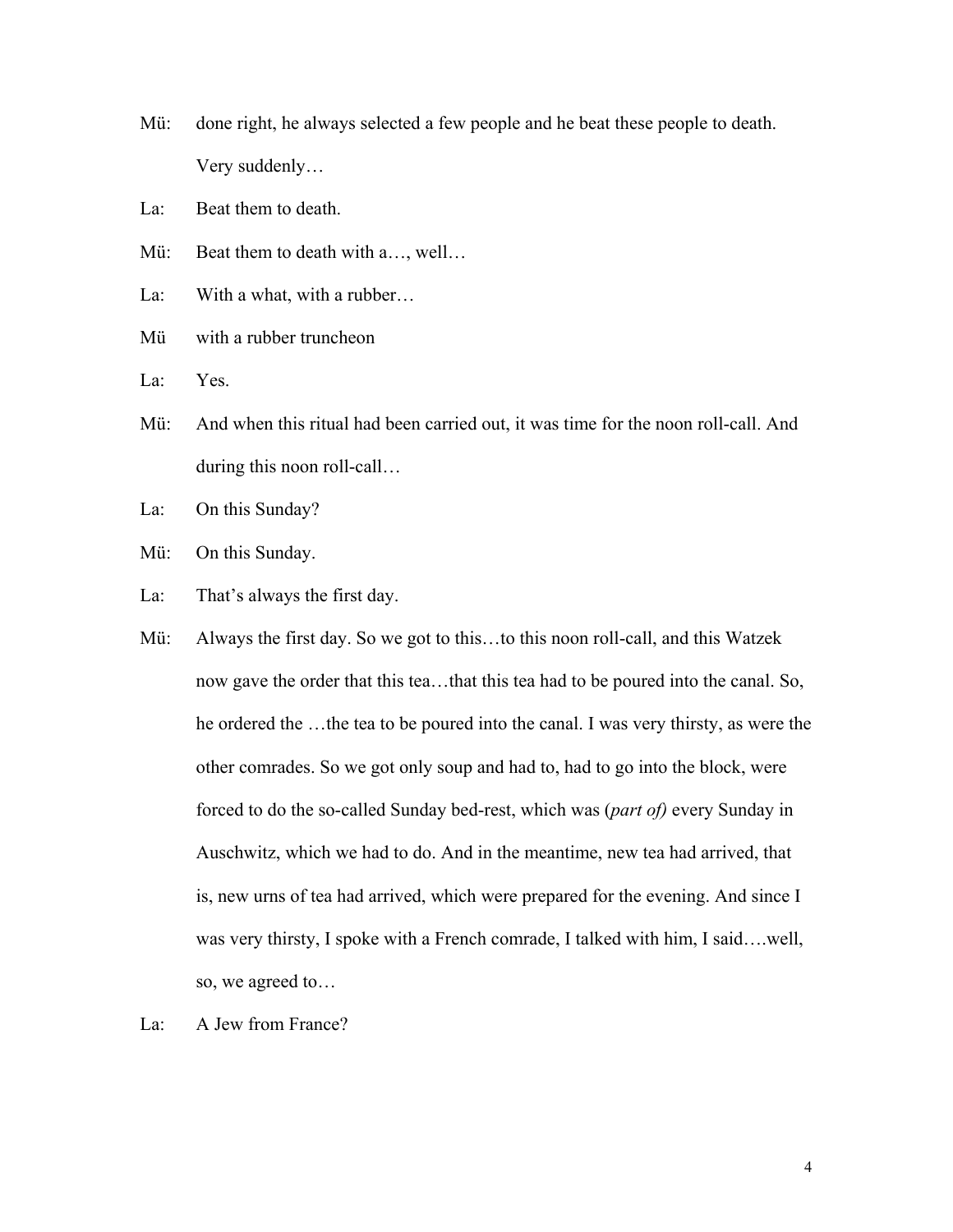- Mü: A Jew named Maurice; we agreed that we would, probably we would, when there's some down-time, that we'd go into the yard, back to the yard, would drink the tea, which was there for the evening, because we were convinced, that this Watzek would pour out this tea in the evening again.
- La: Meaning, that you were so thirsty...
- Mü: I was; I was so thirsty that I couldn't stand it anymore. Besides, I was convinced that in the evening, this tea would be poured out again.
- La: What kind of tea was it?
- Mü: That was, one could say, not a real one; I would say it was water, not a real tea. It was just stinking swamp water. But it was a liquid. It was very important for a human being. Yes. That is, if you want to survive.
- La: Yes.
- Mü: Now, with this tea, when I wanted to drink it, I went to the yard, so I went to the yard with Maurice only when everyone in Block 11 was sleeping and I wanted to drink. And then I was caught. Suddenly, I felt from behind, that someone was pushing me into the water, into the urn.
- La: into the, into the...
- Mü: I wanted to sit down, but I couldn't. Suddenly I lost, I couldn't, couldn't breathe anymore. So,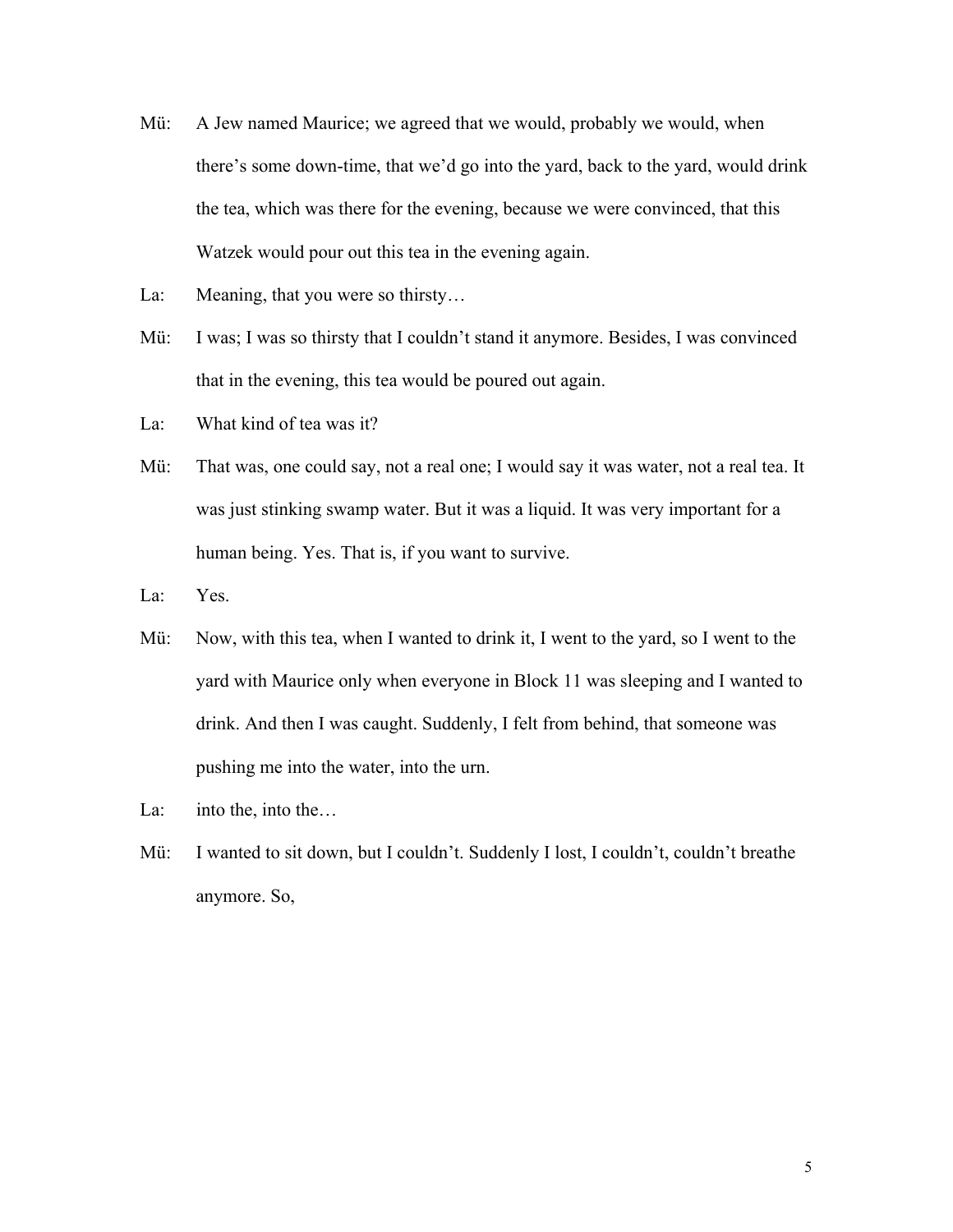Mü: suddenly I, I drank water, to the point of losing consciousness.

Bob. No. 76 (Mü 3)

- Mü: When I came to, and with my friend… we were led down an unpaved road with a guard from 11, from Block 11 through a gate, turned right, and suddenly, about 100 meters, more than 100 meters in front of the gate, a building appeared in front of me, a flat building. Behind it, I saw a gate. Now I thought...I didn't know where we were being led. So, I thought they would shoot us.
- La: And you...you had no idea what...
- Mü: What, how, what, I had no idea, what would happen to the two of us. Suddenly, at the gate behind a small street light right by this building, there stood a young Sergeant, who said to us, "Get in, you swine," And we went into the hallway. We were driven in and in and in. We were in the hallway. Suddenly, I smelled such a stench. One was…it was smoke. Then we were driven further in and there I saw the silhouettes of the first two ovens. And in between the ovens, were running around, were running around there a few Jewish prisoners. We found ourselves then…
- La: Running?
- Mü: Running. We found ourselves then in the incinerator room of the crematorium of the main camp of Auschwitz.
- La: How did you know that the people were Jewish prisoners?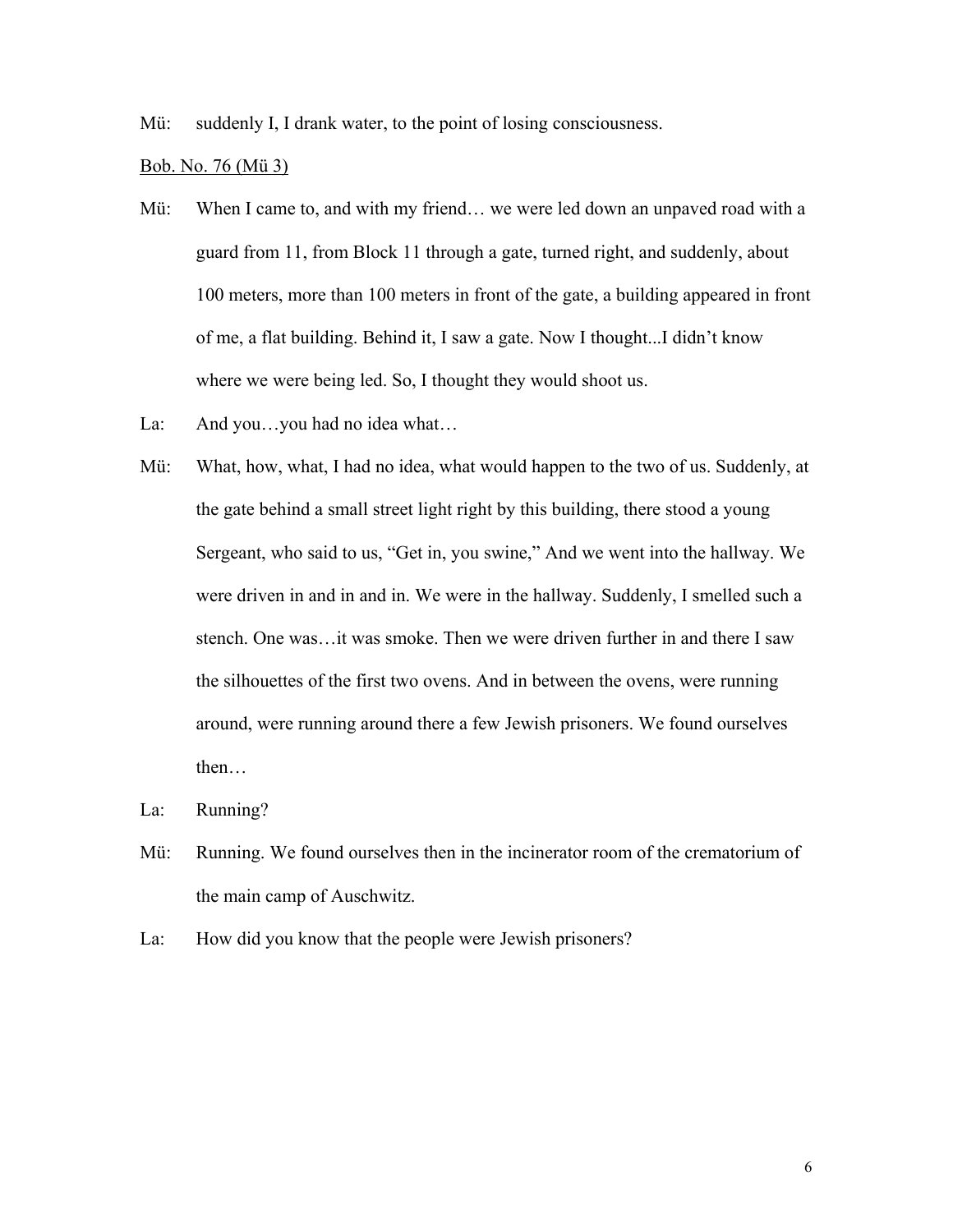- Mü: Because I, when I got closer to them, I saw that they had here on the right side the Mogen David.
- La: Yes, the Star of David.
- Mü: The Star of David. And then we were driven from this incinerator room into a big room. There we were ordered to undress the corpses.
- La: There were corpses?
- Mü: I looked around the room. I saw perhaps several hundred, several hundred corpses: men, women, among them also Soviet prisoners of war, but also Jews, who had been forcibly chased in as each transport *(arrived)*. Every transport, that is, those who were lying there. Among them lay suitcases. They were dressed. Strewn all over the place were bundels, the last possessions which they took with them, and all around I saw, all around I saw, strewn about, some blue-purple crystals. But I couln't imagine what was going on. I just couldn't imagine, how one could kill so many people at one time.
- La: But these people were all together in one room?
- Mü: Yes, they, they, this room, as I found out later, was practically the gas chamber of the Auschwitz crematorium, which is standing there to this day.
- La: Yes, I know.
- Mü: And...I just couldn't imagine, how, by what means, one could kill that many people at one time.
- La: And these people were not naked?
- Mü: They weren't naked. We now had to undress these people.
- La: These corpses?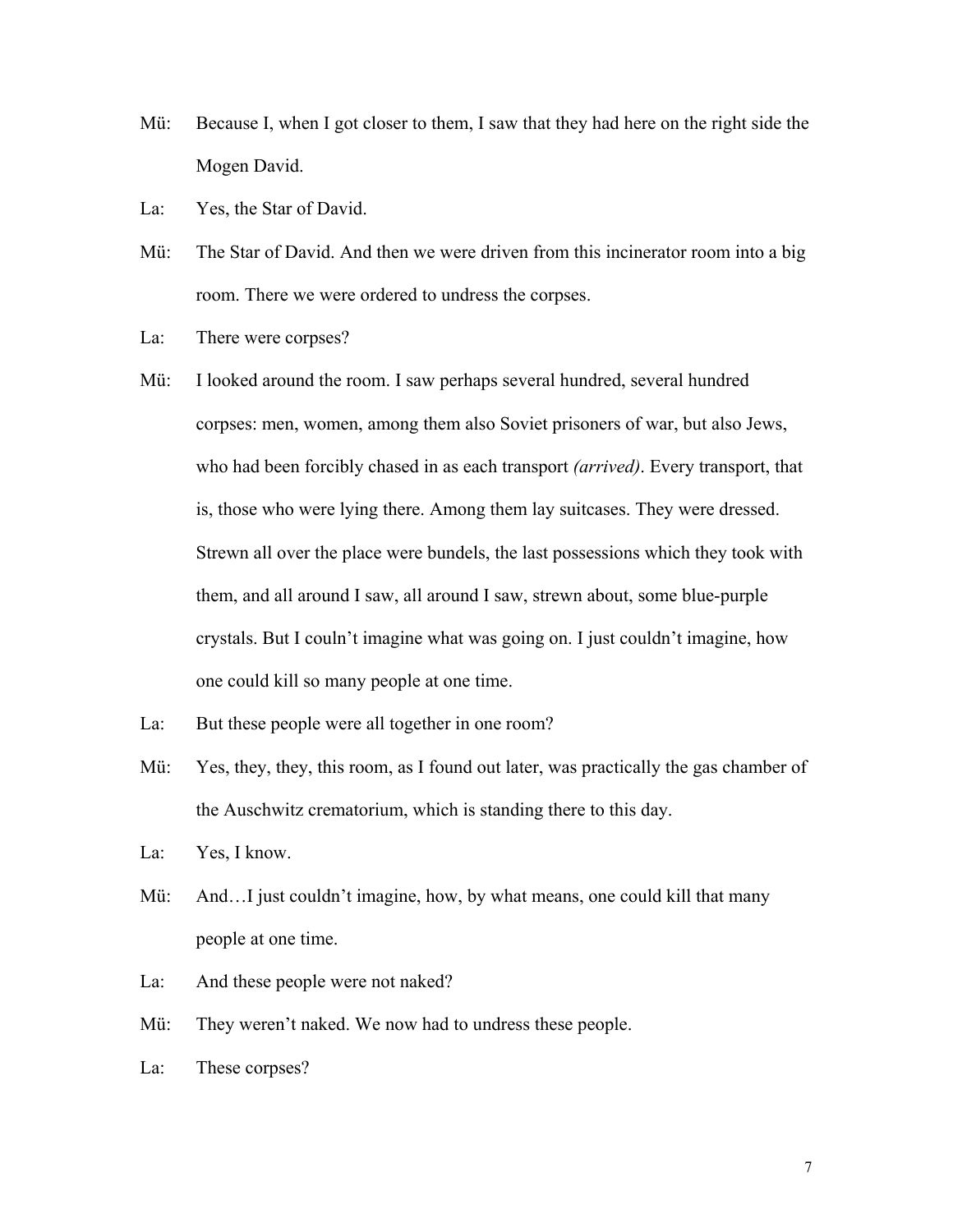- Mü: These corpses. Obviously it was very hard work. Now, when we had undressed a few, we had to tend to the ovens. Suddenly a Sergeant came to me and said, "Get out, to the corpse ovens." I didn't know what "the corpse ovens" were; I got to the incinerator room and saw a Jewish prisoner there, who was later a foreman, named Fischer. He looked at me and I saw how he was stoking around in the oven with a long metal pole. So he said to me, "Grab this pole quickly, otherwise the SS man will beat you to death." So, I grabbed this pole and stoked around with it…
- La: What is a "Stange" (*English = pole)*
- Mü: A steel pole. So I did as he did, what this Fischer ordered me to do. I was in shock at that moment, yes, as if hypnotized. I followed every order, whatever came at me. In that moment, I lost my sense of comprehension through what, what I, the terror, what I saw, that I did, I did everything that Fischer, the foreman, told me. Then the ovens were charged (*as in: fueled)*, but we didn't know the workings of these ovens that well. The ventilators were on longer than they should have been.
- La: There were ventilators?
- Mü: Indeed. There were ventilators, which were used to heat up the fire.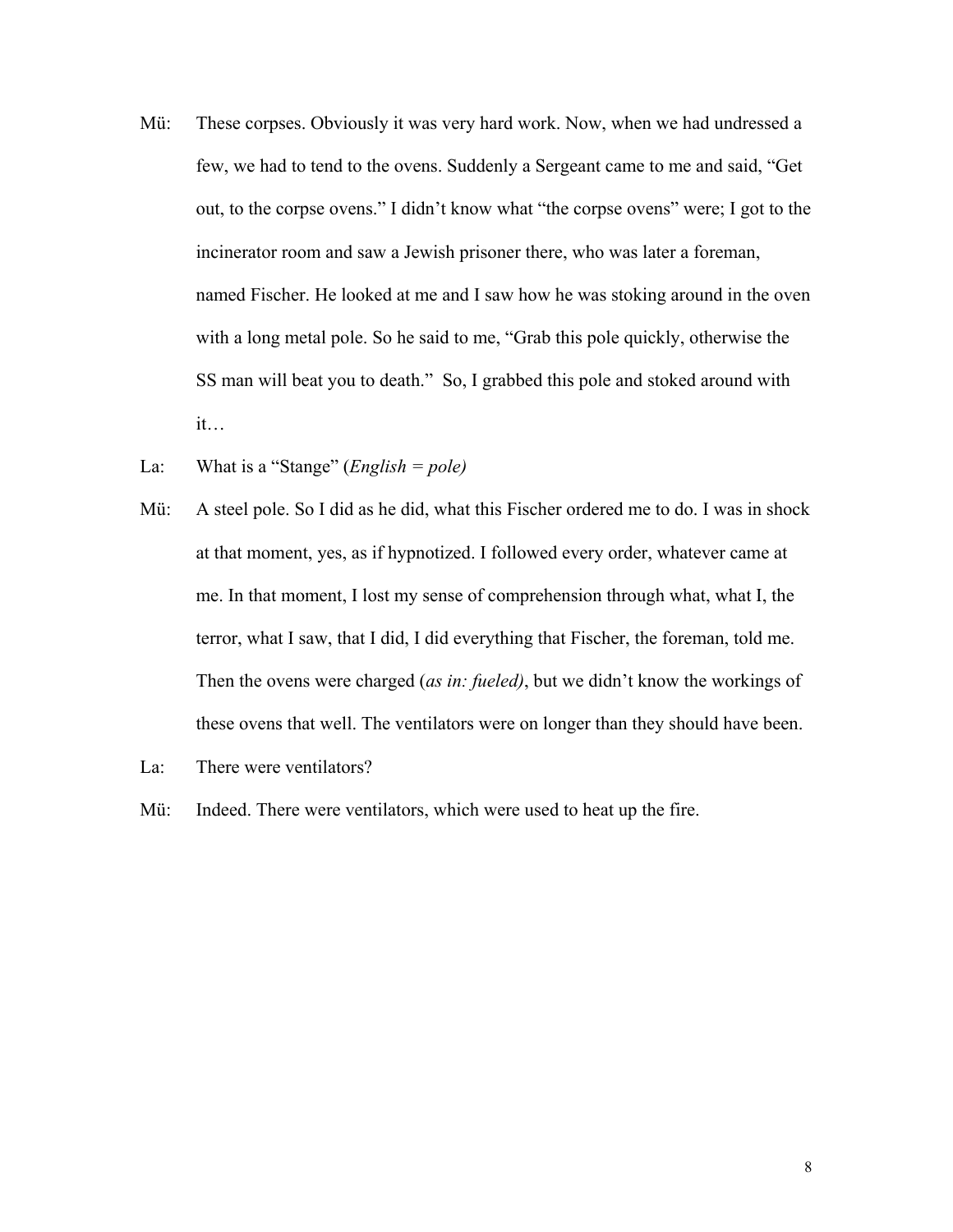- Mü: So, we let them run for a longer time and suddenly, the firebricks caved in. And with that, the pipes of the Auschwitz crematorium to the chimney were blocked. But in those days, the chimney wasn't the one it is today, in those days…the one that is visible today. Then it was red…the chimney…there was a red chimney. And through that, the incineration process was interrupted, and in the evening, first came the…we had to, we had to, we had to douse the ovens with water. And later in the evening, a few trucks came and we loaded the rest, maybe 300 corpses onto the trucks.
- La: Because the ovens weren't working?
- Mü: The ovens weren't working. They were inoperable. And we drove to some open area; to this day I don't know where I was, but probably I was out in the open, in a field in Birkenau.
- La: Yes, that's...
- Mü: And there I saw…
- La: a detour (*?)*
- Mü: Yes, and then suddenly I see...then we had to get out of the truck...
- La: How many people were there?
- Mü: There were six, six…of the Sonderkommando *(Special Unit)*. So we had to get out and had to pull the corpses out of the truck and were ordered to *(throw)* these corpses into a pit…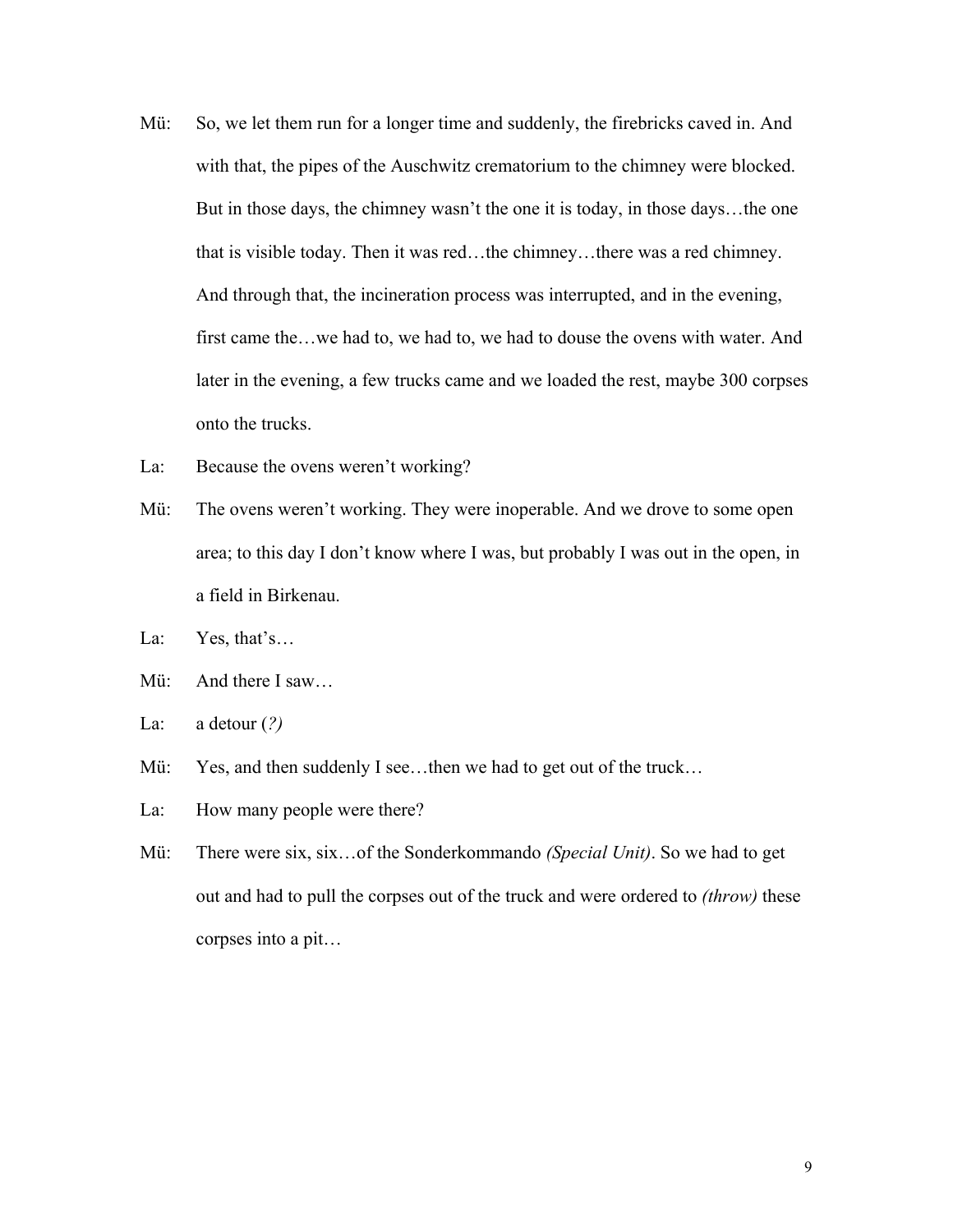- Mü: It was a pit. And probably, it was a man-made pit, because...suddenly, the ground water came up, and the corpses fell into the pits. That's how the first day ended.
- La: But, excuse me, there were SS people there with, with you?
- Mü: Well, where, where we were, we were surrounded by SS guards, surrounded by SS weapons, that is, SS guards. Among them were also a few SS men. As I learned only later, this was about the then-Commandant Aumeyer, the then-head of the political division, Grauner, who (*plural)* gave the orders in those days and who were also on the field that night. When we had completed this horrible work, we were loaded back onto the truck and we drove back to Auschwitz.
- La: But I read in your book, there were two young Jews, who...
- Mü: That was later. Then we were locked into a bunker cell. It was one without a window. It was completely…we were completely cut off from the world.
- La: Yes, in Block 11.
- Mü: Yes, Block 11. And we lay there completely dirty, bleeding, *(cut off)* from everyone on this earth…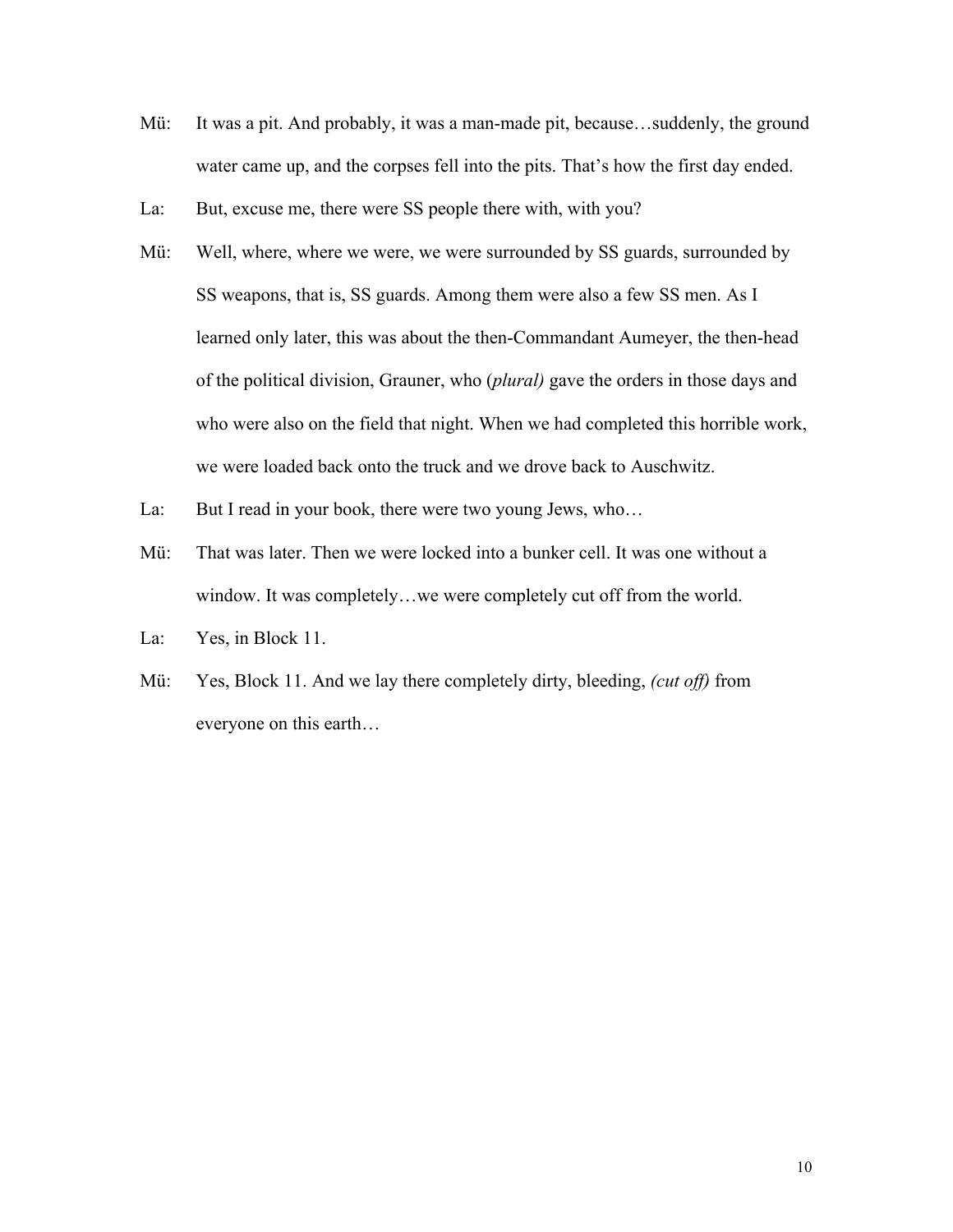## Bob. No. 77 (Mü 4)

- La: Filip, on this Sunday in May '42, when did you come into the crematorium of Auschwitz 1 for the first time; how old were you?
- Mü: I was 20 years old at the time.
- La: 20
- Mü: Just over 20, yes.
- La: And you had no idea at the time that these people in Auschwitz had been gassed?
- Mü: No, we had been in Birkenau before that. And there, no one *(spoke)* of these things then; things hadn't gone that far…
- La: There was no crematorium in Birkenau at that time?
- Mü: There was no crematorium in Birkenau then, yes.
- La: yes, yes, yes
- Mü: So, as I said, the first time I saw these piles of corpses, still clothed, I racked my brain, how this, how it was possible, how could one in one *(fell swoop)*…I knew they had been killed, but I didn't know how one could kill that many people at one time. Only later…
- La: The corpses were cold or...
- Mü: Well, the corpses could have been somewhat, I don't know, well, when I arrived, they might have been gassed maybe 2 or 3 hours before. Probably. Only later, when I saw the people alive, but that's...
- La: Yes, but that is...?
- Mü: But back to the subject...So, around midnight...we arrived at the block at night...
- La: *(That was)* your first encounter with the corpses?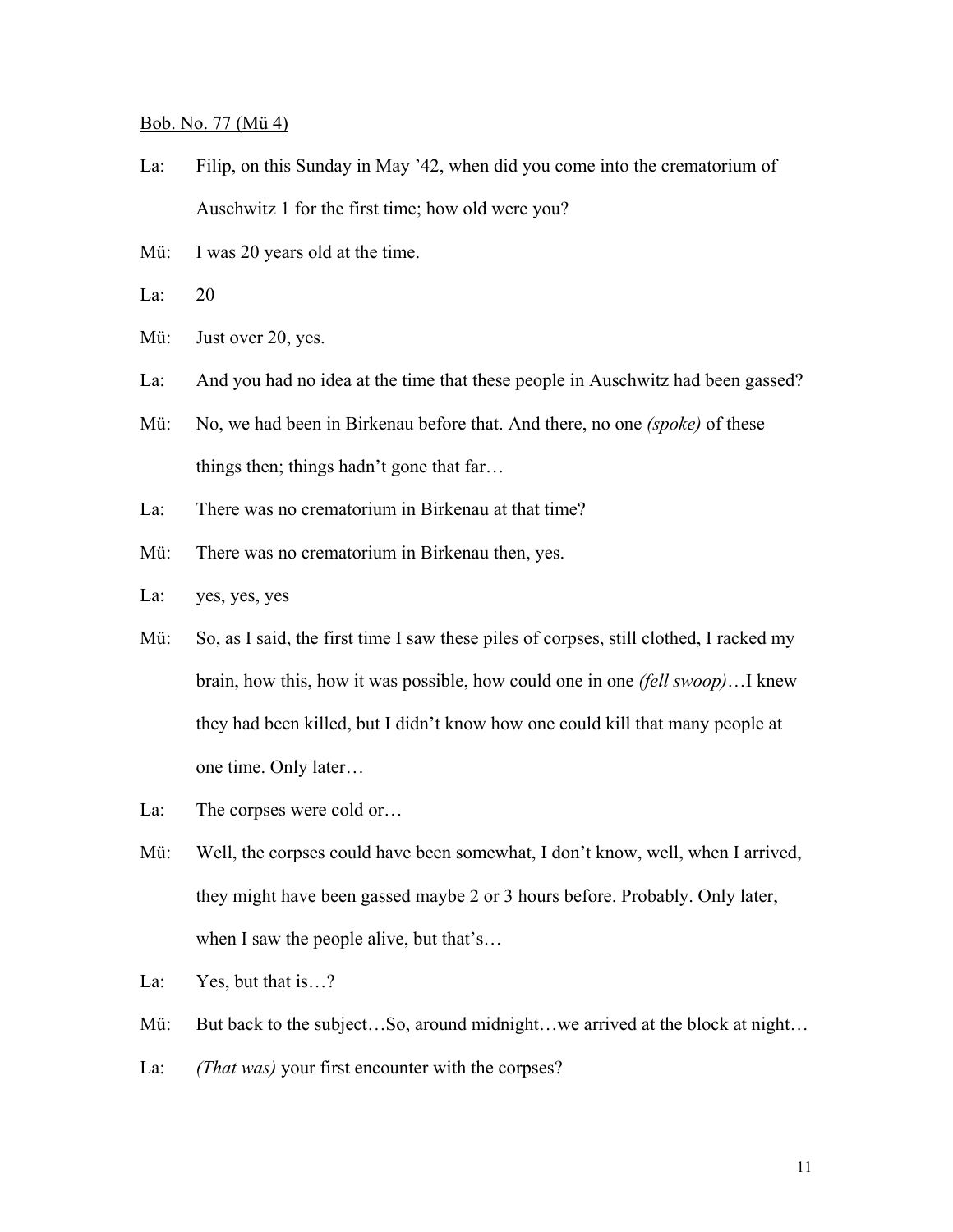- Mü: With corpses, clothed. With suitcases, with bundles. And the people had, the people had probably been forcibly driven in there.
- La: And you, you didn't talk to the other Jews, who were already there?
- Mü: These, these, these comrades, who were already there, they came about an hour before I did, they came an hour before me, before me. I asked them later, how did you get there, how did you get into the Sonderkommando? Then they told me that they were told that (*the SS)* were looking around for a few men for work which was well…that is, whoever could work, would be treated well, treated well. So they volunteered, so they could work. But not one of them knew where, how...
- La: Yes, they were disappointed.
- Mü: Of course, shocked, just as I was.
- La: Could you describe that shock a bit more?
- Mü: Yes, it was quite…how can I say it…in that moment, when I saw that, in the first instant, it's like a…as if you were hit in the head by lightning. I didn't even know where I was, what, what I ...where I even was. Then I looked at the people. And now another thing. When I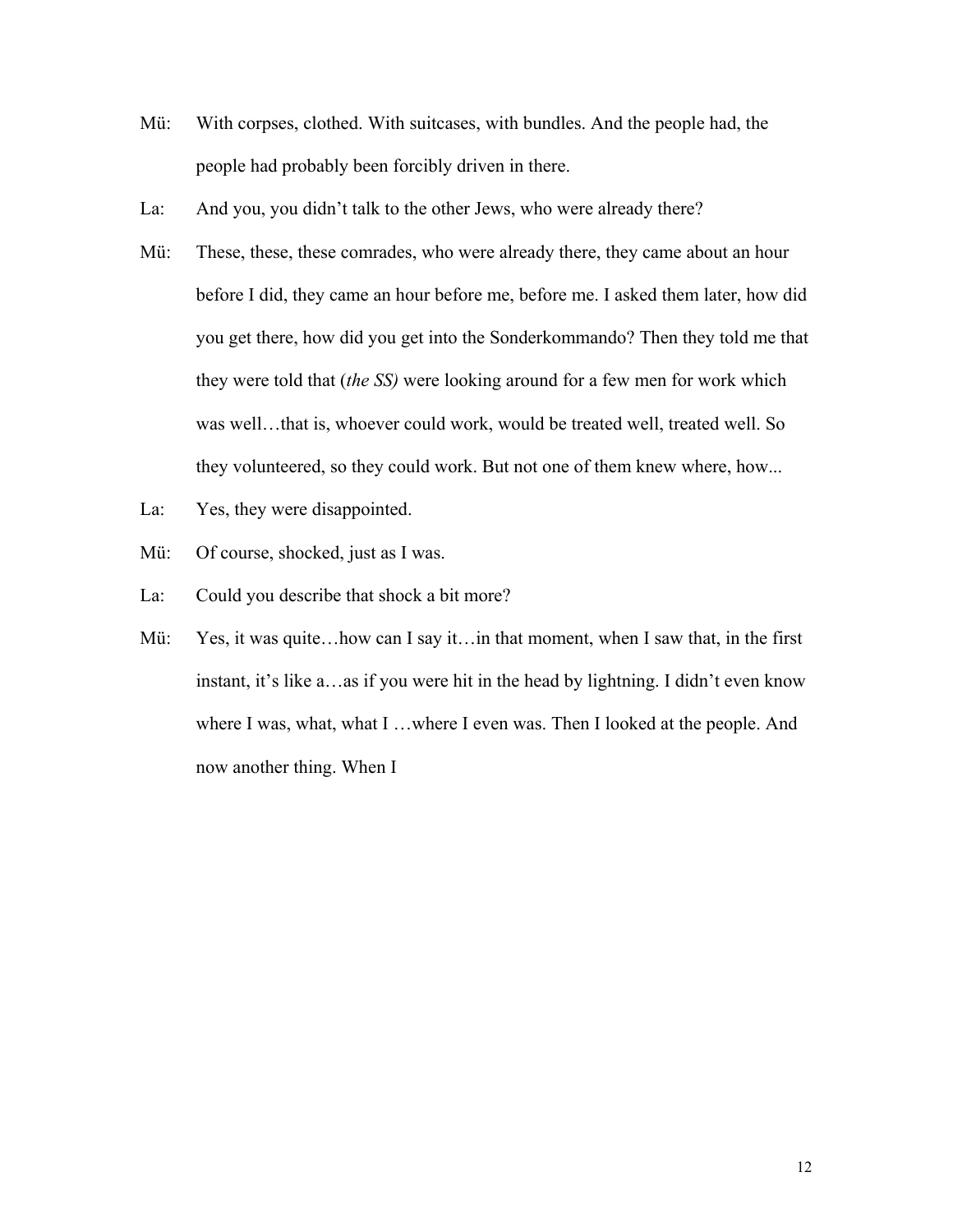- Mü: undressed *(them)*, you know I had to undress some of the corpses, suddenly I took advantage of a moment, when the SS Sergeant went into the incineration room, to look around and there I saw a woman, that is, a corpse, it was a girl, who was lying there, and I said, and I looked at her, and I recognized a schoolmate from my school in Serrek.
- La: A schoolmate.
- Mü: And now…her name was Johanna Schwarz. Her father had a ritual Jewish bath, a mikveh in Serrek. I was… but I wasn't sure if it is she. But since I knew that one of her hands was crippled, it was very thin, so in school she had to write with her left hand; I went, I went to her and touched her hand. It was true. So, the shock…as I already said, was enormous. You just didn't know what, where you were, how you got there.
- La: And in this instant, you were afraid for your own life.
- Mü: No, in that instant, I, I wasn't, wasn't thinking about my own life. I didn't have time to, to…We were being driven, horribly, everything was driven. We were driven.
- La: driven?
- Mü: It was either undress or go to the ovens and back from the ovens to undressing again. I had never seen a corpse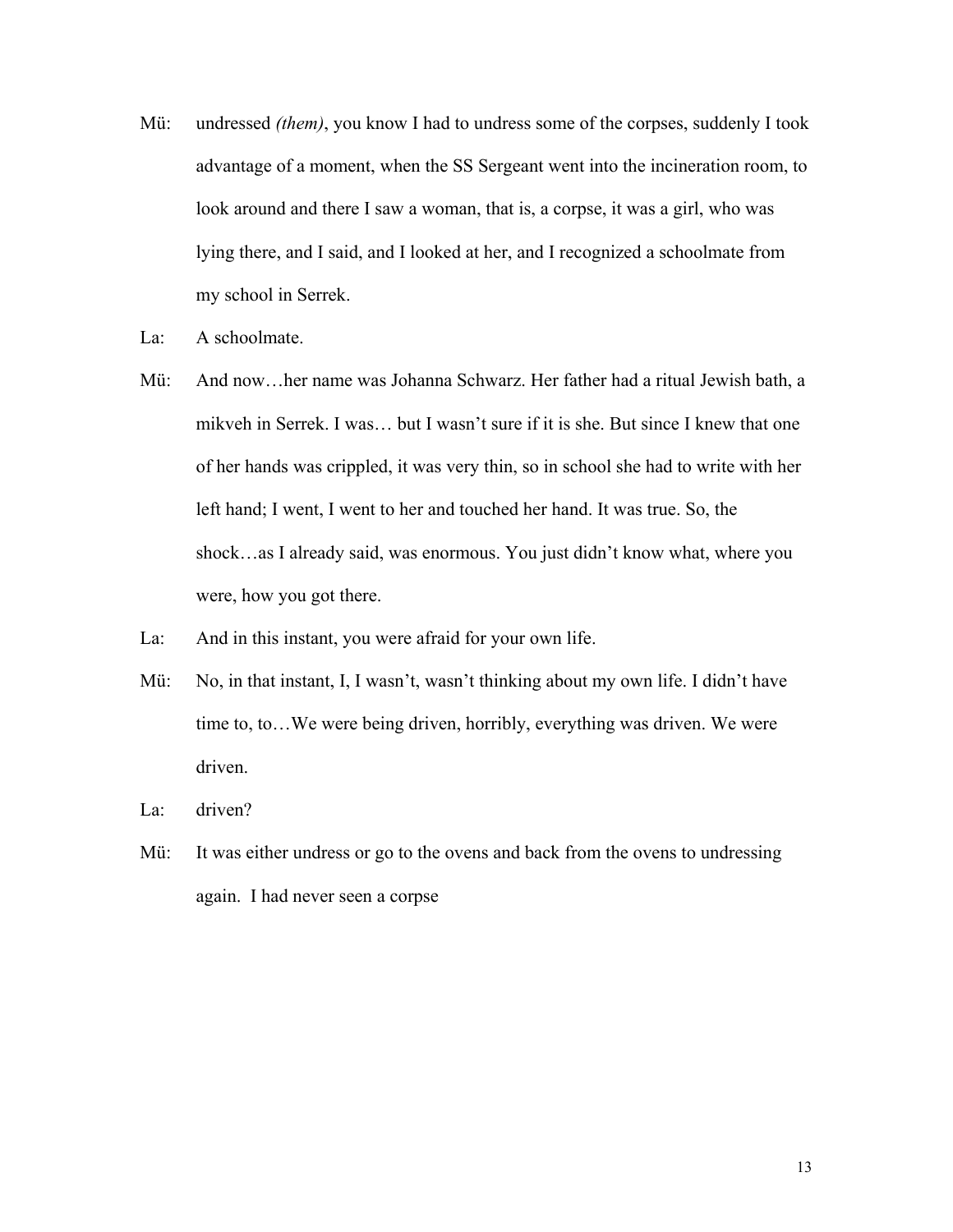Mü: before.

- La: Never?
- Mü: When I… when I was a high school student. The first time...
- La: What were you...?
- Mü: A high school student. And when I now saw so many hundreds of corpses, then I became afraid to touch them. So, I didn't know if the SS would have shot us on the spot. That's how it was. Now back to the subject. When we arrived back from the pits in the middle of the night, were locked into the cell, that was quite bright, quite…that is, a dark cell, I would say, without windows. About noon, we were taken out of there and again led to the exit at the gate. There we had to get into a Sanka, an ambulance, and again were taken to the site where we had thrown the corpses in the night before.
- La: This pit?
- Mü: Yes, but the water was much higher. Then a big, a big fire engine truck with SS came and they pumped the water out from the field.

La: Oh yes, pumped it out.

Mü: And then we had to get into the muck up to here and had to pull these corpses into a pile. Of course…

La: Why, why?

Mü: Yes, because they were...when we, when we threw them from above they were spread out. Now probably,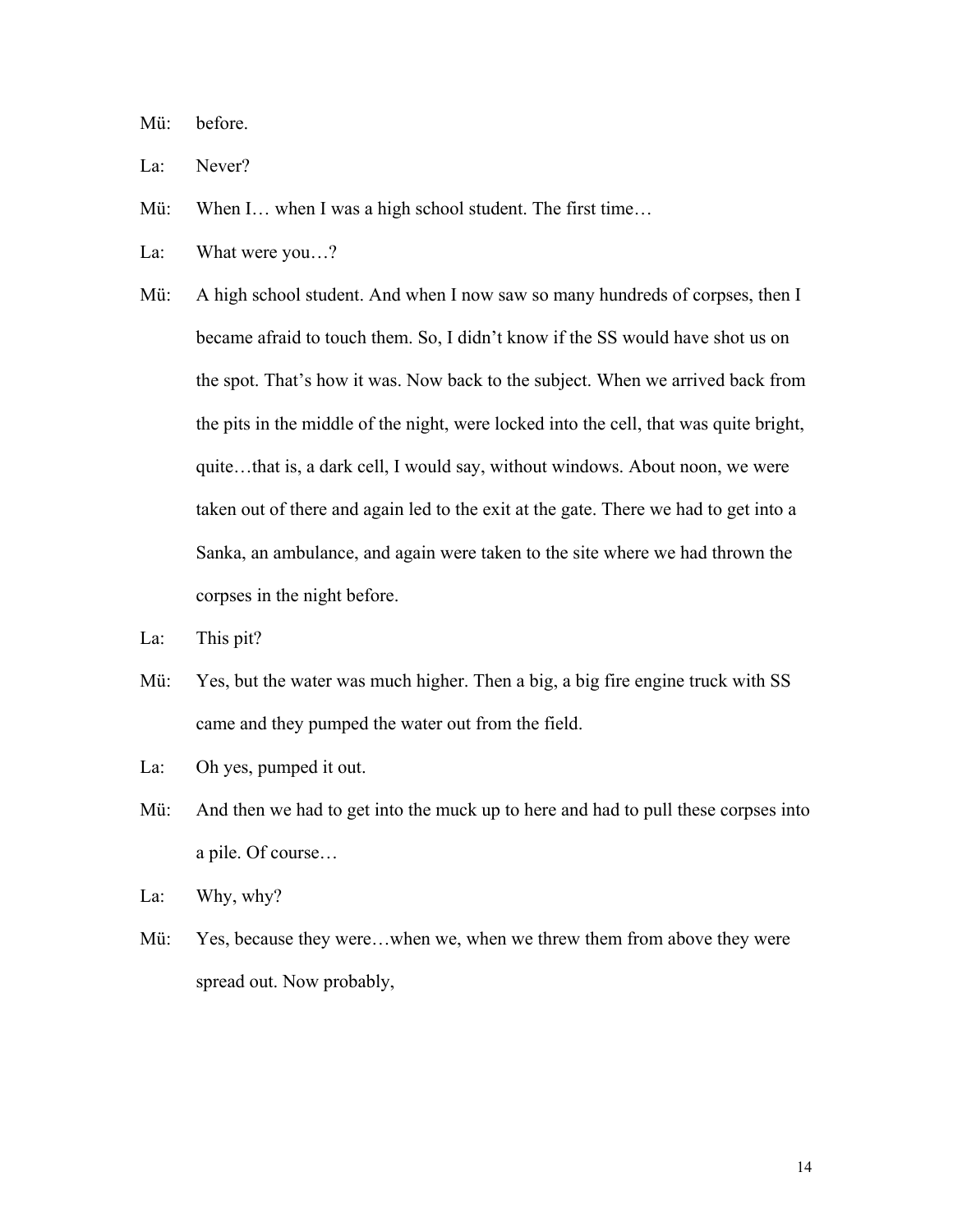- Mü: the SS wanted them in a pile, so they wouldn't be all strewn about, to be able to cover them.
- La: They wanted order in the...
- Mü: No, not because of order, I don't think so. I think, it was because the pile shouldn't be spread out. So, we had to *(retrieve)* the corpses, which were slippery by now if you…now I, shall we say, for example, touched a, a, a woman, whose hands, the hand was slippery, slimy and suddenly I wanted to pull, but I flew into the water, that muck. And the others came and they did the same. On the edge stood Aumeyer and Grabner, "You pigs, get going and work, etc. I'll show you how to work. You pigs." That's how we were harassed, with insults like that. And under these, what can I say, under these conditions, there were two comrades who couldn't keep up. There was also a French student. Yes.
- :La: Were they all Jews?
- Mü: All Jews. Suddenly he couldn't go on. And he just lay there in the muck. Then Aumeyer called to his Sergeant, "SS Sergeant, get going, finish off those pigs."
- La: The one who couldn't go on?
- Mü: Those who couldn't go on. And they were shot in the pit.
- La: Why, why do you think they couldn't go on?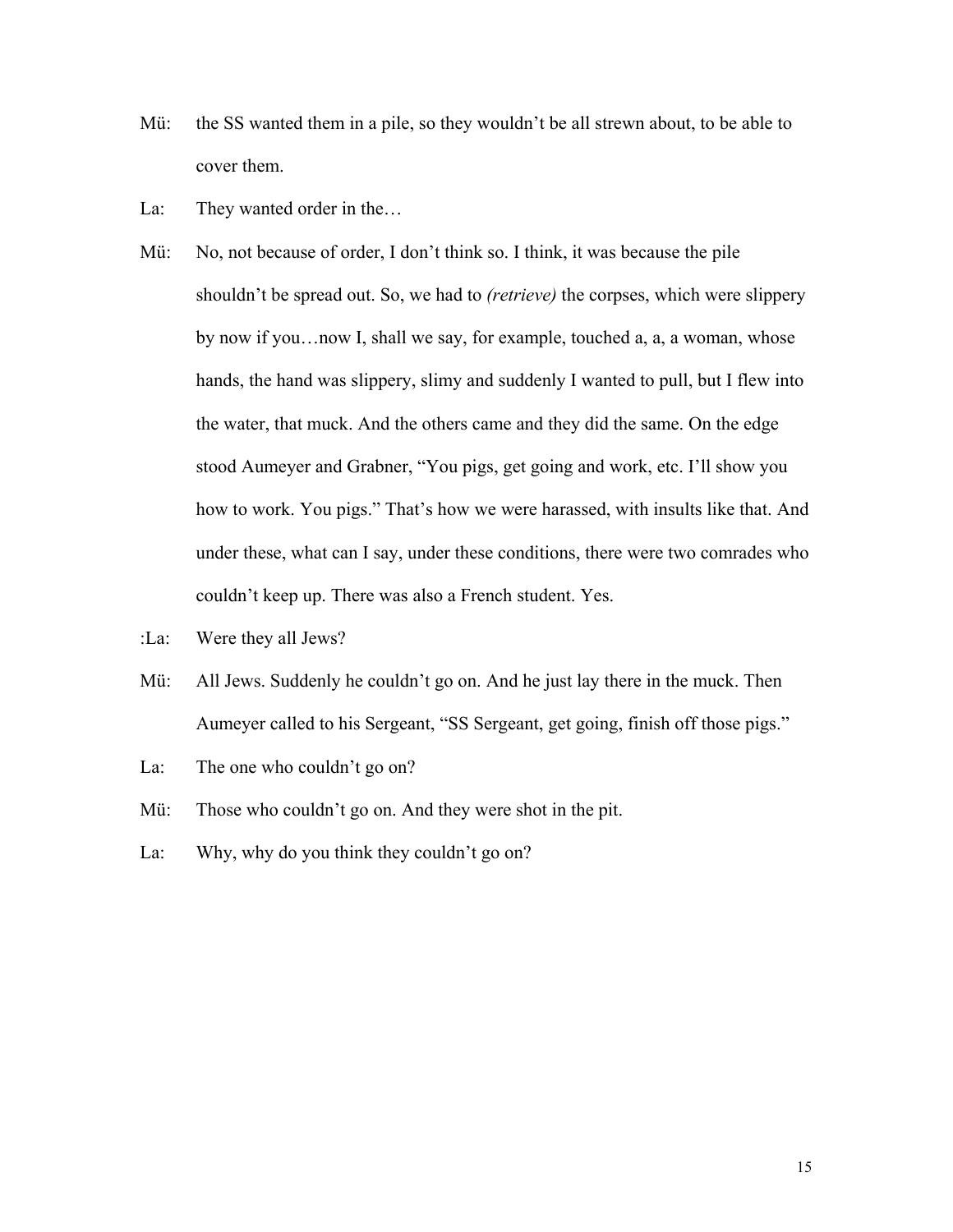- Mü: Well, physically they were exhausted, physically. It was very hard work. And they were, we were in the muck up to here and we still had to pull the corpses. And they also fell into the muck several times. They probably got the muck…well, either they had their mouths open, so they got some of it. They couldn't breathe. Everything was blocked up with mud, with them too. That was death itself, a terrible scene and that's how those two were shot to death.
- La: Shot to death?
- Mü: Dead, then and there.
- La: Dead.
- Mü: So I just expected..., how long can I, how long can we endure? And then suddenly we were told we were to… we went up and *(covered)* the corpses with a shovel, that is, shoveled dirt over the corpses.
- La: With what?
- Mü: We shoveled the dirt from up top.
- La: Oh, I see.
- Mü: And in between, there was a barrel, a big barrel with chlorine lime, and that we had to spread...chlorine lime over them. Suddenly it came to that, that we were able to cover these people, a bit with the, with the, with the earth, but then came the order "get out", and we moved out.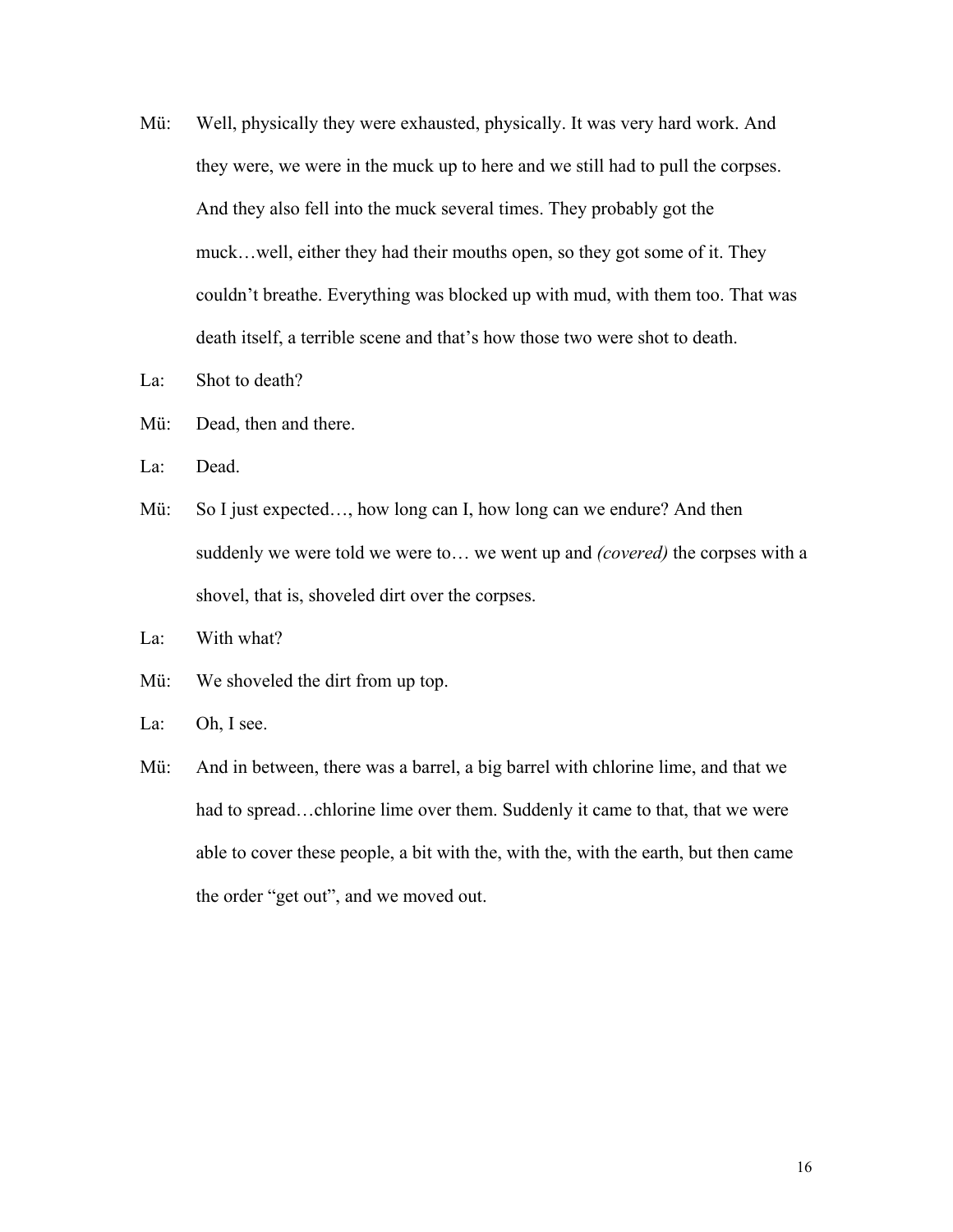La: The order, that is...

## Bob. No. 78 (Mü 5)

- Mü: Then we were forced to board the Sanka truck, to get into the ambulance again and came back to Block 11. Dirty, bleeding, shocked along with my comrades and later we got a cell, No. 13, in which we were housed. So, the Sonderkommando lived in the bunker in Cell 13.
- La: Were you locked into this cell?
- Mü: This cell was underground, closed off, and from this moment on, we were on-call as the bearers of the secrets of the dead. We were not allowed to speak with anyone, to have any contact with any prisoner. Actually, not even with SS men. Only with those, who were authorized for this undertaking.
- La: That was a hard cross to bear.
- Mü: That was a hard cross to bear. And so it went on; we stayed in Cell 13 for a few days. There was a window, and it was possible to hear what was going on in the yard.
- La: The executions?
- Mü: The executions, how people screamed and the yelling, but we didn't see it.
- La: Yes, but there was...
- Mü: Yes, but there was one... they were blocked these, these, these windows.
- La: They could, they could *(let in)* a bit of air…
- Mü: Yes, because of the air.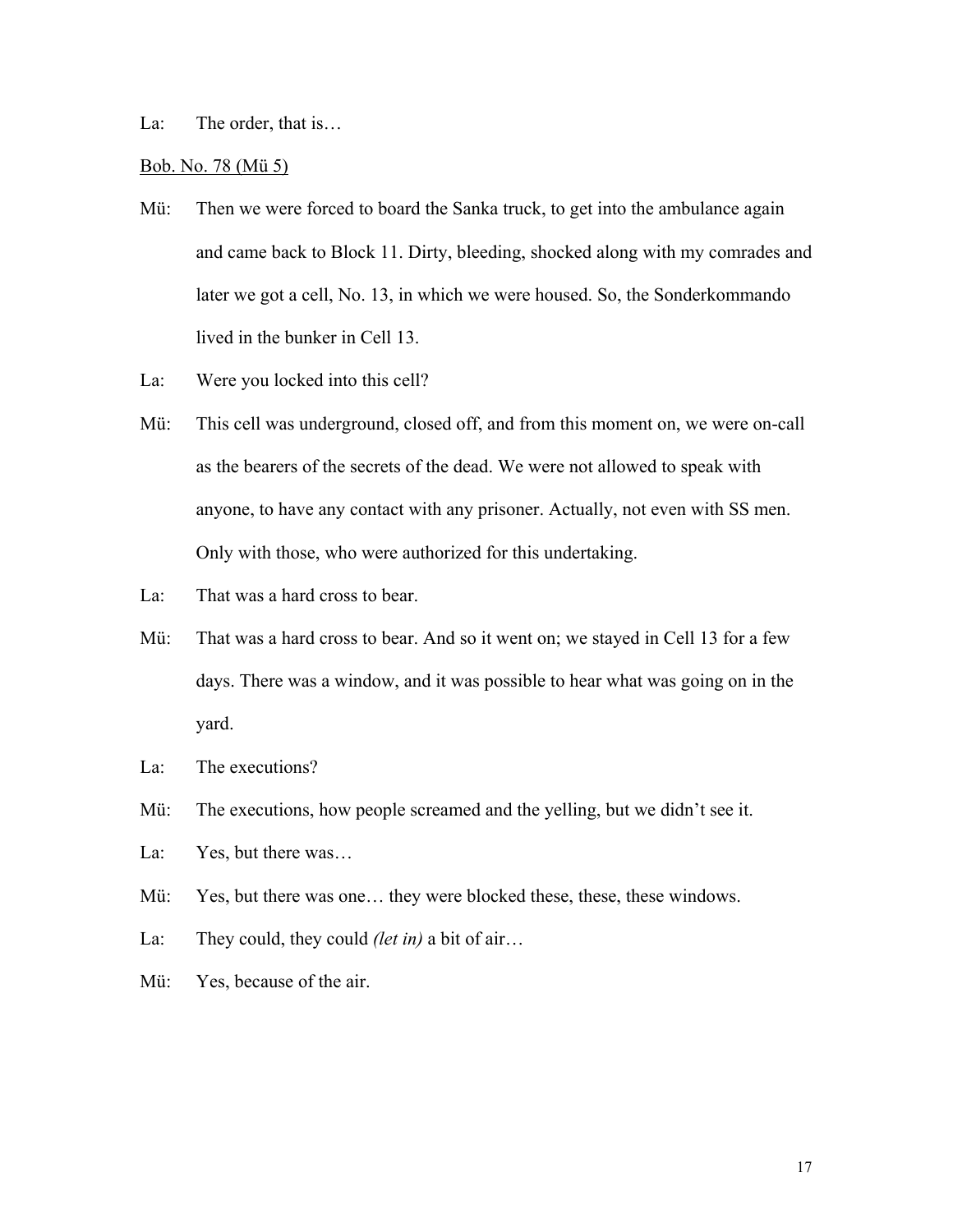- La: But you couldn't see what was going on in the yard.
- Mü: Yes, what's happening. Yes, and that's how it was for a few days. Suddenly an SS Sergeant from the political division came again and ……..*(?)* It was around 4 a.m. or very early in the morning.
- La: In the, in the night.
- Mü: The block was still sleeping, everyone was sleeping. Everything was totally quiet, and we, I want to stress this, about the two Frenchmen who were shot, whom I mentioned, two new ones had joined us.
- La: Meaning, how many people are...were in Cell 13?
- Mü: There were six in the cell.
- La: Six.
- Mü: Six. And again, we were taken out of the bunker cell and we went to the crematorium. And I have to describe what I experienced there. It was my first encounter with people who were still alive. We had to stand along the wall and were told, "No one is allowed to speak with these people."
- La: Who said that?
- Mü: The SS. An SS *(man)*. We just asked ourselves, so why are we here? What are we supposed to be doing? Why do they need us here?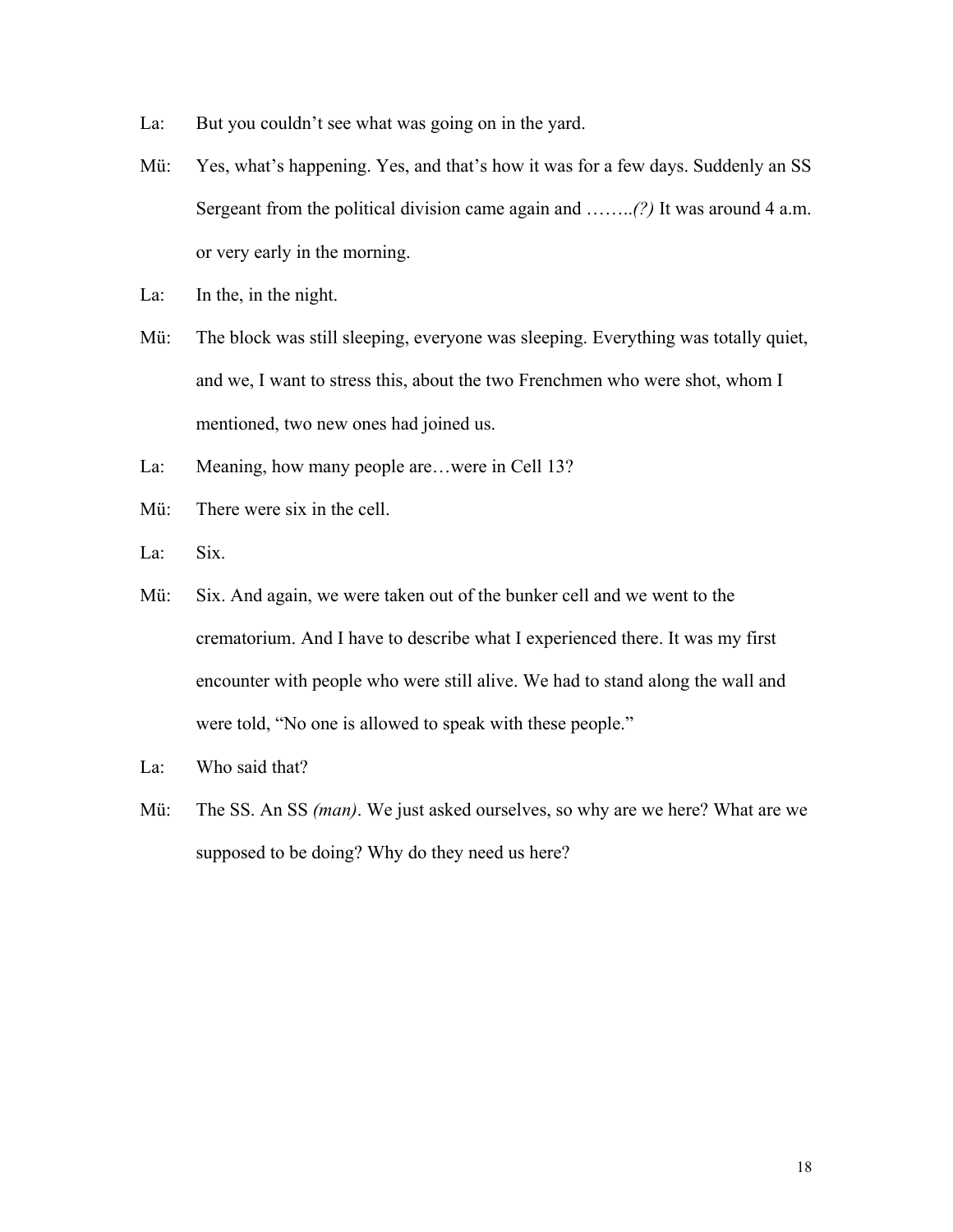- La: You asked?
- Mü: Yes, I mean, each of us asked ourselves.
- La: Yes, and it was night?
- Mü: No, early morning.
- La: Early morning.
- Mü: Suddenly there was a procession. The wooden door to the crematorium in the yard opened, for there was no room for undressing there. The wooden door opened and a procession of about 250 to 300 people, older people and women, came in. They carried bundles, had the Star of David…
- La: All Jews?
- Mü: All Jews. And from afar, I could see that they were Polish Jews.
- La: How did you know that?
- Mü: Because...I'll tell you in a moment...who probably came from Upper Silesia. They had…
- La: near Auschwitz
- Mü: Yes, near Auschwitz. I could tell from their talk, from their way of speaking, how they said, "fachowitz", which means "a skilled tradesman". And then I could make out, "Malekenowis", that's Yiddish for "the angel of death", then "harginnen", "that's how they will kill us", and from that, from those words, which I heard, it was clear to me what was going on the minds of these people. Once they spoke about work; they were probably hoping that they would be able to work. Once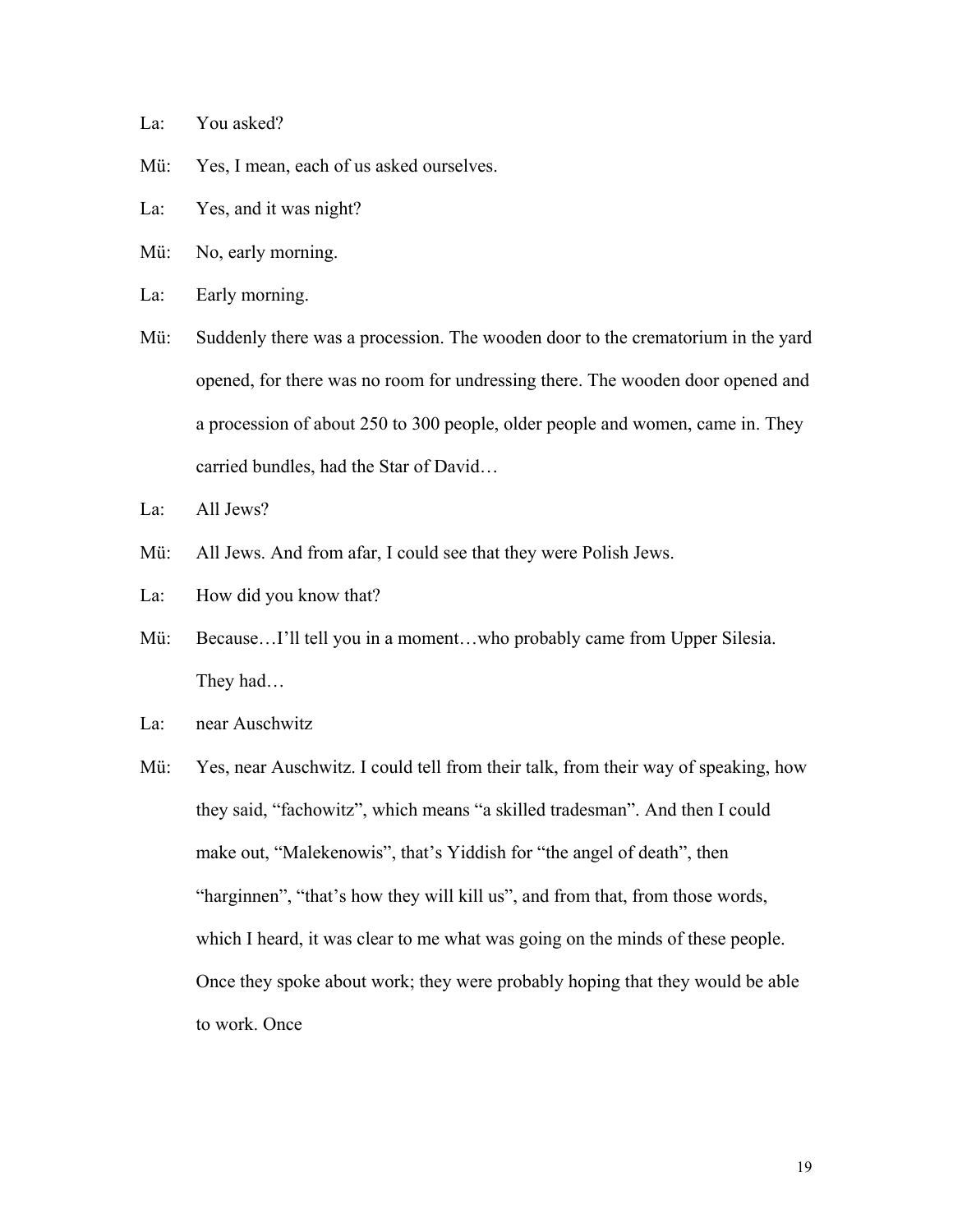- Mü: they spoke of "Malekenovis", that is "the angel of death".
- La: Both concepts together?
- Mü: Those two concepts were in opposition. The words pushed against each other. Suddenly there was silence among the people in the yard of the crematorium
- La: There was a yard by the …
- Mü: A yard. A forecourt. It's still there. In those days it was, it was surrounded by fencing, fenced in…
- La: Can you describe how these people...were they, were they tired?
- Mü: Yes, I can, I would, I...suddenly as I said, these people seemed to be in shock. One could see, that they were, that they were terrified. They, they, probably from…probably they had an inkling that something wasn't right here, but not one of them could, not even by the farthest stretch, could imagine that, maybe in 3 or 4 hours, he could be turned into ashes. Such a thing couldn't…
- La: How did these, these, these people… these people came by train; you don't know?
- Mü: These people, well, I saw them only when they arrived at the crematorium. But I think, they came by train at the then-Auschwitz ramp.
- La: The first ramp…
- Mü: The first ramp. I think, everything was decided there.
- La: And you think that these people were Jews from Upper Silesia?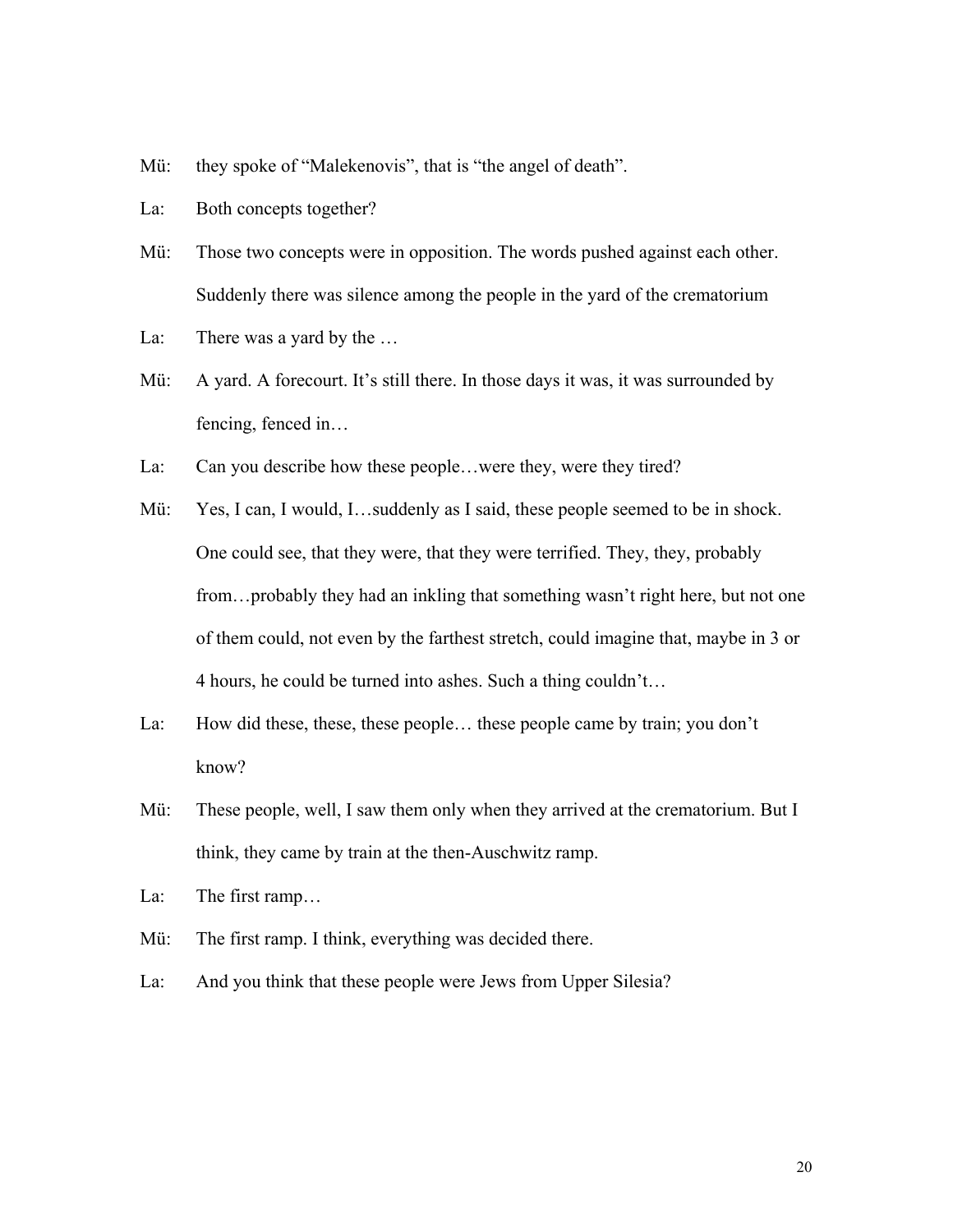- Mü: For sure they were. I can say that because, later, we had to sort through their things. Those were Jews. They came from the ghetto, Sosnowiec-Bedzin.
- La: Yes, that's...
- Mü: ....? about 35 kilometers. And it became clear, that within earshot of these people, that they had already heard a lot.
- La: About Auschwitz?
- Mü: About Auschwitz. But who would, who would…realize, I mean, who would…go so far as to…that he could imagine, that he would be turned, as I already said, into ashes in the next 3 hours?
- La: There were women?
- Mü: Women, men, children too.
- La: Children too. Old men.
- Mü: Older ones, it was mixed. Now suddenly quiet. There was suddenly a silence in that moment. And all those eyes looked at the flat roof of the crematorium. And who was standing there? Aumeyer, that SS man, the head of the political division, Grabner, and the Sergeant, and, back then, I don't think he had that title, but he was already a higher-up, that is, a junior officer, Hösler. Then Aumeyer began speaking to the people. I just want to mention it, how, how, how it looked, for you couldn't tell one from the other.
- La: Yes, and you yourself were in the yard with the Sonderkommando?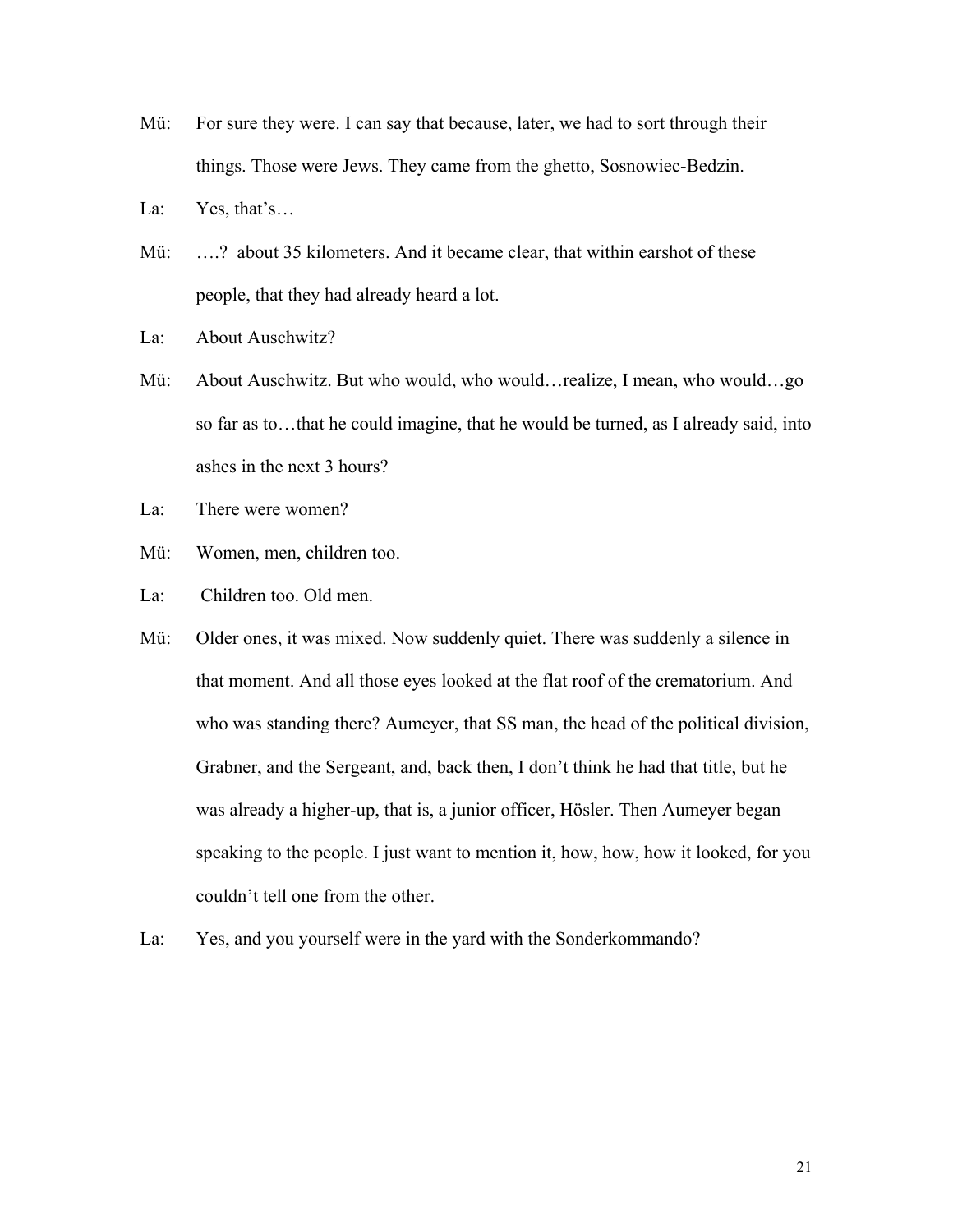Mü: In the yard. Maybe 4 or 5 meters from them. We just stood there. We still didn't know why we were supposed to stand there. What was the meaning of this? And then Aumeyer said to the crowd, "You came here to work for our soldiers on the battle front. And whoever can work, will be treated well." Suddenly you could see that the people, that in people a bit of hope was awakened. You could really feel it… Or you could see it happening. They started to…Grabner spoke to the people, "We need masons, we need electricians, we need all the tradespeople." Then Hösler spoke again. And he looked into the crowd, the crowd and saw a little man. To this day, I see him before me. "What is your occupation?" The man said, "Sir Officer, I am a tailor." "You're a tailor? What kind of tailor are you?" "I am a men's, no, I am a men's and a women's tailor." "Wonderful, we need people like you in our workshops." He continued to look, turned to a woman and asked,

# Bob. No. 79 (Mü 6)

Mü: "Wonderful, we need people like you. Come and see us when you come back from the bath." And suddenly he continued to look into the crowd. There was a woman. He said to her, "What is your occupation?" "Nurse", said the woman. "Nurse, good, that's what we need, nurses, for our hospitals for our wounded soldiers. Come to us in a moment. We need everyone,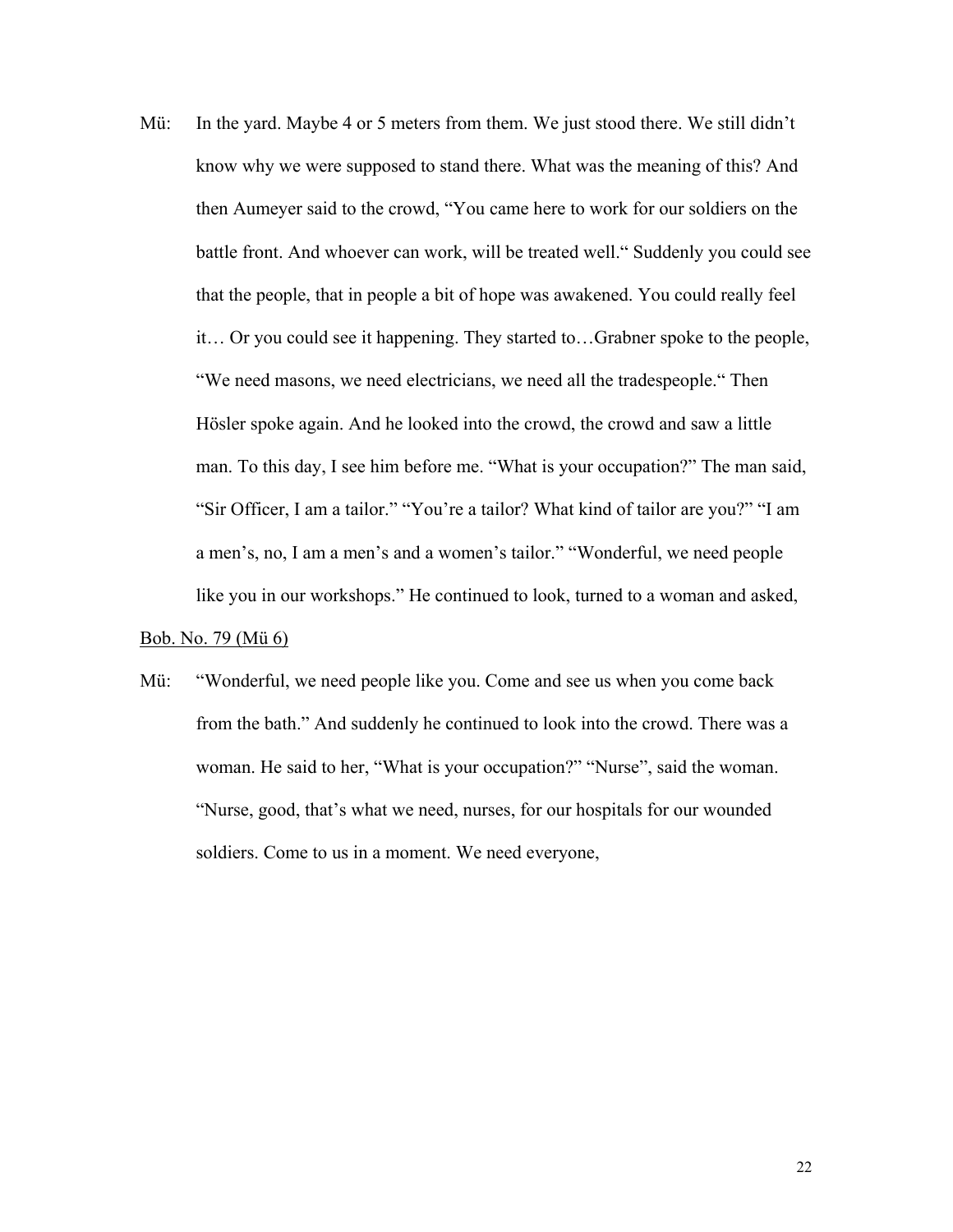- Mü: skilled workmen, nurses, we need everyone. Only, you have to undress now because you have to be disinfected. We have to do this for your health," Aumeyer said again on the…
- La: To the crowd from the roof...
- Mü: and *(he was)* on the roof. And the crowd, from my perspective, as I saw them, seemed to be quieted down. They believed that they were needed for work. They were happy that they had been assured and they started to undress. And when they were undressed, they went through the hallway…
- La: Yes, but where were, where did they *(put)* their clothes…
- Mü: In the yard. Their clothes stayed in the yard. In the yard.
- La: Everywhere?
- Mü: Everywhere. Spread out all over. And then they stayed *(there)*…
- La: And they had no idea…so the men and women together?
- Mü: As I said earlier, you have to see it like this, that the people came from a ghetto. They had already been through a lot of hardships. And probably they had heard a lot. It was only 25 kilometers from Auschwitz. But when they were told all that, yes, then they were probably convinced of that, so that even if they had their doubts, that…if you want to live, you have to have hope. Then they went, got undressed. And in this way, that I already, that I just told you, that was the first, well, that's how the first strategy *(was carried out)*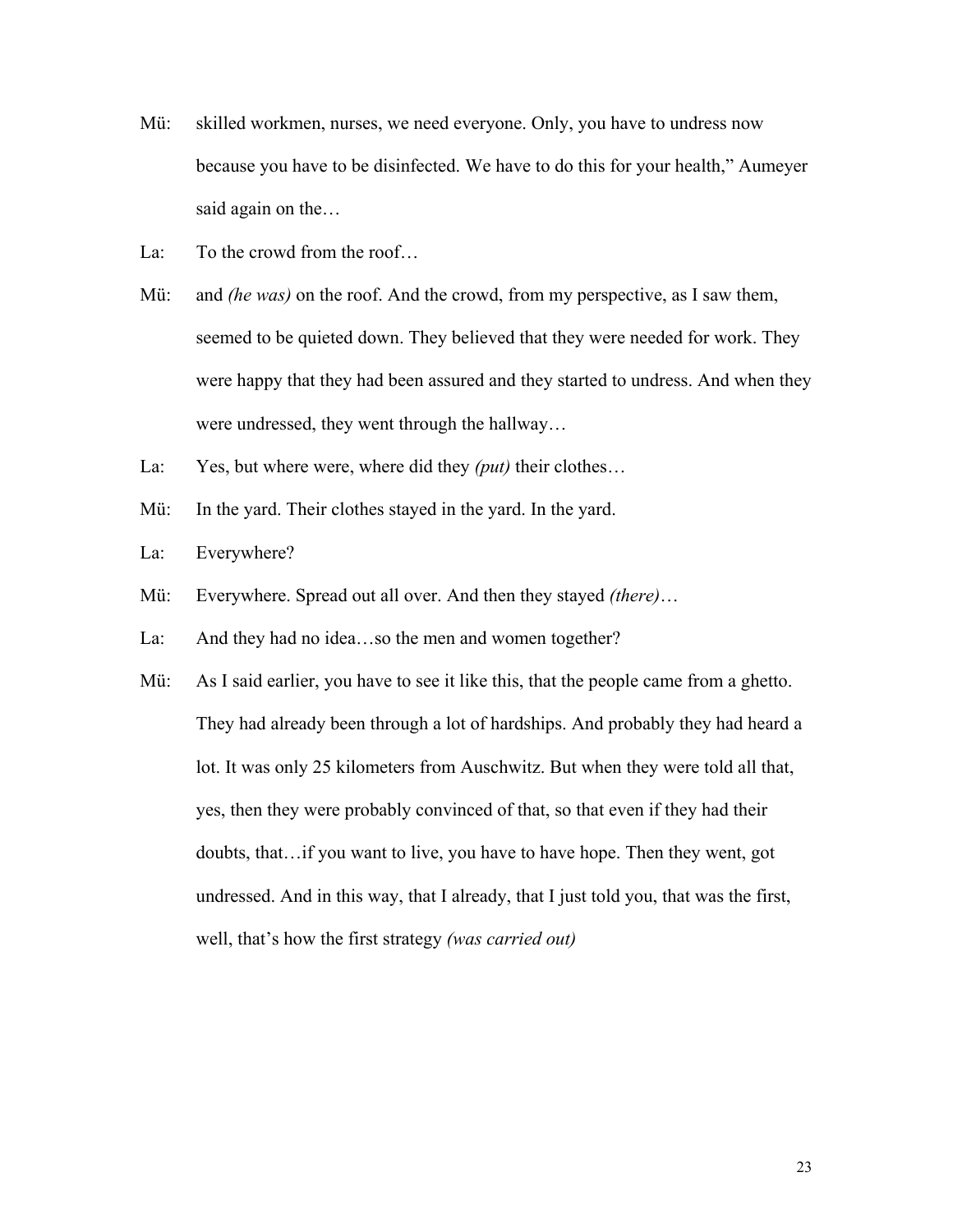- Mü: so, the first was... in this way, by which the people got... the people had to get undressed, then another strategy was developed, how shall I say, another step…now the clothing could be used.
- La: Yes, so what did Aumeyer say?
- Mü: Oh, Aumeyer was, he seemed to be very satisfied with what he had done. And he turned to some of the SS leaders and said to them, "See that. That's how you have to do it." Because before…
- La: That was the strategy?
- Mü: Yes, this strategy. That's how you have to do it. Because before, the people had been forcibly driven in…
- La: ??
- Mü: I didn't describe that to you...the people were driven while being beaten.
- La: You saw that too?
- Mü: I saw that too, of course.
- La: In the crematorium?
- Mü: In the Auschwitz crematorium. The SS men beat them.
- La: But that is, that is, that is a big question, and if you like, we can talk about that right now. People are always saying, that in Auschwitz, the killing business was quite well organized and that people were so disappointed that they *(Jews)* went to their deaths very quietly without the use of violence. I want to ask you, is that true, because I don't think so, I think, there was, there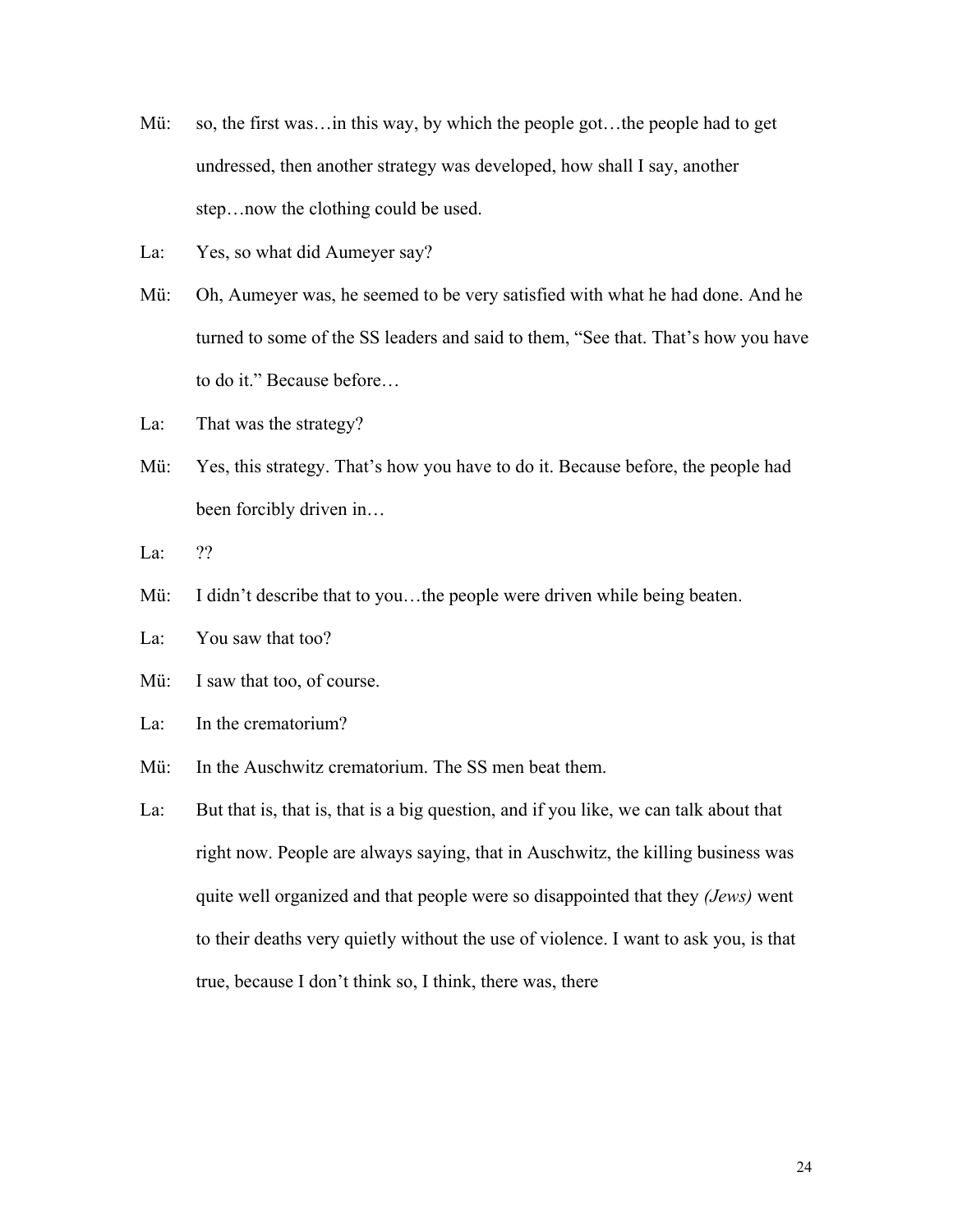- La: was always violence.
- Mü: I want to answer that, as I saw it. I think, you can't talk about it in the sense, that the people, the people, who came, went in like sheep, they way we often hear about it. They were supposed to go in like sheep. Now look, that just isn't the case. You have to see like this – before every gassing action, the SS had already taken severe preparatory measures.
- La: very severe...?
- Mü: precautions
- La: What is that "measures"? Oh, yes, yes.
- Mü: The entire area was fenced in with SS weapons. Dogs were barking. Machine guns were in place. People coming in *(saw)* all that, this entire scene, how can I say, saw it all.
- La: They saw all that...
- Mü: Yes, they saw that SS men were standing in the street, that dogs were barking, that there were machine guns, so, as I said, they were…each of them doubted, mainly the Polish Jews, mainly, they doubted, that what they had been promised, if that was true. But against such a show of force, hardly anyone could do anything. On the contrary. People said to themselves, if I want to live, I have to hope, that such things, that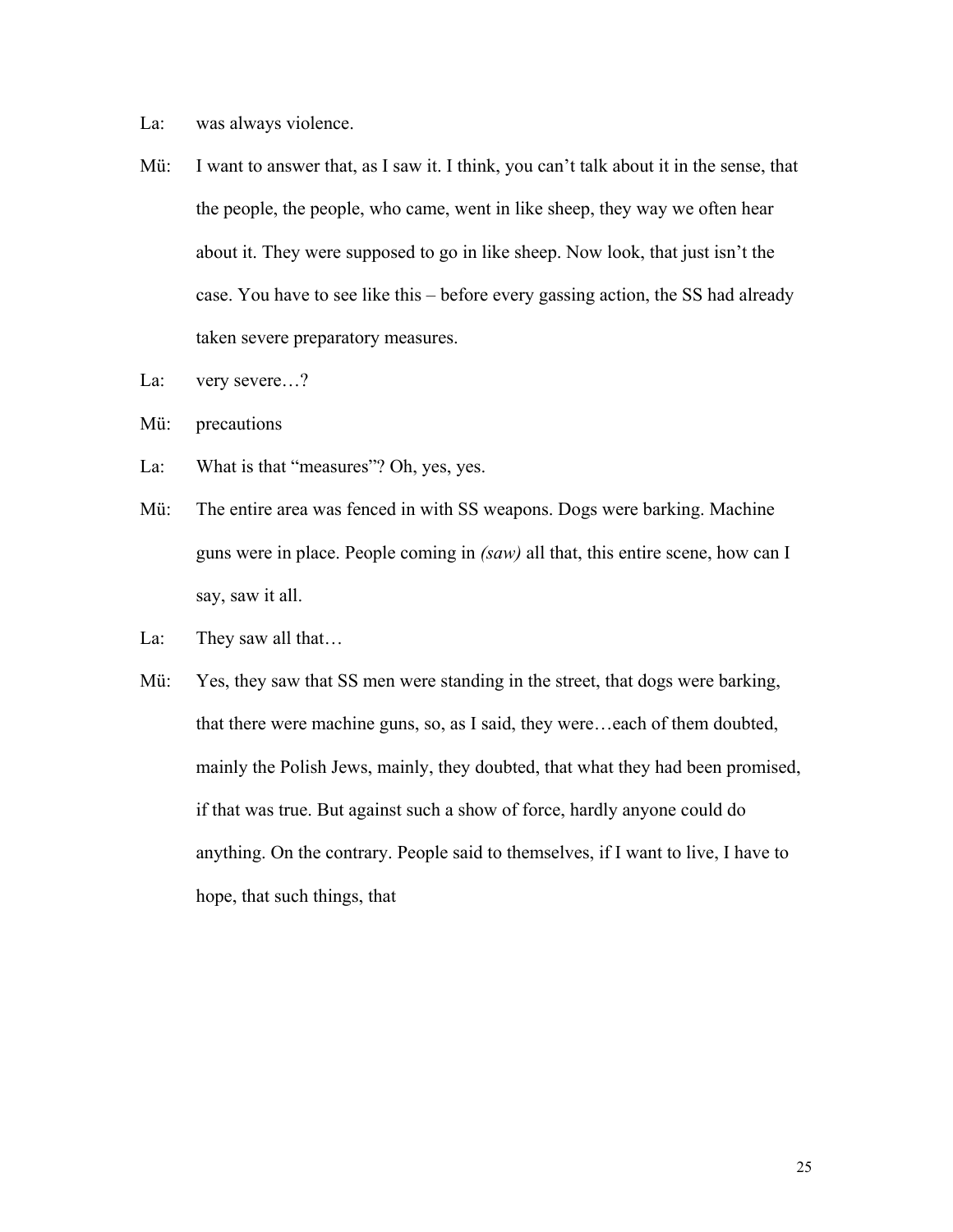- Mü: despite that, they would go to work, even if they, if they….if maybe they had heard about this whole thing..
- La: That means, there was always violence.
- Mü: Yes, yes.
- La: Can you …. *(incomprehensible conversation between Lanzmann and Müller)*
- Mü: I'll give you some examples. In the year 1943, in the year 1943, when there was already a crematorium in Birkenau…
- La: Crematorium 5.
- Mü: 5… in Birkenau, a transport arrived from, I think from Bialystok. And there a prisoner of the Sonderkommando came upon a woman, the woman of, that is, a, a, a woman entered his *(gas)* chamber, who was *(the wife of)* a comrade…the wife of his friend. At that point, he said to her right then and there, "You will be killed. In three hours you will be ashes."
- La: He said that.
- Mü: Right out in the open. Then this woman ran around. She believed him because she knew him, she knew this man.
- La: And why suddenly this...
- Mü: And this woman ran around and told other women. "They are going to kill us…they will kill us…they will gas us to death."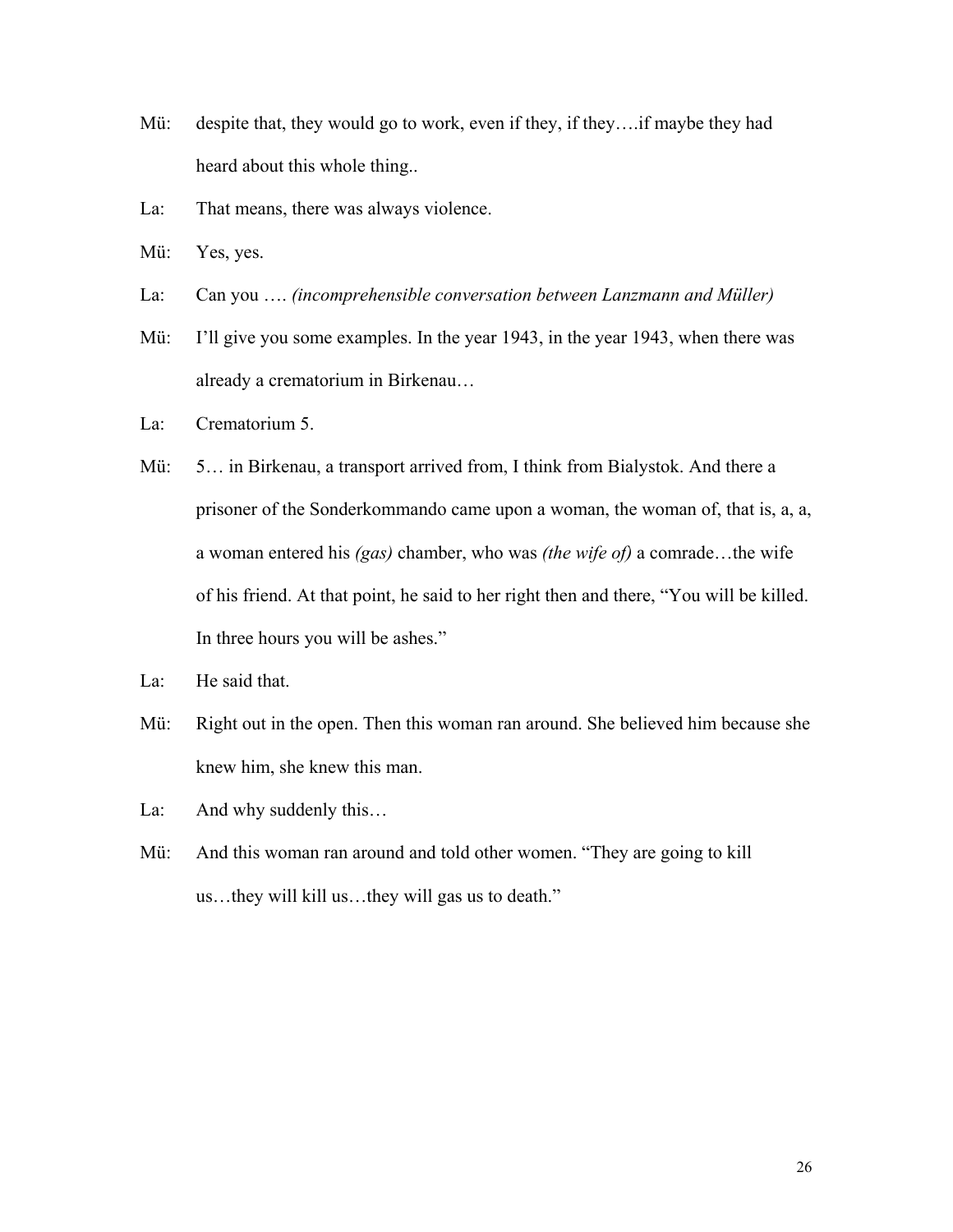La: You saw that.

- Mü: And the people, the mothers, who were carrying their children on their shoulders, they didn't want to hear it. They thought that this woman is crazy. They refused to believe her. They didn't want to hear it. They wouldn't even believe what someone was telling them. Then she turned to the men. No use. On the contrary, how can I say it, it made …the torturous dying, that already torturous dying was made even worse. That didn't help. And there was never, not just with Jews, you see, there were also, there were political prisoners, partisans, Soviet POWs, etc., and they didn't fight against this either. So, I …yes, the moment when she was standing in front of the wall…Possibly they could also hear what was happening to her. So, it's not true when people say they *(the Jews)* went like sheep, it's that they were overwhelmed…faced with unbelievable force directed against them.
- La: Yes, but I would like to...
- Mü: ... if they were Polish...?
- La: ...an example...
- Mü: Yes, an example, as I told you, an example is where a woman was told, you are going into the gas chamber, you will, you will be incinerated. Yes, yes, turned into ashes. And this woman ran to the others and told them. They didn't want to hear it. It's not that they didn't believe it. They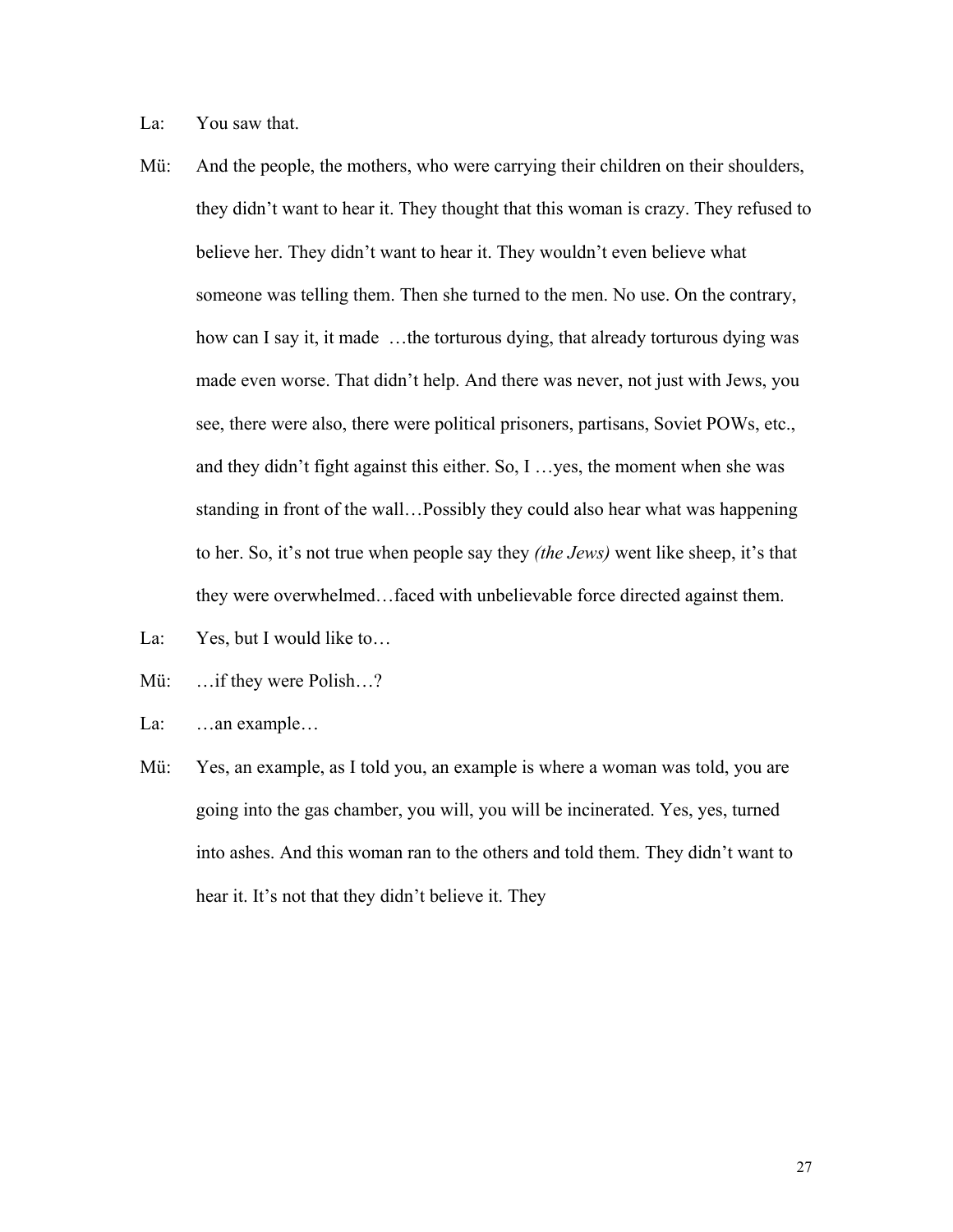- Mü: had heard a lot in Bialystok, in the ghetto of Grodno and such. But who would want to hear something like that?
- La: Yes, yes, I understand.
- Mü: And now you have to imagine too, that...when...until they came to the crematorium, they hadn't seen this terrible violence, which was directed at them: dogs, I'll make a point of it again, machine guns, and all that taken together …that the only way out was hope…

#### Bob. 79 (Mü 7)

- Mü: I want to come back to this woman, as one could say, to what became of her, this woman, when she told it to others, and as she saw that no one believed her, she scratched up her whole face and went into despair, into shock.
- La: You saw that?
- Mü: I saw that. And she screamed. And then she went to the people again. And they thought she was crazy. And suddenly Hösler came. When he saw what was going on, he sent for this woman and said, "What, what, what are you doing?" He spoke to her. And the woman said, "Yes, Mr. Commandant, you want to kill us? You want to beat us to death. You want to destroy us." Yes, that's how she said it. And Hösler said, "Woman, you must be crazy. You are not sane." That's how he responded to the woman.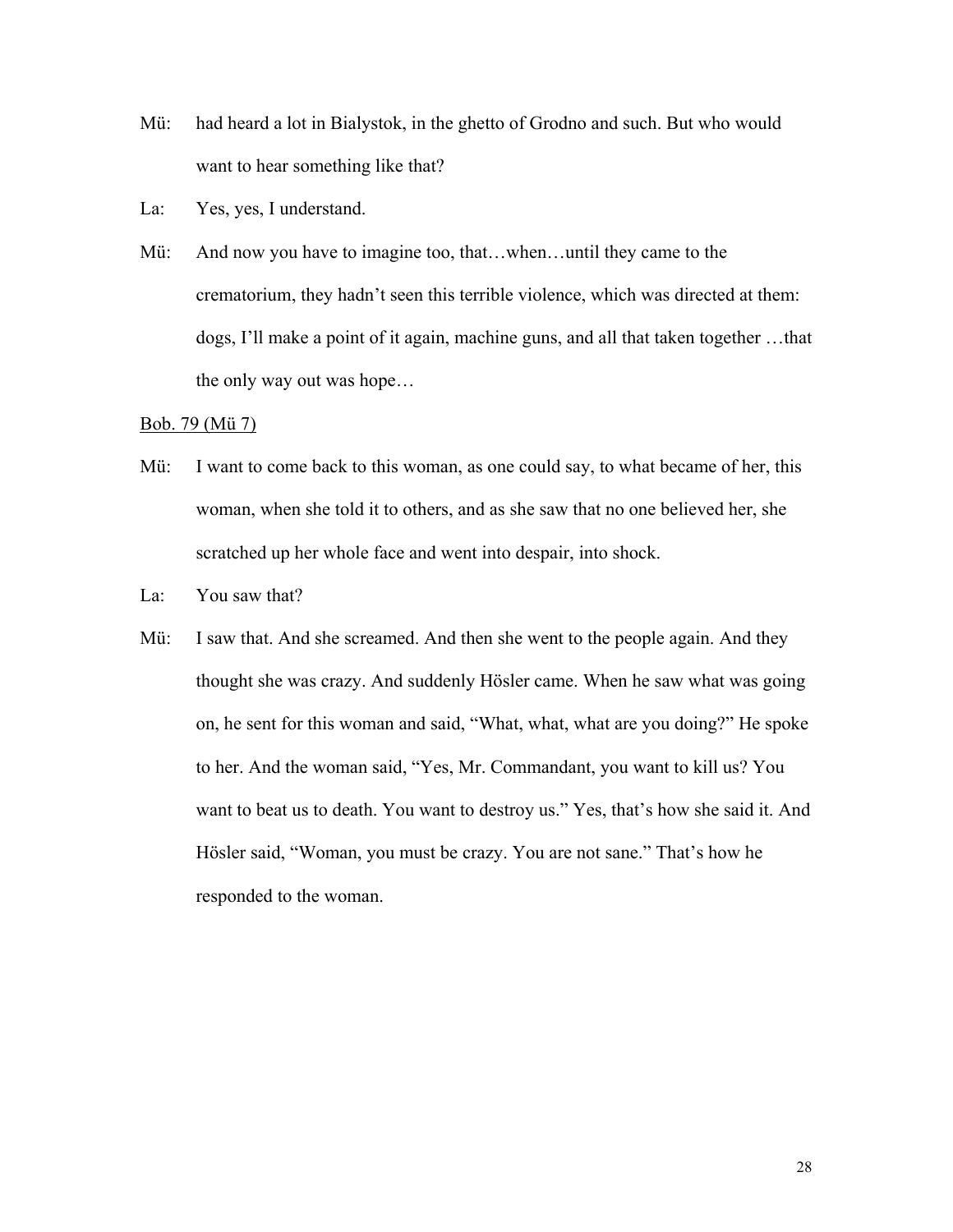- La: Was he a good actor?
- Mü: He was the greatest actor; we called him the treacherous liar.
- La: The treacherous liar?
- Mü: Liar, that's what we called this Hösler, Sergeant Hösler. And when, despite that *(his act)*, people here and there refused to undress, suddenly a horde of guards with dogs came into, in front of, in front of, in front of the undressing room. And the dogs barked at the people again and again, and probably showed the people again what would happen to them if they didn't get undressed. And then Hösler spoke to them again. "People, get undressed; you have to get disinfected. There's a war going on. And if, if, if you don't get disinfected, you can't get assigned into a work group. And whoever doesn't work, can't live during a war. So, what do you people want? Don't you want to live?" That's how he talked to them again.
- La: Did these people have lice?
- Mü: No, no, but it was said that everyone who came into the camp, there was that saying, had to be disinfected to prevent disease. They always said, it's for your own good. That's how, how it was always pushed by the SS. And suddenly when the people saw this, they undressed and how did it end? They went into the gas chamber. But the woman was left outside, the one who had been running around. And now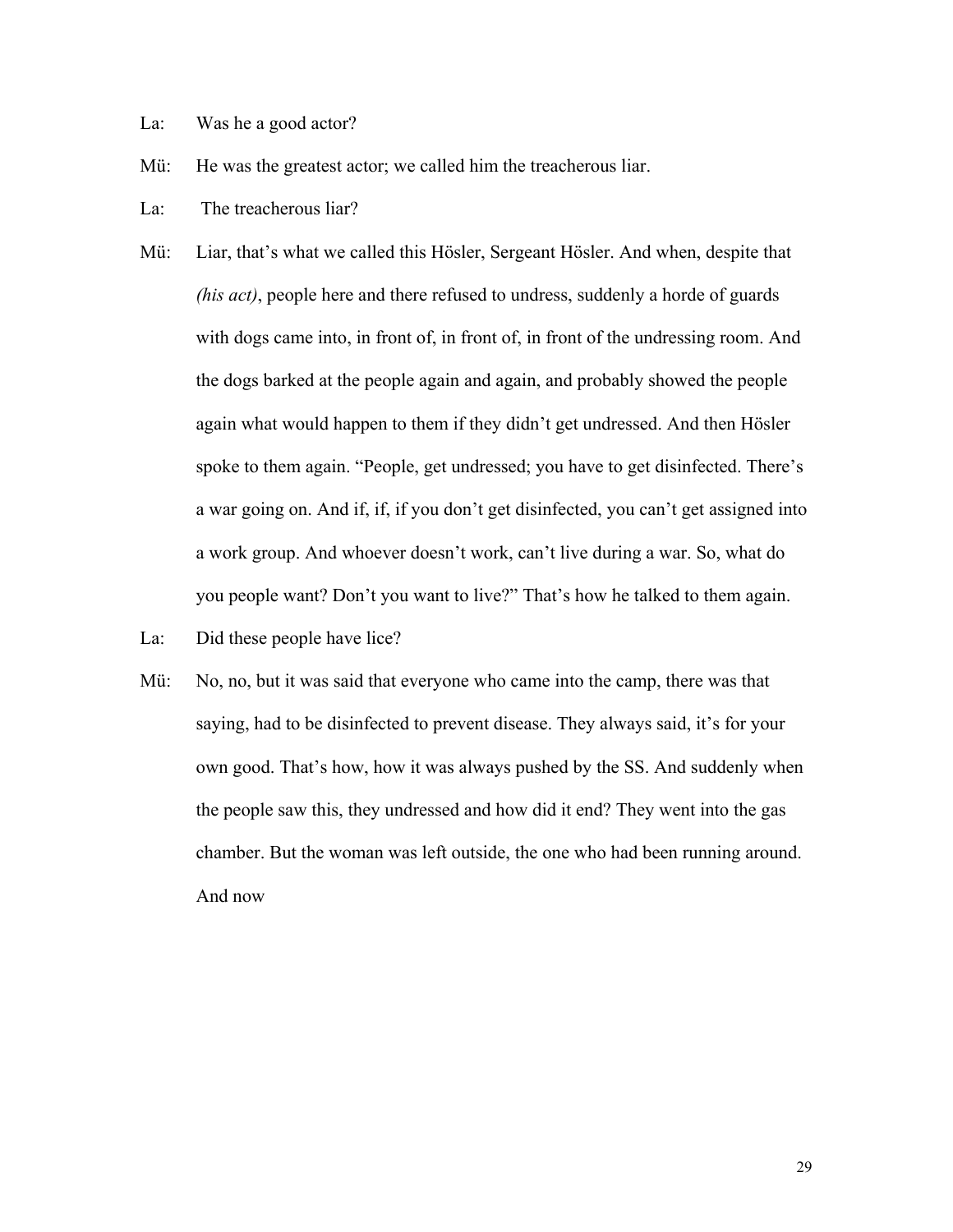- Mü: she had to, we all had to line up. Before that, they tortured her, tortured her terribly because she wouldn't tell. And when she was being tortured…
- La: Because they wanted to know…
- Mü: …who had said that to her. And then she *(pointed at)* one…
- La: One of the Sonderkommando.
- Mü: Yes, that…yes, that was a, a friend, the one from Grodno. And he had told her, so then she pointed to him. He was taken out and (*pushed)* alive into the oven.
- La: Did you see that?
- Mü: Yes. That is... I was standing there, we all had to line up for them and in front of the ovens we were told, whoever tells, will end up like this.
- La: And how do you explain that this man from Grodno, this Sonderkommando man suddenly told the woman the truth, because he knew that…
- Mü: Look here. I'll *(say)* this with a few…we had been wondering, we had wondered a lot in this Sonderkommando, how one, how one could tell this to people at all, how one could get this across to people. But this experience, it wasn't a one-time thing; I'd say, it happened several times, so we said to ourselves, this showed that it doesn't do any good, that there's no point to it…it just made life even harder. Maybe it had a minor purpose, we thought that with Jews, who came from Poland or Jews from Theresienstadt, from the family camp, who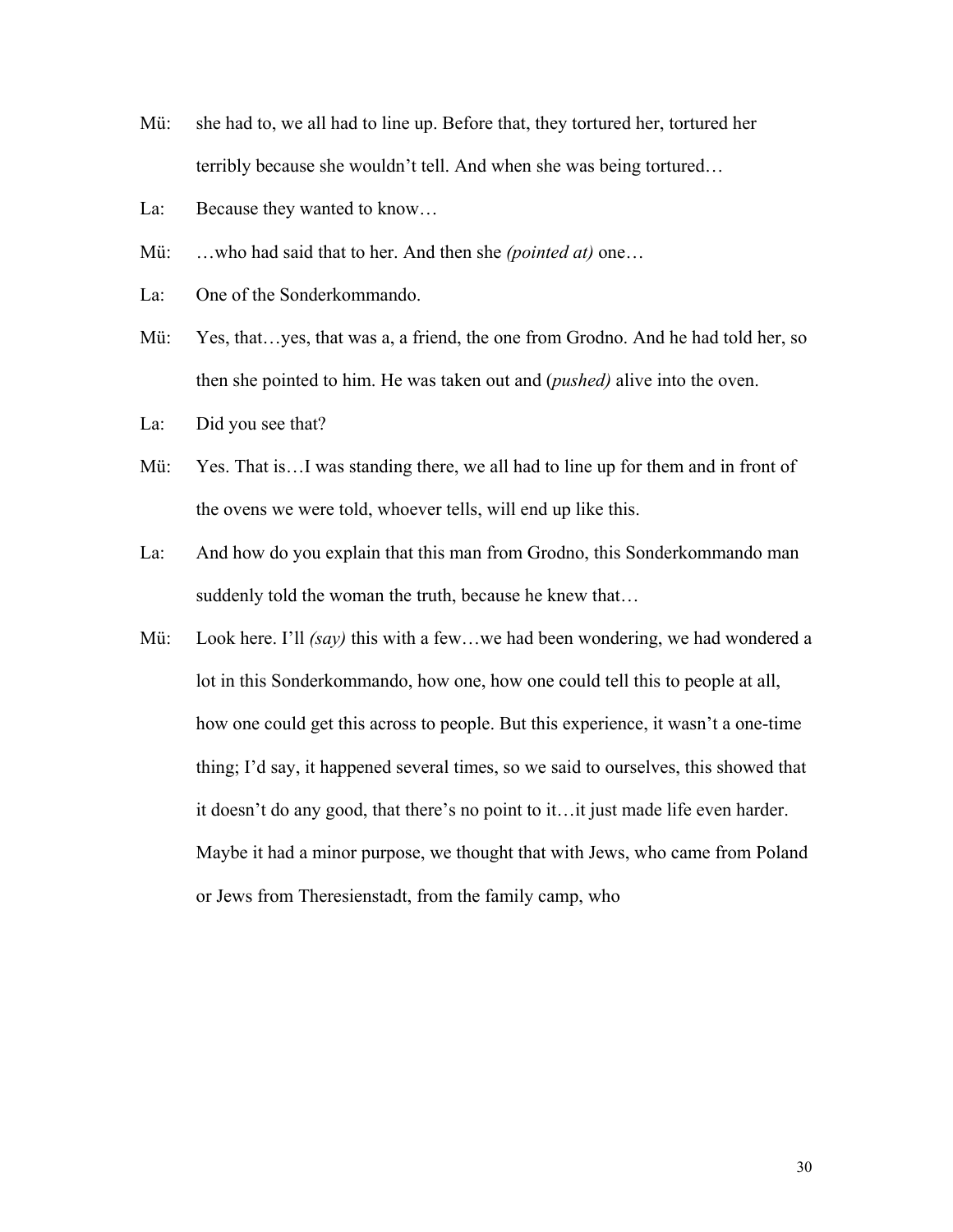- Mü: had lived in Birkenau for half a year, yes, maybe it could have had, that's what we believed, a purpose to tell these people. But just imagine how it was in other instances. The Jews from Greece, Jews from Hungary, Jews from Corfu..., who had been traveling for 10 or 12 days. Starved and without water for several days, thirsty, they arrived in a state of being only half-alive. They treated those differently. They weren't told…they were told, get undressed and then you'll get a cup of tea. And these people were so desperate, because of, that is, that they had such a long, had been in the train cars for such a long time, that their whole…their entire focus was just to quench their thirst. And the henchmen, the SS, knew this very well, that was part of the plan, I would say, it was a premeditated…
- La: …process
- Mü: It was a premeditated destruction process, which counted on the fact that when people were so weakened, if they were given nothing to drink, then they would just go into the gas chamber, but practically speaking – one could say – these people were almost half dead, half dead prior to the gas chamber. Just imagine, the children, pleading with their mothers, they were screaming, "Mother, please, water, water, water, water." And the people who hadn't had anything to drink for several days, yes, they were fixated only on this need. So, to have told these people anything, would have made no sense whatsoever.
- La: It made no sense...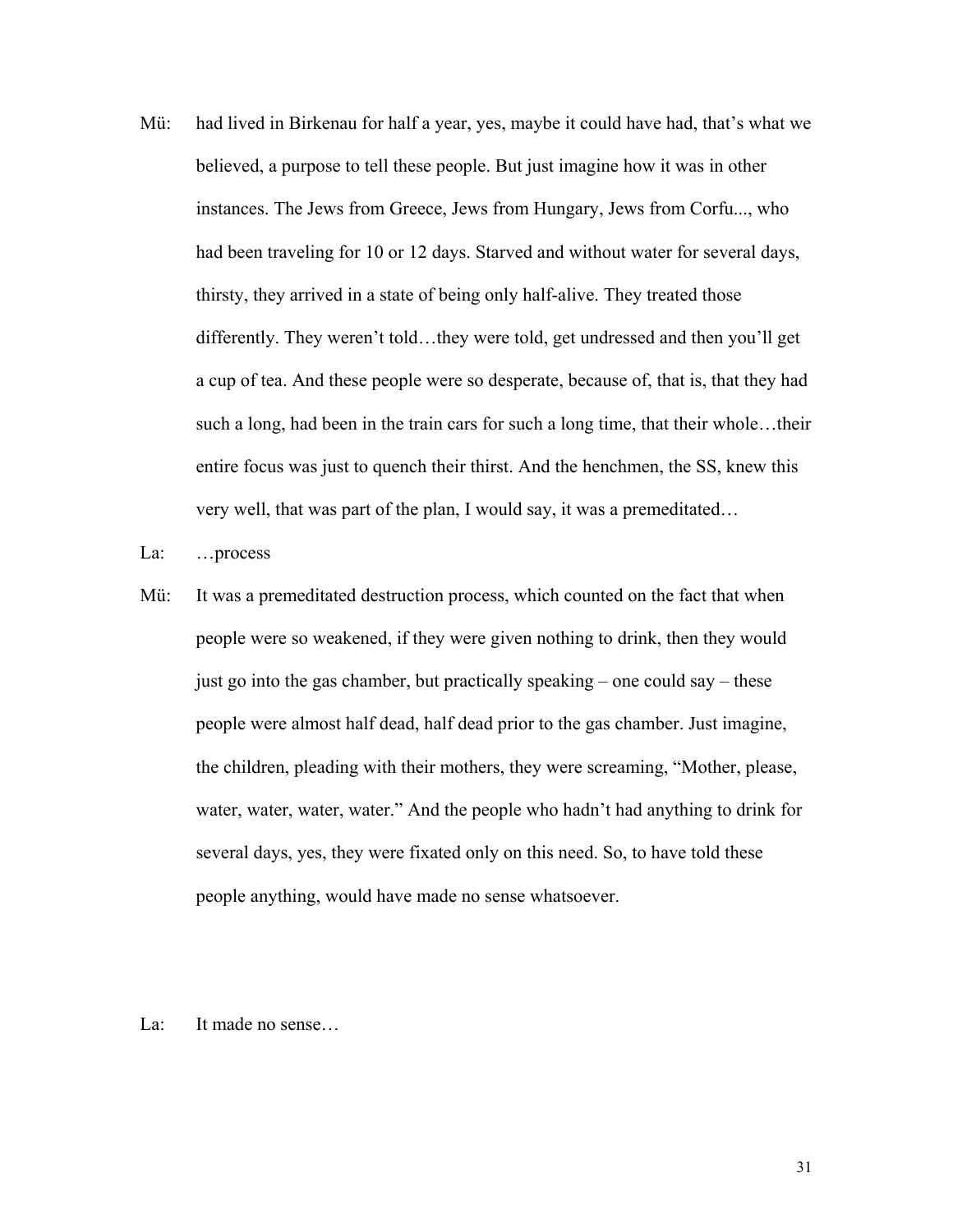Mü: It made no sense to tell them the truth. I think in this situation, if you will, to my way of thinking, it made no sense to tell the truth to anyone, who had already crossed the entrance of the crematorium.

### Cassette No. 7 – Side B

- Mü: Everyone who crossed the threshold of the crematorium…there was nothing to rescue. It was impossible, it was…
- La: To rescue
- Mü: To rescue. That would have had to happen sooner. To my way of thinking, somewhere else, at another place. See, there were several countries, let's say Slovakia, France, partly Holland, partly Belgium, which handed over their citizens. Handed over their own citizens. Many even paid for that, to get rid of them. And the proof, that rescue was possible, was shown us by Finland, Denmark, by these small, small countries, who *(whose citizens)* were here and which were occupied.
- La: Yes, so you think in Auschwitz it was too late.
- Mü: Well, in Auschwitz there was no space for it. Or, I'll give you another example, in the year 1944, I …with my, with the two escapee comrades, Alfred…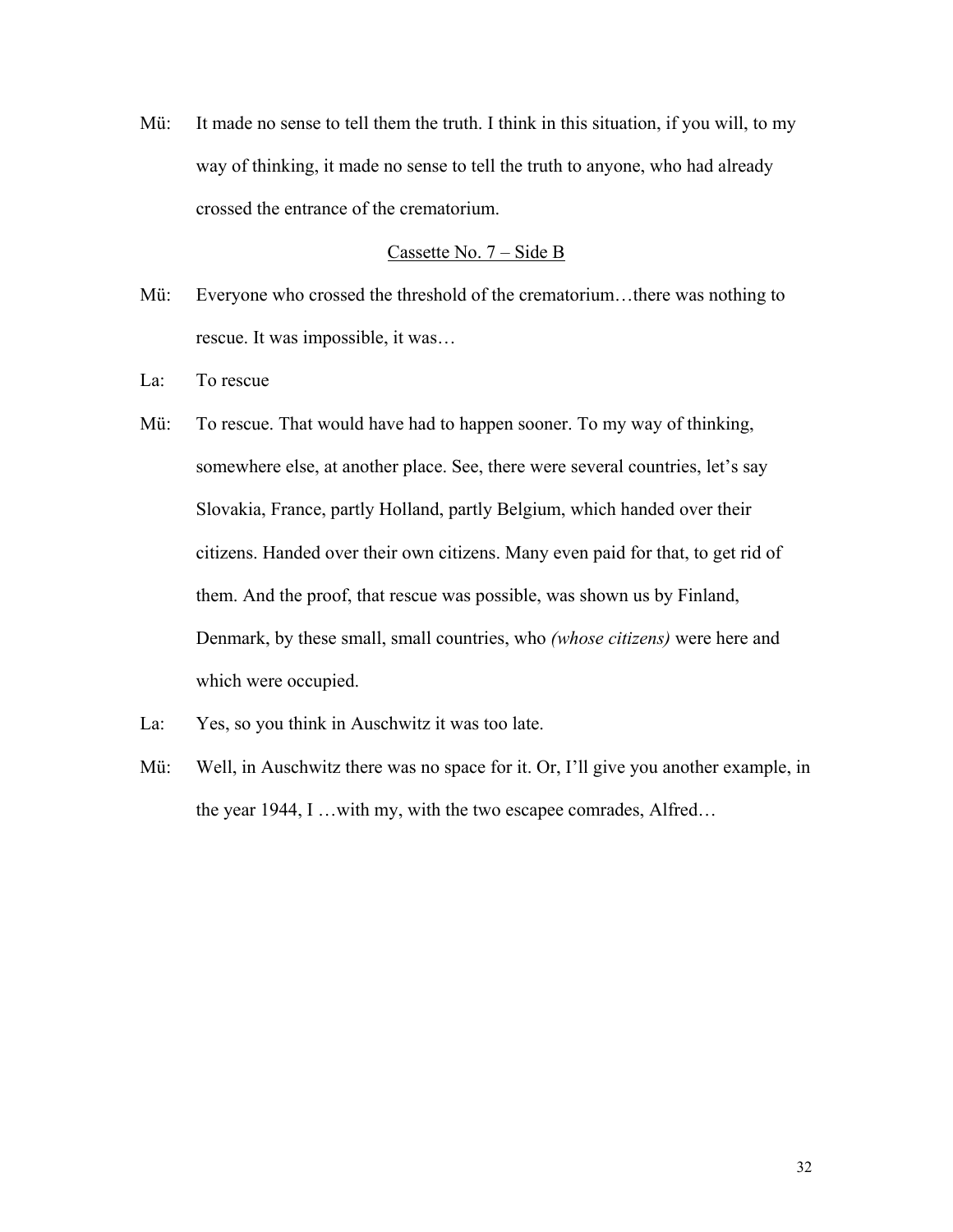- La: No, later, later, later.
- Mü: So, here I would say, whosoever crossed the threshold of the cre….the, the, the house of death, the site of destruction, as I see it, never had a chance.
- La: And now a different question. How many crematoria were in Birkenau?
- Mü: Yes, in the spring of 1943, there were four crematoria in Birkenau. For 1, 2 and 3, for each of these crematoria, there were 15 ovens. There was a large undressing room of about 250 or maybe more than 280 square meters and a large gas chamber, where up to 3000 were gassed at once.
- La: Did you see Crematorium 2 yourself?
- Mü: Yes.
- La: Did you work in Crematorium 2?
- Mü: Yes, I worked there several times as well, even though I had my steady, my, my, I would say, where I was assigned, that was Crematorium 5. But if one needed something, let's say, for the resistance movement, to organize something, yes, or to get one's hands on something, some photographs too, for many photographs had been buried, those must be in Auschwitz to this very day. We also made sure that the world might some day dig in this area, would dig.

# Bob. No. 81 (Mü 8)

La: Filip, I was in Auschwitz a few months ago, and I saw the gas chamber, the crematoria, what's there today…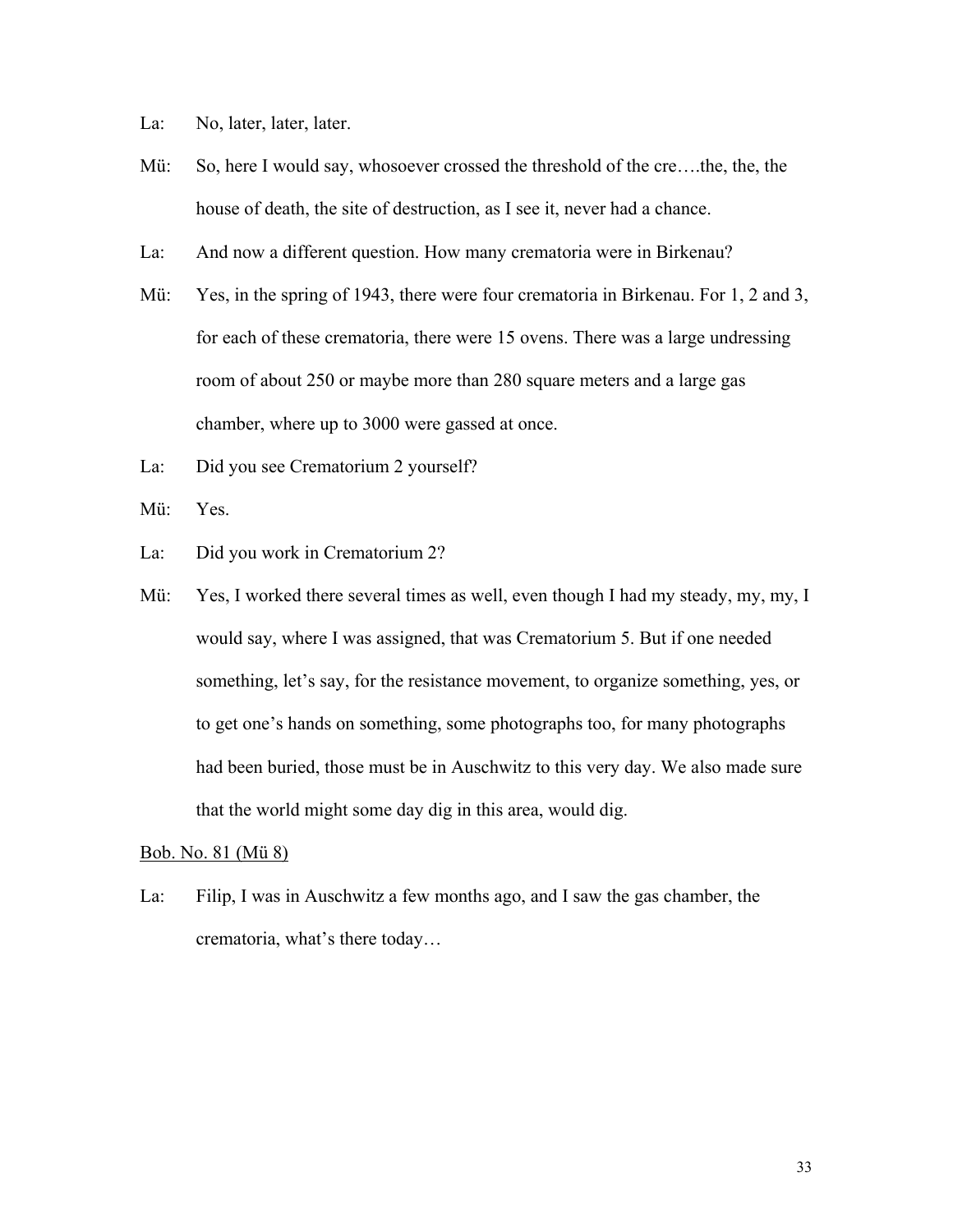Mü: ... in ruins.

- La: They are ruins, they were destroyed. But in Crematorium 2 and Crematorium 3, it is possible even today to see the stairs from the undressing rooms. There are the stairs and I was there at these stairs, and I thought, here it was too late. And I knew too that it was too late before that. But I would like you, if you can, to describe exactly, what was the impression, what were the people thinking, the Jews, when they *(went)* through in the undressing barracks, the undressing room. What did the undressing room look like? I mean, in Crematorium 2.
- Mü: Yes, yes. So, Crematorium 2, as I said, was identical to Crematorium 3. The big undressing room was underground…
- La: It was a…these Crematoria 2 and 3 were perfectly *(designed)*?
- Mü: Yes, perfectly designed *(said sardonically)*. The destruction was pretty much a perfect *(operation)*, so that the deception strategy, deceiving the people was carried out to perfection.
- La: Yes, and can you...
- Mü: When one *(incomprehensible as both talk at the same time)* …Crematorium 2. Crematorium 3 was similar. The lower part, when coming down the yard on the right, on the right were steps.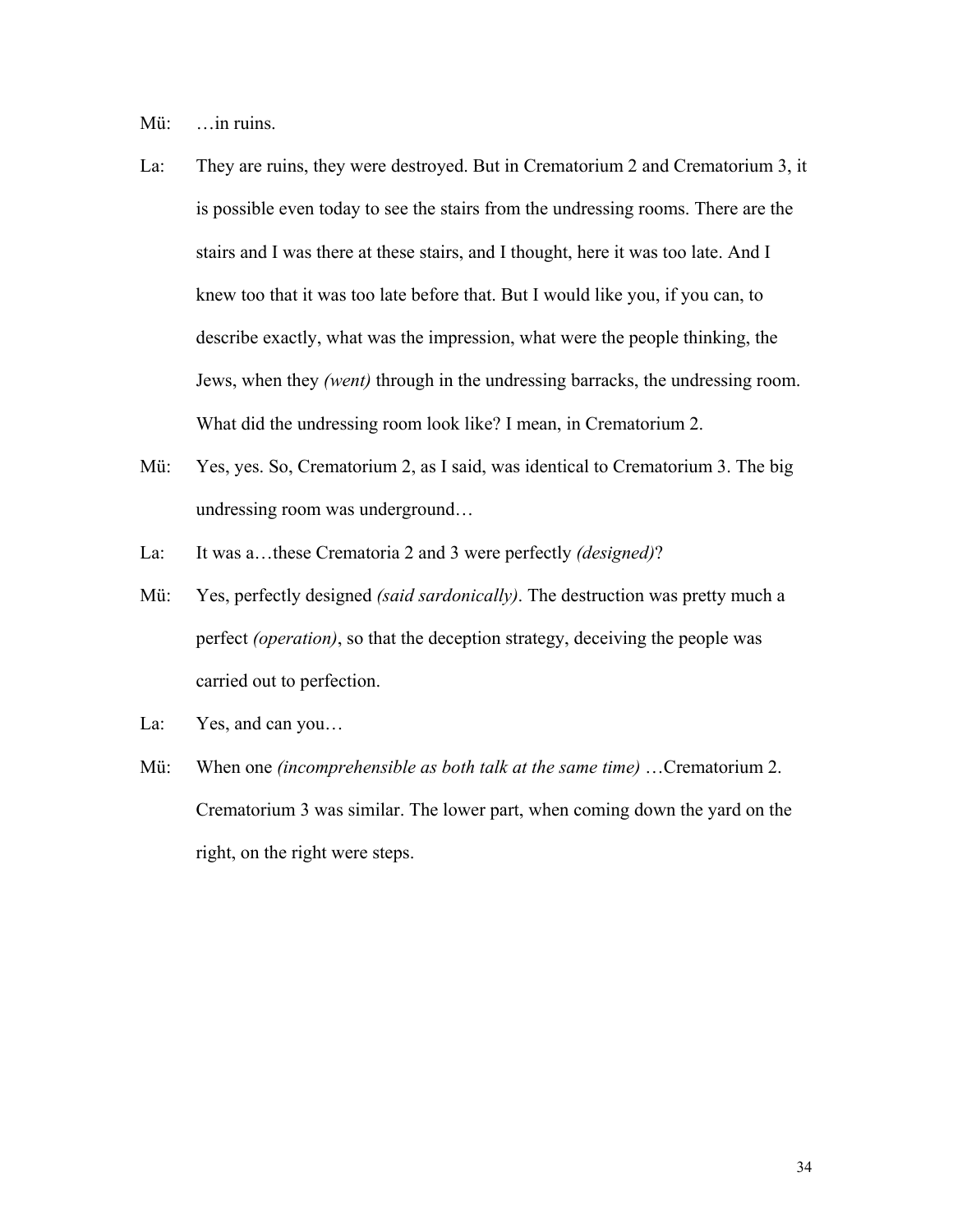La: There was a yard?

Mü: A yard.

La: A big one?

- Mü: A pretty big one, and in every yard was an iron gate.
- La: And the people came from the ramp...
- Mü: And the people came from the ramp. They came from the ramp and moved toward the women's camp and then down the street to Crematorium 2.
- La: There was a street?
- Mü: Yes, a street. Yes, that was the ramp to Crematorium 2 and 3; it was maybe 250, 300 meters away. Not more.
- La: It's so surprising.
- Mü: And now, it was…
- La: Excuse me, a different question. How did these buildings…
- Mü: ...how did they look?
- La: Yes.
- Mü: When you approached, let's say, Crematorium 2...when one approached Crematorium 2, you opened the big, iron, massive door. That was the yard and on the right, well, and before your very eyes, just imagine, there was a building with a single gigantic chimney. A chimney, that was jutting out a bit. On the right, on the right wing of this big red brick building were, were the stairs that led underground to the undressing room.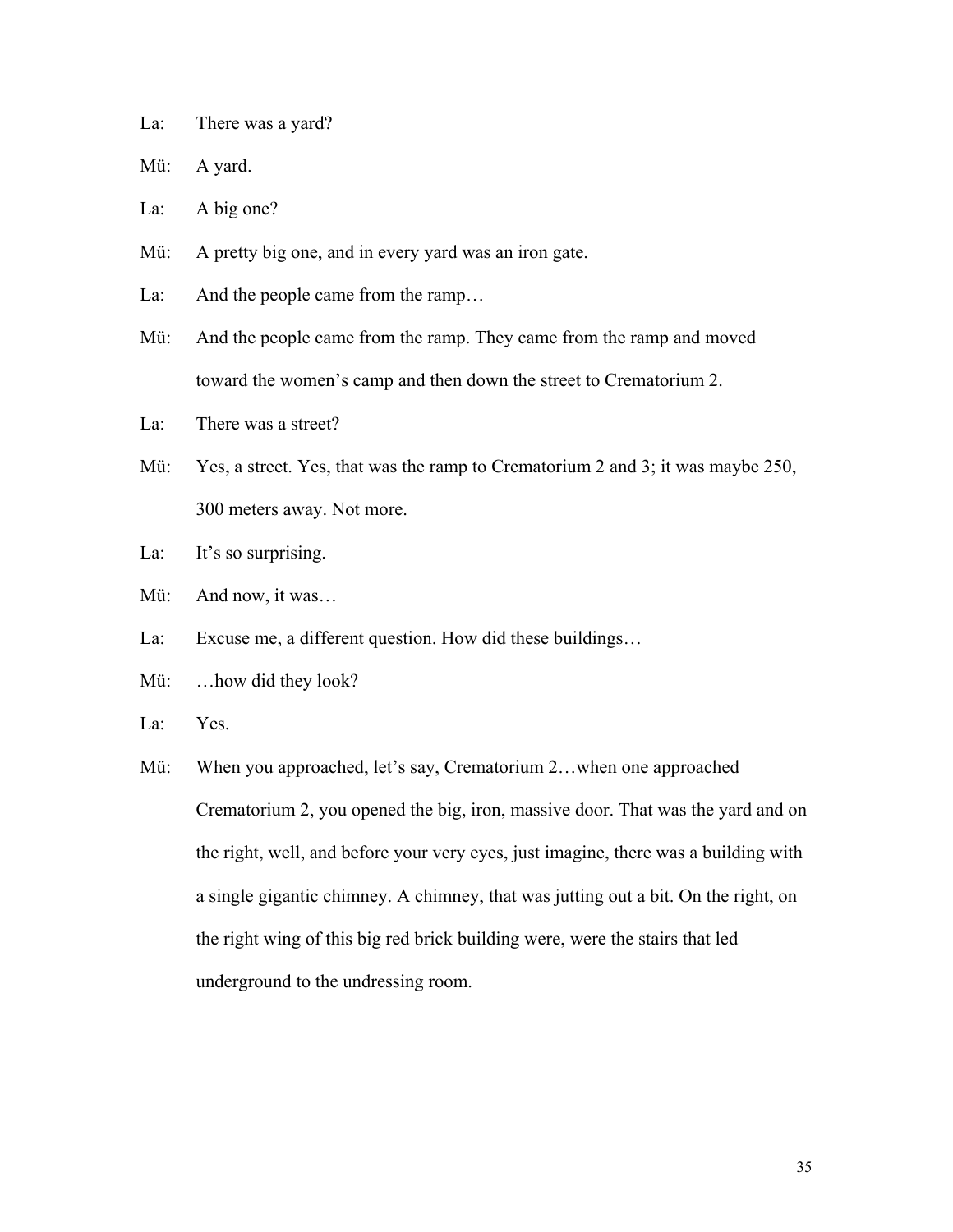- La: The undressing room and the gas chambers were...
- Mü: Underground, yes indeed. How they got into the undressing room, you saw that, that the undressing room looked like an international information center. That's how it looked.
- La: Oh yes, it was very big?
- Mü: Big. It might be, I would say, several hundred square meters. And on the walls, there were hooks and every hook, on every hook was a number. And under the hooks were benches made of wood.
- La: Benches?
- Mü: So people could get undressed, more comfortably, as one would say. And then all those columns, which were holding up these, these, these underground, in this underground bunker. It was a bunker after all, this undressing room. There were lots of posters, for example "Cleanliness, clean is good." *(in German it rhymes: "rein ist fein")*
- La: Clean is good.
- Mü: Is good. "A louse, your death." "Wash yourself". "To the disinfection room."
- La: Lots of posters?
- Mü: Lots, lots of signs and posters like that…for the sole purpose was to lure the people, once undressed, into these extermination, that is, into the gas chambers. Besides that, of course, there was light…
- La: Electric light?
- Mü: Electric light. And to the left, that is, to the right when you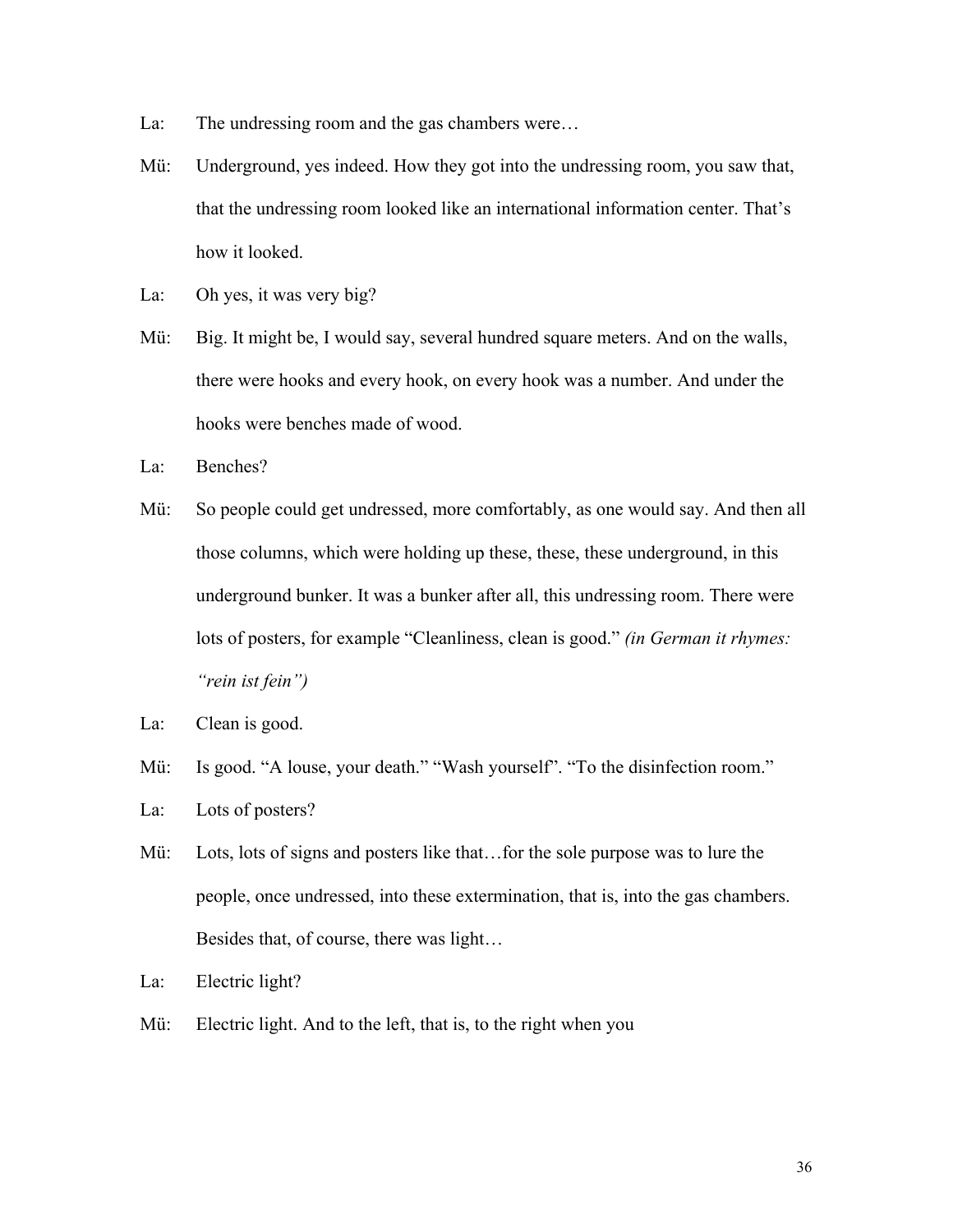- Mü: enter, when you come into the undressing room, there in the right hand corner, across the room was the gas chamber, equipped with a huge door…
- La: How was it (*situated)*?
- Mü: It was in the right hand corner. That's how the undressing room was and how the gas chamber was. And there they saw lots of columns and above on the ceiling showers had been installed.
- La: In the gas chambers?
- Mü: In the gas chambers.
- La: No, no, I'm not in the gas chamber; I'm in the undressing room.
- Mü: In the undress…
- La: I want to know, where the Jews entered the undressing room. Where were the other people? For example, how may SS were in…
- Mü: It was like this. These people came in...the people were led in from the ramp with SS guards up to, up to the crematorium. The crematorium was surrounded by SS, by SS.
- La: Always?
- Mü: Always. There were electrified ditches and above them stood SS guards with machine guns.
- La: In the yard?
- Mü: In the yard. The yard was surrounded by the, by the SS guards. And besides them, moving about in the yard were lots of SS men with dogs…
- La: Was it always like that?
- Mü: Always. Always like that. It was a big show of force, how they did that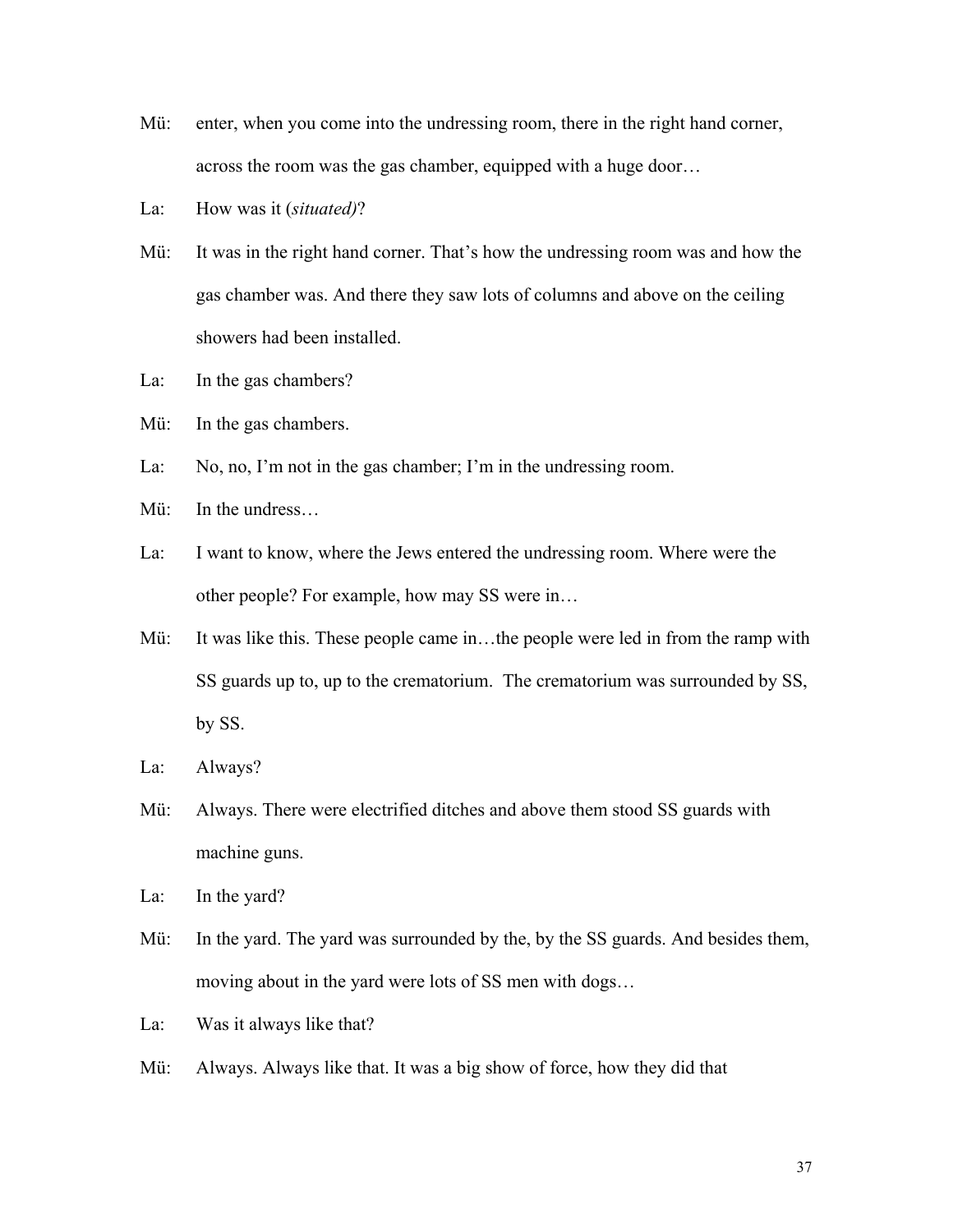- Mü: and this force wasn't used only if the people behaved peacefully as they always said – peacefully. Do you understand? Of course, people went down the stairs. That's how they got into that room.
- La: Into a gigantic room.
- Mü: Into this large, gigantic room. I always say, it always looked like a big international information center, because the signs said "baths", "to the showers", installed in many languages.
- La: In many languages.
- Mü: And the people, people's reaction was varied. Of course, it was different for Jews coming from Sosnowitz, who had heard a lot already or from Benjin…or from Warsaw, from Warsaw or from other Polish ghettos. They had heard a lot already. And the other thing was, as I said before, with Hungarian and Greek Jews, French, Polish, who had no idea what was coming at them, but who were in such bad shape from the whole trip…
- La: Excuse me...was there a stink, a...
- Mü: I would put it like this, people always said, that it was a sickly sweet smell...But since I was there all the time, I already, I didn't perceive it. I can't tell you. So, I can't tell you…
- La: But you heard...
- Mü: I was there all the time. I didn't perceive whether the room was sickly sweet or not.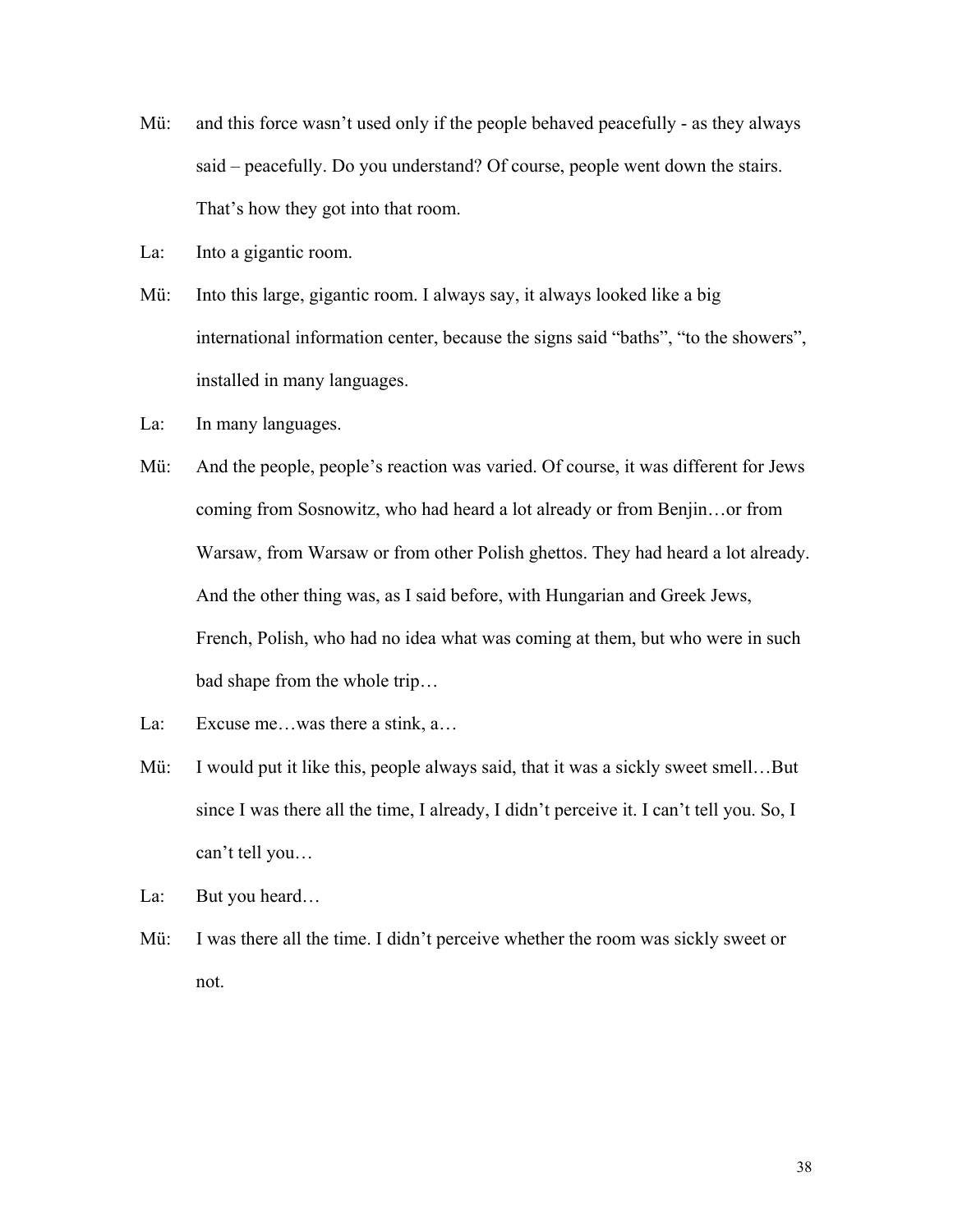- La: But for instance, this enormous chimney was…was functioning. There was smoke?
- Mü: No, not always. Even when the chimney, that is, when the crematorium was in use, the smoke was not always so strong, that people would guess what was going on. And they were convinced, after all, that they would go into a disinfection room, and they had been told... *(the SS)* was prepared even to tell them, if maybe they had asked, that this chimney belonged to the disinfection room.
- La: Yes, and another question. In the undressing room, were there people from the Sonderkommando?

#### Bob. No. 82 (Mü 9)

- La: Were there people from the Sonderkommando in the undressing room?
- Mü: Yes, in the beginning that was not the case. Then, only later, a few prisoners of the Sonderkommando were present in the undressing room, but they were, they were not allowed, that is, they were separated, they were not allowed, they were not supposed to, that is, have contact with the others. But it was always possible to speak with the people. The job of the Sonderkommando…
- La: But what...the job...
- Mü: Now, the Sonderkommando was there ready, right when people got undressed. No, no, they didn't help. When people were undressed, the SS drove them into the gas chamber, or, or when they went into the gas chamber, the clothes were left behind.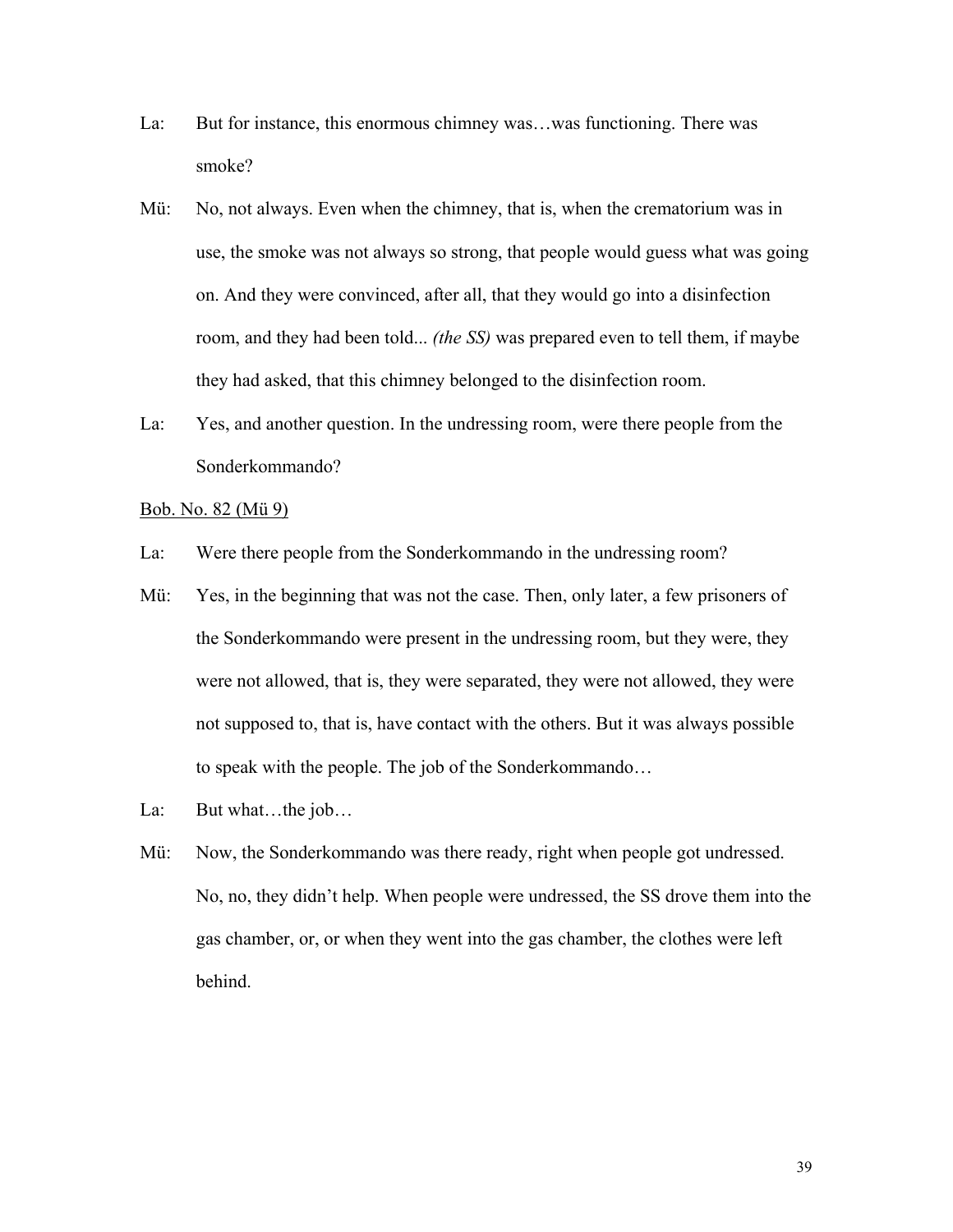Mü: Yes, there were the, the...

La: Ah, the clothing.

Mü: The clothing, that is, the people's belongings. And the job of the Sonderkommando was, as quickly as possible, to load up the people's belongings, that is, what was left behind, up the stairs onto the truck. That was the task, and to clean up the undressing room, so others could come. Because it was like this, that the undressing room, when, let's say, 2,000 people had been gassed, as I said before, in total one could, if it was packed full, which was seldom, the gas chamber in Crematorium 2, in 3, one could *(pack in)* 3,000, so one could…they, they, the SS could pack in up to 3,000. But in the undressing room, no more than about 1,000 people can move about, so the 1,000 had to wait outside. And so the Sonderkommando had to be ready to go. Besides, I think it was also somewhat an intentional assignment of the SS to show the Sonderkommando, that even they, the prisoners too, who themselves wore the Jewish Star, perhaps to make it easier for the victims. So then (*they thought)* nothing could happen to them. Psychologically, to keep things calm, when they saw, when they saw us maybe. Well, I was only there on occasion. Yes, but I was in the undressing room several times. Even if I really had nothing to do there, for I was a fireman *(could also be "stoker")* in the crematoria. But I, I think, that the job was also this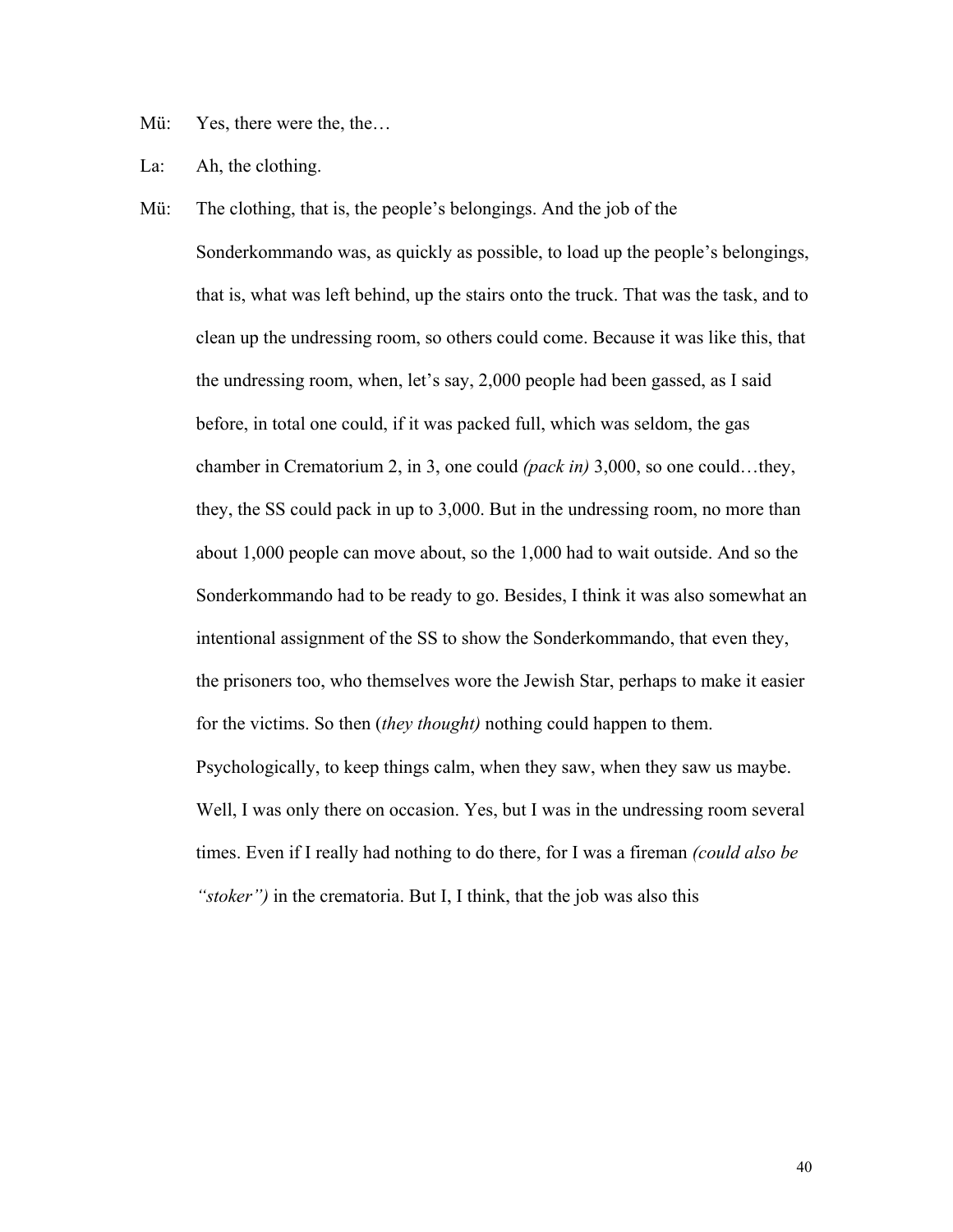- Mü: among others...that is, when the people saw the prisoners...
- La: …between, between the undressing room and the gas chamber what was there, a tunnel, a …
- Mü: between the undressing room...

La: ... in Crematorium 2

- Mü: Above that was only a small, very small, long small room, which, which could be, if one were at the end of the dressing room, then there was a 10 or 15 meter long room, an anteroom , and there on the left the victims would bend down into the gas chamber.
- La: And how wide was this…
- Mü: That could have been, oh, maybe 4 1/2, 5 meters wide.
- La: 4 1/2, 5 meters
- Mü: I don't know, but I imagine it was that.
- La: Yes, and the victims, who were in the undressing barracks, the undressing room, did they try to talk with people in the Sonderkommando?
- Mü: Yes, that is, the possibility was... that is, that was forbidden, as I already said, yes, because the Sonderkommando, the Sonderkommando had to stand apart from the people.
- La: Yes, but how, how, how, was it possible, because everything was very mixed, wasn't it?
- Mü: Yes, it wasn't, wasn't like that, it wasn't like that *(not mixed)*. On the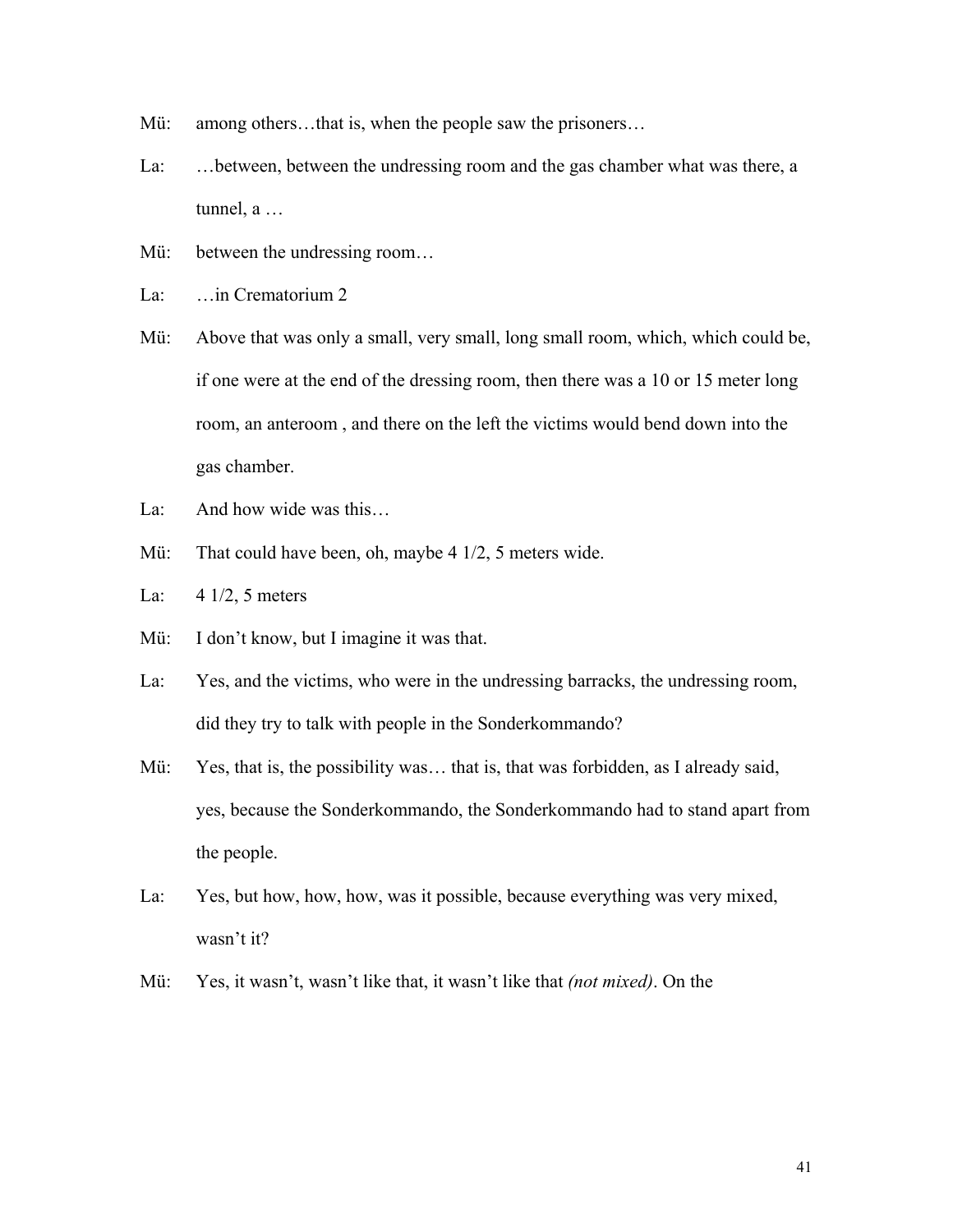- Mü: one side were women and children, on the other side were men and in between them, the SS.
- La: The SS in the middle?
- Mü: Yes, yes. And only at the stairs, if one is outside, where they came in, several of the Sonderkommando prisoners had to stand there. And they were under guard. And even with this, it was possible, in some cases, to communicate with the people; it was possible, sometimes, that is, the ones who were in front, to have a word or two with them. That was possible.
- La: And…
- Mü: Not with all of them, mind you, just the ones standing in front.
- La: Yes. And what happened to the man from Grodno?
- Mü: Yes, I think his name was Terensky? What was his name? The one who told from Grodno. The woman. What *(happened to)* her? What, what kind of a fate awaited them, those people, was to be thrown alive into the oven. We had to stand there and watch with a warning…
- La: He cried, screamed, he...
- Mü: Oh, I think, he was, he was quiet still. He was tied up...
- La: Tied up?
- Mü: Tied up from behind. And a second case that I remember, was a, was a friend, Leo Stein, from Dabo in Czechoslovakia, who also told in one case and the same fate awaited him. He was burned alive too.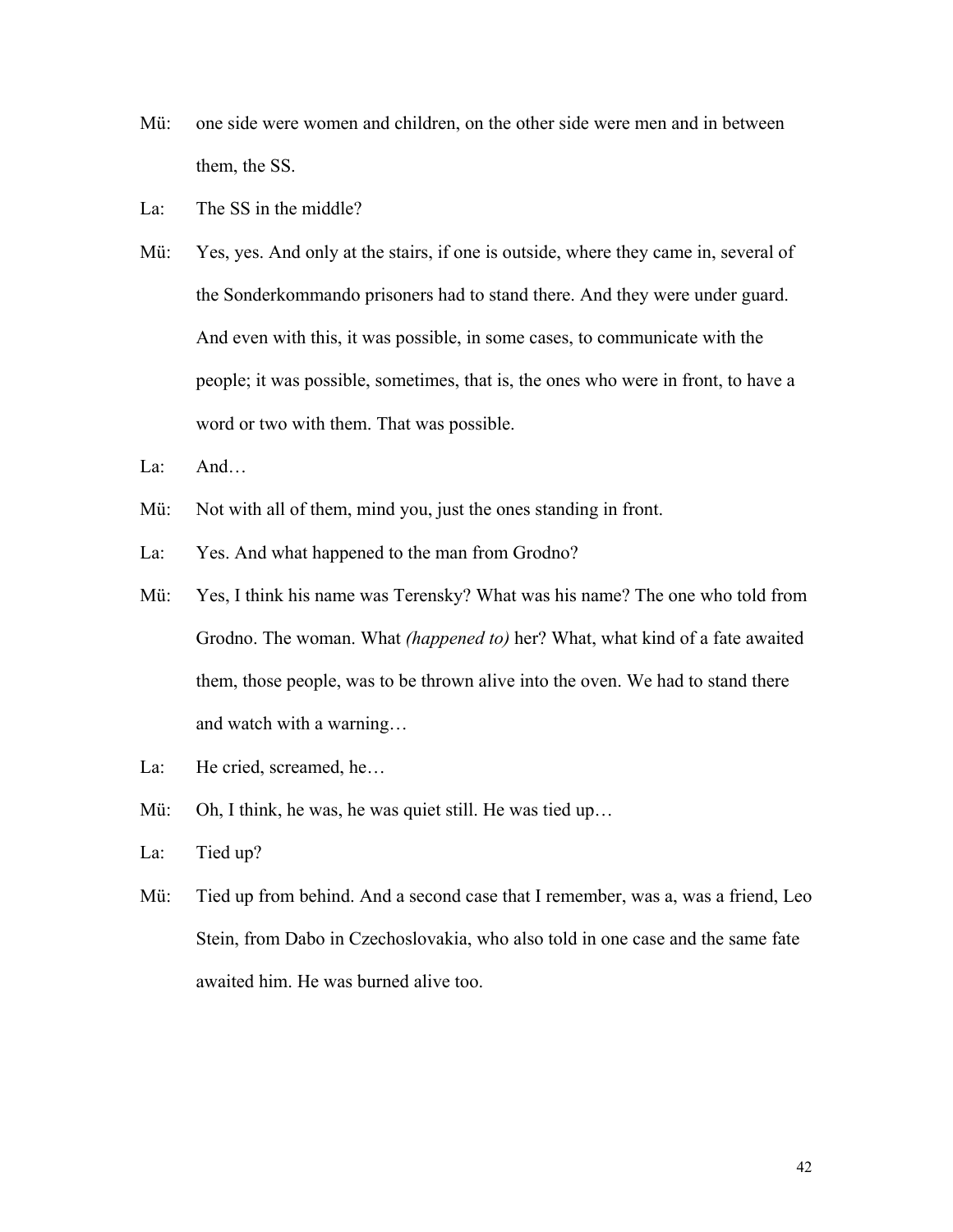- La: So now, did the people of the Sonderkommando accompany the people into, into the gas chamber?
- Mü: No, never, no.
- La: That never happened?
- Mü: No, I heard...
- La: That happened in Treblinka, for instance.
- Mü: Well, it didn't happen in Auschwitz, although I've read about that several times. You know, there is a lot of fiction out there. I also read, in the last book of Anus Mungi…which *(is written)* by, I would say, a very old, experienced prisoner about Auschwitz. And he wrote that before the gassing, people were given towels and, and, and soap, etc. That is more or less fiction. And one has to understand, that, that the prisoners had no access to these extermination sites. In their imagination, a lot of things…well, they saw how thousands, tens of thousands went into the gas chambers and no one came out. The people know that, that is, the other prisoners of the camp. So it's no wonder that a few fantasies, which are not quite accurate, got stored in their mind's eye. So, that the Sonderkommando *(accompanied)* someone, that the prisoners of the Sonderkommando went into the gas chamber or such, that's not true. That's more or less a piece of fiction.
- La: Yes, and you were mostly in Crematorium 5?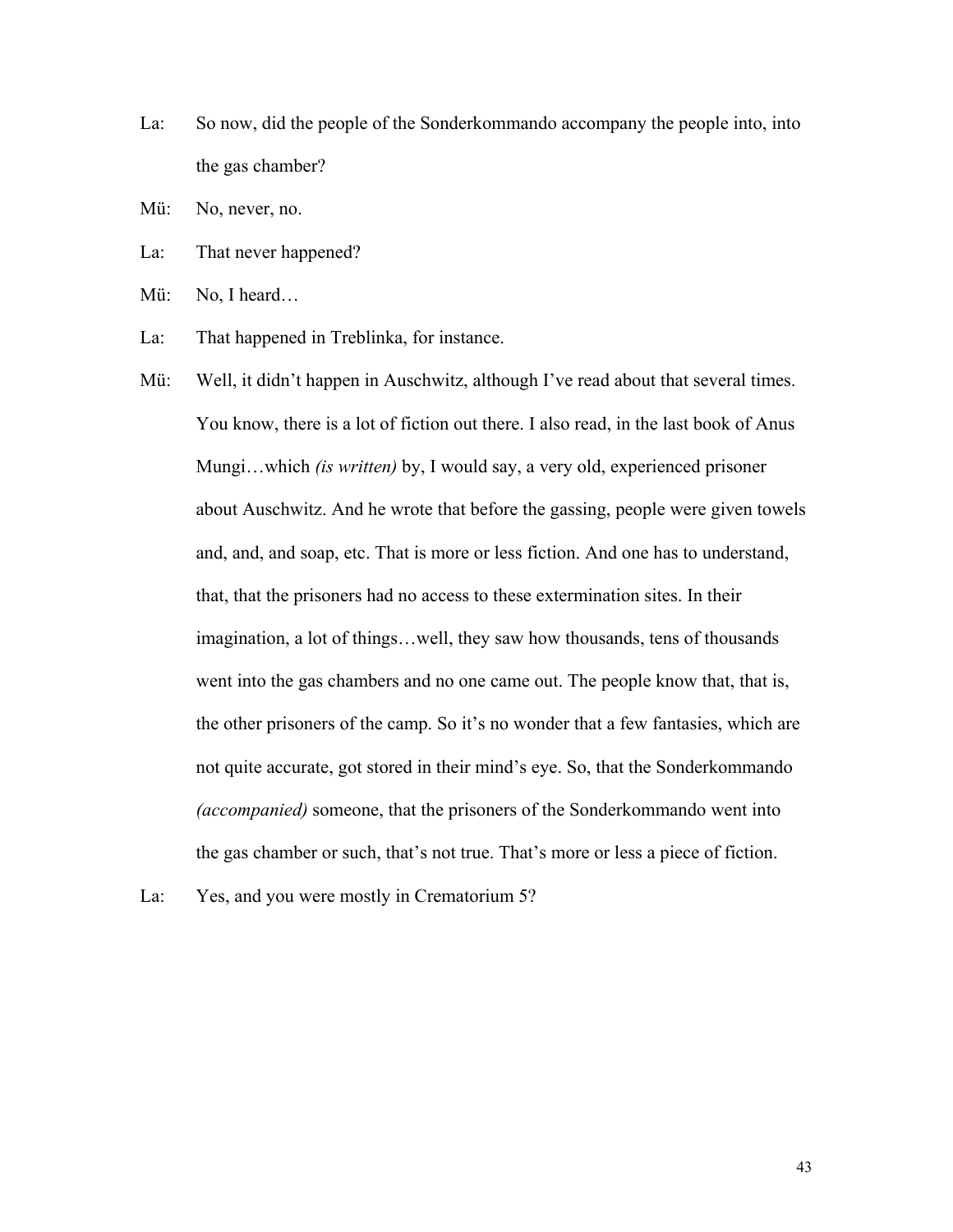Mü: Yes.

- La: Crematorium 5 was in the woods?
- Mü: Yes, Crematorium 5 was the last crematorium in the row, behind, not far from the sauna.
- La: The so-called...
- Mü: So-called sauna by the little woods. Crematorium 5 and Crematorium 4 were identical. It was different from Crematorium 2, about which I spoke earlier, in that there were not 15 ovens, only 8. So, everything was on one level. It was small; there were no underground rooms. The big…there was an undressing room…
- La: Only one?
- Mü: One undressing room.
- La: A big one?
- Mü: A big one, a big dressing room, about 280 square meters. And there was no ceiling. It was as if they were, they were almost under the roof (*as an A-frame*). That is, so close. Other than that, it was similar to Crematorium 2. There you could also *(see)* a lot of slogans about "Cleanliness is good" and "A louse is your death" and in the disinfection room… but they were attached to the wall, not on the columns, as the, as the, as the ones in Crematorium 2, as I said before. Besides, there were, there were three gas chambers in Crematorium 2.
- La: Crematorium 5.
- Mü: Excuse me. In Crematorium 5, there were three gas chambers.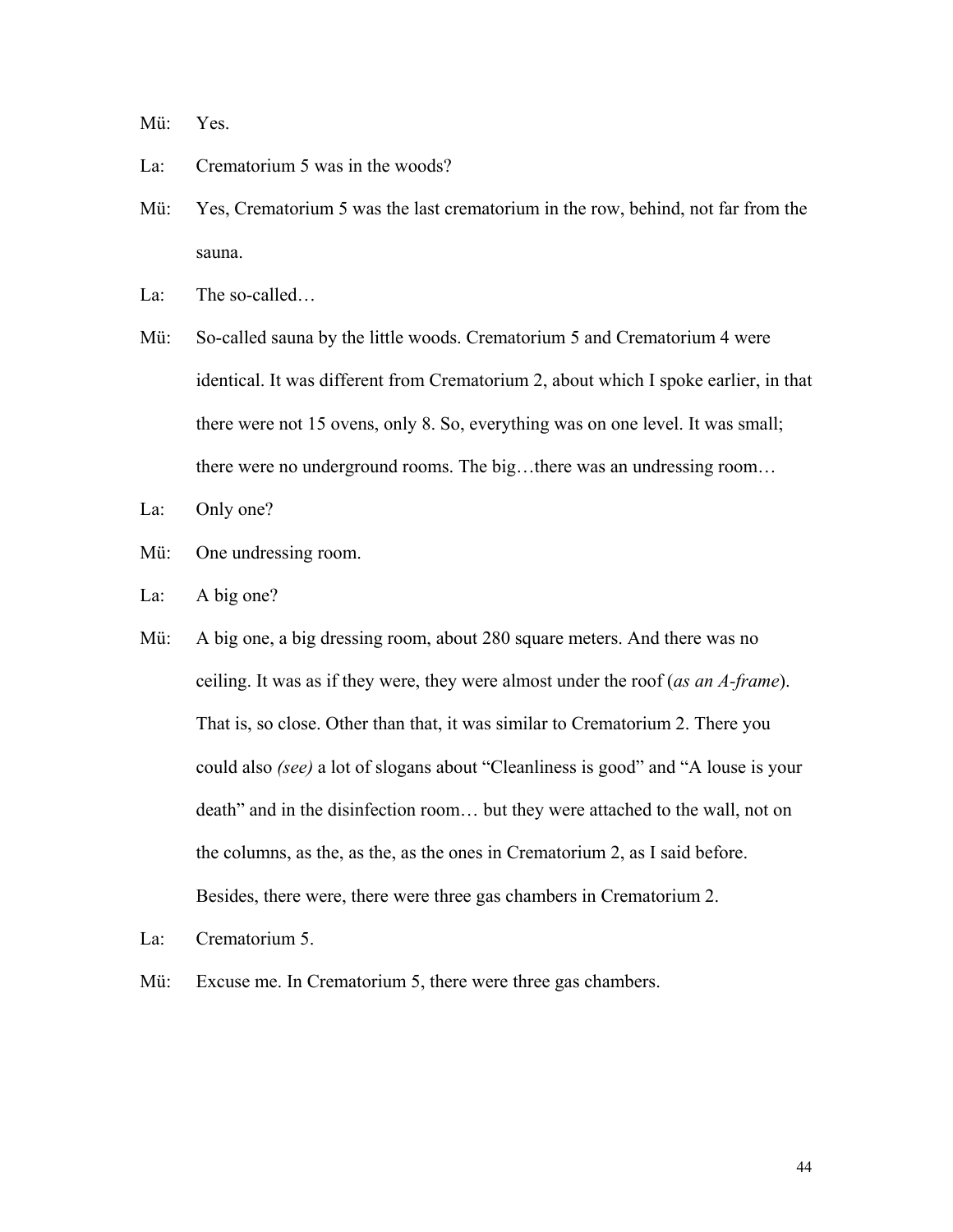La: Small ones?

- Mü: Small gas…well, there were smaller gas chambers with a capacity of, at most one could gas 1,800 to 2,000 at one time.
- La: At one time, in the three gas chambers?
- Mü: At one time, yes.
- Bob. No. 83 (Mü 10)
- Mü: The difference between Crematorium 2, 3 and then 4, 5 was, as I said earlier, that Crematoria 2 and 3 each had 15 ovens. Crematorium 3, that is, 4 and 5, each had 8 ovens. In addition, in Crematorium 2, there were the three, the underground, the underground undressing rooms.
- La: Cut, cut, cut
- Müller 11
- Mü: The difference between Crematorium 2, 3 and then 4, 5 was that Crematoria 2 and 3 each had 15 ovens and Crematorium 4 and 5, each had 8 ovens. And in Crematorium 2, the undressing room and the gas chambers were underground, and in 4 and 5 everything was on one level. Also, it was so, that the gas being dropped in…
- La: Zyklon?
- Mü: The zyklon was dropped in by the so-called SS disinfectors through, from the ceiling on…
- La: In Crematorium 2 and 3 and in Crematorium 5 it was dropped through several small windows from the outside on the wall, in the wall, in the wall, and ending up in the gas chamber.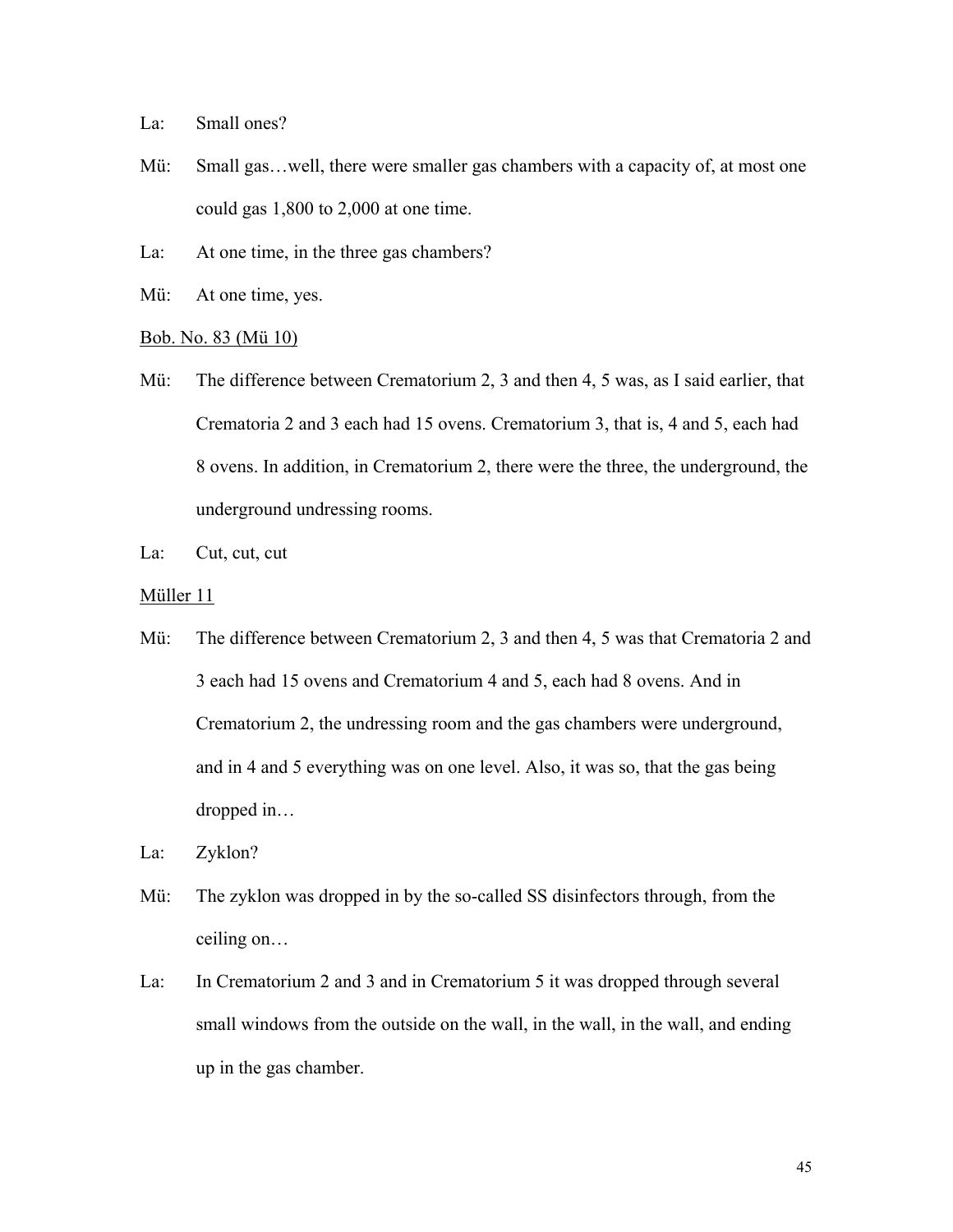- La: Yes, and you have to help me here, because that is that famous and awful photo of Jews waiting in the woods near Crematorium 5.
- Mü: Yes, that's right. Those are the woods of Crematorium 5.
- La: Yes, that's Crematorium 5 in the drawing. I'd like to know, since I was there, but I couldn't…Where are the woods, this place?
- Mü: Yes, you have to see, when you see Crematorium 5, then you have to see...
- La: Yes
- Mü: Here was the yard.
- La: There was a yard.
- Mü: Yes, that's the yard, the whole thing. The people came from the street here, went into the yard here, and here they went into an anteroom…
- La: Yes, but this photo...
- Mü: That is a drawing. I have it here...that is a sheet of paper. And from this photo...
- La: Excuse me, where was…
- Mü: The woods were here to the left.
- La: Here to the left?
- Mü: Yes, here to the left. Those are the woods.
- La: Yes, that means, the Jews were waiting here.
- Mü: No, you have to see it like this. The, the Jews, that is, the victims only waited here at that time, when the gas chambers were full.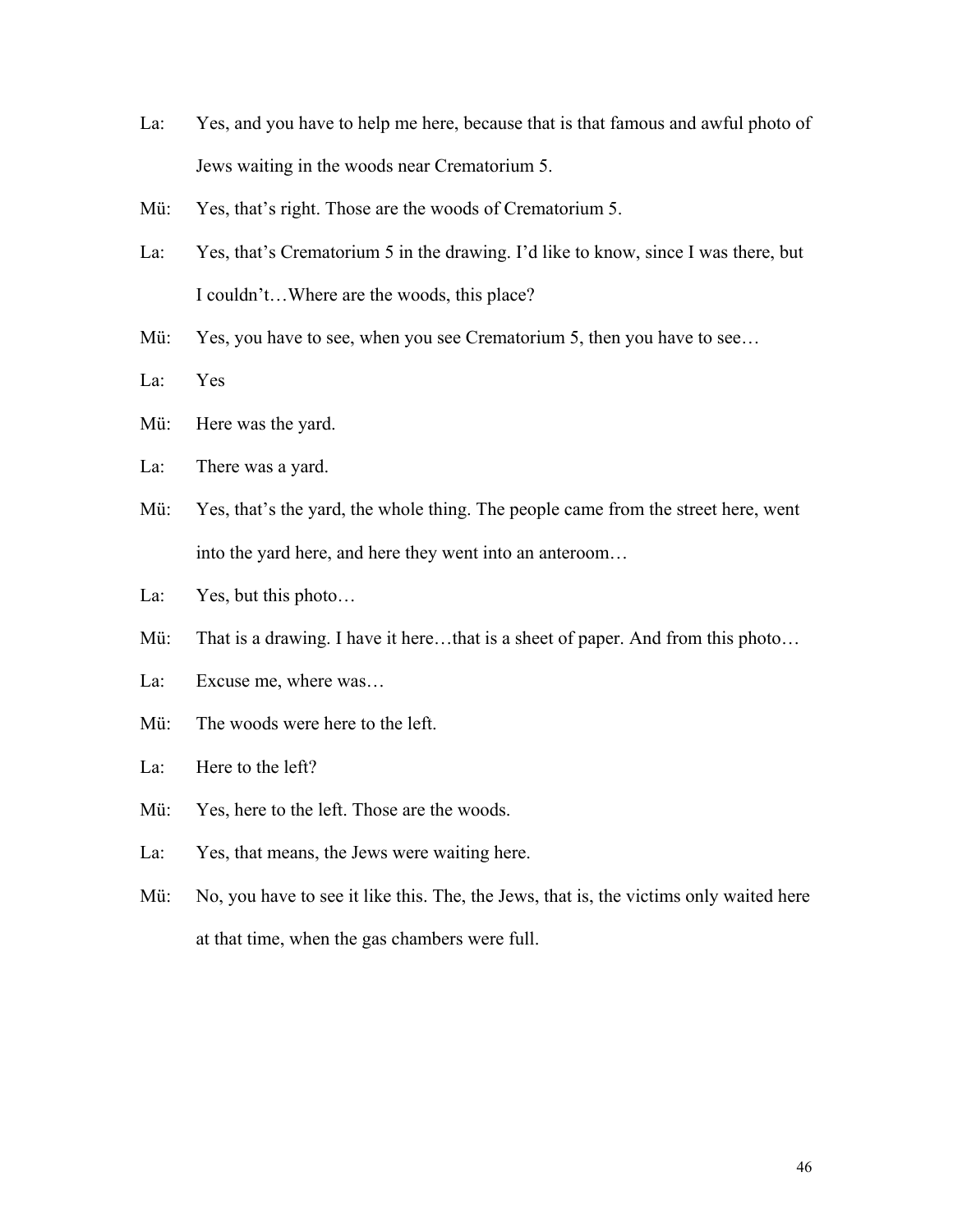- Mü: But when…that, that happened in the year 1944 with the Hungarian Jews, that over 20,000 people were daily turned into ashes. At that time, it was like this – for three or four days, no transport arrived and then suddenly on the fifth or fourth day, five transports arrived one after another. Each transport had up to 5,000, 5,000 people on it. And they were, they were gassed at the extermination sites. And in this case, in the year 1944, it happened frequently, that the people had to wait in the woods and that's because...until the gas chambers were free again.
- La: Excuse me, where are the ovens here?
- Mü: The ovens are situated here.
- La: Here?
- Mü: Yes, as you can see. And the Crema...the Crematorium 4 and 5.
- La: That means, the people, the people are…the ramp…
- Mü: Yes, that's it; they came from the ramp. Like that.
- La: Yes, I see.
- Mü: Yes, from the, from the street.
- La: That means, the woods…
- Mü: ...the woods are here and here.
- La: Yes, yes, I know.
- Mü: But what you saw in the photo here, those are the woods, that's the one here.
- La: That means, they...
- Mü: No, no, no, no, no. Normally, they came in. Like this, through the street. Here was Crematorium 5 and here was 4. And here were the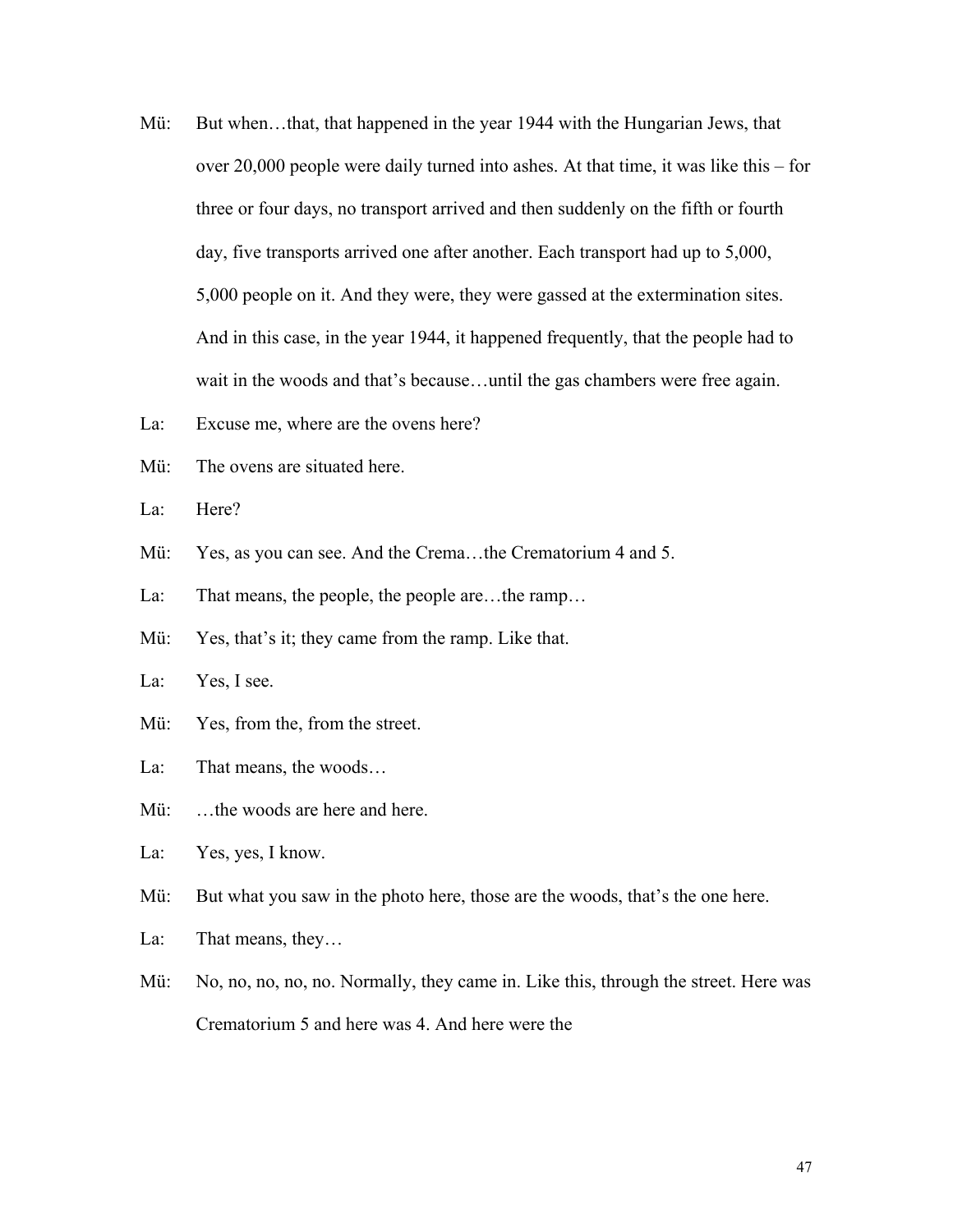- Mü: the woods and here the small sauna.
- La: Where is the little...how do you call it...pond. No, le fameux lac blanc la...the white…

Interpreter: The white lake.

- La: Yes, that one. I think Bunker 5. Bunker 5...
- Mü: The white house?
- Int.: Lake
- La: The little lake.
- Mü: Yes, the little lake was situated...
- La: ... between 5 and 4.
- Mü: Between 5 and 4 there is in these woods...
- La: Yes, yes, exactly.
- Mü: That has to be there to this very day, but…*??*
- La: Yes, yes, yes, yes. Good, that's the yard.
- Mü: The yard. Yes, that's the yard. Here is the, here is the entrance. Here is where the victims went in. There is the undressing room. That's where they, that's where they undressed, and then they went back, came first to this gas chamber…
- La: That's a gas chamber?
- Mü: A gas chamber, yes indeed. That was, it was locked...they locked it, this gas chamber. Then it was filled…then the SS filled the second and then the third.
- La: Ah, yes. And the, the zyklon was...
- Mü: The zyklon, as you can see here, the zyklon, here you can see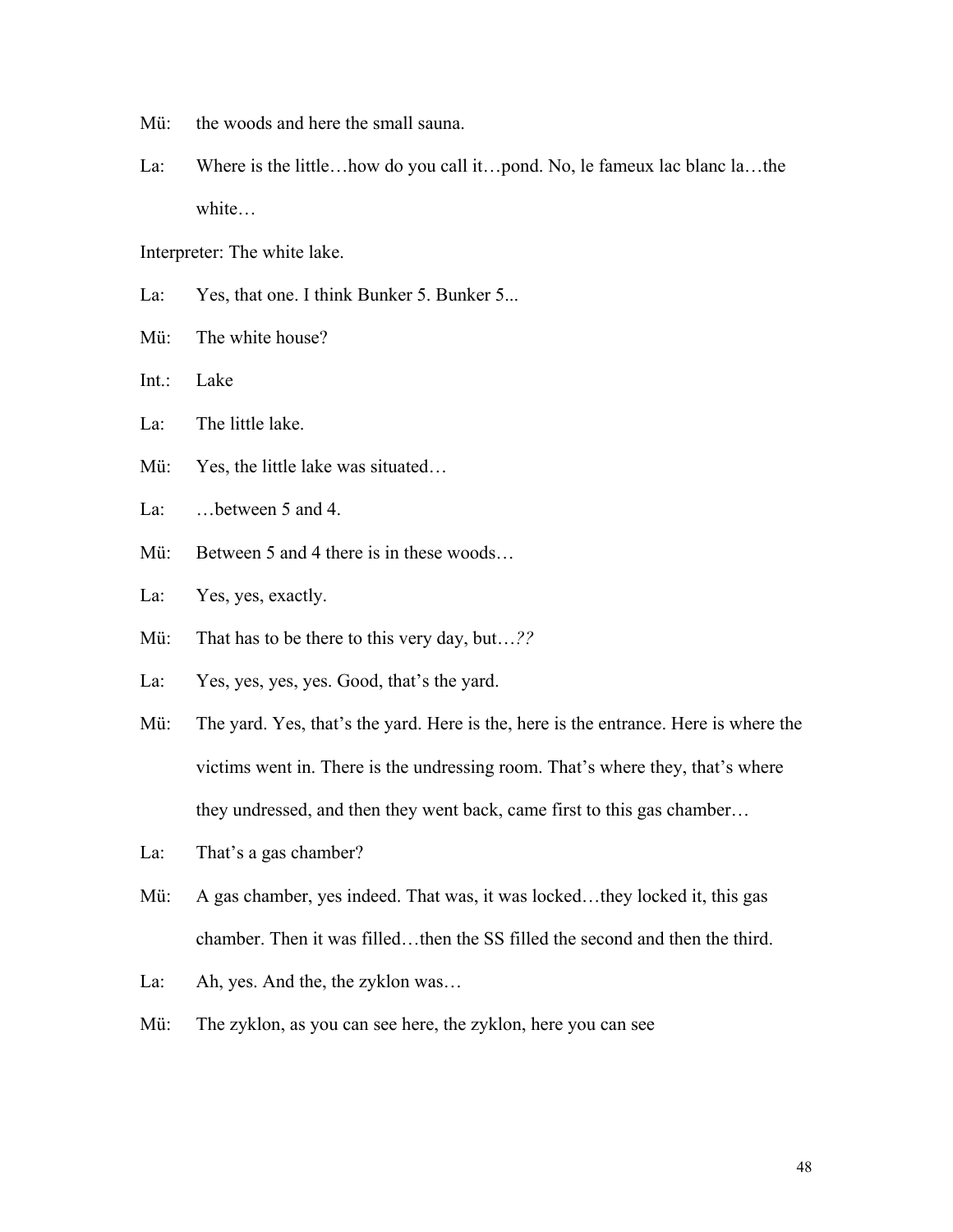- Mü: the little windows. Everything that's marked with Number 5, are the insertion openings, where the zyklon was *(added)* through little windows…
- La: And they *(the SS)* waited for the, till the three gas chambers were filled…
- Mü: All at once, all at once,
- La: All at once.
- Mü: All at once.
- La: Yes. The people in the gas chambers, they weren't dead before?
- Mü: No, no, no, no.
- La: All together.
- Mü: Yes, all together.
- La: Yes, and what else?
- Mü: Well, here were two rooms, where there were later, more or less, the accommodations for, for the Sonderkommando. Later in 1944, at the very end of the year 1944, a thirty-man Sonderkommando was housed, was housed here, I among them.
- La: Thirty men?
- Mü: Thirty men.
- La: Including you.
- Mü: I was right in this room...
- La: You lived there?
- Mü: Yes.
- La: Between the undressing room and the gas chamber.
- Mü: Yes, yes. But at that time, there already wasn't...that's at a time in October, already after the revolt, after October, 1944.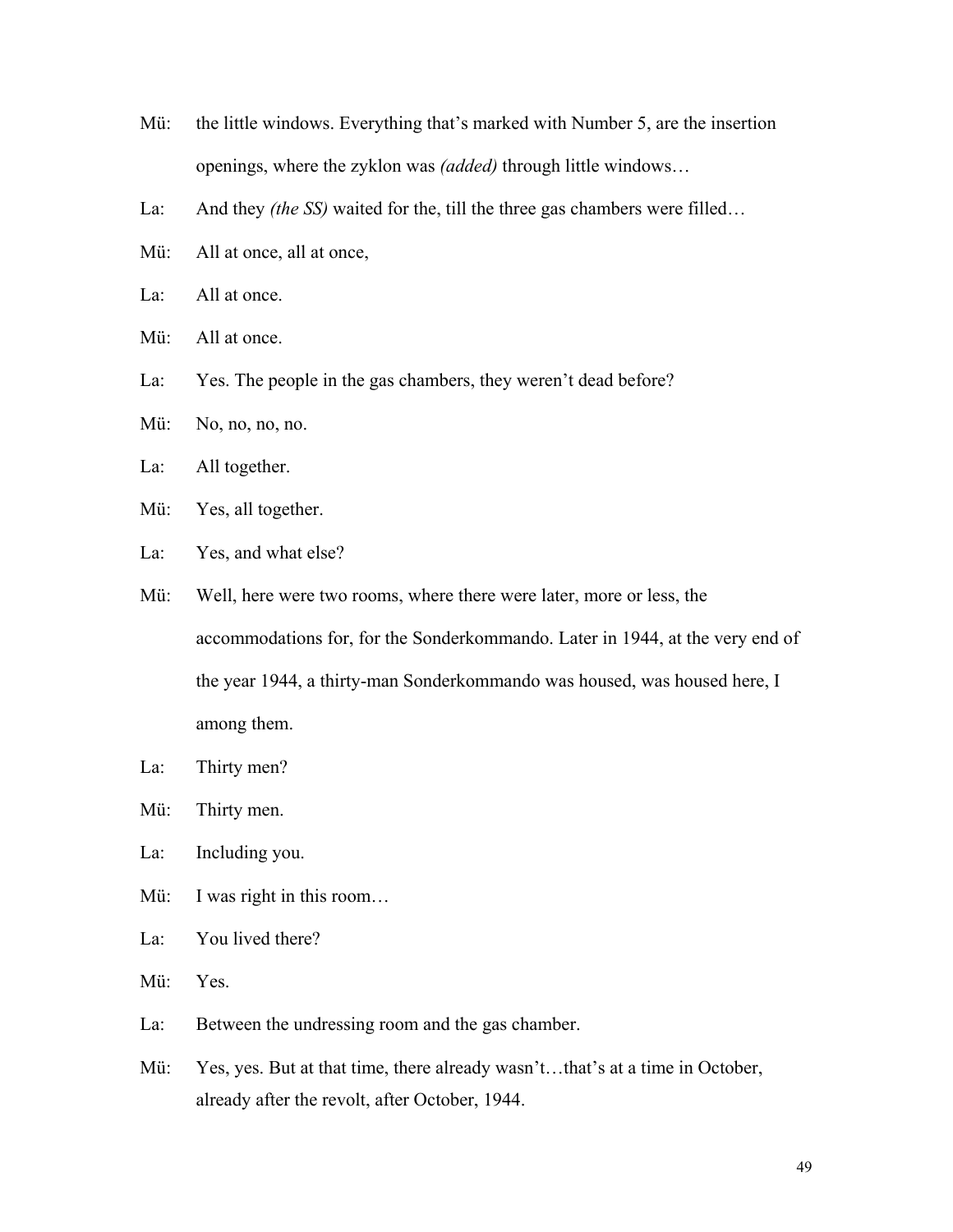- La: Yes, you were a fireman.
- Mü: Yes, in Crematorium 5.
- La: Yes, and what exactly was your job?
- Mü: Well, the job of this fireman consisted of…he had to *(remove)* the corpses…that is to keep the ovens clean, to remove the ashes of the corpses…
- La: With what?
- Mü: With a…it was a big scraper. It was always like this, that the ovens were…there were three corpses per oven.
- La: Three corpses?
- Mü: Yes.
- La: Together.
- Mü: Together. And now let's say if there were eight ovens in Crematorium 5, you can easily imagine, there are three new …every 20 minutes, that is, you have…
- La: The burning time was 20 minutes...
- Mü: The incineration time was about 20 minutes
- La: That's quite long, isn't it?
- Mü: Yes, and so that, if you add it up, with eight ovens, there were 24 in 20 minutes, so that in one hour, you could incinerate 72 people.
- La: Incinerate.
- Mü: Incinerate, yes.
- La: But it wasn't enough, was it?
- Mü: Even in the year 1944 when the Hungarian Jews came in the beginning, that is, the middle of 1944…the SS completely shut down Crematorium 5, completely shut it down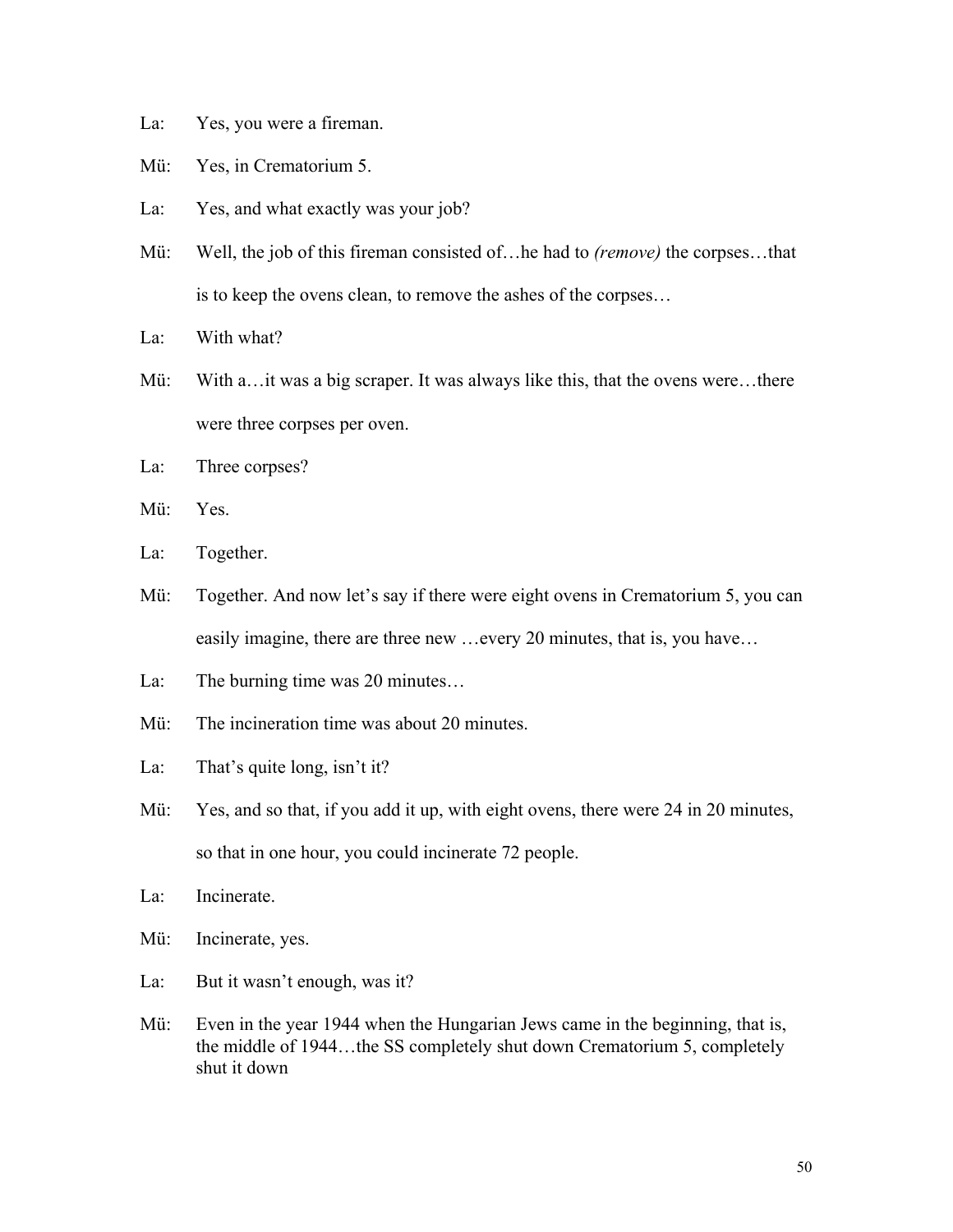- Mü: and it was the case that the gas chambers were in use. And in the backyard, which you see here, five big pits had been dug. Each pit had eight, they were about 40 meters long, 8 meters wide,  $2\frac{1}{2}$  meters, over  $2\frac{1}{2}$  meters, that is...
- La: The backyard, that is, how many meters from the crematorium?
- Mü: Oh, that was about 10, 20 meters. Here in the backyard, yes. And there were those five pits. In each pit, you could incinerate 1,200 to 1,400 people in 24 hours. Just imagine, if there are only five…
- La: Those are these…
- Mü: ...five pits.
- La: That's this photo.
- Mü: That's the photo we're looking at. That's the backyard of Crematorium 5.
- La: Where is the pit?
- Mü: The pit is here, where the smoke is coming out. And these corpses were thrown out of, out of…
- La: ...the gas chambers.
- Mü: The gas chambers. And before that, the women had their hair shorn.

Bob. No. 84 (Mü 12)

- Mü: You're seeing on this photo the backyard of the Crematorium 5. Then, the Hungarian Jews came in May, 1944. And within a month and a half, they were…about 400,000 Hungarian Jews, and within two months…
- La: Yes, nothing, nothing.
- Mü: Not, not quite two months, *(they were)* exterminated. For, the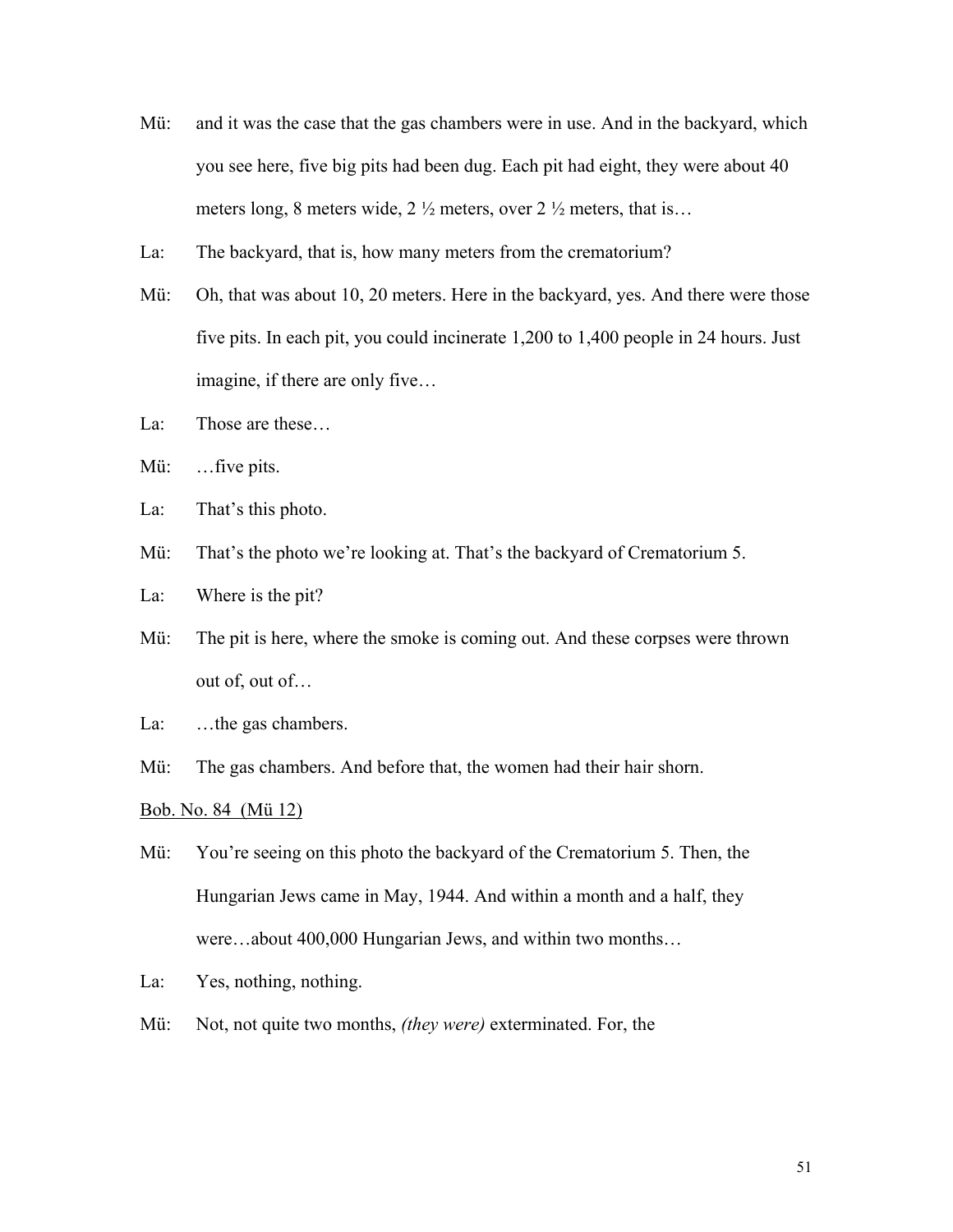- Mü: capacity of the crema...of all four crematoria at once was 9 to 10,000...one could turn 9 to 10,000 into ashes, that is, in 24 hours.
- La: …in 24 hours.
- Mü: But when the Hungarian Jews came...
- La: ...there wasn't enough...
- Mü: …the SS needed even more. And for that, they made the pits, five pits in the backyard of Crematorium 5. Bunker 2, the former Bunker 2, the so-called farm, later called Bunker 5, was…
- La: ...a little farm house.
- Mü: …with the farm house, with the straw…it has a straw roof. There were lovely fruit trees there. And that was changed, that was put into operation, and four other pits were dug. Now, you have to visualize this, there were nine pits. In each pit, you could incinerate 1,400 people within 24 hours.
- La: That's…
- Mü: If you *(add)* to that, excuse me, if you add to that, that in Crema…, the Crematorium 2, as well as Crematorium 3 were in operation, well, then you could easily arrive at figures, by which one could daily, even if it was only rarely, incinerate over 20,000 people.
- La: That means, that people were killed in the gas chambers with zyklon before... Mü: …before…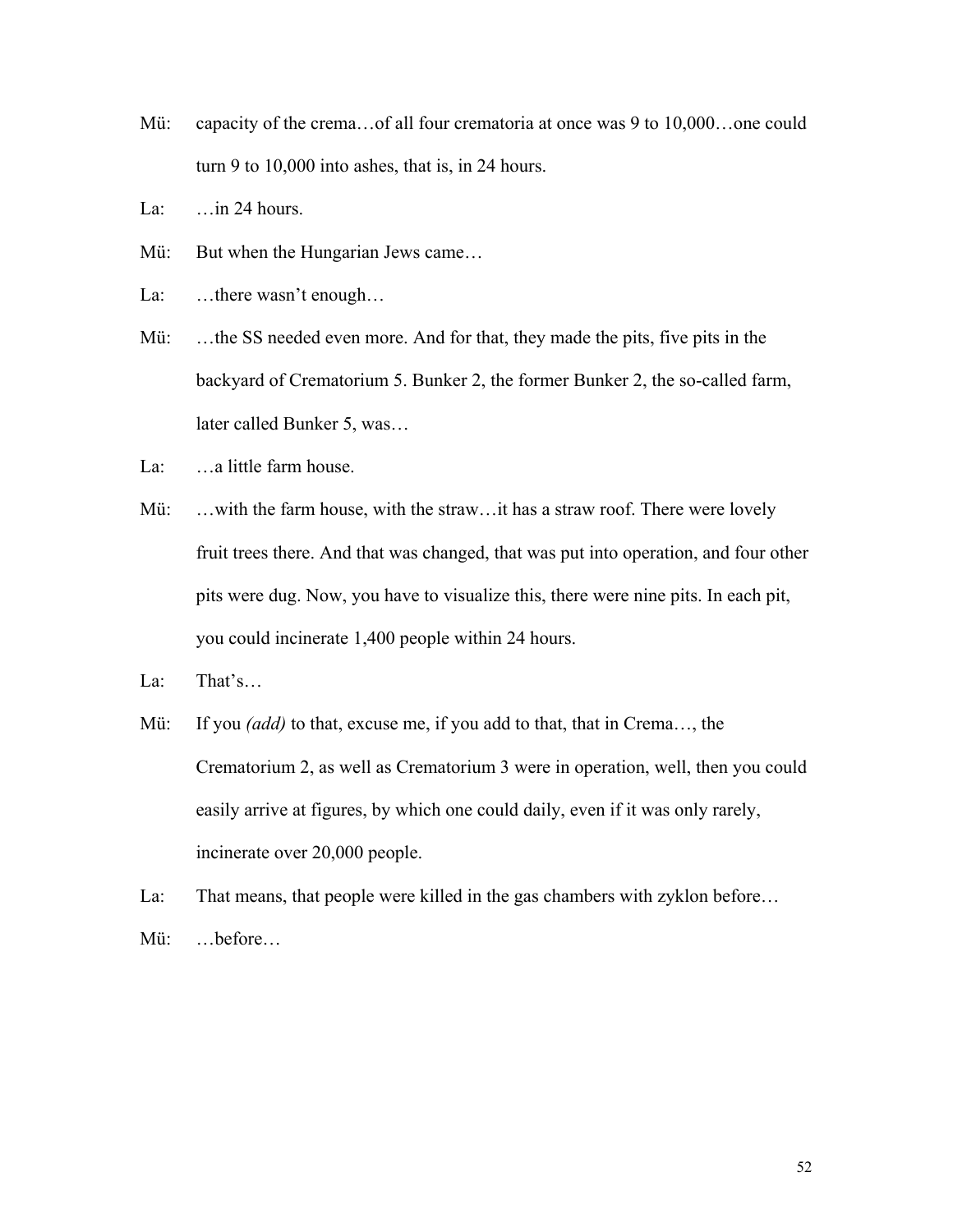- La: …but they were incinerated in the pits.
- Mü: Yes, in the pits
- La: Yes, and you, for instance, you were a fireman, but the ovens were no longer in operation, where were you…
- Mü: So then I was a fireman at the pits.
- La: But fireman is…fireman at the pits is…
- Mü: ... fireman at the pits, so, the corpses were sorted by the corpse porters in the pits, that is, one on top of another and we had to add rags with methanol and gasoline, which were there, add those and then light, light them.
- La: Methanol and gasoline…
- Mü: The methanol, methanol heated it up and then the big fire was lit, and the corpses burned, burned. But even this, by itself, was not enough, because when everything settled and there was no air circulation and there were no fans as in the Auschwitz crematorium, yes, then, in addition, these corpses had to *(be covered)* with their own fat, which was in the reservoir (*gestures to signify an outer rim)*….yes, which had flowed out from the pits…
- La: They (*the SS)…*
- Mü: They used it, poured the fat over them.
- La: That was a, a very good circulation system...
- Mü: Here, to the contrary, you see the woods of Crematorium 5. Those are, look at this…
- La: Those are Hungarian Jews.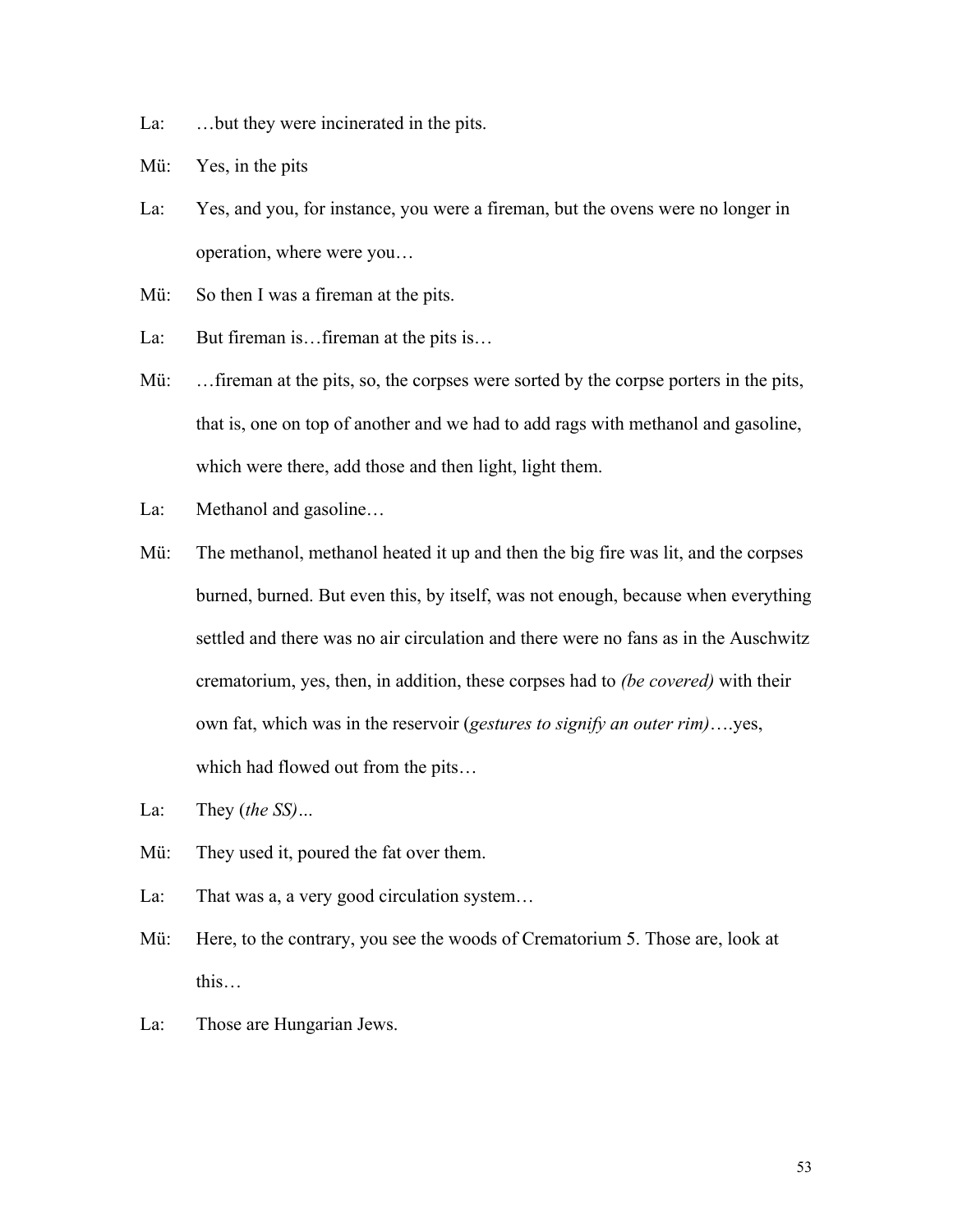- Mü: There they are; those are Hungarian Jews. 1944. And you see here the little children, how they're crying. And you can see that older women how she holds her breasts. And all of them were half-dead with thirst. They hadn't had a drop of water in 6 or 5 or 6 days. And behind them, there was a, was a, was a, a wall, which was high and artificial, about eight or nine meters, but you can see here too, how the fire…
- La: …from the pits…
- Mü: ... coming out of the pits, but you have to look at it like this, maybe someone could ask themselves, when you were there, didn't it affect the people when they saw that *(the wall)*? No, these people were so, I would say, half-dead from thirst and hunger, and every ten minutes a few SS men came, let's say the Sergeant, Eckert, who spoke Hungarian, and spoke their native tongue with them and assured them, that they had to wait only ten more minutes, that there will be, that they'll get as much tea as they want, etc., that their entire focus was on this, on this, on this drink, without which they can't survive. And that's the answer that they had already, they'd already lost their bearings. They were so distressed, and that – as I said before – this entire torment was part of the SS's plan, to get the people into the gas chamber so easily.
- La: That's, that's unbelievable. That's impossible.
- Mü: Unfortunately.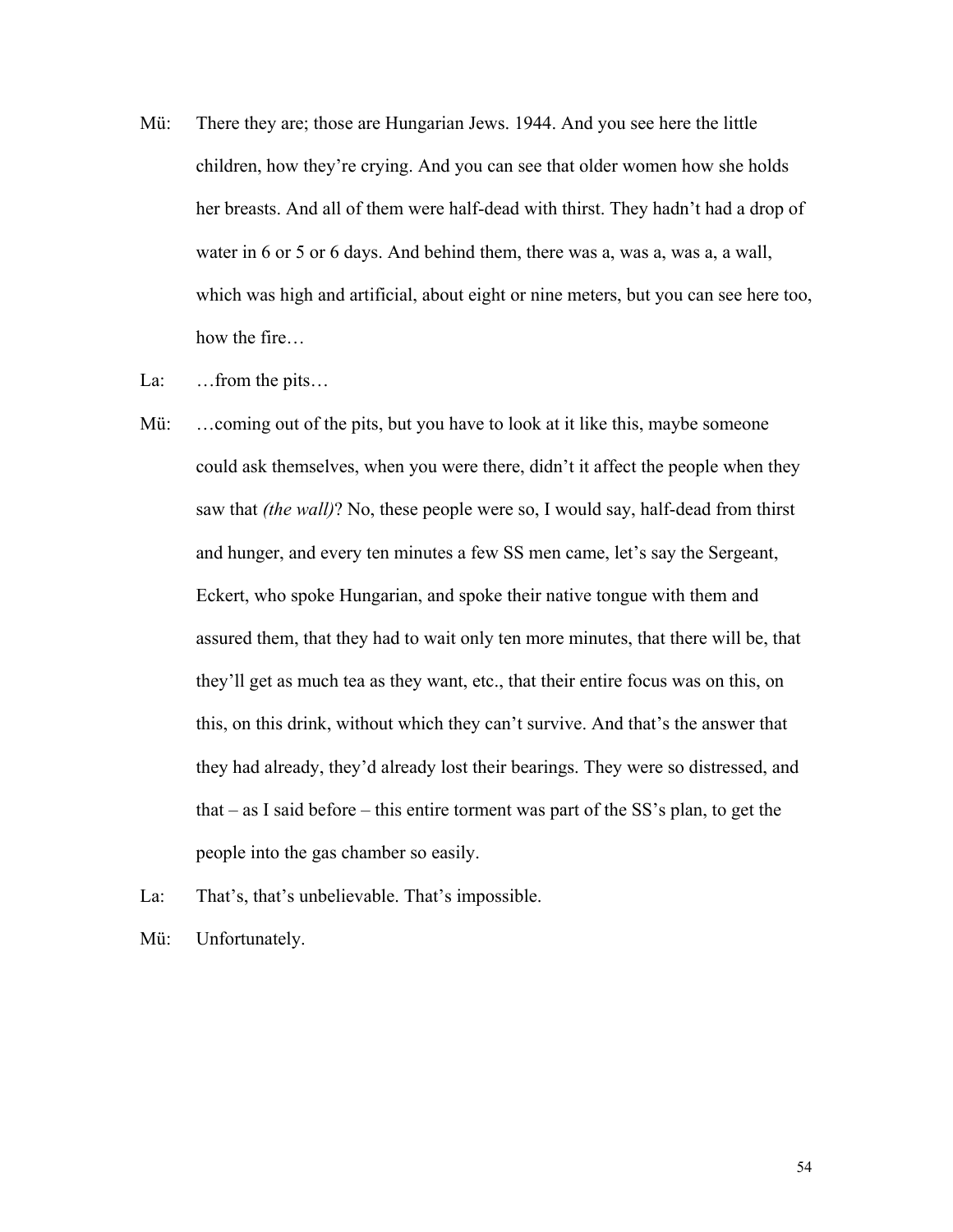- La: There are men here.
- Mü: And look at the men here in this little woods.
- La: Religious ones?
- Mü: Very religious. Many licked the grass.
- La: Licked the grass?
- Mü: Just to get a bit of something wet. And now, just imagine, you approach these people and you say to these people…but we couldn't approach them and it wasn't possible here to have contact with them. Yes, but if there had been a possibility, if we said, "You are going to be incinerated or something like that", they wouldn't have reacted. The whole thing was completely – as I said before – their whole being, their whole, their whole focus was concentrated on, on, on the liquid, on water and on tea or…that's how you have to see it from, from, from the situation at that time
- La: But the Germans had people for the Sonderkommando from the Hungarian transport, didn't they?
- Mü: Yes, in the Special… at that time, from Hungary in the year 1944, the Sonderkommando was large, maybe just short of 1,000 people.
- La: 1,000 people.
- Mü: Yes, and of these 1,000 people, there were mostly Hungarian Jews, then Greek and Polish Jews. 19 Soviet POWs…

La: Jews?

Mü: No, no, no. An ethnic German. Head Kapo *(prisoner)*, a criminal.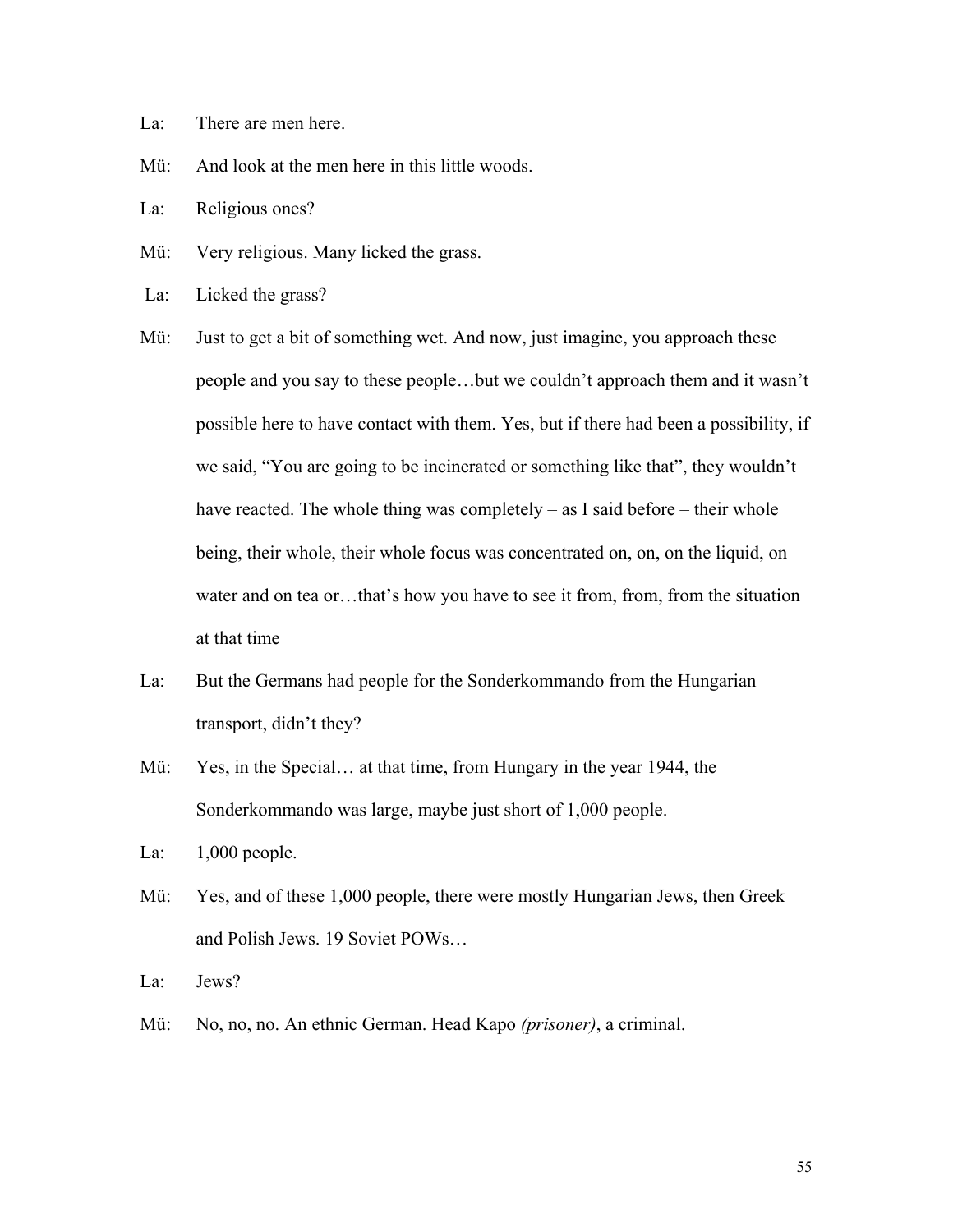Mü: who came from Lublin.

La: His name?

- Mü: …Kovojent. And that was the composition of the Sonderkommando at that time. And it was horrible, when you *(saw)* the Sonderkommando, when one *(worked with?)* these people, when the people…they were just as shocked as we were, even more then. You have to understand, those were all intellectual people. There was Dr. Peter Zoltan. I can, I can only mention a few. The head of the Internal Clinic, a very kind man from Muncacero. Or Dr. Hawash, a practicing physician. Many were, many were professors, university professors, there were many scientists, who were put into the machinery *(of the camp)* without a second thought, and then forced, that is, with brute force…
- La: How did these people rea...react?
- Mü: They were in shock and for the first few days, they just stumbled about, for they didn't know what they were doing. And then, after they had over…overcome the initial shock, they tried to live, to survive with the thought that…when the planned revolt, which gave us a lot of hope, that if that were to happen perhaps, there would be a possibility, maybe one in a hundred could save his life. It was that which gave us the strength to survive. And maybe to survive in order to inform the world about the biggest crime that ever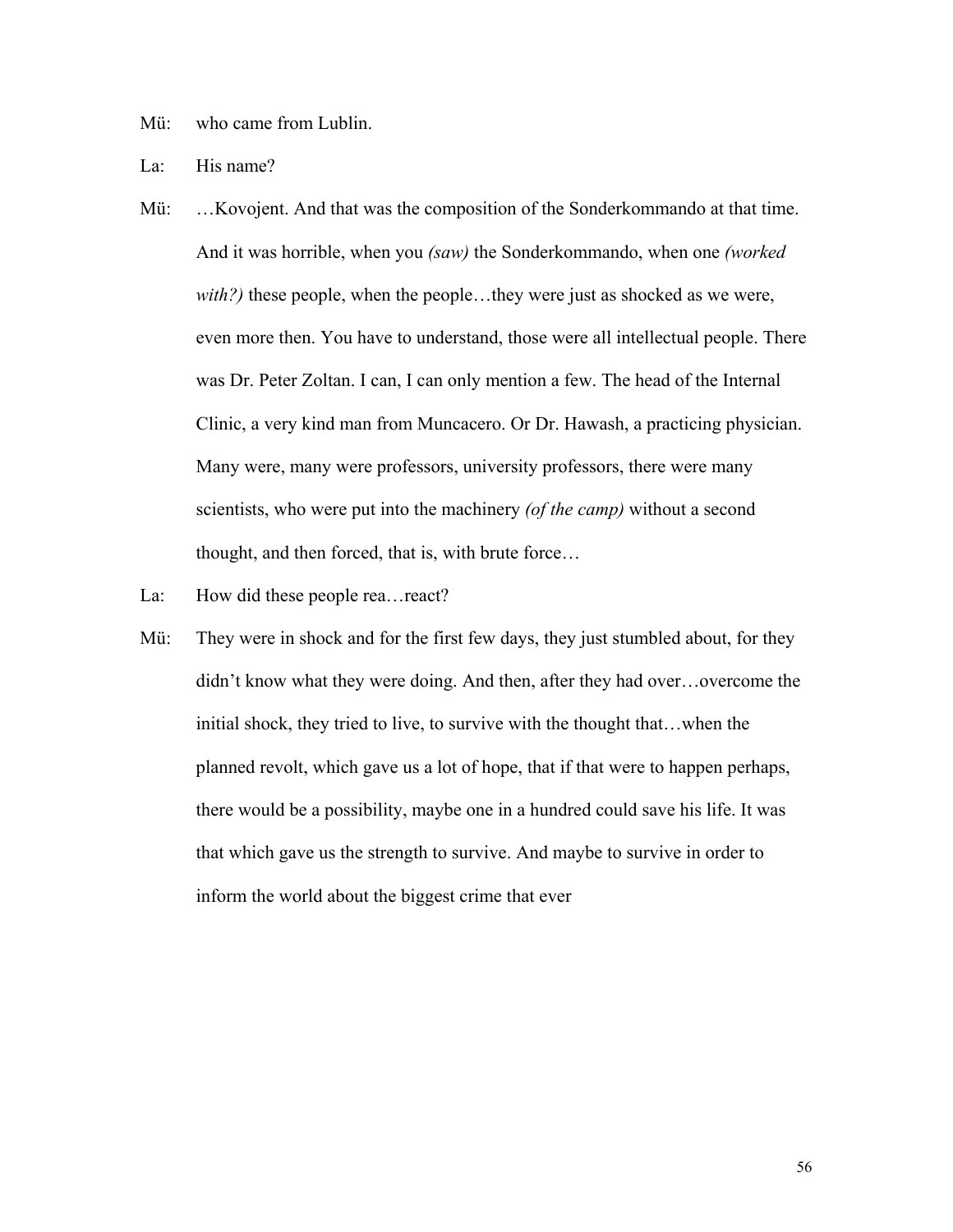- Mü: happened in the history of the world. And once we reported it...
- La: But the victims of the gas chambers were only Jews, or were there others?
- Mü: According to my take on it, 99% of them were Jews. Maybe there were a few *(others)*, but the, the…mostly they were Jews. And Gypsies.
- La: And how were relations with the Russian prisoners in the Sonderkommando…

Bob. No. 84 *(transcript says "85" but video shows "84")* (Mü 13)

- La: Were there cases of suicide among the Sonderkommando?
- Mü: Well, there were very few…cases of suicide. Just as in the camp. It's very interesting that the number of suicides, in the camp as in the Sonderkommando, was very low. Most of them, that is, after they got over the initial shock, fought – especially later, when it was clear, that the resistance was built  $up - to go through$ with the revolt, come what may. Everyone of us had that as his goal.
- La:: I spoke with Tofal Zikowitsch and I had the same question, but Zikowitsch has already died in Israel and he told me that only the weak people committed suicide.
- Mü: Yes.
- La: Yes, you agree with that...
- Mü: I wouldn't, I wouldn't put it that way, that the person who commits suicide, is a weak person. Yes, at any rate, suicide didn't, didn't accomplish anything in this case. In the enormous killing machine of Auschwitz, where so many millions of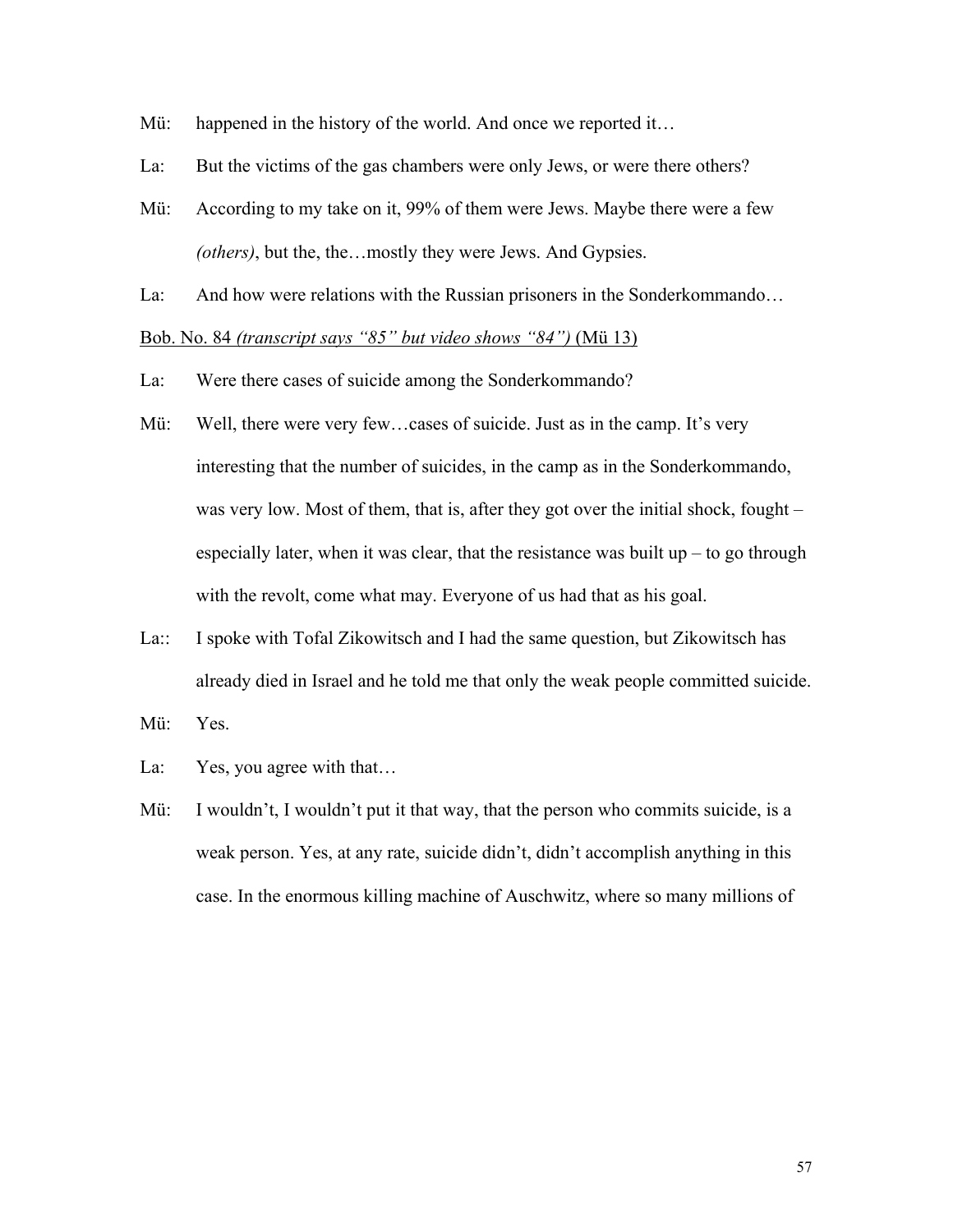- Mü: people died, lost their lives, it was a small matter for the SS if someone committed suicide and to replace him with a new person. But it's really about the person, mainly those, who've seen a lot, that they persevere. And therefore, it's hard for me to say if suicide is a, a weakness or a...that's in no way...that would…but in no way did that help matters, a suicide.
- La: Yes, but where did the desire to live come from in this situation?
- Mü: Hope.
- La: Was there hope?
- Mü: Yes, if we hadn't had this hope, life would have had no meaning.
- La: But, what, what is the most...
- Mü: You have to see it like this...
- La: ... in this death...
- Mü: …in this death machine…
- La: Death machine. How in this death machine…
- Mü Yes. The hope existed for us, mainly that the purpose, that is, the purpose, if you will, and the hope, but the purpose, that's what it was. The essential motivator for our continued existence was mainly that, when we decided in the fall of 1943, that we would carry out an armed revolt with the other prisoners. And that we would *(burn)* the ovens, all of the crematoria, that is, set them on fire,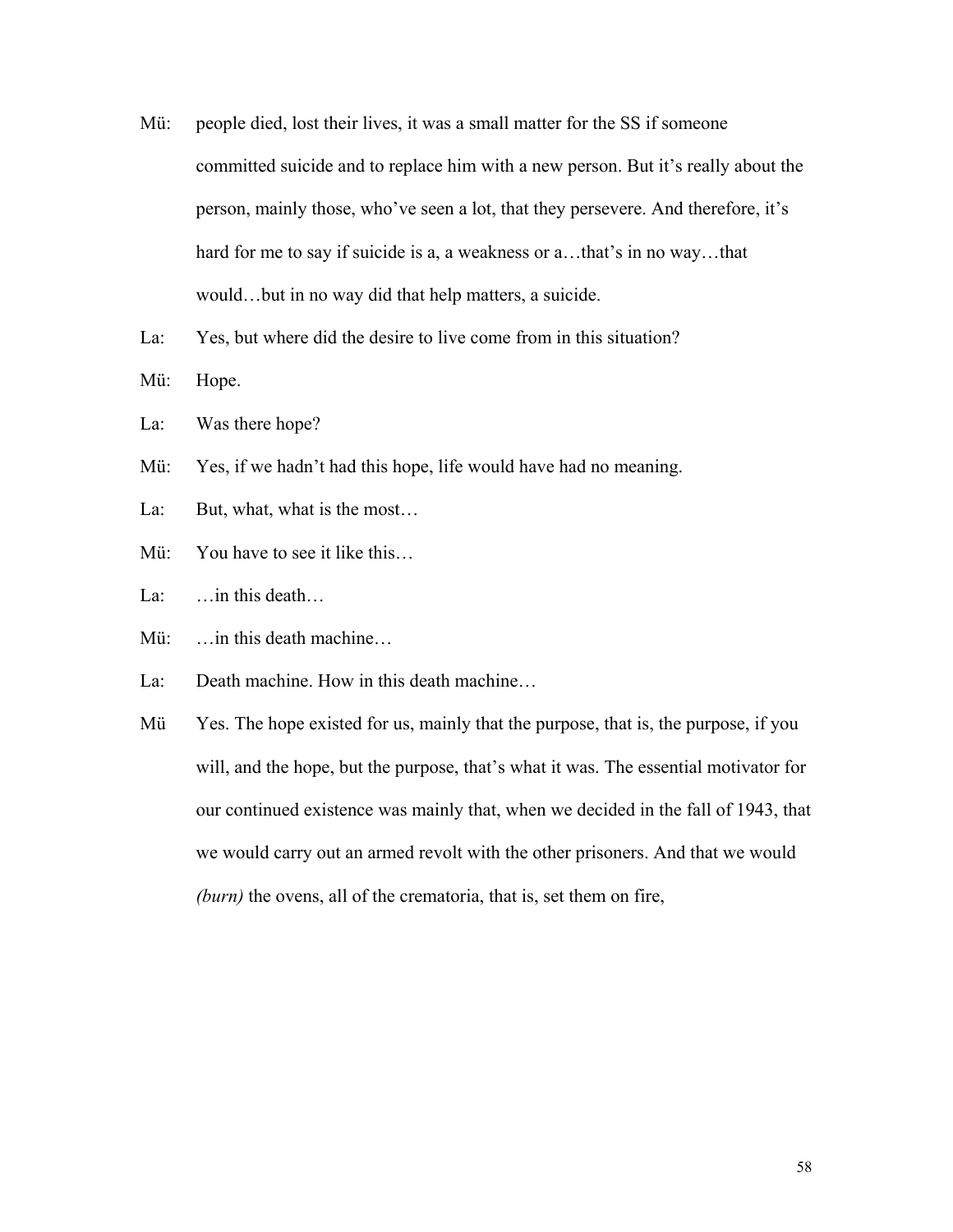- Mü: would set them on fire.
- La: Already in 1943, that was the decision?
- Mü: A decision.
- La: Meaning, you had a discussion.
- Mü: No, not a discussion, one of the Sonderkommandos was, the first initiators were, were the resistance group within the Sonderkommando. I will only name Jankel Handelsmann, among them…
- La: From Paris?
- Mü: Yes. Grabowsky…Jochen Waschowsky…Kaminsky…
- La: Löwenthal?
- Mü: Zamal Löwenthal, the chronicler, as well as the Polish political prisoner, a wonderful man, Vladek. These people had already decided then to work out a plan, a precise plan, by which one could, in conjunction with the other camps, carry out an armed revolt. And the Headquarters of the Resistance Movement fully, fully supported us and told us that they would carry out this revolt with us. But it happened many times that, when a definite date had already been set, that the Headquarters of the Resistance Movement would not go along with such a high-risk venture and would tell us each time that this is not the right time, that it's still a high risk, that we should wait till we could carry out the revolt.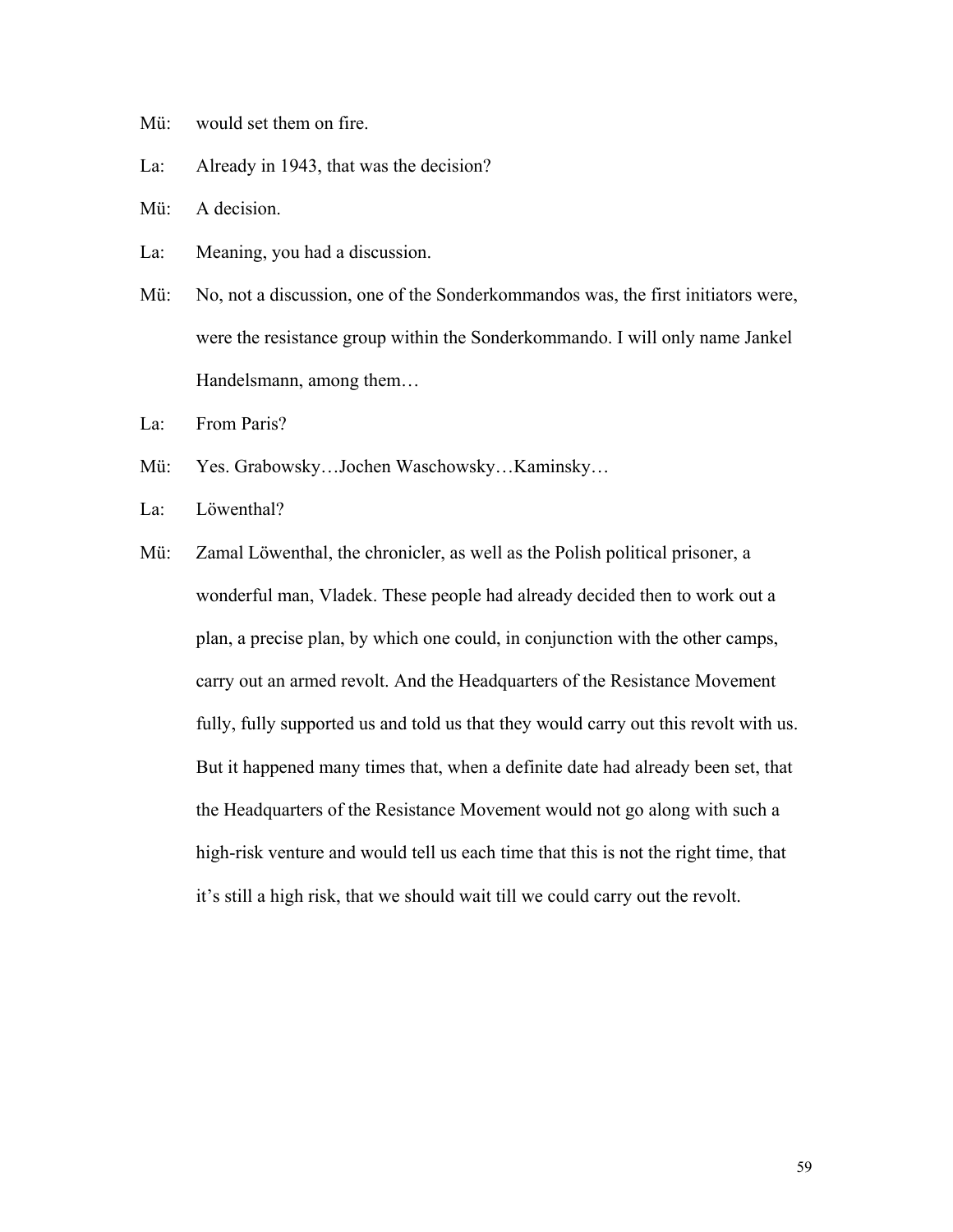Mü: And so days, I would say, weeks, months, would go by until the revolt took place in our area on October  $7<sup>th</sup>$ . The other prisoners in the camp, unfortunately, couldn't help us, because the Headquarters of the Resistance Movement had taken the position that they should avoid everything to do with this risky revolt and thus, left the Sonderkommando, that is, the Sonderkommando in the lurch. When 300 prisoners were selected on October 7th, 1944, they *(the prisoners)* said to themselves, and they were mainly Hungarian and Greek Jews, these people said, "Enough. If the Resistance Movement won't join us, we won't be driven to the slaughterhouse. We will fight to the last man." Then the Headquarters of the Resistance Movement was informed about the matter and again, they gave us the word, that that's not the way *(to deal*) with the situation…

La: ...that's not the way, that's not the way.

## Bob. No. 86 (Mü 14)

- La: Filip, in my opinion and probably in your opinion, there is a misconception, a fiction, a myth, that the Jews went into the gas chambers without force. And I think, that in many cases, that's not true, that the deceit was not successful and that people frequently knew of the gas chambers, what would happen to them. And I think the story of the extermination of Jews of the Czech family camp in Birkenau is a very good example of what I'm saying.
- Mü: Yes, that's a fact; one can't say that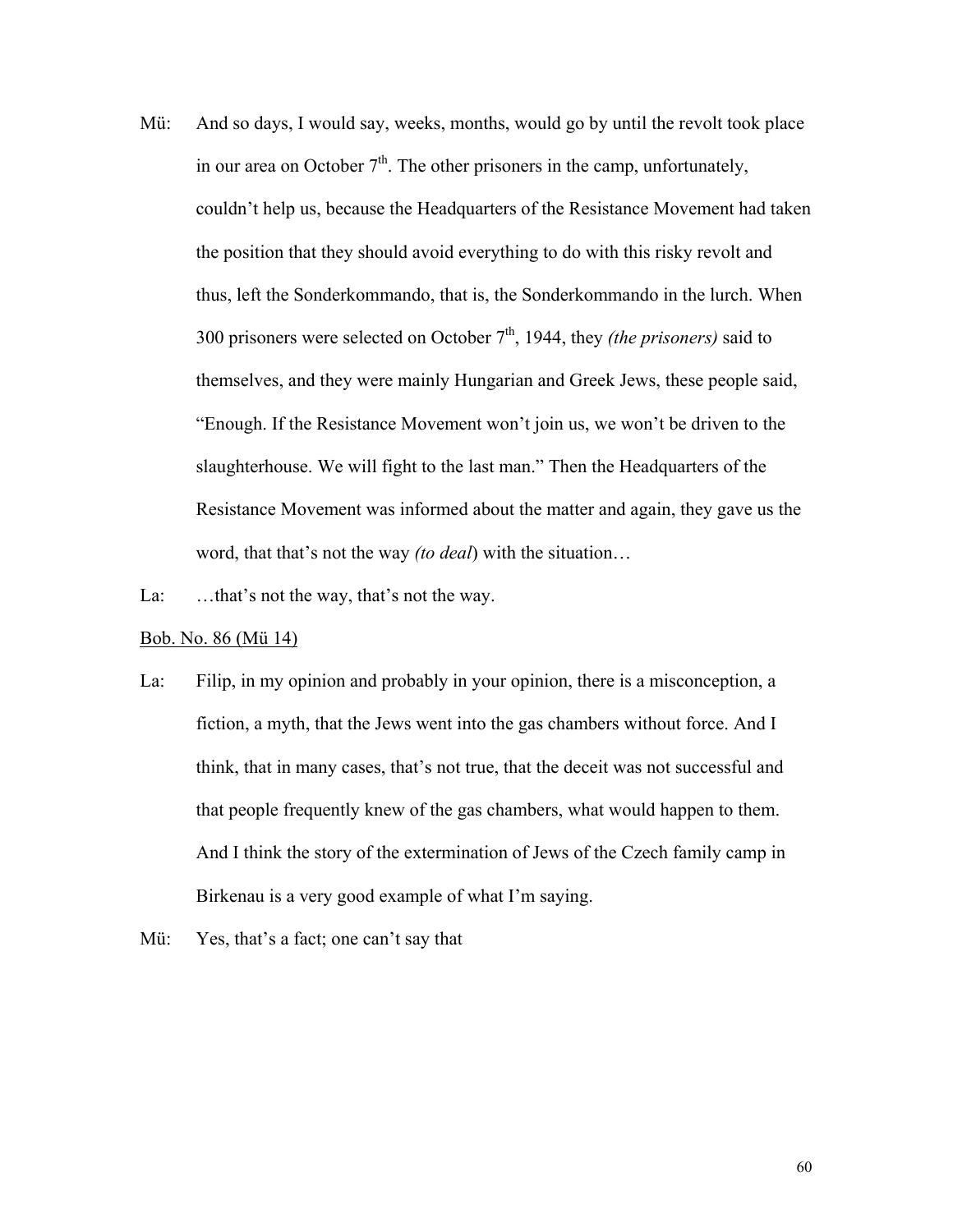Mü: the victims went like sheep into the gas chambers. You always have to keep in mind that the SS always had plans in place which depended on which *(group of)*  people were arriving. So, when people came who were either Polish Jews or others, who already knew, what fate was awaiting them, then an extraordinary… they were treated with an extraordinary harshness; there was no pretense, rather they were told directly they were to get undressed and get into the gas chamber, and, if someone didn't obey, the SS used the ultimate harshness, but in other cases, it was different again. Let's say, Jews from Saloniki arrived or from France or Holland or Belgium, that is, who didn't know anything, then they *(the SS)* used their deceptions, and these deceptions were aimed at the gas chambers.

La: Yes, and just when deception wasn't enough, the SS was always ready for...

Mü: Of course, even with these deceptions, the entire area of the crematoria was surrounded by, by SS men, hundreds of SS men and dogs were at the ready, which made it clear to everyone, that the smallest resistance would be suppressed with brute force. Even in these cases, yes, we have to be very clear here. Now, to the family camp, as you've said, those in the family camp knew, they lived in Birkenau after all, in Division B2B for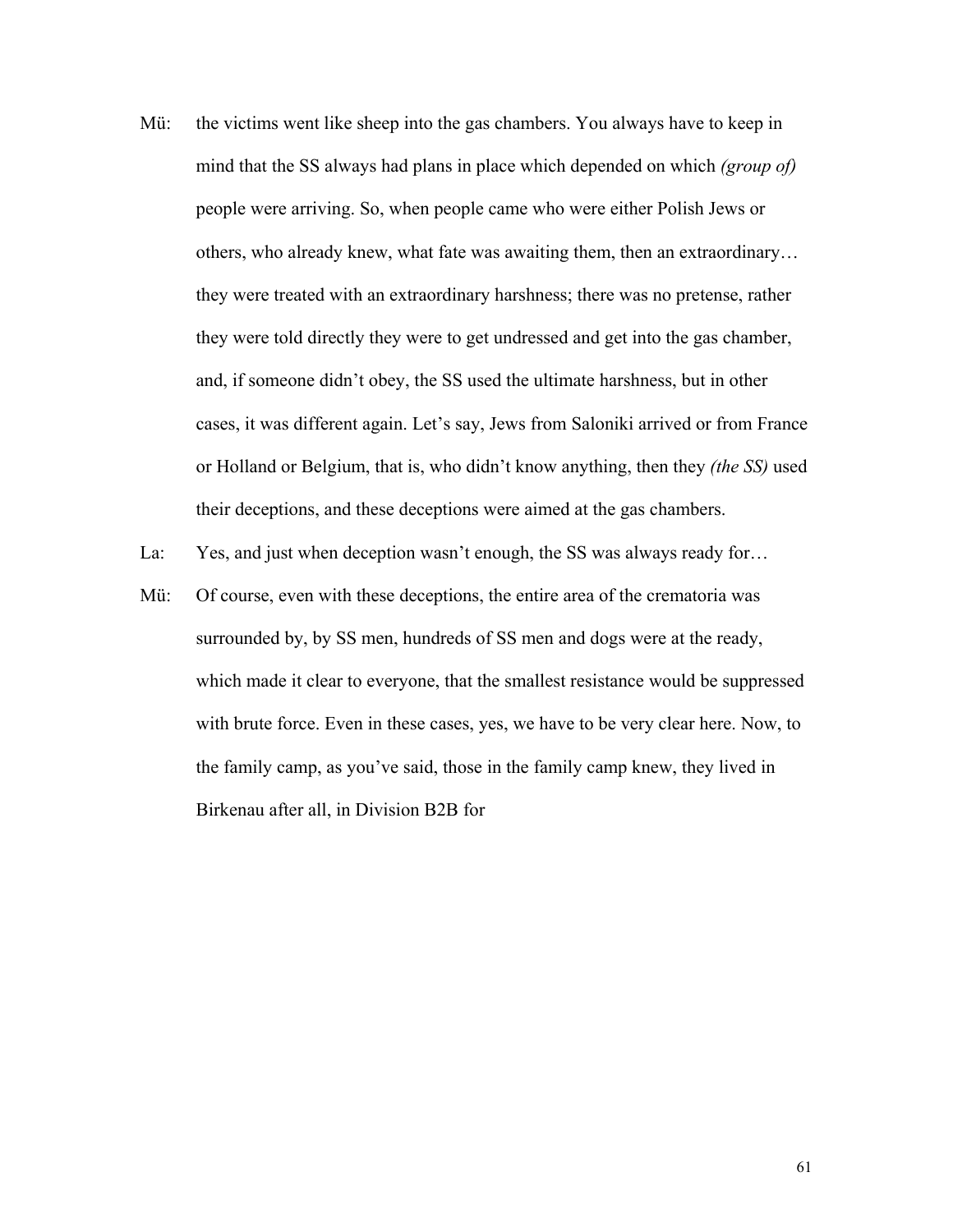- Mü: half a year. So, they heard a lot about what was going on. They knew that the gas chambers are here. They often saw the flames from the chimney of the crematoria, that is, the extermination sites, etc. So, in a word, they knew a lot. About their fate, I can only say the following: in February, 194…around the end of February, 1944, I was…I was sent out with a night shift to Crematorium 5, and I had been given the assignment of being with the Technical Sergeant, Voss, for that night as a lackey (*in German: "Kalifaktor"*). He was the head of all four crematoria at that time, the Technical Sergeant, Voss.
- La: What is a "Kalifaktor"?
- Mü: "Kalifaktor", the job of the "Kalifaktor" was…he had to brush the boots, yes, a kind of servant. That was a…should I say, a servant for the SS.
- La: Ah, the boots…
- Mü: Yes, the boots had to...among other things, to brush the boots, etc. So, around midnight, as I recall, the Technical Sergeant, Husteck, came from the political division in Crematorium 5 and gave to Technical Sergeant, Voss, a sheet of paper. I didn't know then what was written on that paper. I only saw that Voss *(opened)* the paper…that he opened the, the, the paper and said to himself: "Yes, yes, it's all on Voss and if there were no Voss, then everything would go to pieces. How can we possibly do this?" That's how he talked about himself. Suddenly, he said to me, "Go and call the Kapos." And I went and called the Kapo Schleume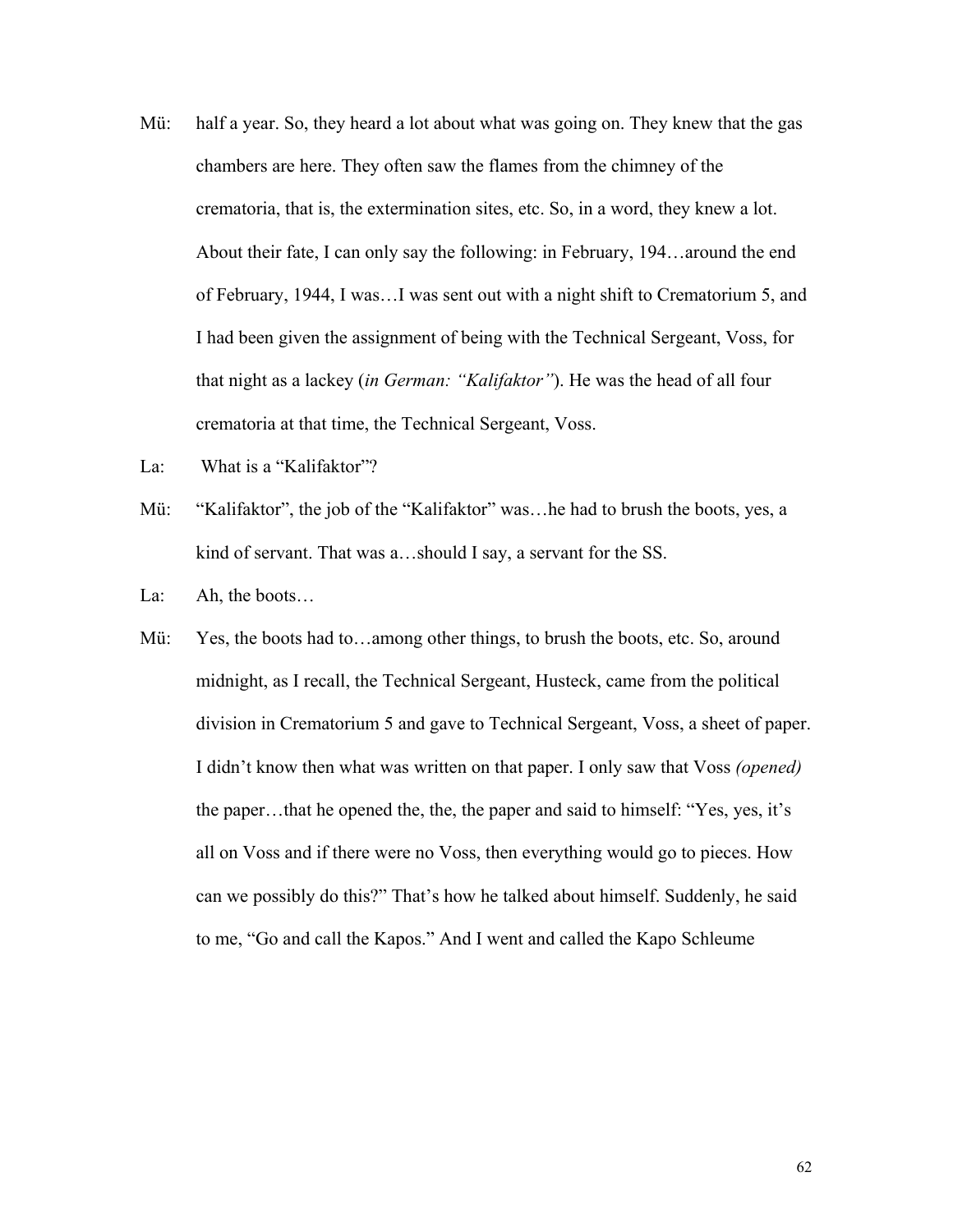- Mü: and Kapo Hatzek. They came in and then he asked them, "How many pieces are still lying there?" I think by "pieces" he meant corpses. Then they said, "Could be 500 pieces." Then he said, "So, those 500 pieces, by morning, have to be…
- La: ...be done.
- Mü: Yes, yes, be incinerated.
- La: ...burned.
- Mü: "Are there 500?" he asked again. Then they said, "Maybe". Then he said, "You assholes, what do you mean, "maybe"? I…" Then he went out and in the, in the, in the undressing room, and in this undressing room, there were…
- La: ...where the corpses were...
- Mü: ...where the corpses were stacked, for the undressing room in Crematorium 5 served simultaneously as a corpse storage room, when the gassing…
- La: After the gassing.
- Mü: After the gassing. Then they were carried back into the undressing room. And that's where he went to check on it. But in that instance, he forgot, that he left that piece of paper on the table. In…I used that moment to look at it and was shocked about what I read. For it was written, I can't remember it verbatim, but something…

# Cassette No. 8 – Side A

# Bob. Nr. 86 (Mü 14)

Mü: ...but something like, that the crematorium due to, due to the special treatment of the, the, the Czech family camp, should be ready as of 8 o'clock the next morning. I put the paper down and, in that instant, my whole body shook. Then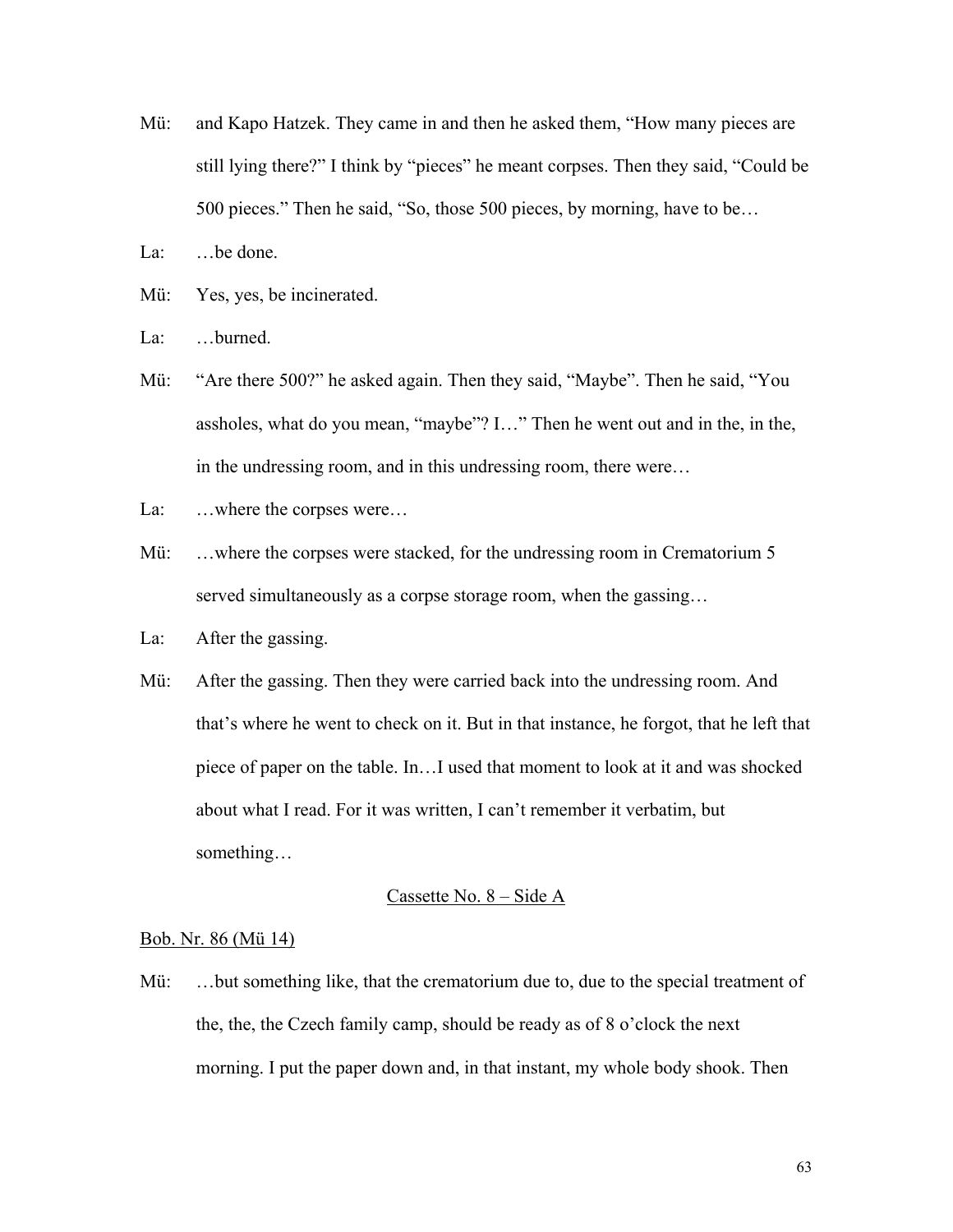Voss came back and then I heard that, yes, about what was to be done with the Czechs. And when Voss then lay down, that is, went to sleep, I went out into the incineration room and…spoke with several comrades about this matter and shared with them, what I had read. Yes, it seemed to us that we had to alert the Resistance Movement in the camp with this, this news. And when in the morning, that I, when the dayshift arrived and we went into the camp, then I met at noon with Kapo Kaminsky, who was one of the important resistance fighters in Wi... in the Sonder…, in the Sonderkommando, and shared this information with him. Then I heard, he told me too, that preparations had already been made in Crematorium 2 as well, that the ovens were ready…

- La: To which crematorium did Kaminsky belong?
- Mü: Crematorium 2.
- La: Crematorium 2.
- Mü: Yes, that in Crematorium 2 some preparations had been made as well, is what he told me. And he urged me as follows: "You, you have a few comrades, people from your area, Erik Schön, later called Kulka, Larzo Langfelder, and the other one, Otto Kraus. Go to them, they are metalworkers *(could also be "locksmiths")*, they are in a position to go into, into, into, into camp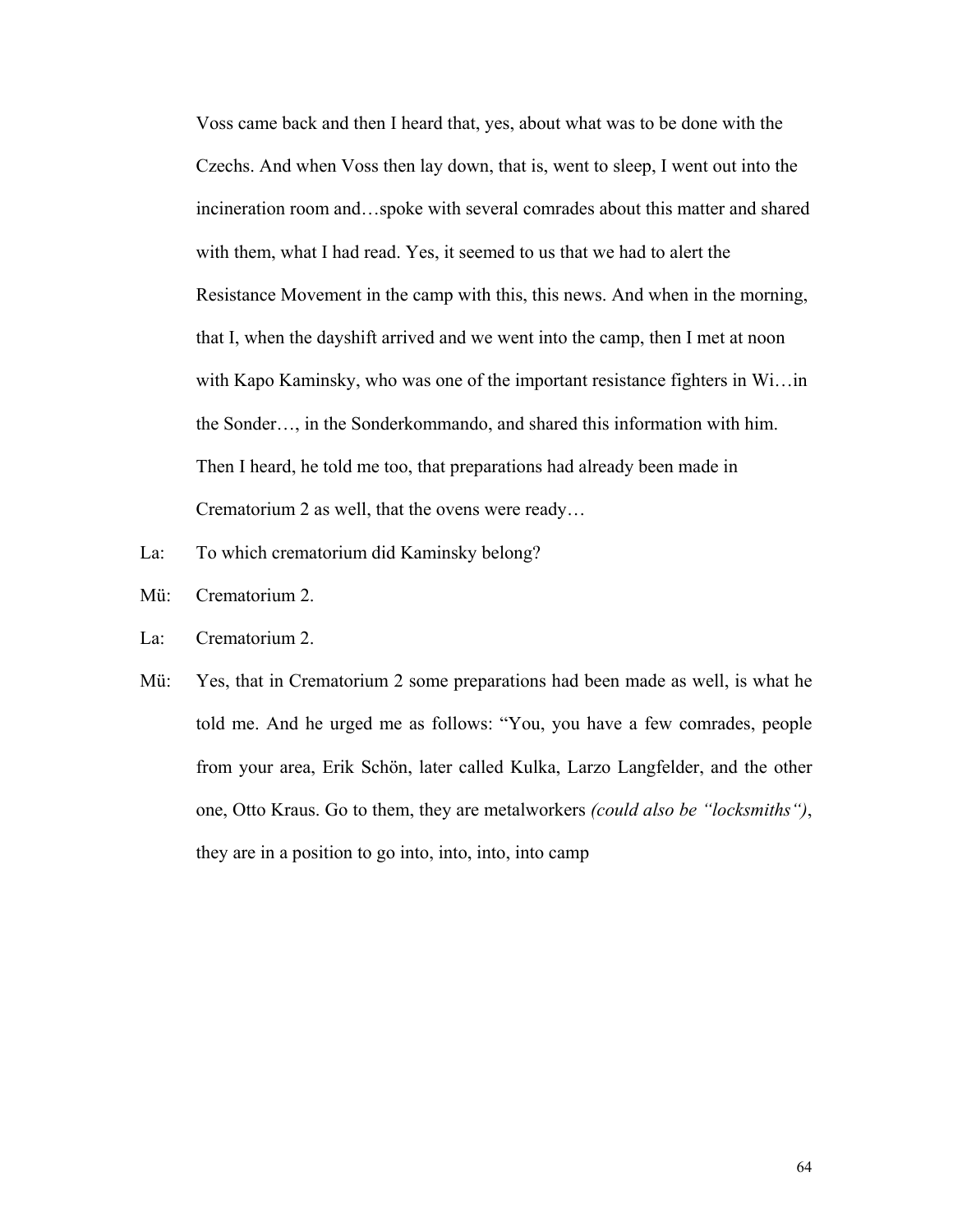- Mü: B2B. They have to tell these people, what it going to happen to them. They should tell them, if they come and if they were to defend themselves, we will turn the crematorium into, into, into ashes. And they could also set fire to B2B. So…"
- La: Kaminsky was a Pole, wasn't he?
- Mü: Kaminsky was a…yes, yes, he came from…
- La: …a Jewish…political…
- Mü: Yes, yes, he came somewhere from the area around Bialystok, or somewhere there. And the fact was, I did go to them, my friends, and asked them to go into the family camp and to spread this news. Around noon, after…later afternoon, when they came back to the metal works shop, where my friends, my friends Kulka and Langfelder and Kraus worked, I could see from their faces that they were unhappy. They were sad. The people wouldn't believe them. They told them, "That can't be true. How could they kill, that is, how could they exterminate us; they could have done that in Theresienstadt*.* They could have already done that…"
- La: …privileged…
- Mü: We lived under very good, well, relatively good, privileged conditions... yes, "if they exterminate us here, they could have done that in Theresienstadt." In other words,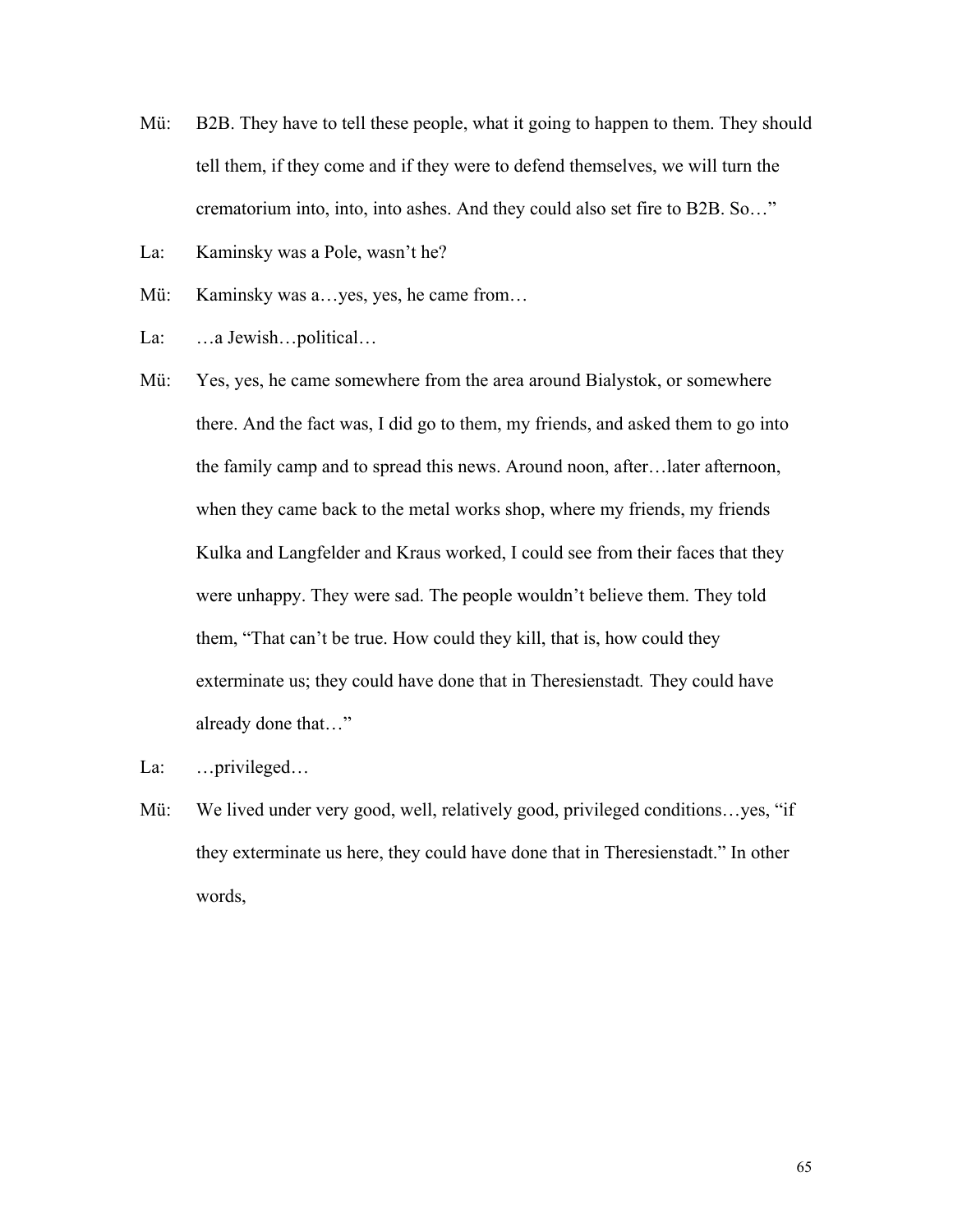Mü: they didn't want to hear it.

## Bob. Nr. 87 (Mü 15)

- Mü: We were firmly convinced, that these people would be killed during the night. But when the night shift didn't go to work, we were happy. The date had been changed and for several days, nothing happened, but many of the prisoners, as well as the Czech families in the camp, accused us of spreading panic, that we…that is, that we said something to them that wasn't true. But at the beginning of March – I don't recall the exact day – suddenly, we heard a rumor from the former writer for the head of the reporting division from a former prisoner. That was Kata Zingerowar. She, she was able to find out from a telephone conversation that the extermina…, the extermination of the family camp was imminent. And she spread this news immediately, and later, this is what happened, that the head of the camp, Aumeyer suddenly appeared in Camp B2B and told them that they would be going on a transport to Heidenbeck…
- La: Heidenbeck?
- Mü: Heidenbeck, into their camp and that they would live there under good conditions. So, later, these people were taken to a sauna, just as was customary when people were taken to a camp.
- La: To a different camp?
- Mü: To a different camp. Everything took its normal course and besides that, a list of block elders, of designated *(prisoner)* officials, who were in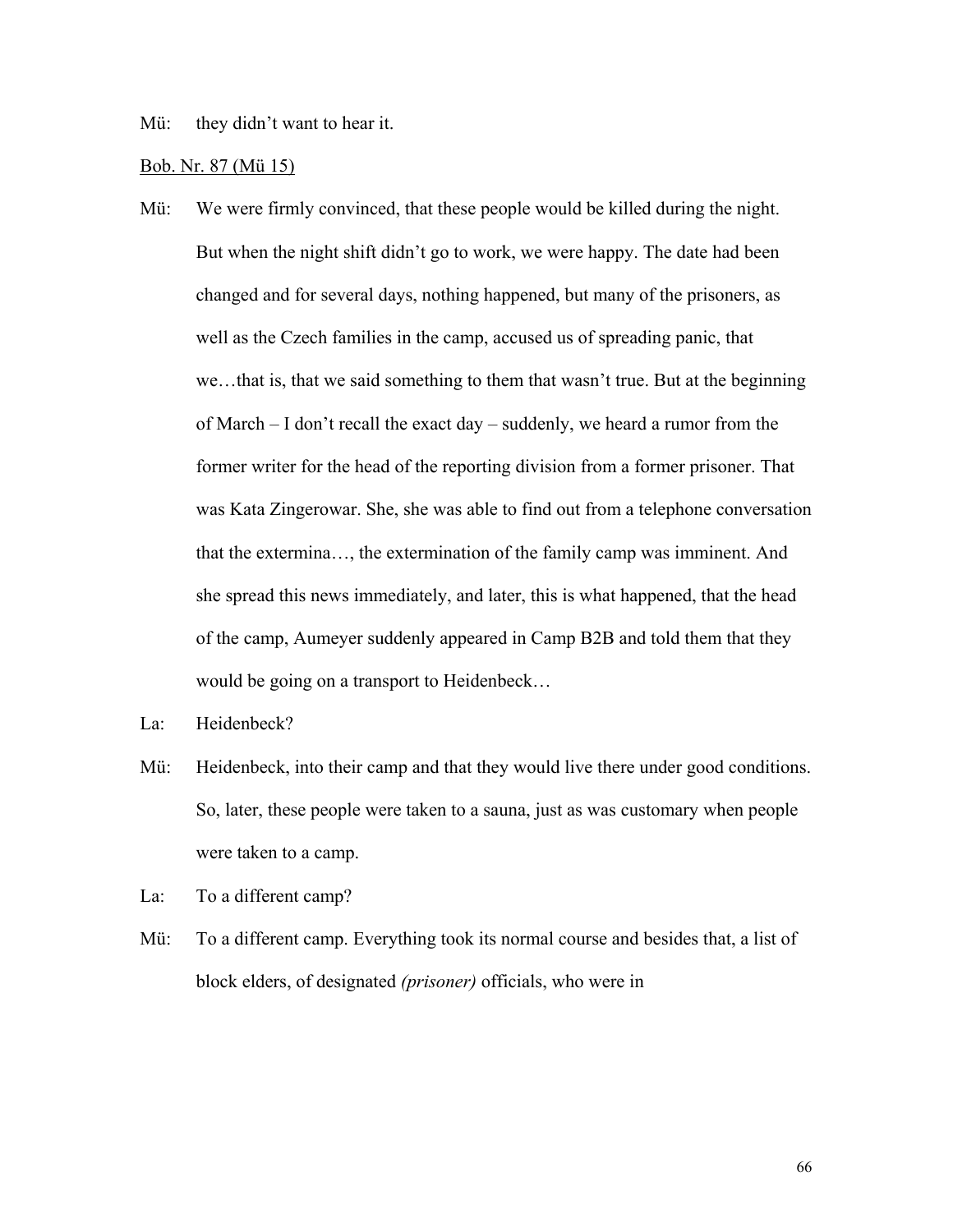- Mü: Camp B2B, was posted to reassure them *(the people)* that they (*the elders)* would have the same function in Heidenbeck.
- La: That was deception.
- Mü: That was an elaborate, I would say, ruse on the part of the SS to fool people, but which, unfortunately, wasn't recognized by the Czech Jews. So, when the time came, I think it was March  $8<sup>th</sup>$  or  $9<sup>th</sup>$ , 1944, suddenly trucks appeared on the B2B buildings and these people were loaded onto the trucks and taken to the yard of Crematoria 2 and 3. Since I worked in Crematorium 2 at the time…and was there, I was a witness to that whole horrible night of the extermination of the family camp.
- La: Yes, but...you were in Crematorium 2?
- Mü: 2, on this night.
- La: 2
- Mü: On this night, I was in Crematorium 2. What was, why? Well, I didn't, I didn't have to work, but because we were convinced, that, that it was the Czech Jews, it pulled at me like a magnet.
- La: Like a magnet?
- Mü: Pulled me like a magnet, pulled me there, to go there...
- La: Why…
- Mü: …those were my people (*from my country)*. Yes, I wanted to, I wanted to, maybe I thought, that maybe there would be a revolt after all, that they would do something after all, even if they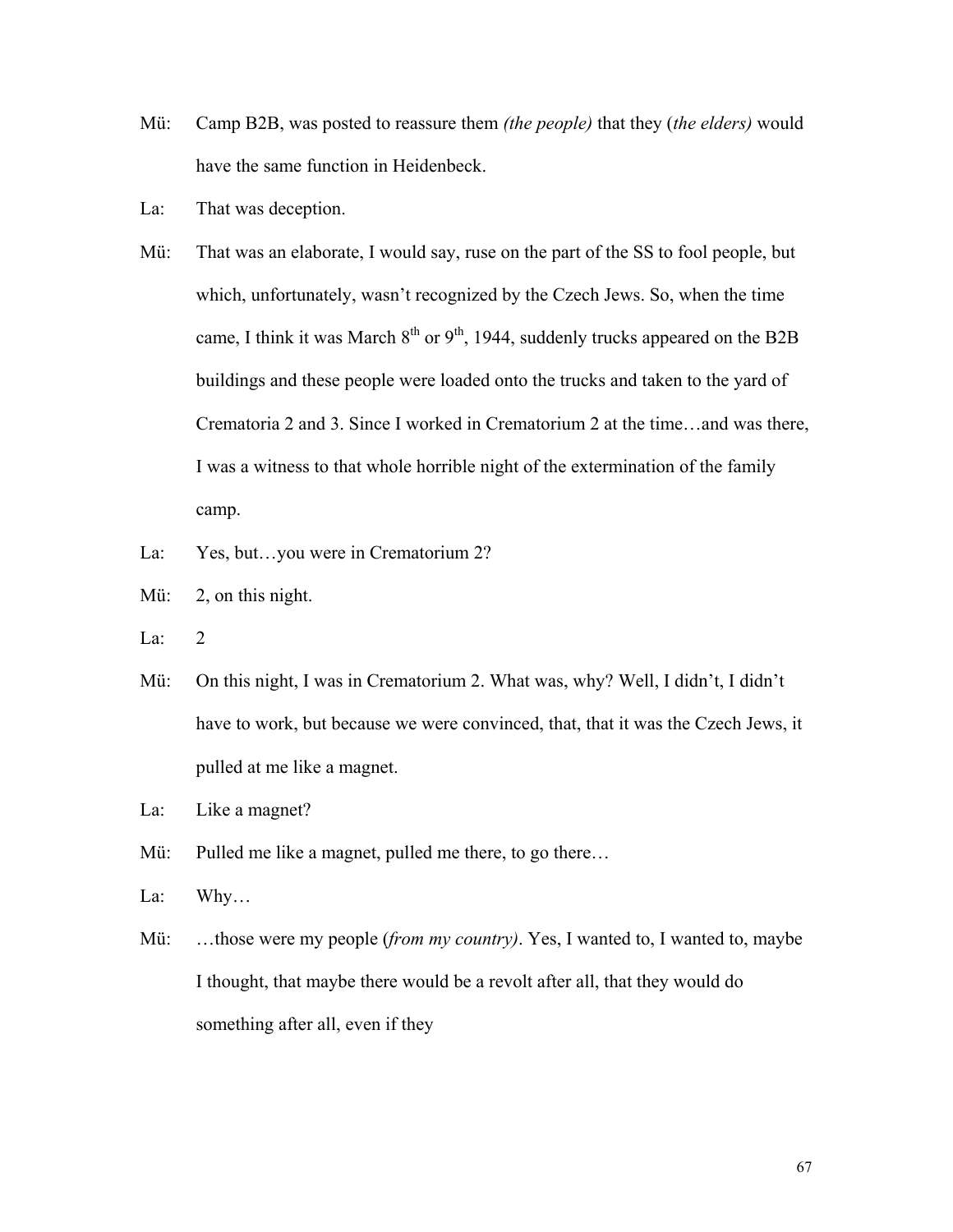Mü: ... if they, that is, if they didn't ... if they refused to do so before. So, then I, I asked the Kapo Kaminsky, and I worked with the kommando then. And so I became the witness. And then a transport came after the second one onto the yard of Crematorium 2. The people had hardly stepped off the truck when they were illuminated with reflectors and had to go through a hallway to the stairs, where those, those go into the undressing room…

La: Stairs?

Mü: Through the…to the stairs. There…through…they had to run, they were beaten. Whoever couldn't keep up with the pace, was beaten to death.

La: Beaten?

Mü: Beaten by the SS. These people were treated with an unusually heavy show of force. Now, suddenly…

La: Without a word, without an explanation?

Mü: Without any... for they suddenly got off, off, the truck and the SS was beating these people. When they were in the undressing room, I was at the back door of the undressing room and was able to see this terrible scene. The people were bleeding. Now they knew where they were. They looked at the columns of the socalled, as I mentioned earlier, International Information Center, they were in such a state of terror, and this sight didn't calm them. On the contrary. It put them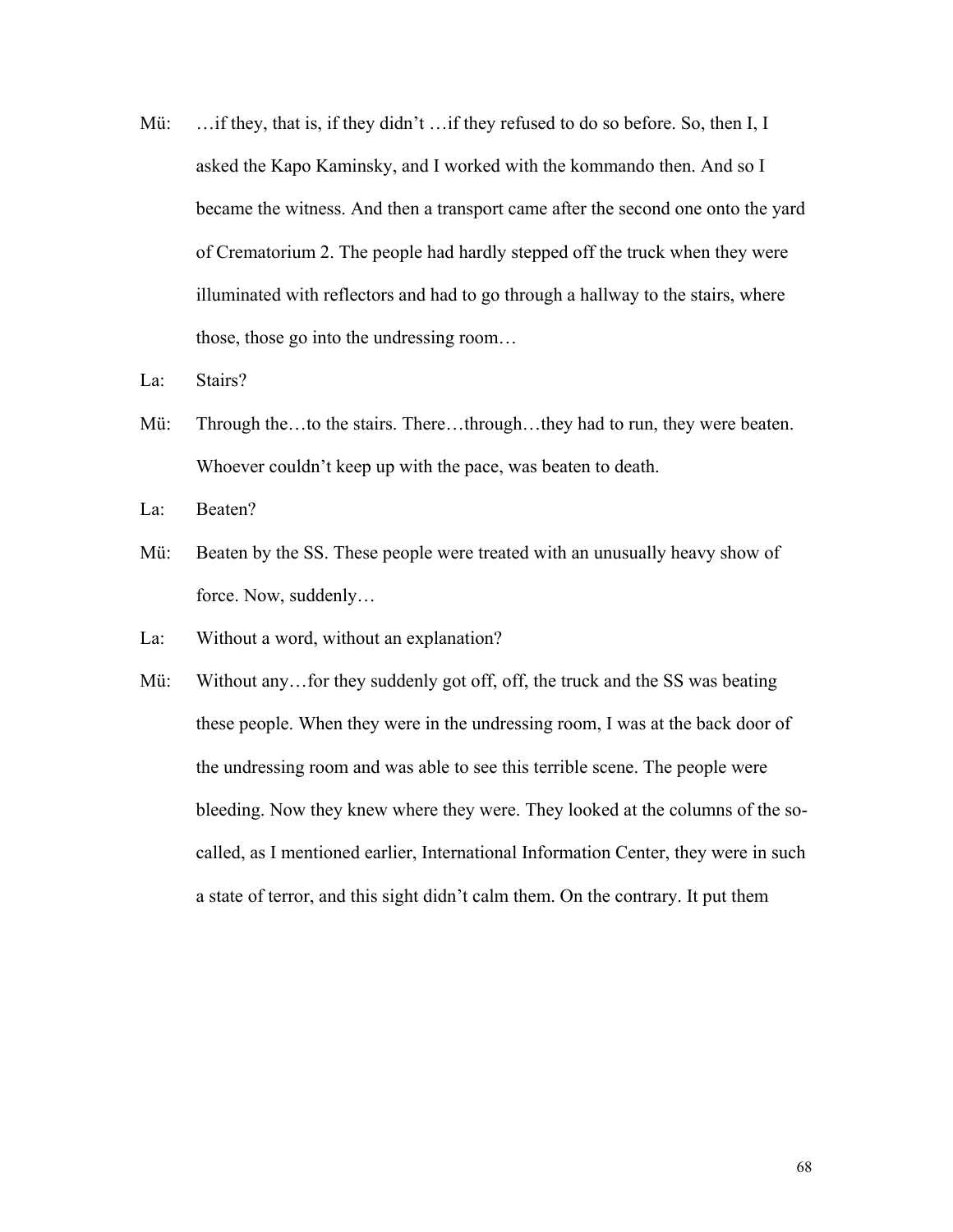- Mü: into such a state of terror, because they already knew and had heard, these people in Camp B2B, what happened there. They were desperate. Child...clung to each other, daught…that is, mothers, parents, older people were crying. They were distraught. Suddenly, you could see that several SS officers were coming down the stairs. Among others, the head of the camp, Schwarzhuber, who had promised them earlier that they, that they, that they would be taken to Heidenbeck. Then I saw how they started, they started to scream, plead, "Heidenbeck was a lie. We were lied to. We want to live. We want to work" and were looking into the face of the SS executioner. But they *(the SS)*, they didn't care, they just watched, when suddenly, a group revolted. Probably they wanted to confront the henchmen…the SS henchmen and tell them how they had been lied to. But on that morning, a few guards came and beat them with clubs. Some were injured.
- La: In the undr…
- Mü: In the undressing room, in the undressing room. There was an extraordinary level of violence in this situation, which, well…these people were then forced to undress. Some got undressed, but only a small, a very small number. The majority didn't, didn't obey, obey this order. And suddenly I heard, like a choir…it started like a choir, started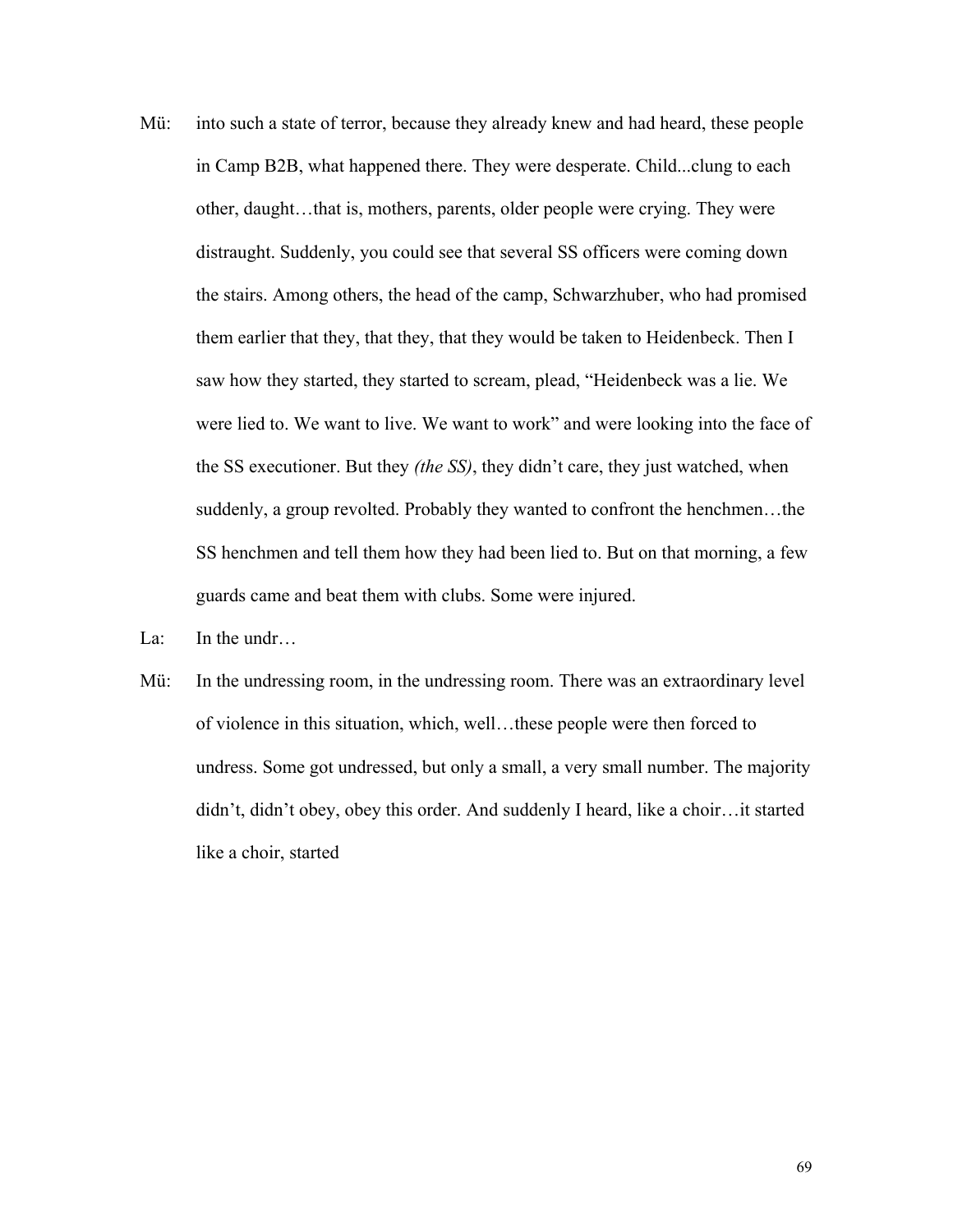- Mü: to sing, singing spread through the undressing room…and then it *(became clear)* they were singing the Czech national anthem and …the Hatikvah. I was very moved by this, this act of my people, and I was overcome, my life had no value…my life for what? And then I went into the gas chamber with them and decided to die.
- La: You with them.
- Mü: Then suddenly several people, who recognized me, because I had been in that camp several times with my friends, who were metalworkers, came. And suddenly, a little group of friends came to me, looked at me and said...
- La: In the, in the…
- Mü: In the, already in the gas chamber.
- La: You were already...
- Mü: ... in the gas chamber...and said to me, "That makes no...you want to die; that makes no sense. Your dying will not keep us alive. That is no feat. You have to get out of here. You have to tell about our suffering, the injustice done to, done to us."

## Bob. No. 88 (Mü 16)

Mü: It was a terrible scene with these people. They were beaten up. Their heads were bleeding. Wherever you looked, blood was streaming. And they were in a desperate situation. When they were told to undress, some of them undressed,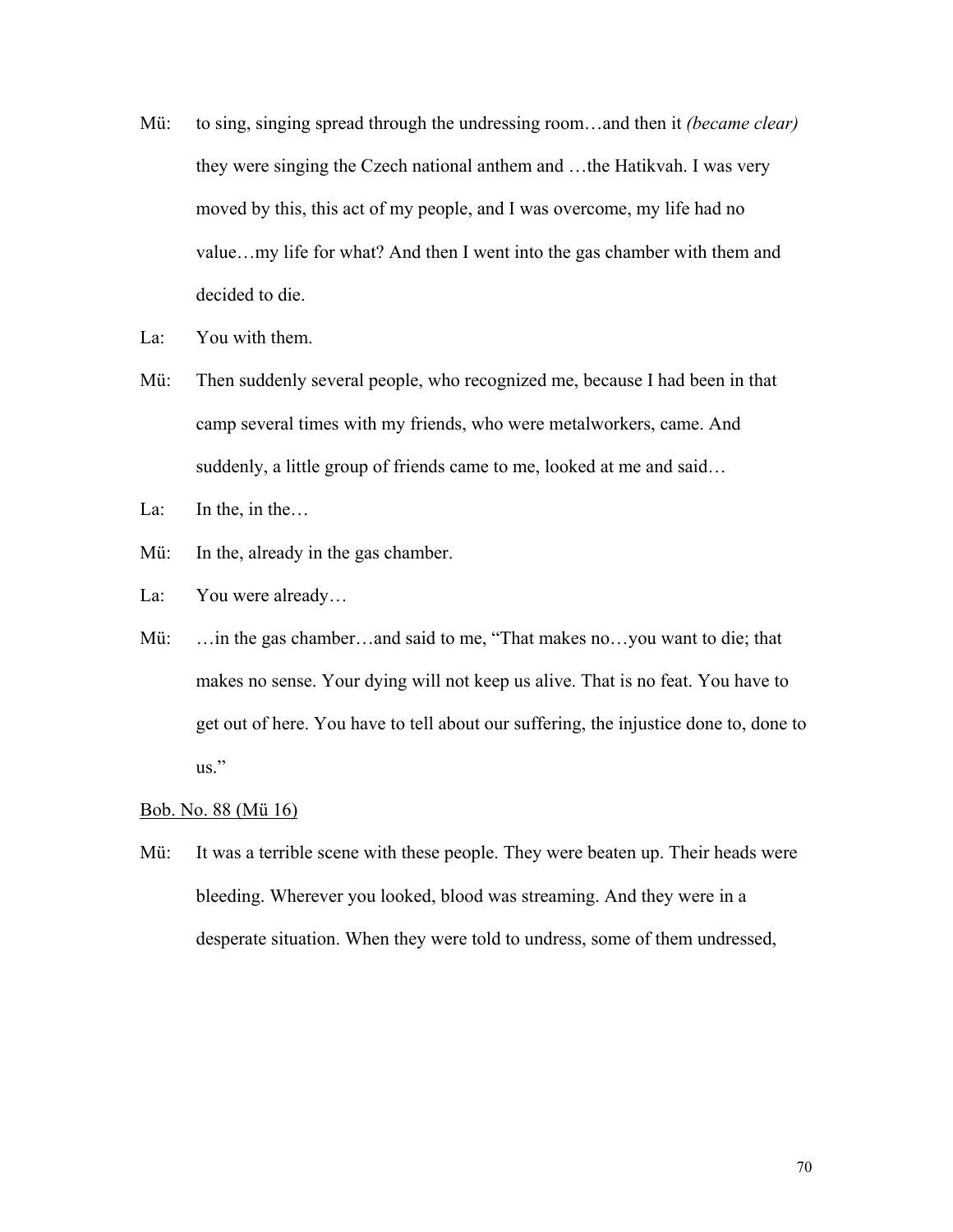Mü: but most did not.

La: They wouldn't.

Mü: They wouldn't. Suddenly, they saw that Aumeyer with his entourage of SS men was coming down the stairs to the undressing room. They screamed at him that they had been lied to, "You told us, we wanted to work. We were supposed to be taken to Heidenbeck. We wanted to work." Over and over you could hear these words repeated. But the SS men remained silent. Then a small group *(of people)* set upon them, but they were beaten up by the SS. They *(the people)* probably wanted to tell Aumeyer straight to his face, and remind him that he had promised them something as an SS officer and given them his word of honor. But, as I said before, this little group was violently beaten down by the SS. And again people were ordered by the SS to undress, to undress. They did not obey. Suddenly, the Technical Sergeant, Voss, appeared before the mass of people and ordered them, "In your own interest, I order you…surely, you don't want to make the whole thing harder for your children. I order you, on behalf of your children, to undress." And then they, you could see, how the mass reacted when he said, I order you because of your children; they believed that there was yet some hope for staying alive. They interpreted it differently. But later, this terrible tragedy came upon them again. Suddenly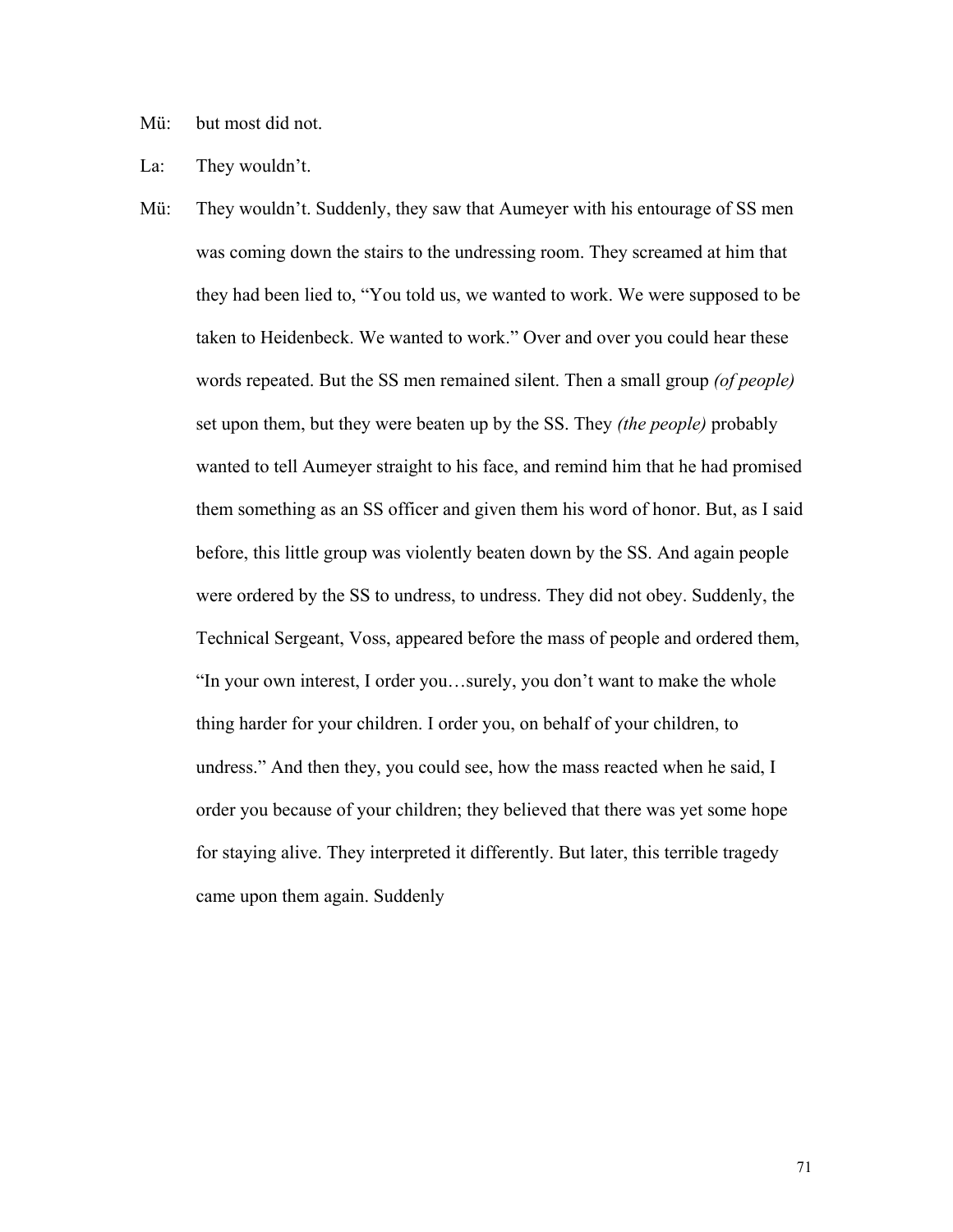- Mü: you could hear singing, which grew stronger and stronger, and the masses were singing the national anthem of Czechoslovakia and the Hatikvah.
- La: The Hatikvah?
- Mü: Yes, and when I saw that, I said to myself, what sense does my life have anymore? I wanted, I wanted to end my life. Just a few days ago I had learned that the Headquarters of the Resistance Movement had denied our *(plans for a)* revolt again, that nothing would happen again. Then I said to myself, what sense does my life have, after all, if I were to become a free man but would never see any of these people again? So I decided to go into the gas chamber with them, and I went in without notice, for many of them were not undressed either, and…
- La: Yes, but, hold on...
- Mü: ...and went into the gas chamber.
- La: Schwarzhuber…made the matter very clear. He said, you could die, more or less peacefully…
- Mü: No, that *(was not)* Schwarzhuber; Voss said that.
- La: Yes, Voss.
- Mü: Voss *(told)* them clearly...but they interpreted that a different way. They took that as a sign of hope. He didn't say…
- La: …he also said something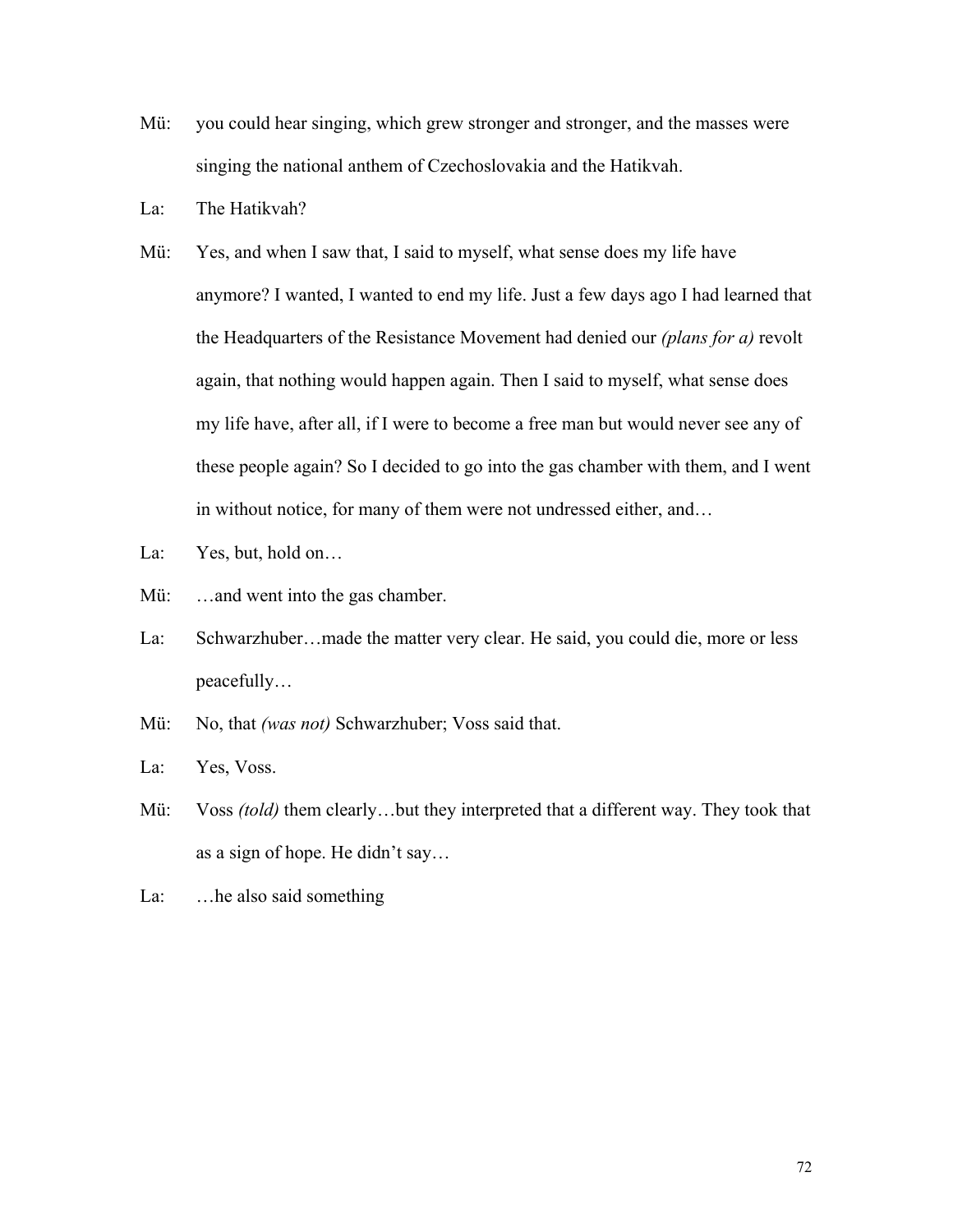- Mü: He only said, Voss that is, you don't want to make it harder for your children. They *(the people)* thought that there might be hope to stay alive.
- La: But later the situation became very clear.
- Mü: No, no, no, no, no, no. There was nothing else said, just that. And they interpreted it as a, a, a hopeful sign. And when I, as I said already, how they *(the SS)* drove them in the gas chamber, beat them, lots of SS men were there with machine guns, dogs…
- La: Dogs were…
- Mü: Dogs were used…
- La: ... in the gas chambers?
- Mü: No, in the undressing rooms. Dogs came, and they pushed them *(the people)* into the big space in the gas chamber. So, I decided to end my life. I went into the gas chamber and I was, I may have been there for half an hour, since the gassing hadn't started, because only a part *(of the group)* was there. The gas chamber wasn't full. They needed the undressing room free for the others.
- La: Ah, yes.
- Mü: And I used this moment to pull myself back against a wall and didn't want to be conspicuous. But I was recognized by some friends, whom I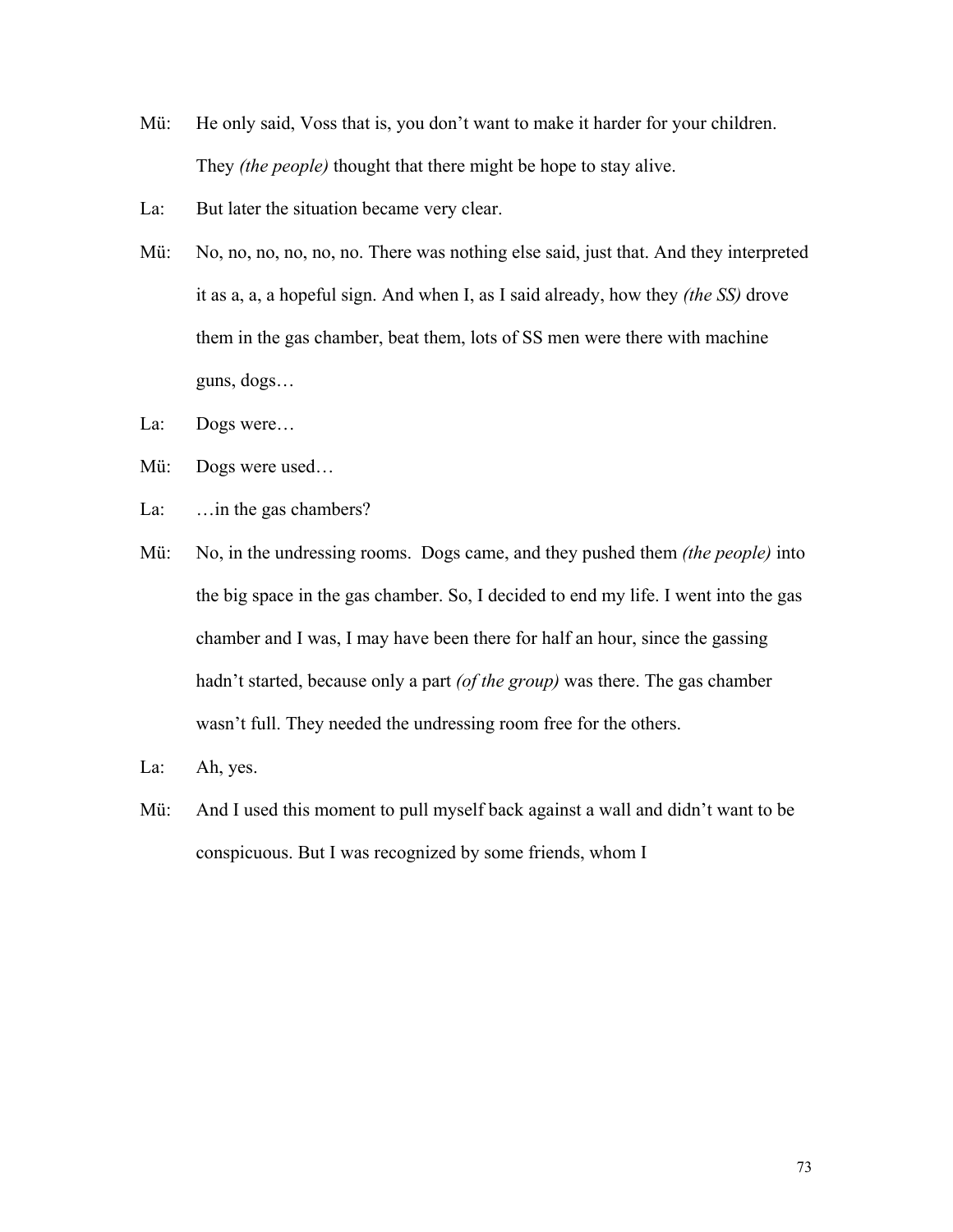Mü: had met in the family camp, whom I, whom I, whom I, whom I knew and...they saw that I was here. And within a few minutes, some girls came to me.

La: Girls?

Mü: Girls. They were naked, they were undressed. One came and asked me, a black girl, she introduced herself as Jana.

La: Jana.

Mü: "I'm Jana and I ask you", she said to me, "what is the sense of a suicide, which you are about to commit? That doesn't make any sense. You can't help us. On the contrary, you have to live and tell of the agonizing death we went *(will go)*  through here." It seemed like Nirvana in that moment, what they told me. And suddenly these people converged upon me, took me and pulled me to the, to the, to the door of the gas chamber, which was open and threw me out, for at the door were several guards. And as they were throwing me out, there stood a guard of the crematorium by the name of Goschuss, and he recognized me. I immediately got a kick in the butt from him. Then he said to me, "You pig, we decide when it's time for you to croak, not you." Then I got another kick. "Get upstairs!" Then I went upstairs in the elevator into the incinerator room. Suddenly I fainted. Now, I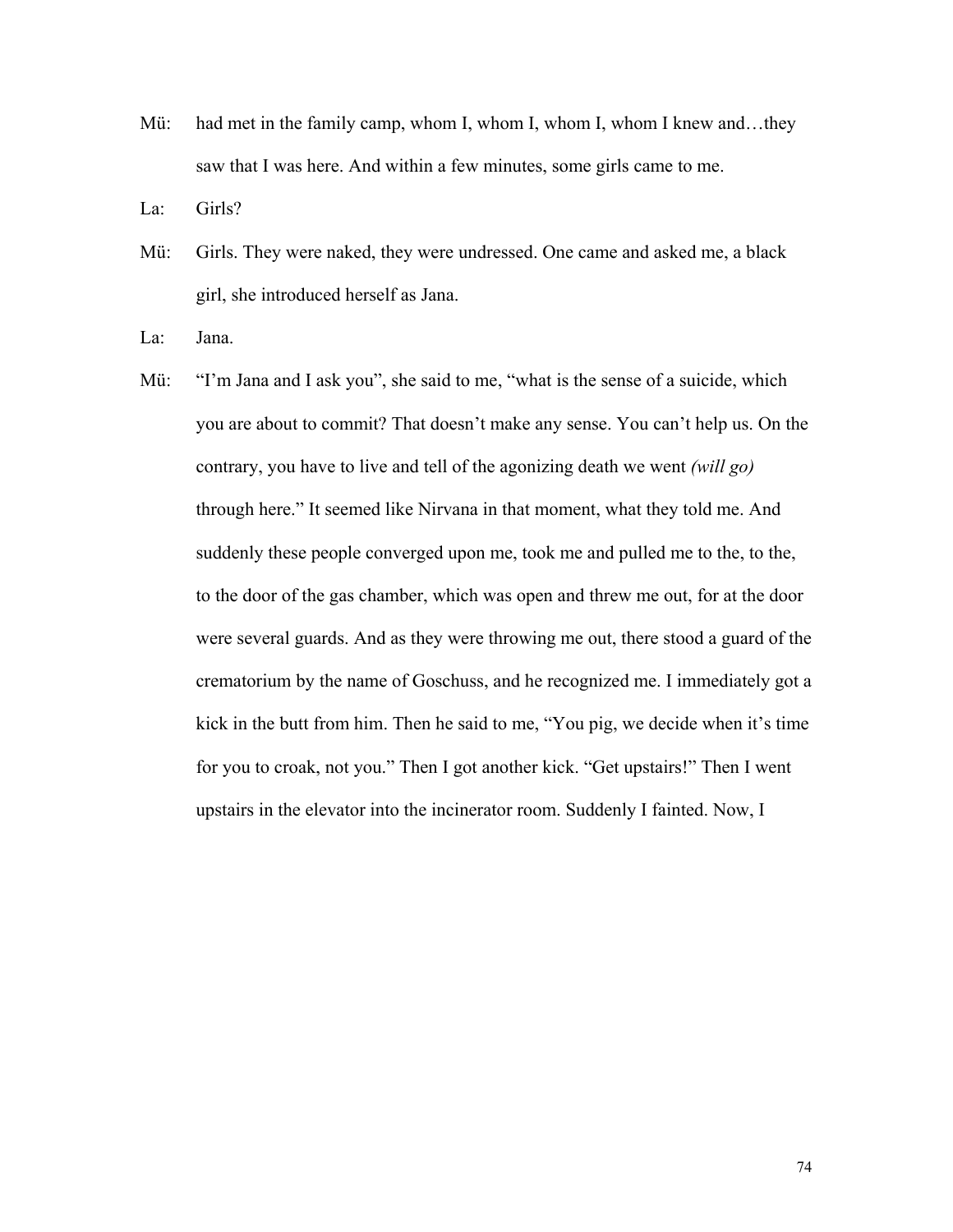Mü: didn't know what was going on. Later, I was brought into the coke *(fuel)* room, the coke room with several friends. They opened the big door, which…and there I could see the women's camp at night. There was absolute silence. Right across was the clothing room of the women's camp. Standing there, as I was taking in the air, suddenly Kapo Kaminsky came to me and said, "But Filip, why did you do something like that? You're not going to do them *(the SS)* a favor by taking your own life. We still need you. You are young, you can still do a lot of things and maybe even survive." In that instance, I felt a surge of strength rise in me. I had a lust for life again. I don't understand how that, how that was possible. Earlier I wanted to take my own life, and now this sharp longing. Kapo Kaminsky spoke to me with such conviction, that it, that it had a big effect on me. And so, I was able to survive that terrible night. But now I want to go back to the gas chamber. When I, before the people threw me out, this black girl, Jana, said to me, "You will find me here under this column. I will lie down under this column. I have a golden necklace. I have a good friend, Sascha, who is a Soviet POW; he works in the bread room. Give him this little locket; give it to him and a last greeting." And later it happened, when the gassing was completed,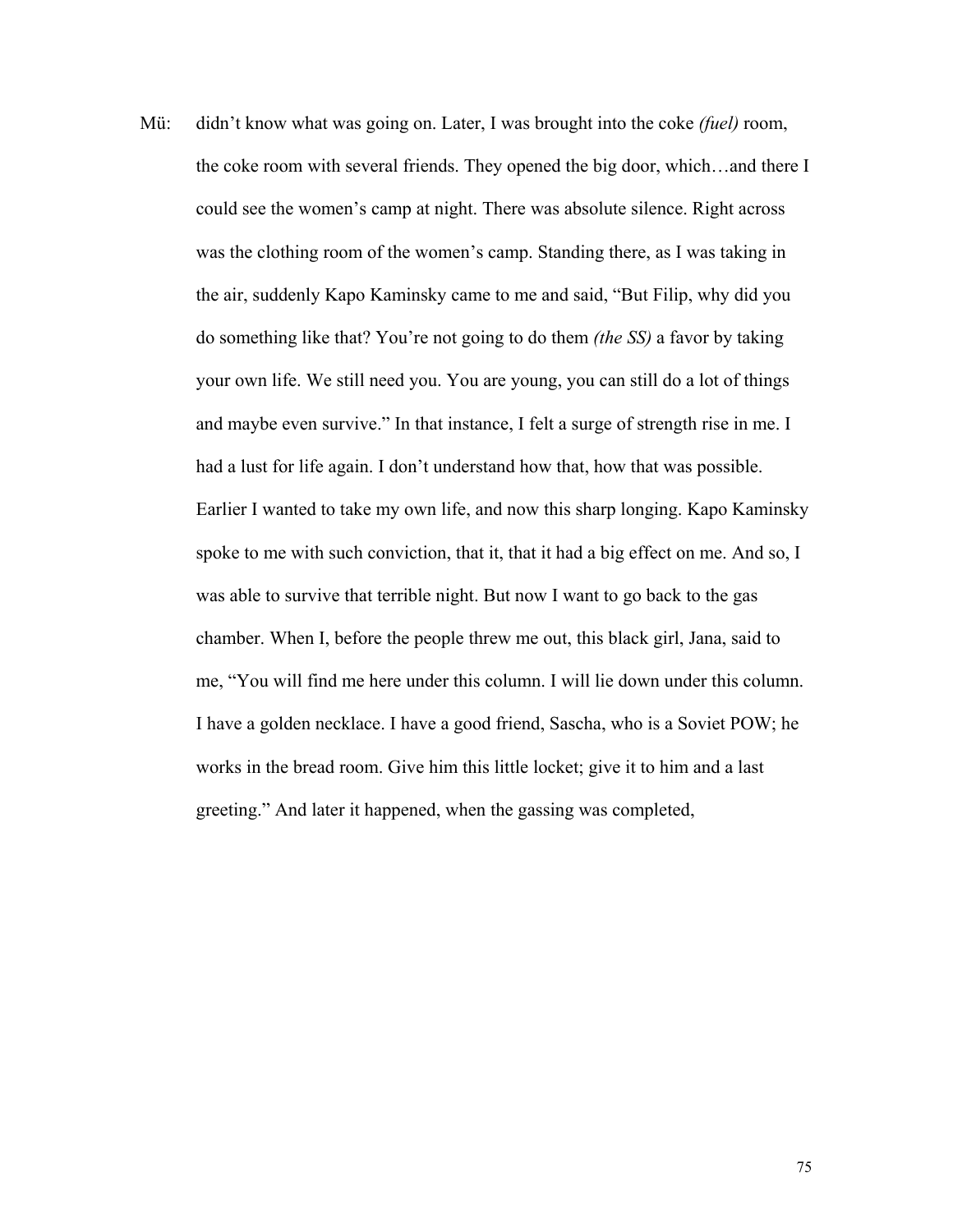Mü: in the early morning, when the kommandos went out, when the Florentine March by the band could be heard from the camp again, we went into, that is, when the night shift went back into the camp. The first thing I did was to go into the bread room to Sascha. He was a tough Soviet, a former junior officer, I think from Sebastopol.

#### Bob. No. 89 (Mü 17)

Mü: Right when I arrived in the morning, I went to the bread room and visited Sascha. He was a tough boy, former Soviet POW, a junior officer, I think, if I'm not mistaken, he came from Sebastopol. And he looked at me, we'd known each other for a long time, looked at me and knew. From his facial expression I saw that he knew what message I was bringing him. Then I dug into my pocket, took out this necklace, the golden one, and gave it to him, saying, "That's from Jana, her last greeting." And there stood Sascha, that hardened man, about to fall apart. He was completely, I would say, shocked. I saw tears in his eyes, in his eyes. And he told me that a few weeks ago, he had spoken with Jana. They were still hopeful, if they were to survive Auschwitz, about what they would do. He proposed to her that she should come to him. He has a mother. They would marry. And then he broke into a big, that is, he started to cry. I couldn't stand to hear any more. It was enough. I was full of terrible experiences,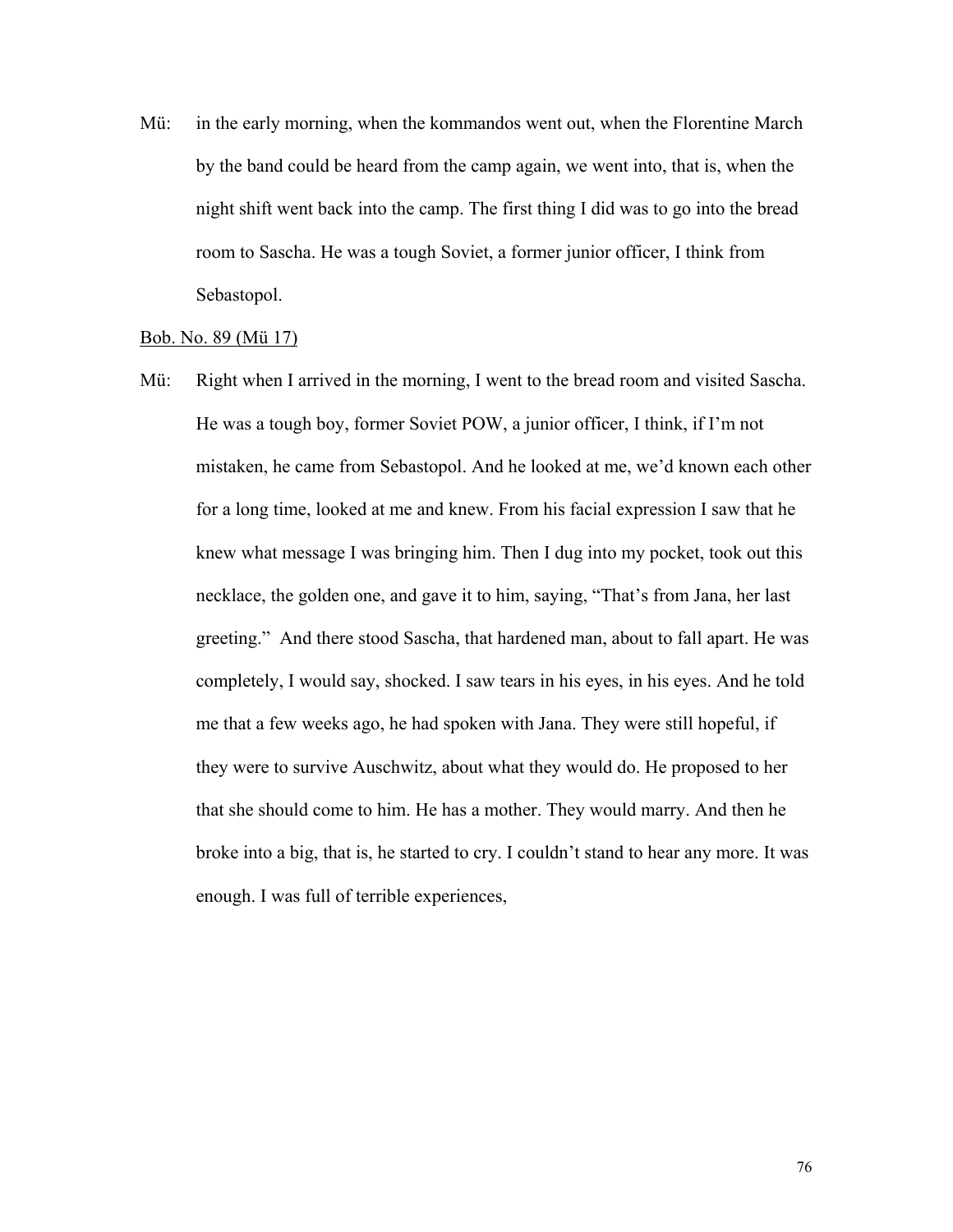- Mü: which I had survived. My heart was deeply shaken. I ran out into the street and returned to my Block 13. So, the story of the family camp ended abruptly.
- La: Yes. Now, please, I think that in the manuscript of Zamal Löwenthal, there is another terrible story of violence with, with young children, with, with boys.
- Mü: Ah, yes. You're thinking of those 600 young children, who, who were… Yes, I could *(tell)* you…
- La: Do you want to tell, what, where, when it was...
- Mü: Zamal Löwenthal was one of the outstanding men, one of the outstanding men of the Resistance Movement. He was a very, I would say, sensitive *(man)*, who dedicated himself to being a chronicler. And always, I can always remember him when he said once, "We've been abandoned by the world. No one in the world…humanity has abandoned us." He said that. "And we have to, it is our duty, to write (*this)* down, to leave a document for those who will come here one day, so that the world will know some day what atrocities were committed here." So, as I've already said, he was very, very conscientious. I've read his notes myself. They are true to the facts. But they were very concise. It had to be that way because he always had to watch out that the SS didn't find out what he was writing, even if he wrote it in Jewish *(Yiddish?).* Yes, he really had to be on the lookout. I would *(tell)* you, if you…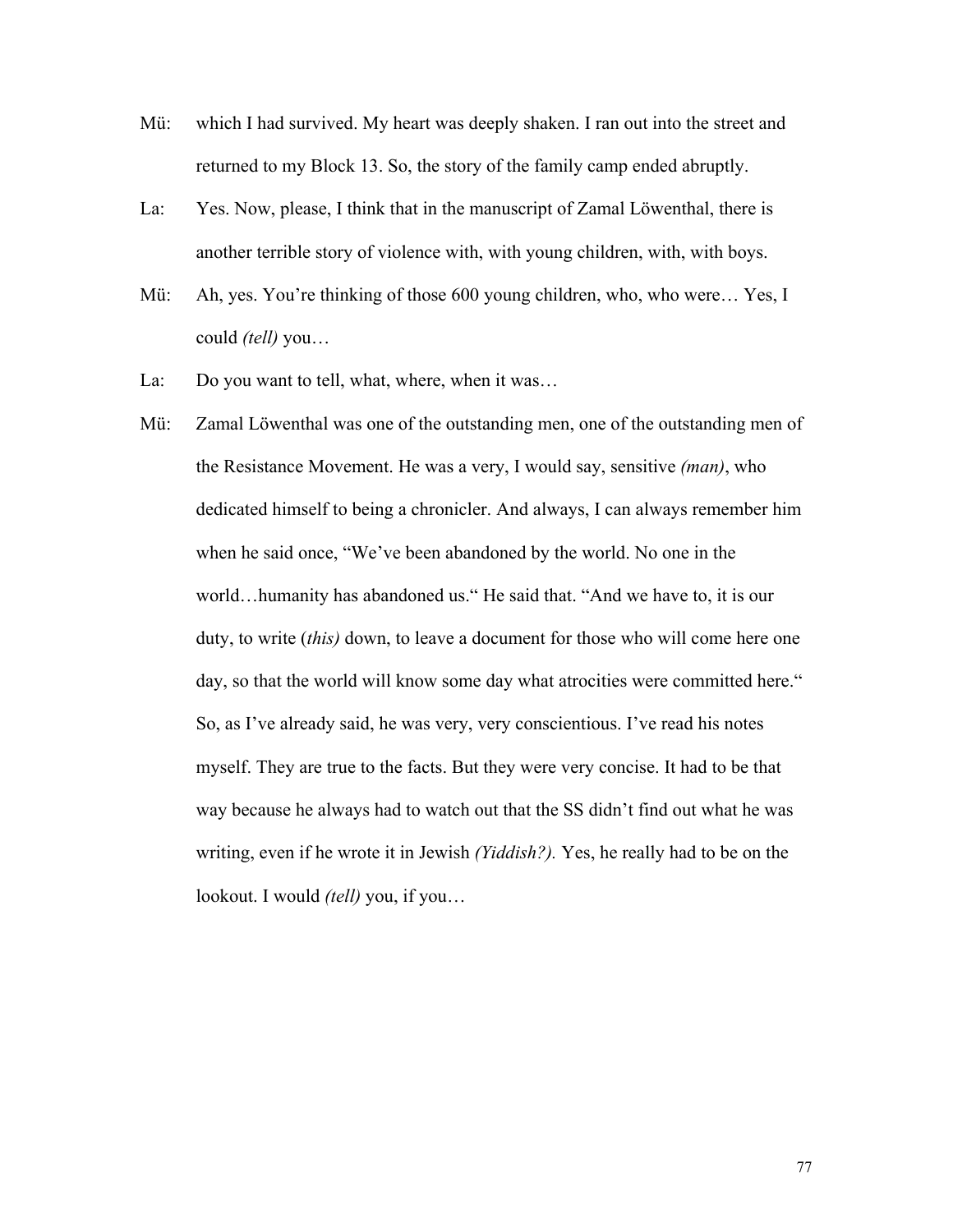- Mü: I thought, they thought at the time, the  $600...$
- La: Yes, but what did he...
- Mü; ...these, these, yes, I wanted to say, these, well, all these descriptions were saved and buried in Crematorium 2, on the grounds of Crematorium 2 and…
- La: In the ground?
- Mü: In the ground. Later they were discovered. There were also...
- La: And...ruined too.
- Mü: And, of course, some, some of them were ruined through, through, through the dampness of the ground. But many of the documents were preserved. I will try to read aloud the story of the 600 children…
- La: Yes…of course…
- Mü: ... if you would like to hear it, perhaps.
- La: And that took place in 1944.
- Mü: That took place in 1944.
- La: And that is the story about the 600 Jewish...
- Mü: It's about 600 Jewish children. They were still children. *Reads:* "In broad daylight, 600 Jewish boys aged 12 to 18 were brought *(to the camp)*. They were dressed in very thin zebra suits. On their feet, they had torn shoes or wooden clogs. The boys looked so beautiful and were so well-built, that not even the rags could distort that image. This was in the second half of October." I think this took place in October of 1944.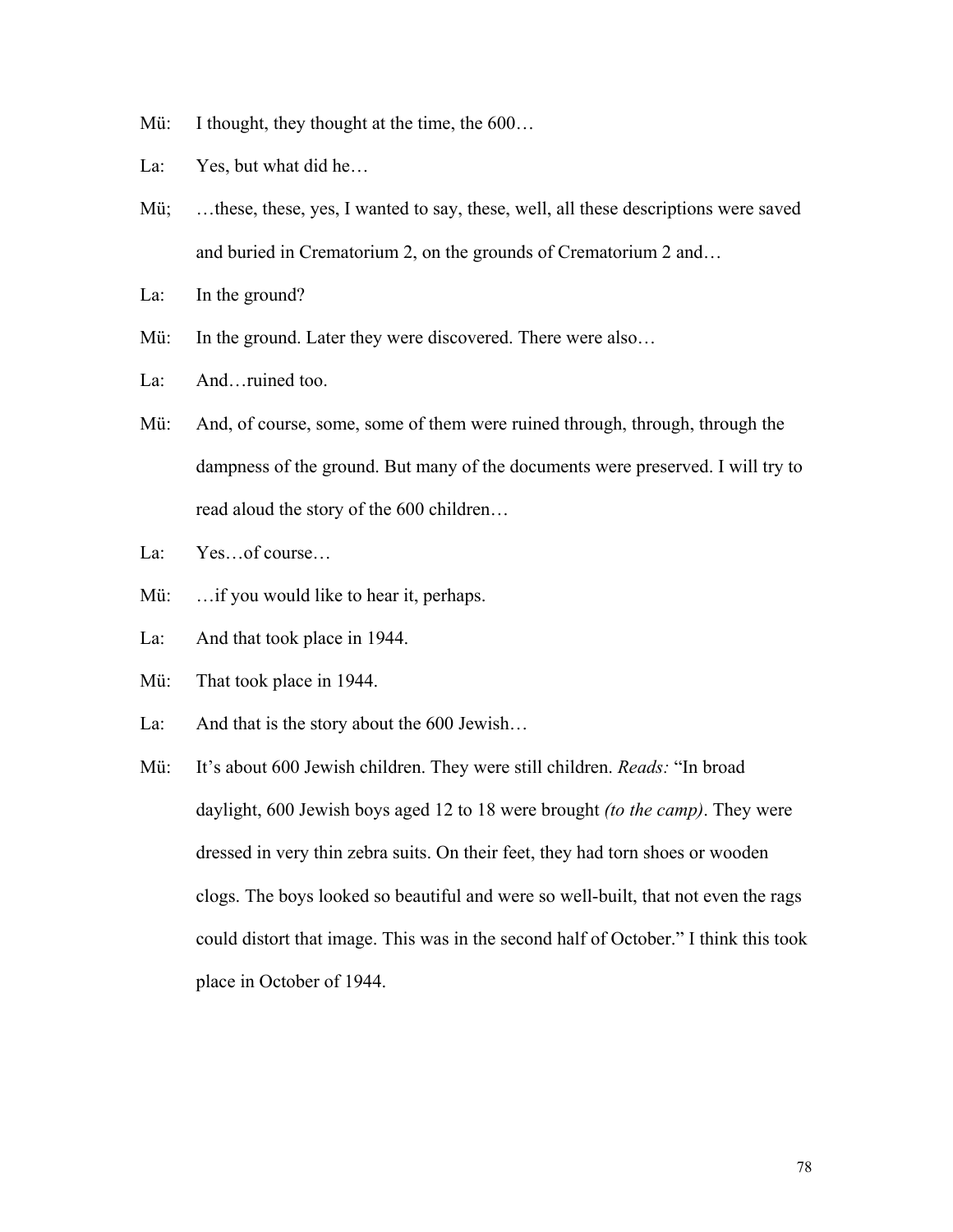- Mü: "Leading them were twenty-five SS men equipped with grenades." Here is one piece of evidence. 600 children were, well…were led by twenty-five heavily armed SS men. "When they reached the site, the Kommando leader ordered them to undress right there. The boys got a whiff of the smoke coming out of the chimney and thought right way that, that they would, that this would be their death. They started to run around the site in sheer horror and to pull out their hair." You see, it was similar to the woman *(I mentioned)* back then, the one from Bialystok.
- La: Yes, exactly.
- Mü: Something like that. "Many of them started to cry in an awful way. You could hear an inconsolable wailing. The Kommando leader and his helpers..." That is, yes, it was a lamentation, and it ended with that. That's a short story…
- La: Continue...continue.
- Mü: "The Kommando leader and his helpers beat these defenseless boys mercilessly, so that they would get undressed, until his *(the leader's)* club broke from the beatings. So he brought out a second one and continued to beat them on their heads, until the violence won out. The boys got undressed with an instinctive fear of death. Naked and barefooted, they crouched together in a pile to protect themselves from the beatings and they didn't move an inch. One brave boy went to the Kommando leader standing there and pleaded with him to save his life, promising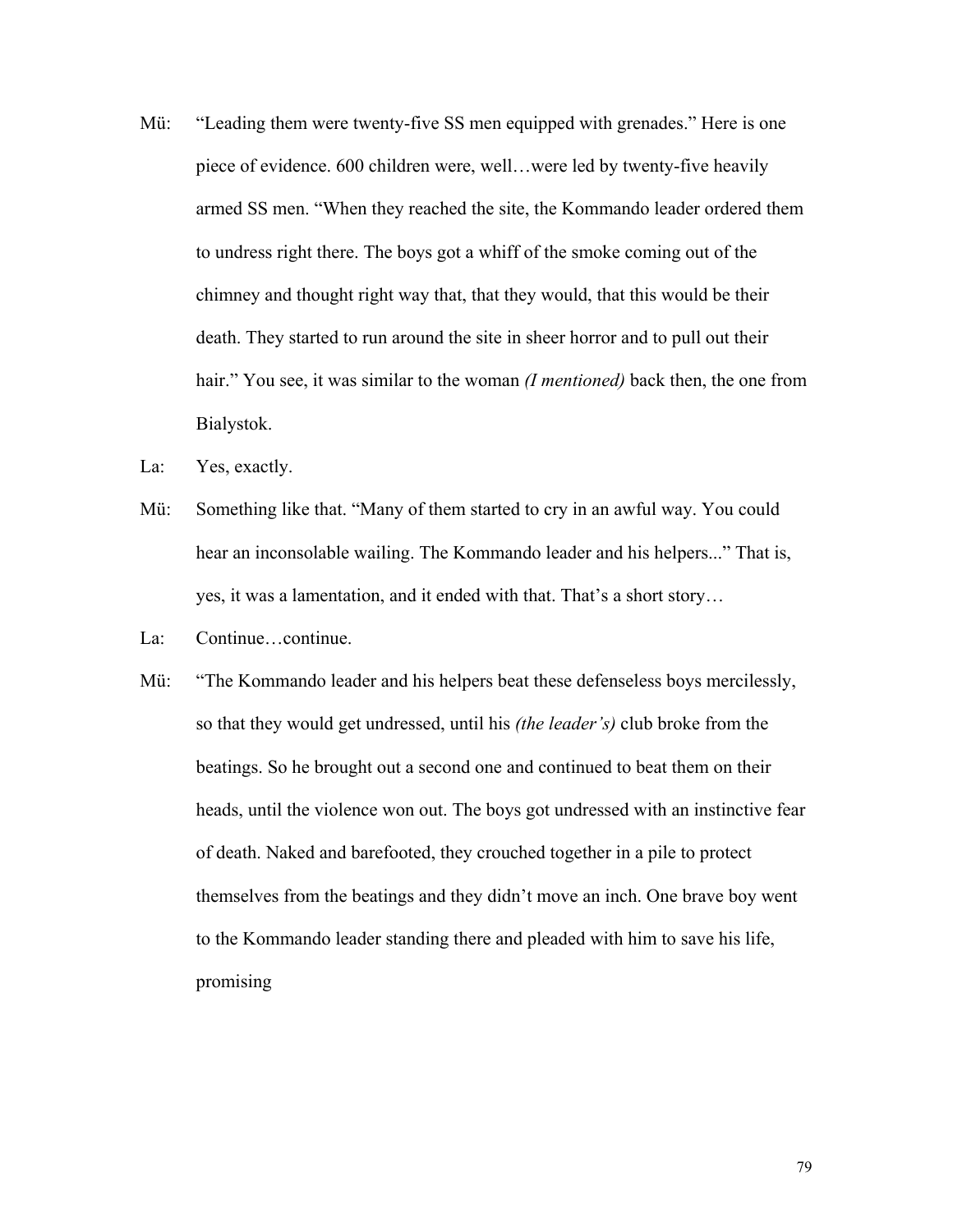Mü: to do even the hardest work. As a reply, he *(the leader)* hit him several times with the heavy, the heavy club on the head. Many of the boys ran wildly to the Jews of the Sonderkommando, threw their arms around their necks and begged to be saved. Others ran naked away from each other around the grounds to escape death. The Kommando leader called to a Sergeant with a rubber club to help. The young, clear voices of the boys grew stronger minute by minute till they turned, turned into bitter crying, crying. This terrible wailing continued to ring out. We stood there completely paralyzed and numb from this crying. With a smile of satisfaction, without the slightest sign of compassion, with the proud bearing of a victor, the SS men stood there and drove them, *(still)* beating them terribly, into the bunker. On the steps stood a Sergeant with a rubber club, and if one *(of the boys)* was too slow…"

# Cassette No. 8 – Side B

#### Bob. No. 89 (Mü 17)

Mü: "...and when one went to his death too slowly, he got a murderous blow with the rubber club. Despite this, some of the boys still ran wildly about on the grounds."

#### Bob. No. 90 (Mü 18)

Mü: "Despite this, a few of the boys ran around on the grounds in an attempt to save them selves. The SS men chased them, beating and clubbing, until they had the situation in hand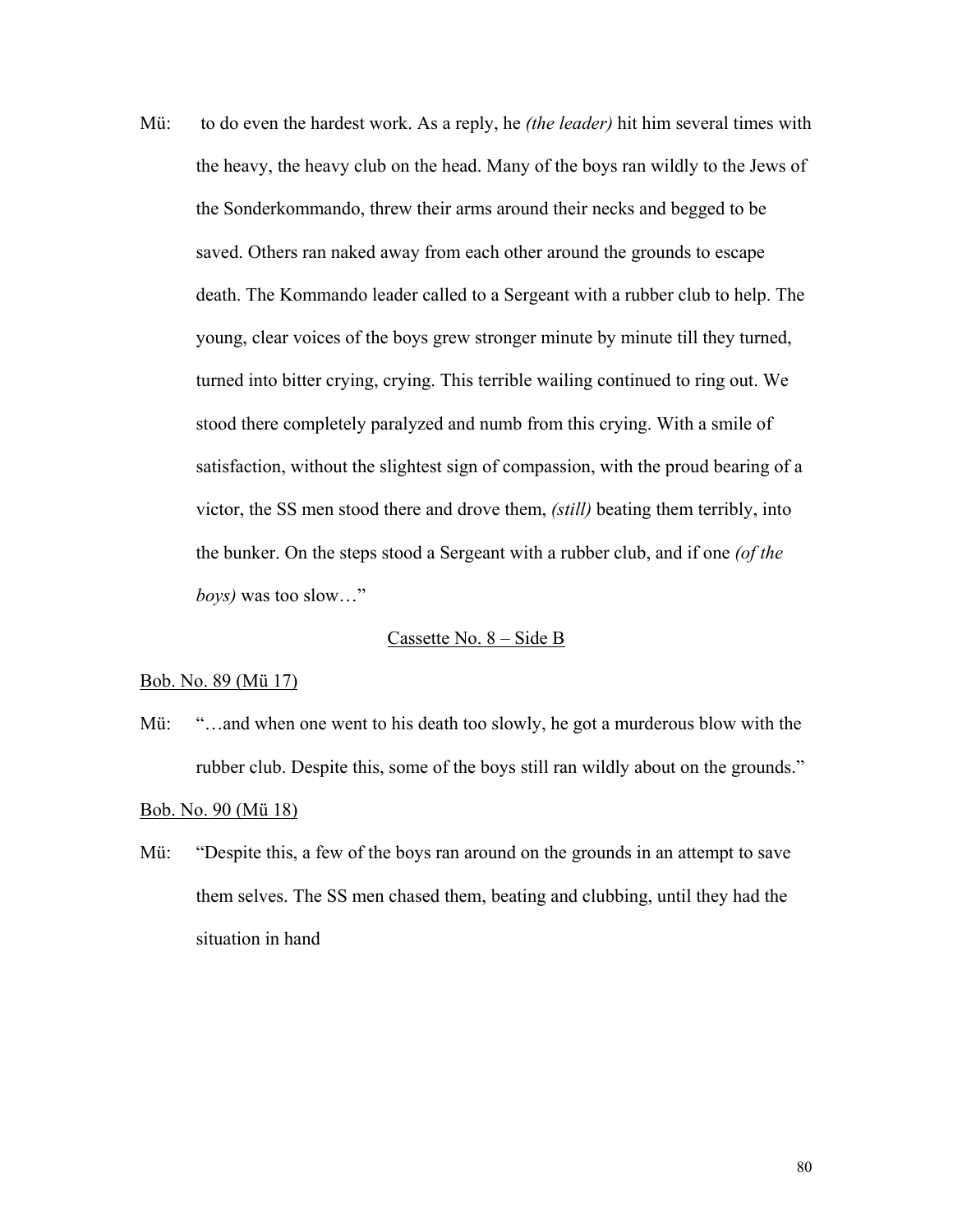Mü: and had finally driven them into the bunker. Their joy was indescribable. Did they never have children?" So, that is Zamal Löwenthal's story of the 600 children.

La: And this, this episode, you didn't see it yourself...

Mü: No.

La: ...see it?

- Mü: I don't remember this episode.
- La: It took place in Crematorium 2.
- Mü: He writes "in the bunker", but he probably, he meant the gas chamber under the bunker, because Bunker 5 was, that is…October, it wasn't used anymore in October, 1944; it was already out of operation. But in all probability, it was Crematorium 2.
- La: Crematorium 2, yes. But that's very hard to imagine, since there were four crematoria in Birkenau and you, for example, were in Crematorium 5, Zamal Löwenthal in Crematorium 2. I'd like to understand, how were the connections? Was it possible to go from one crematorium to another? Where did you sleep and…understand?
- Mü: Yes, yes. I understand your question. First I have to say, that, until the end of June, 1944, the Sonderkommando lived in, that is, all of us from the four crematoria *(lived)* in Block 13 of the buildings site B2D.
- La: Ah, that's in the main camp, Birkenau?
- Mü: Yes…*(Müller and Lanzmann in conversation)…*the main men's camp, Birkenau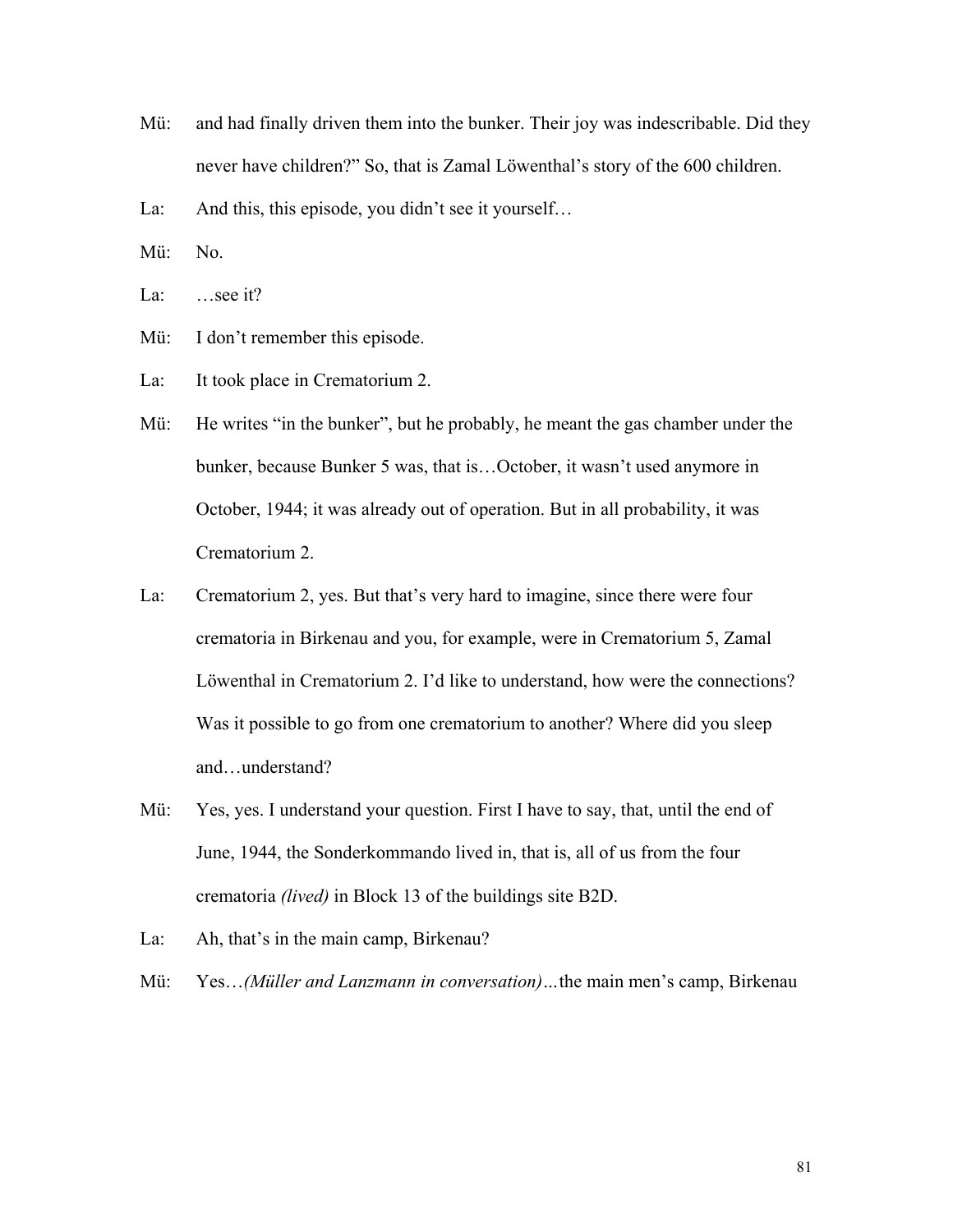- Mü: *(was the residence of)* the Sonderkommando of all four crematoria until around June, 1944.
- La: I always thought, that the people of the Sonderkommando were..
- Mü: ... in the crematoria.
- La: …locked in and lived there in the crematorium.
- Mü: No, no. Of course, this block was isolated, but not guarded by SS, rather by, I would say, prisoners of the Sonderkommando, that is, who had barracks duty. And there was a, it was possible to move about the camp, to be in touch with other prisoners.
- La: How many people were in this Block 13?
- Mü: About 400. 400 people lived there. Only...
- La: But you said there were 1,000 people.
- Mü: Only let me tell you this only when the Sonderkommando went from 400 to 1,000, then did the biggest, I would say, murderer of World War II come and take over the extermination: Master Sergeant Moll is…he organized it in such a way, that the…that all prisoners moved into the crematorium, lived in the upper story of Crematorium 2, prisoners lived in Crematorium 3 and in Crematorium 4 the majority of all the prisoners, about, I would say, 70% of the 1000, 60 or 70 %. They lived in Crematorium 4 in the undressing room, because Crematorium 4 had been put out of operation, that is, it wasn't functioning.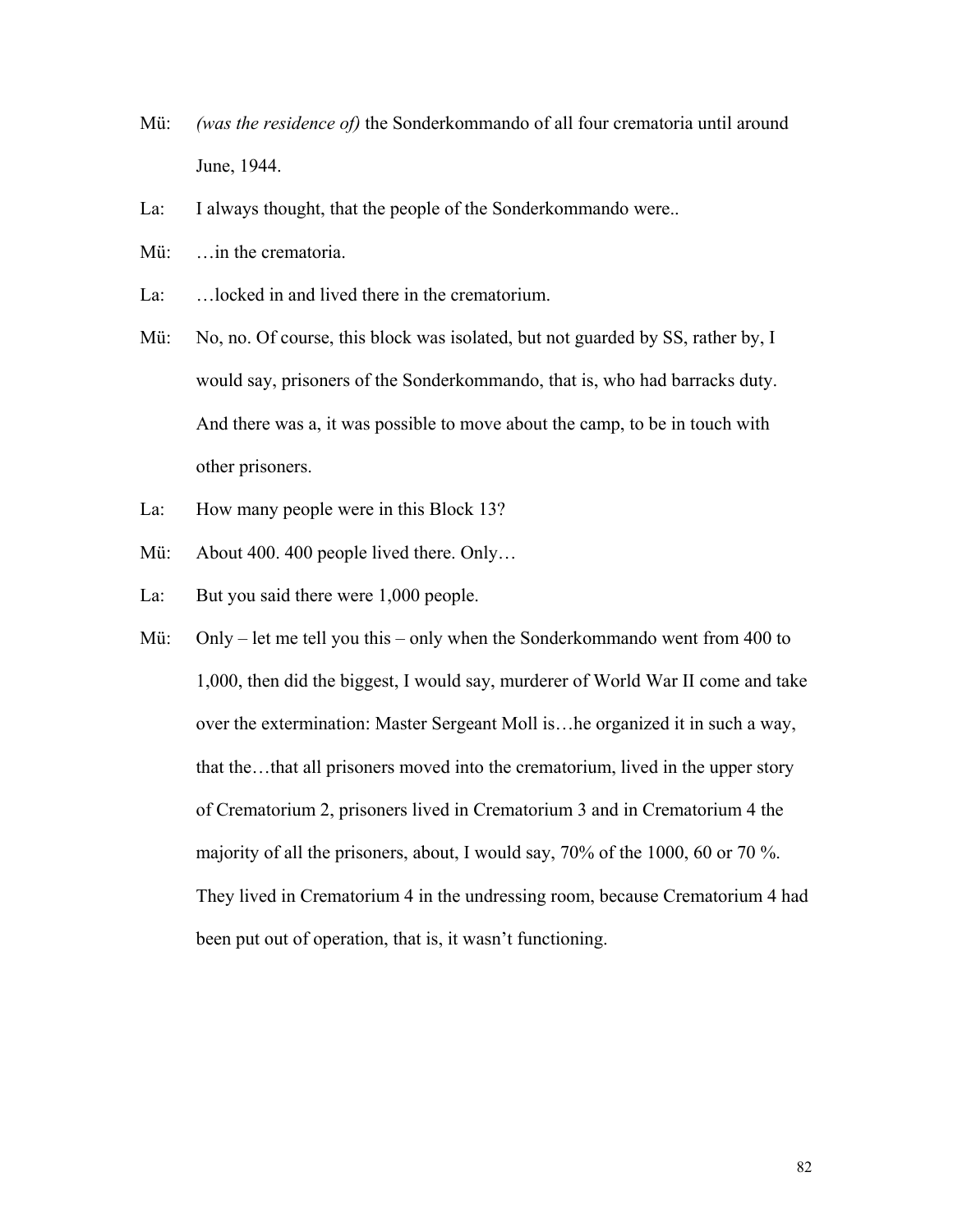- La: It wasn't functioning?
- Mü: Yes, not functioning.
- La: Why?
- Mü: I think because there were a few places, the ovens were, were, that is, the firebricks were broken and…
- La: How did the people sleep?
- Mü: They slept on three levels of plank beds...upper...
- La: Yes, as, as... in other barracks.
- Mü: Similar to other barracks. Just that, just that in the big undressing rooms, about, I don't know, but certainly 600 all together, 600 people slept on the plank beds.
- La: And you, where did you sleep?
- Mü: I, I slept there too.
- La: Also in Crematorium 4.
- Mü: 4. Up until the last period, till November, 1944, when the three, when we 30 men were selected to go back into Crematorium 5 as firemen. And from that time on, I slept in one of the rooms, which I showed already you.
- La: That means, there were three periods. The first period, the...
- Mü: The first period was when the Sonderkommando lived in Block 13.
- La: As  $in...$
- Mü: in ..., that is, in the main camp, in B2D. The second period was when the Sonderkommando lived scattered in various crematoria. The third period was when the Sonderkommando,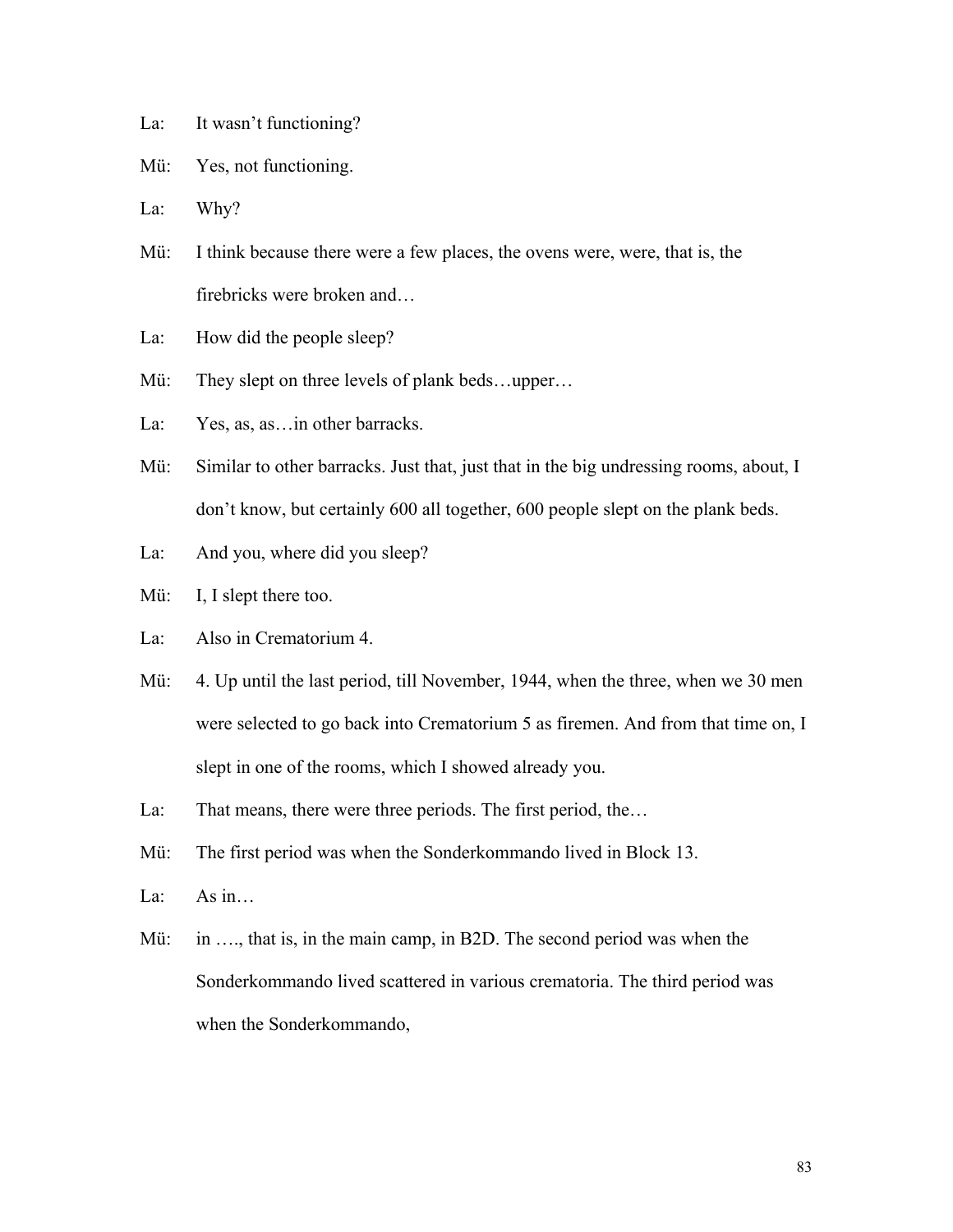- Mü: when 30 men of the Sonderkommando lived in Crematorium 5 and the rest, 70, who were still alive, lived in a regular block, which was incomprehensible.
- La: Yes…yes…and…
- Mü: And now the encounters, the ones among the crematoria, well, those weren't, that wasn't difficult, to be in touch. Let's say, it was well known, there was, there was a depot for tiles, cement, etc. in Crematorium 2.
- La: 2, a depot.
- Mü: Depot. There was a storage area. And if one needed anything from this area, one just made up, one simply said, we need, whatever, tiles or we need some materials or cleaning cloths or rags…or other things. And then two or three from the crematorium with a guard… and it was possible to be in contact, that is…
- La: It was possible to talk.
- Mü: To talk at various times, they came to us. Let's say, something was needed for the water pits, for the pits there, often groundwater came up, you needed a pump, a water pump, and this water pump was shuttled from one crematorium to another, always, often, even if you didn't need it, that was, it gave us the excuse, we needed it, so it was used for being in contact with others…Other contacts which one could establish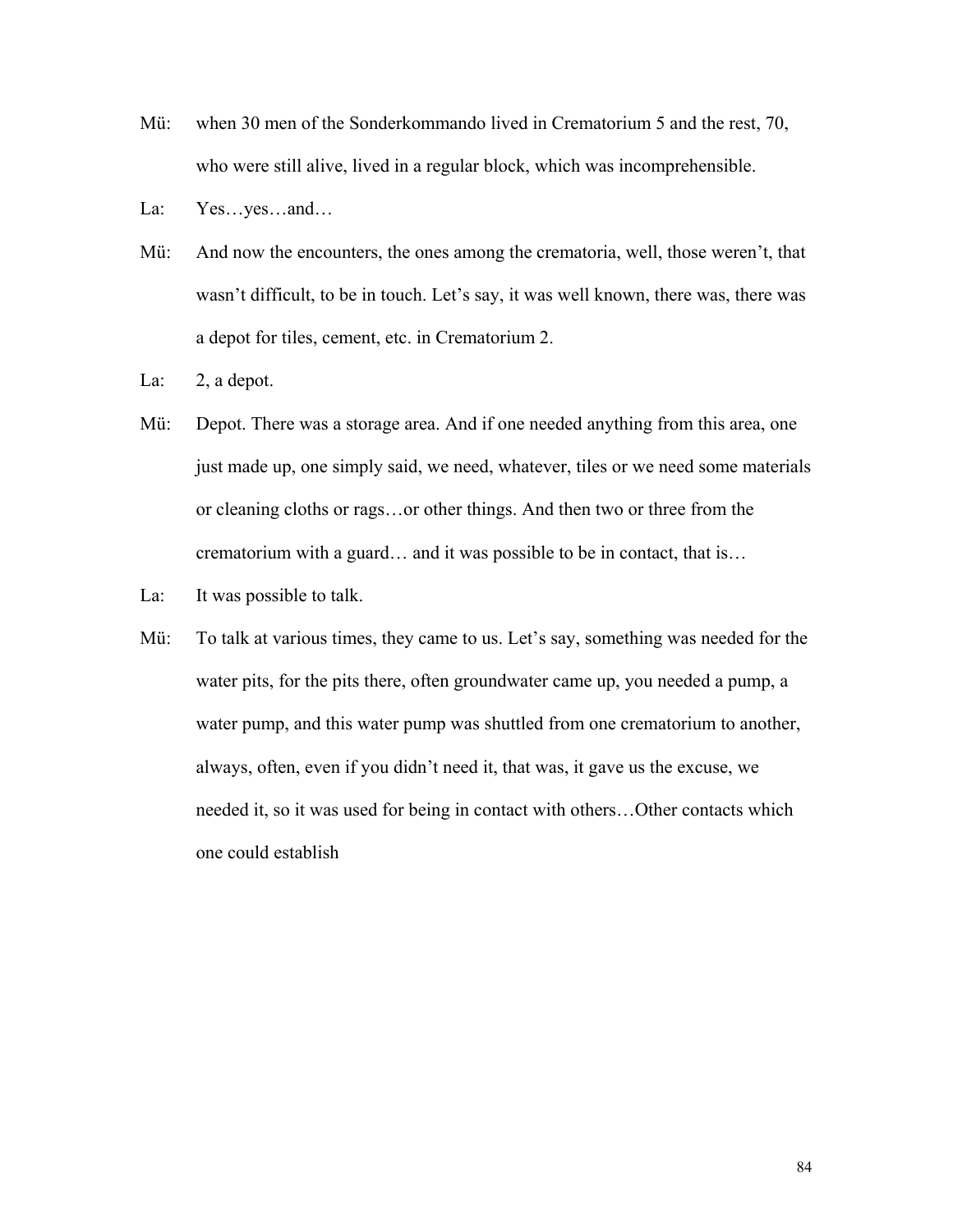- Mü: were during lunch and dinner, when the ones from Crematorium 2, 3, 4 and 5 always went into the camp kitchen for lunch.
- La: Is it, is it true that the food situation was better for people in the Sonderkommando than for…
- Mü: ...than for others. Well, officially, I would say not. Officially, we got what they all got in the camp: the same piece of bread, the same piece of salami or whatever there was…just like the others. Also the bowl of soup like the others. But it's a fact that in the undressing room, among the possessions of the people, when we, when we, when we loaded them onto the carts, we found some food, but not just food, also valuables, which helped us to live quite a bit better than the other prisoners.
- La: It was possible to buy things?
- Mü: Yes, and we needed these valuables not only to buy things, but we needed them to buy weapons. That's the most essential reason for, for, for, which we *(used*) these valuables.
- La: Yes, that is another chapter. But why were the people of the Sonderkommando, as one says, considered today as a special group of people?
- Mü: You have to, you have to, you have to, I think it's only understandable, you have to see it like this, that the Sonderkommando were cemetery diggers. That is, if you *(think)* of…., well, cemetery employees. Who wants to *(work)*, even in our…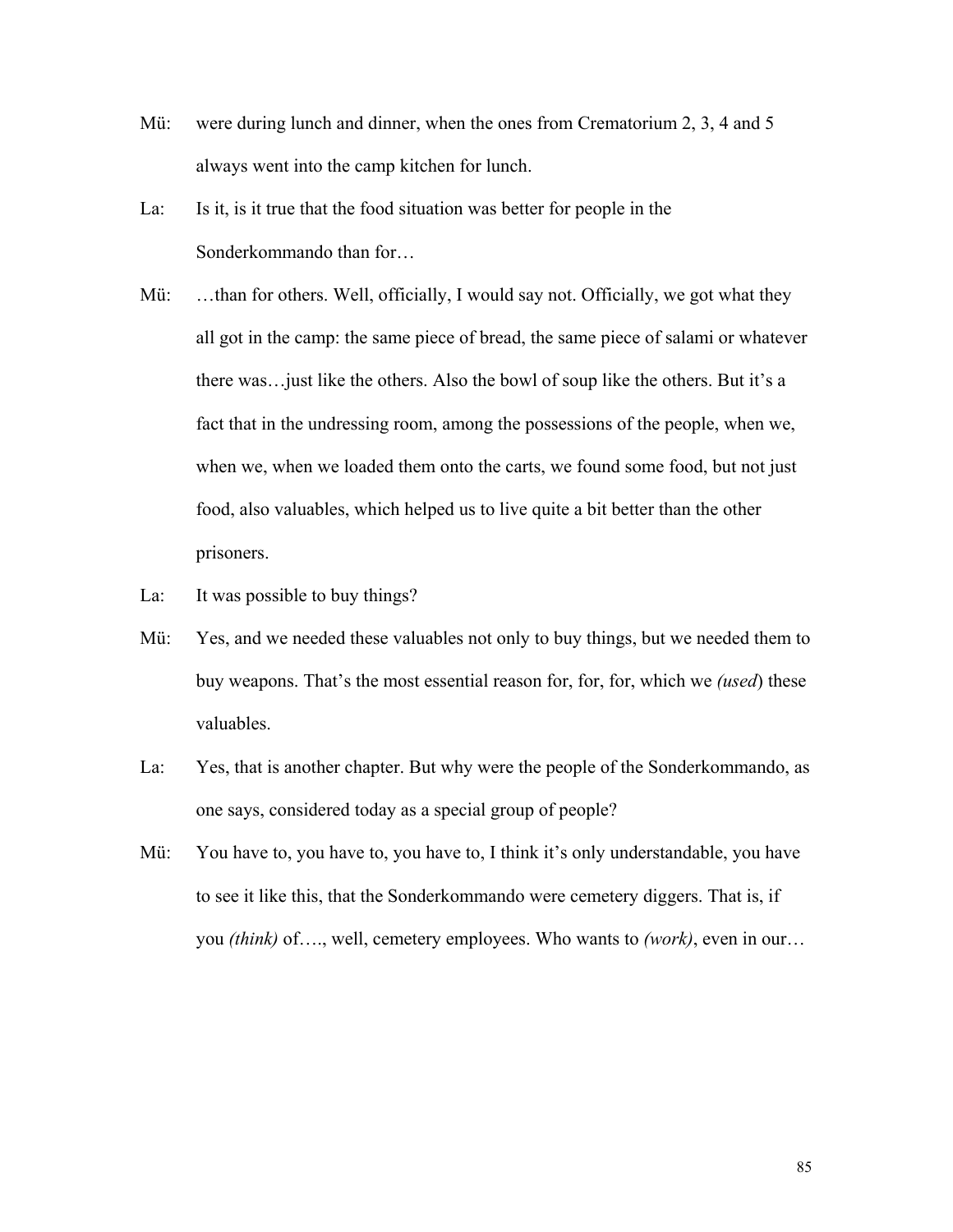- Mü: society, let's say, people who work in a cemetery or such. That's how you have to look at it, even in the concept of the camp. These people were isolated from others. Even if it was possible to have some contacts *(with others).* But I think there was no real difference between the prisoners of the Sonderkommando or the prisoners, the other prisoners, no real difference. I would state it very simply. Auschwitz was, after all, was an extermination camp. And extermination was the priority in Auschwitz.
- La: Surely that was its goal.
- Mü: Yes.
- La: Yes, the main...
- Bob. No. 91 (Mü 19)
- Mü: Auschwitz was an extermination camp. Extermination, extermination was pretty much the priority in Auschwitz, and all the activities of the those in charge *(literally: "the rulers)*, as well as those of their victims, were directed toward that end.
- La: Yes, extermination was the goal.
- Mü: Yes, yes, extermination was the goal. And under almost inconceivable, I would say, under the most brutal conditions of the SS, the prisoners were forced, I would say, to participate in these activities.
- La: Yes, to participate.
- Mü: So, as for instance, even the prisoners had to fence themselves in, in that they built the fence themselves. They built, they had to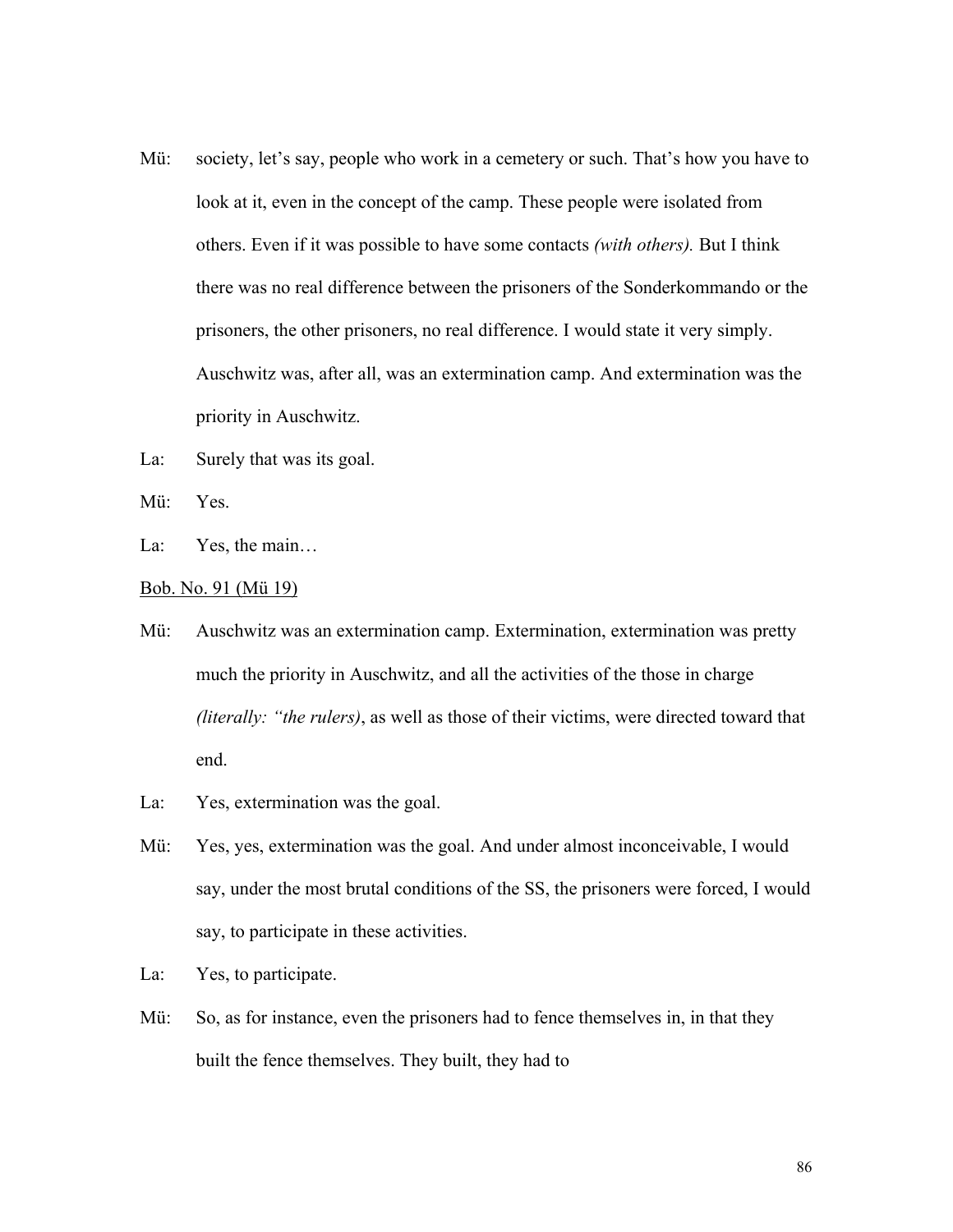- Mü: install the guard station on which the SS guards stood.
- La: And they had to build the crematoria.
- Mü: They had to, if you will, in the years 1942-43…skilled and unskilled workers, I would say, had to work here and build the four crematoria. They had to, say, maintain the trucks. Those were the trucks that came up the ramp and transported the people to the crematorium again and again.
- La: The people from Kanada too.
- Mü: Let's say, the people from Kanada, if they took... they took...with the new arrivals, they had to, had to take their possessions, had to take their possessions. The prisoners had to tattoo one another. They were also forced to, say, in the hospital to participate with the Vernol innoculations. *(They had to)* hold the people down, then undress them when they were corpses. They also had to, say, give false diagnoses in order to, I would say, to falsify deaths, that is, to falsify the cause of death. But it wasn't just, it wasn't just the physical work, there was some mental work, let's say, some prisoners, who were secretaries for the senior SS officers. There were secretaries *(female)* in Gestapo offices of the political division, etc. All these people were forced to participate under the most awful, I would say, the most awful conditions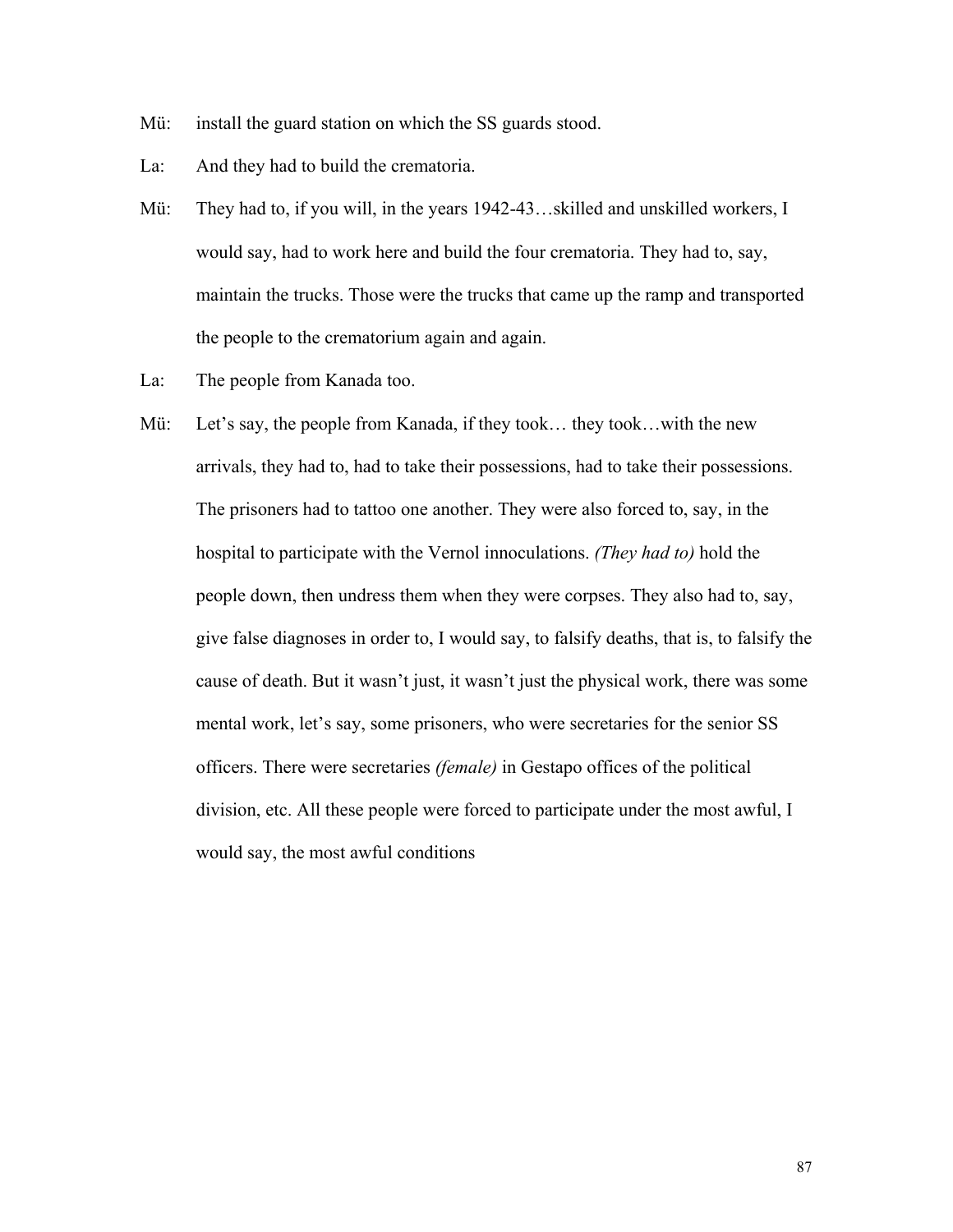- Mü: in these activities. At, at the end of this cycle of extermination...
- La: ...the cycle of extermination, yes.
- Mü: I would say, stood the Sonderkommando. And what in turn did the Sonderkommando have to do? They had to incinerate the corpses, and thereby wipe out the trail of the crime. They had to maintain the ovens, they had to tend to *(the system)*, be in the undressing room and load up the people's possessions, load them onto trucks. And in addition, they had to, let's say, had to participate even in the executions, which were carried out in the crematorium, like those, say, of the prisoners in the hospital…executions *(Müller and Lanzmann together)*…including executions in the crematoria.
- La: Why, why, in which...
- Mü: Let's say, for instance, if some "bunkered" Jews came, who had been discovered. That is, hidden Jews, a small group who had hidden themselves. And suddenly, they *(the SS)* found them. For the most part, they were brought to the crematorium and were shot, shot, shot there. Also, some political, political prisoners were shot in the crematorium.
- La: How, how is it that the gas chambers weren't used under these circumstances. Was there no…
- Mü: The shootings took place within the crematorium in the undressing room. A wall had been built there, built up, and, a wooden wall and at this wooden wall, the shootings took place.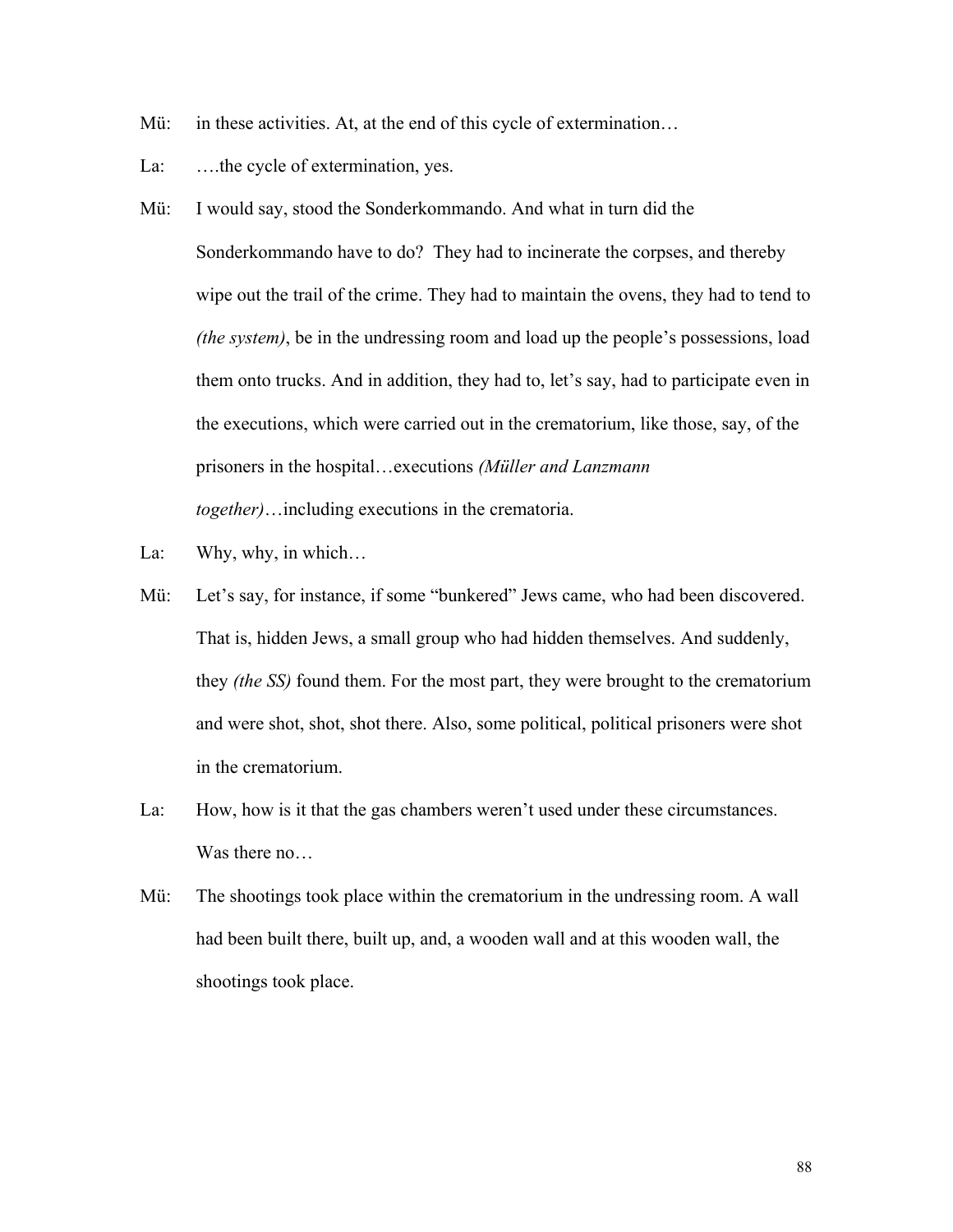- La: Why weren't these people gassed?
- Mü: Yes, because, because gassing was only done then if the number was at least around 2, over 200.
- La: Ah, yes.
- Mü: Yes, and this *(group)* was too small. But to get back to the subject. So, as you, as I've already said, the Sonderkommando had their place at *(the end)* of the whole cycle of extermination. And if you take, if you take all these activities as a whole, then you can see that all of these activities served only one purpose: extermination. So, I would say, the whole camp Auschwitz/Birkenau was one big Sonderkommando.
- La: Yes, it's very good that you say that. That is very good. But why, for example, in Treblinka, in Sobibor, in Belzec, when people talk about those extermination camps nowadays, they always say, that there were transit camps for worker Jews, so-called work camps for Jews and the death camps. These…these death camps were hundreds of kilometers away, a different world. Isn't that so?
- Mü: Yes, that's right. *(But)* it's not true; that doesn't add up.
- La: Is that just fabrication?
- Mü: Yes, I think so. They all more or less think, those who were here as well as those who… the survivors, yes – those who many times…those are misconceptions, I think; such myths went around more or less in Auschwitz, in Birkenau too… a lot was passed on about that. It is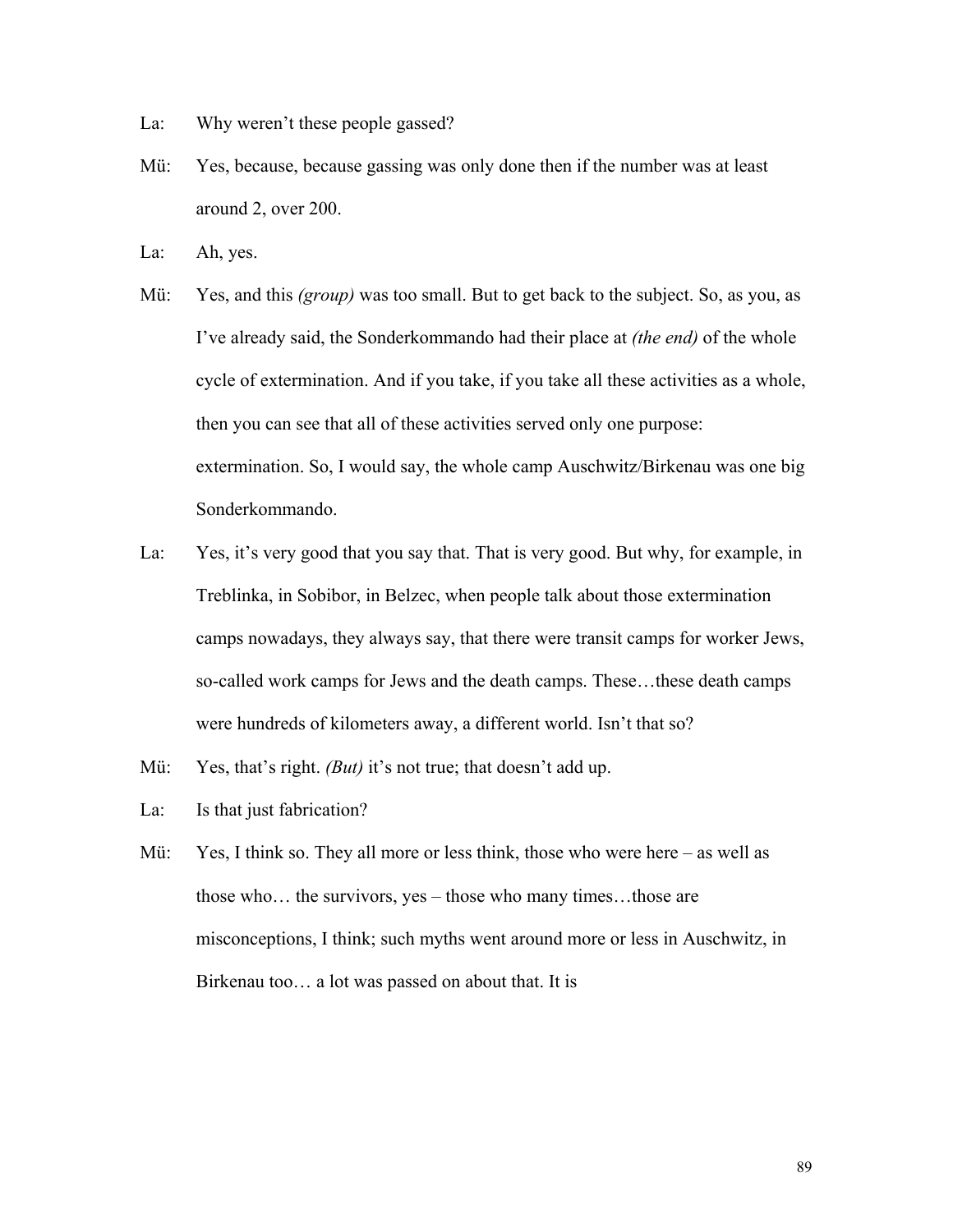- Mü: certainly understandable. You see, the, a regular prisoner had no access to the, to the extermination sites. At the time that exterminations took place, there were no actual witnesses who could have seen it up close. And when everything is so secretive, then there is something, where you, which you, it allows for imagination, misconception. These fantasy-misconceptions also grew into lots, lots…turned into these rumors, which didn't add up; there were lots from other prisoners, that is, well-intentioned, yes.
- La: Yes, I see. What impressed me so deeply in Auschwitz, for example, is that I saw that between Crematorium 2 and the last barracks of the women's camp were 50 meters.
- Mü: Yes, the distance was maybe 50-60 meters, 50-60 meters.
- La: It means that the women, who lived in these barracks, saw everything, knew everything.
- Mü: Yes, I think so, that they *(knew)* about these things; they were so obvious. When the transports arrived, that is, in Birkenau, when the transports arrived, and then when they, then when they, then when they were taken to the extermination sites. The prisoners, who saw that, every one of the prisoners knew where the people were going. It's just that no one could help them. Yes, it was no, no secret. Every one of the prisoners knew. I think that thousands of still-surviving prisoners saw how the people,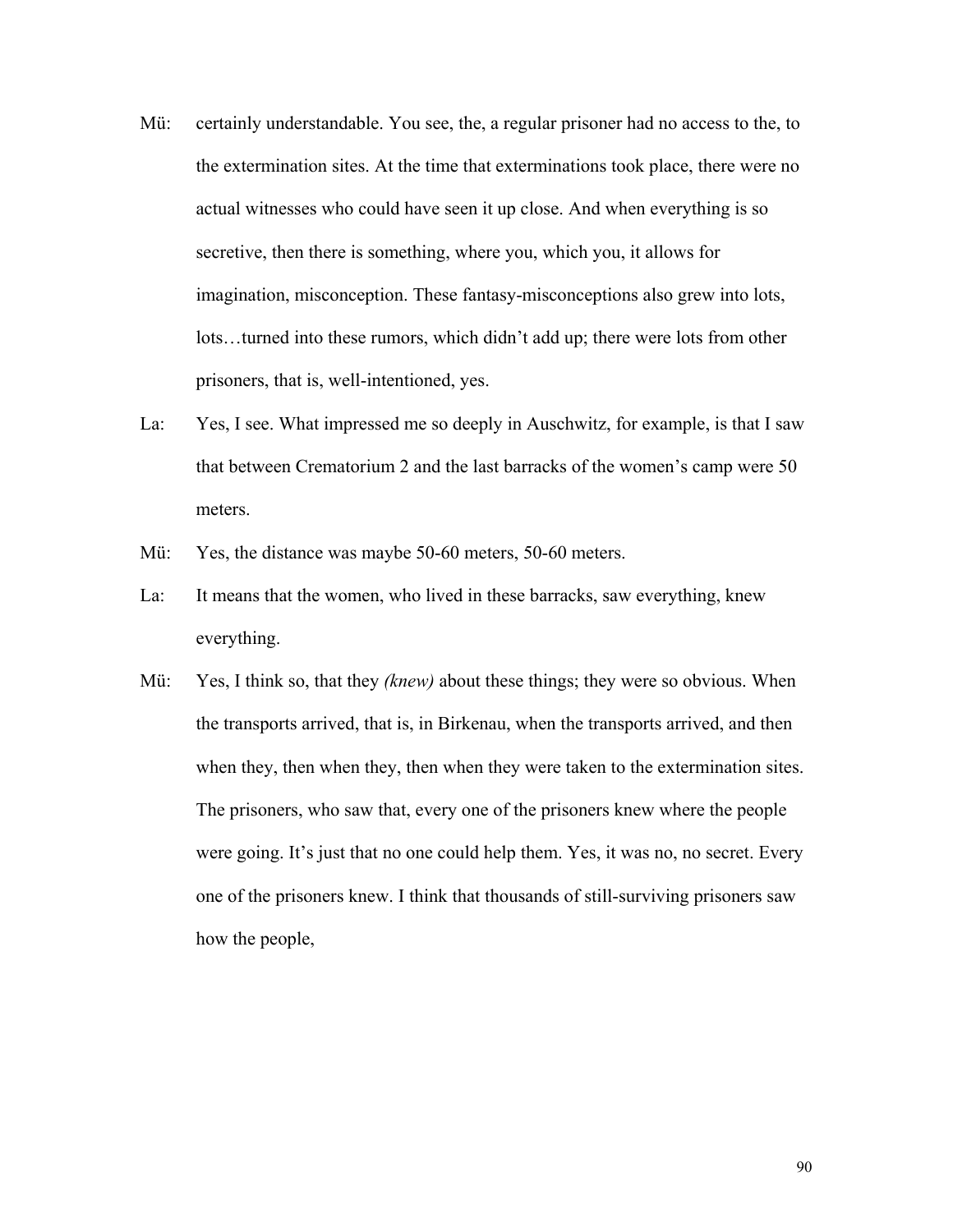- Mü: I would say, crossed the threshold of the extermination sites. That's how I would say it, from afar, from afar, they saw it. And they didn't see one instance in which a person came out alive. That's what the people saw. Only, the actual inferno, what really happened in those four walls, that, I believe, was only seen by those who…
- La: …the people of the Sonderkommando. In your opinion, who are the people, who in Auschwitz…and mainly, basically in the extermination camps, who are the people that survived? What were the, what were the conditions, the character, personally *(their personality, which enabled them)* to survive?
- Mü: You don't mean just the Sonderkommando? In general?
- La: In general.
- Mü: Yes, as for survival…it was somewhat…first of all, you have to make the decision not to commit suicide. So there's that, and then it's a matter of *(facing)* a hard, very hard struggle.
- La: A very hard ...?
- Mü: Struggle (*could also be: "fight")*.
- La: Struggle, yes.
- Mü: ...that is connected to a person's will to live.

#### Bob. No. 92 (Mü 20)

- La: Yes, how was it possible to survive in this...
- Mü: You mean, in the Sonderkommando?
- La: In the Sonderkommando, under these conditions, circumstances, in this world of death. What was the attitude, the purpose…
- Mü: …of life
- La: …of life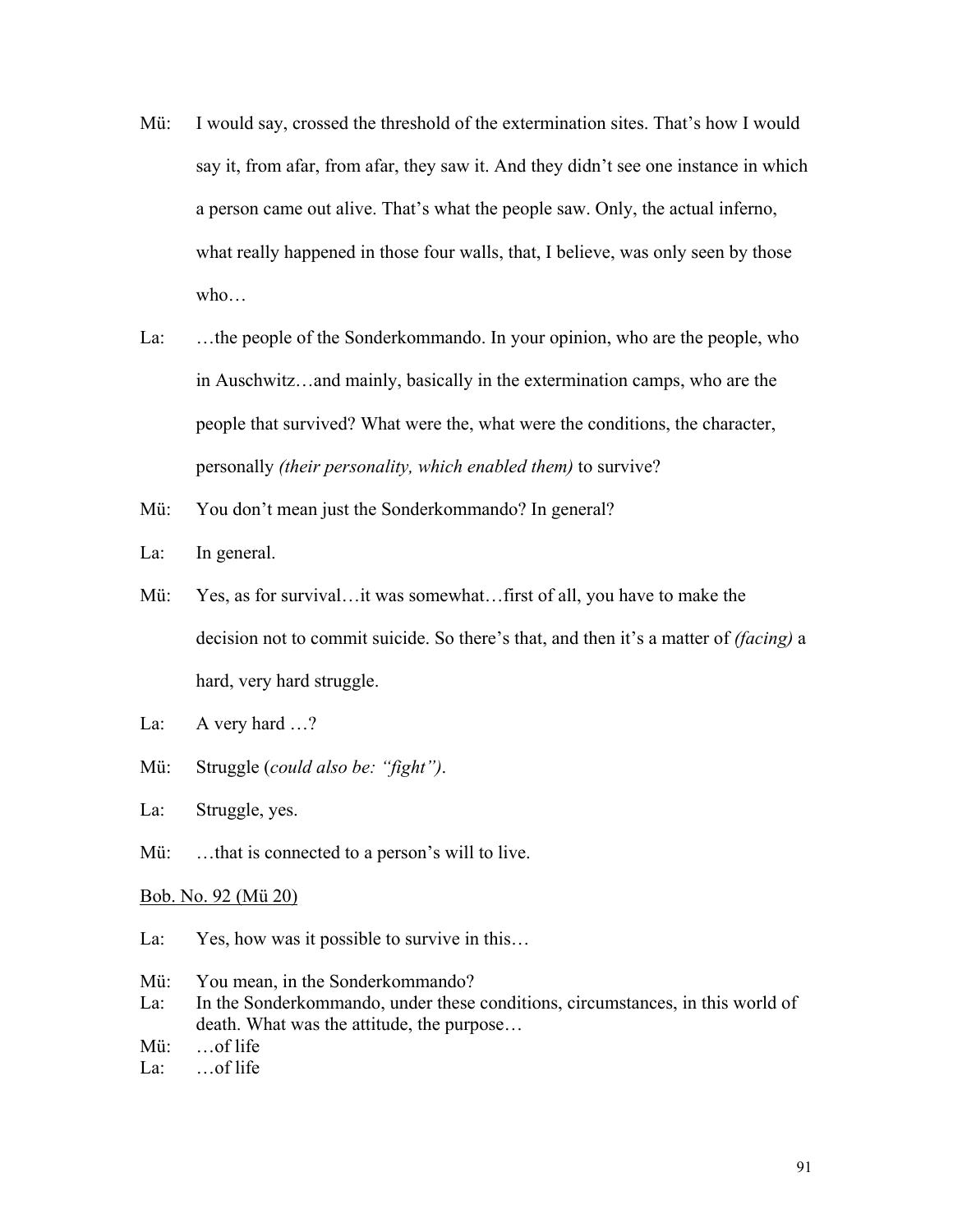- Mü: Well, it's true that the Sonderkommando especially…I mean, we found ourselves in a very extreme situation. Daily, with our own eyes, we saw thousands, thousands upon thousands being killed. With our very eyes, we could see…
- La: ...your own people.
- Mü: Yes, and we could see that no one protested, no one said a word, when ten, even twenty thousand went up through the chimney every day.

## Bob. No. 92 (Mü 21)

Mü: Yes, it's true that the Sonderkommando lived under very extreme conditions. With our very eyes, every day we saw how thousands and thousands upon thousands of innocent people disappeared up the chimney. We saw, we saw, we could see with our very eyes, what was the meaning of an individual, that no one *(stood up)* against the…that people arrived there, innocent people: children, women, men, well, that no one, that …they suddenly disappeared, and the world was mute. We felt abandoned by the world, by humanity. And under these conditions, we were able to have a keen sense for the chance at survival. Since we saw all that and what the meaning of a person's life was. And we were convinced that there's always hope in a person, so long as he is alive. You can't give up hope, as long as you're alive. And so we struggled within our hard lot from day to day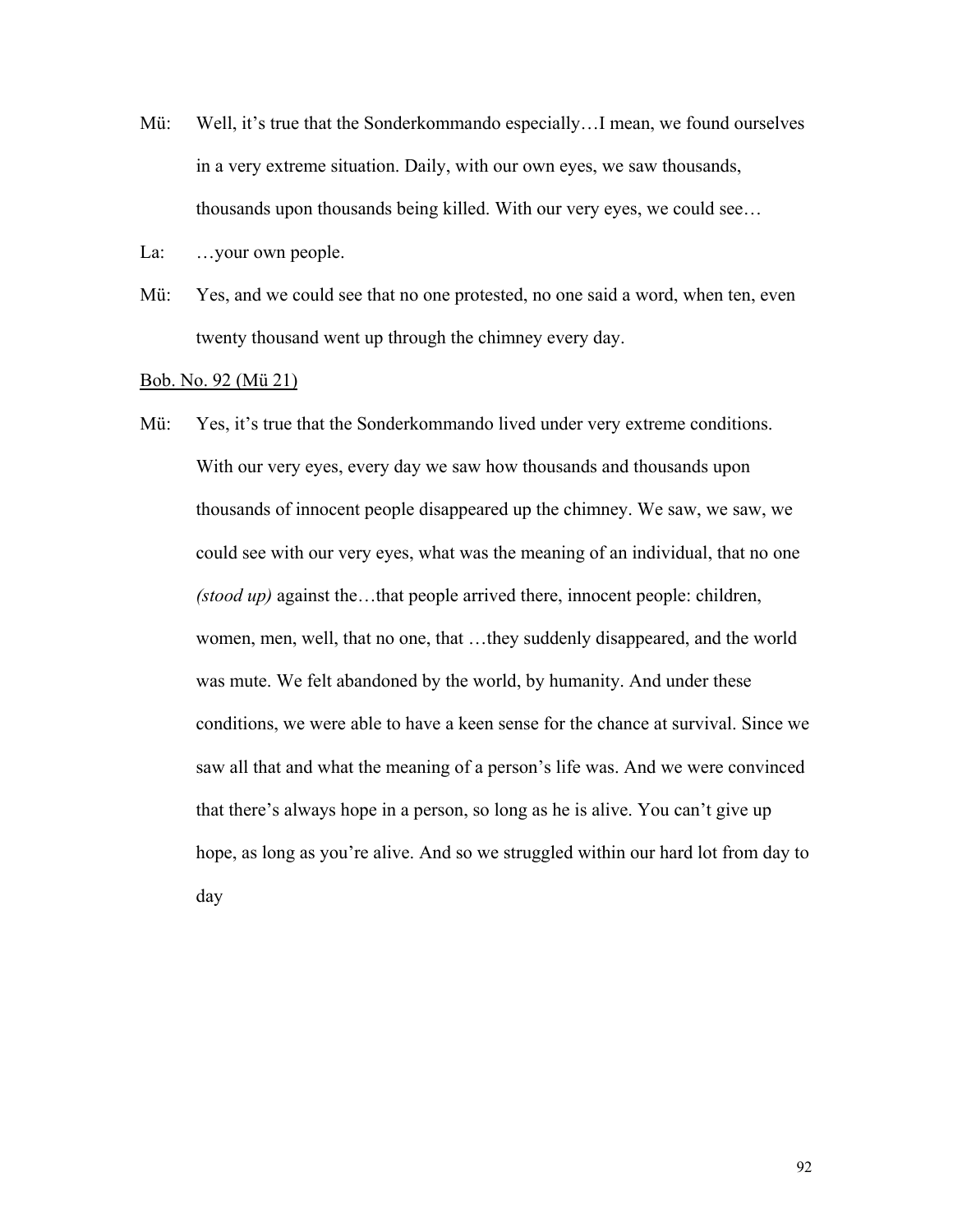- Mü: week after week, month after month, year after year…in the hope that maybe we would succeed, after all, in escaping from this hell. And that this, that this was no illusion, and that the, this struggle…had a meaning of its own. It's a fact, after all, that a hundred prisoners of the Sonderkommando survived this inferno. We asked ourselves many times, what's more important in this moment, these thousands of people, whom we can't help, or the lives of a hundred witnesses, who are still alive today, will live tomorrow perhaps? And one day, they could inform the world what happened there. And we asked ourselves this question many times.
- La: But I'd like to...
- Mü: Well, that was the, that was…
- La: …I'd like to know exactly…that it wasn't reconstructed later. That's how it was in that moment, at that time, *(how you)* survived, to give a report to…
- Mü: ...to continue, to survive. And I'd like to say, a second, a second very important component was, the ones about whom we would perhaps be speaking, was the resistance activity. The resistance activity, in which we were planning a revolt, that gave us, gave our lives meaning. Do you understand? And in this way, we had, our lives began to have meaning.
- La: Yes, but that's something different. You yourself wrote, continue to live another second, another minute, another...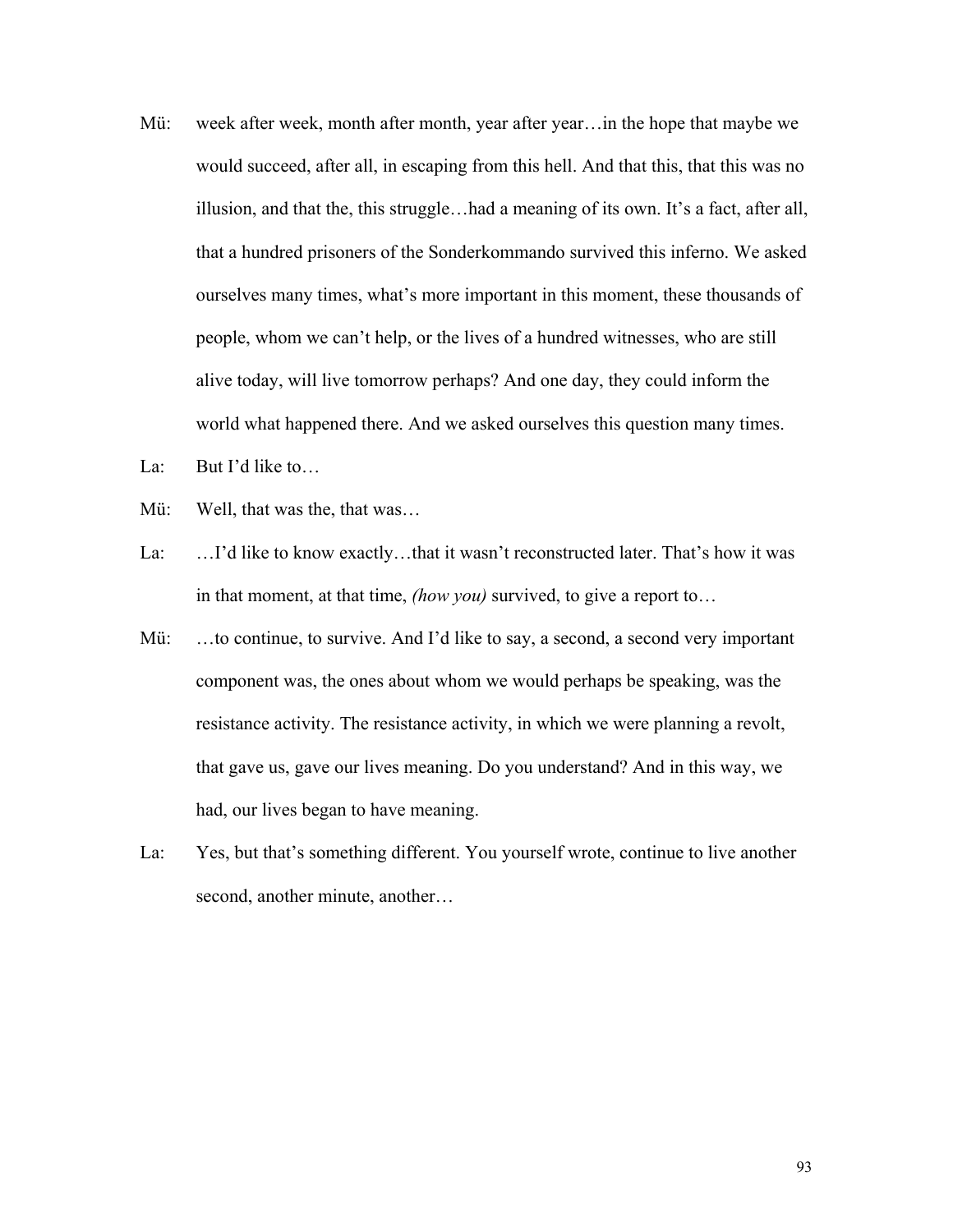- Mü: Yes, that's what I was just pointing out, the fact that we lived, we lived from one, from one day to the next, from a day to a month, from a month to a year. And many didn't make it, many…
- La: Did you have a fear of death, for instance, when you thought of your own death. Was that a, a feeling? Did you...
- Mü: No, no, I had no fear of death. I have more, more fear of death here on the outside than I had there in the Sonderkommando. Especially since I saw, that death, that is, is imminent; it was, the person just disappeared…into nothing. And this fact made us say to ourselves, more or less, in the Sonderkommando…
- La: Yes, do you think, that this will to live under such...
- Mü: …extreme conditions…
- La: Extreme conditions is a specifically Jewish characteristic?
- Mü: I wouldn't say that it's a spe... Jewish... I think it's more or less a human one. It's just that Jews find themselves, they were forced to, more so, for their, for their, I would say, survival…to…to pay a higher price, I would say, for their chance at survival. They had no, they had no state of their own, they were, as I've said before, they were expelled by force. They had no land, no country to fall back on. They *(relied)* on themselves…*(they were)* by God, I would say, and humanity abandoned. They had nothing. And I think, this, this situation too, essentially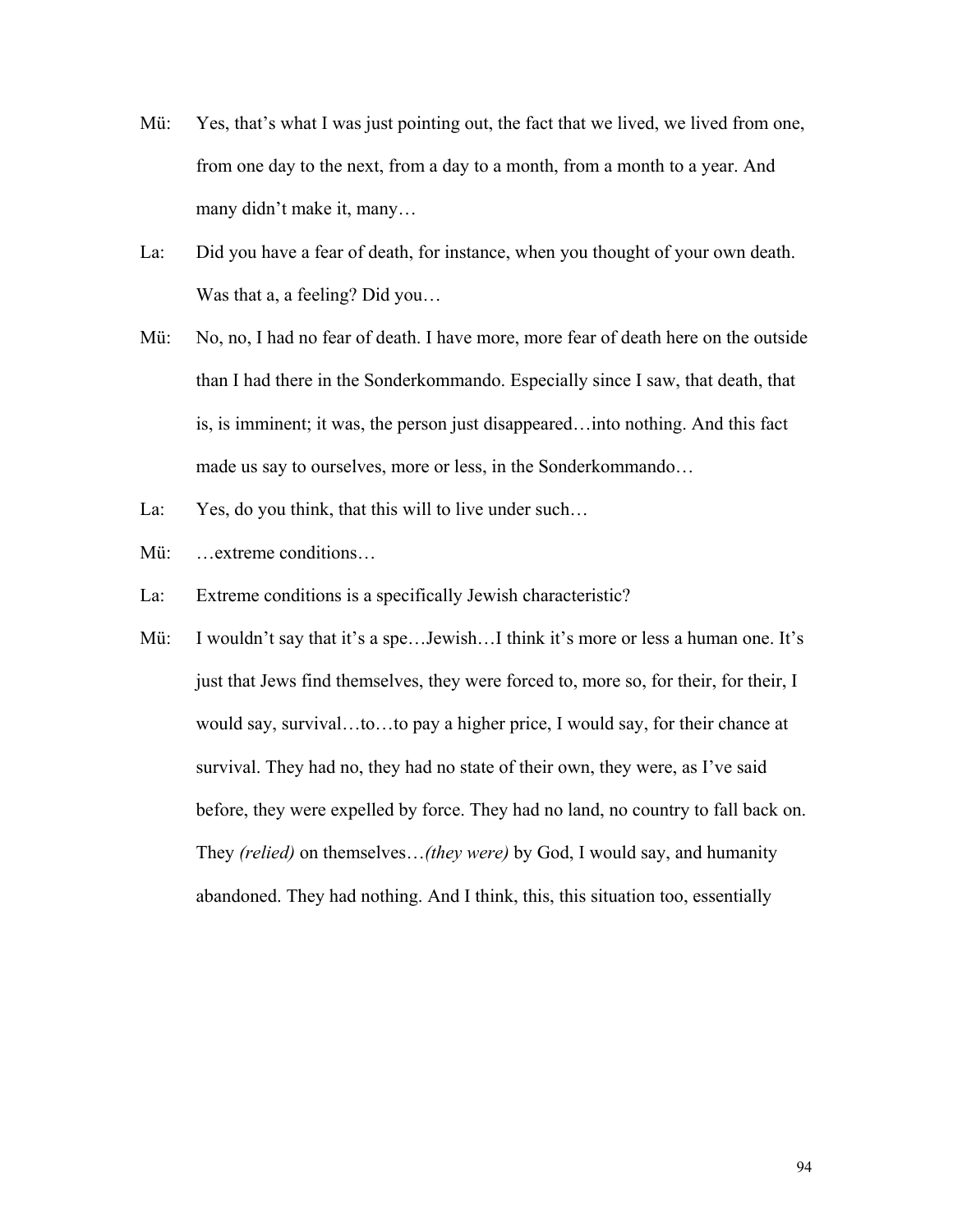Mü: played a role.

- La: Yes, and there are people who say that the members of the Sonderkommando were robots.
- Mü: Robots. Yes, I don't think that was the case. It came to this, that those who came to the Sonderkommando in the first days and were confronted with these, with these atrocities, who saw this whole inferno suddenly, and until the shock of the situation was mastered, until then, people was robots. That fits because they had been driven there by the SS with clubs, to carry out this work by force. So, until that time, I would say, they were like robots. All of them. But when they had lived there for some time, and if they were able to give their lives some meaning, as I explained before, they thought like normal people, about which there is plenty of evidence. Look at the proof in the notes of Zamal Löwenthal, if you take that, what he…let's say, the revolt, about which we have yet to talk, which was carried out by the Sonderkommando, after all…about other activities, in which the Sonderkommando was involved, so that the world would know at some point, what kind of atrocities took place here. All those are proof, that these were normal, thinking people, even then,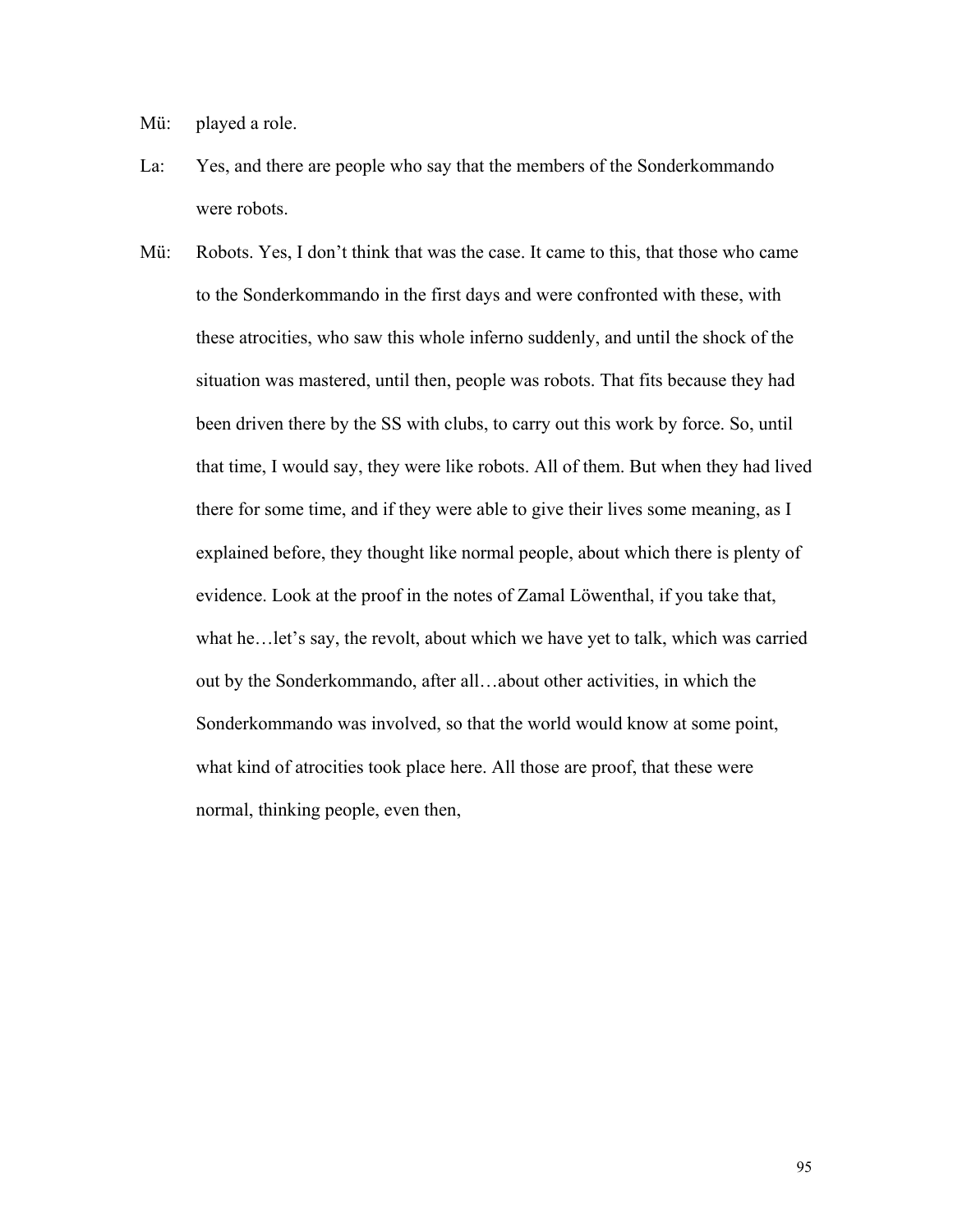- Mü: people who had already overcome the shock, who were focused on the fact of somehow surviving day to day in any way possible, yes, and how this, and then to be able, to able to inform the world what happened there.
- La: But, the big question for me not only for you is this: how was it possible to do such work…
- Mü: …to do
- La: Not just to do it, but to get used to it, to...
- Mü: No, that's not right, that people got used to it, overall. See here, that... it was...we shouldn't…if you take the Sonderkommando as one Kommando, that was a group, let's say, who, who, who, who didn't care what they did. That was one small group, well, they didn't much think about it. That was a group…
- La: But what is the meaning of brut...primitive...
- Mü: Well, primitive people weren't stupid, they were just so terrified; the shock kept them there.
- La: Ah, yes.
- Mü: That's how I would say it. And they lived, and without any purpose. Even in the Sonderkommando were members, who were, let's say, who were never involved in the resistance. Yes. But the majority of the Sonderkommando were normal, thinking people. They were human beings, fathers…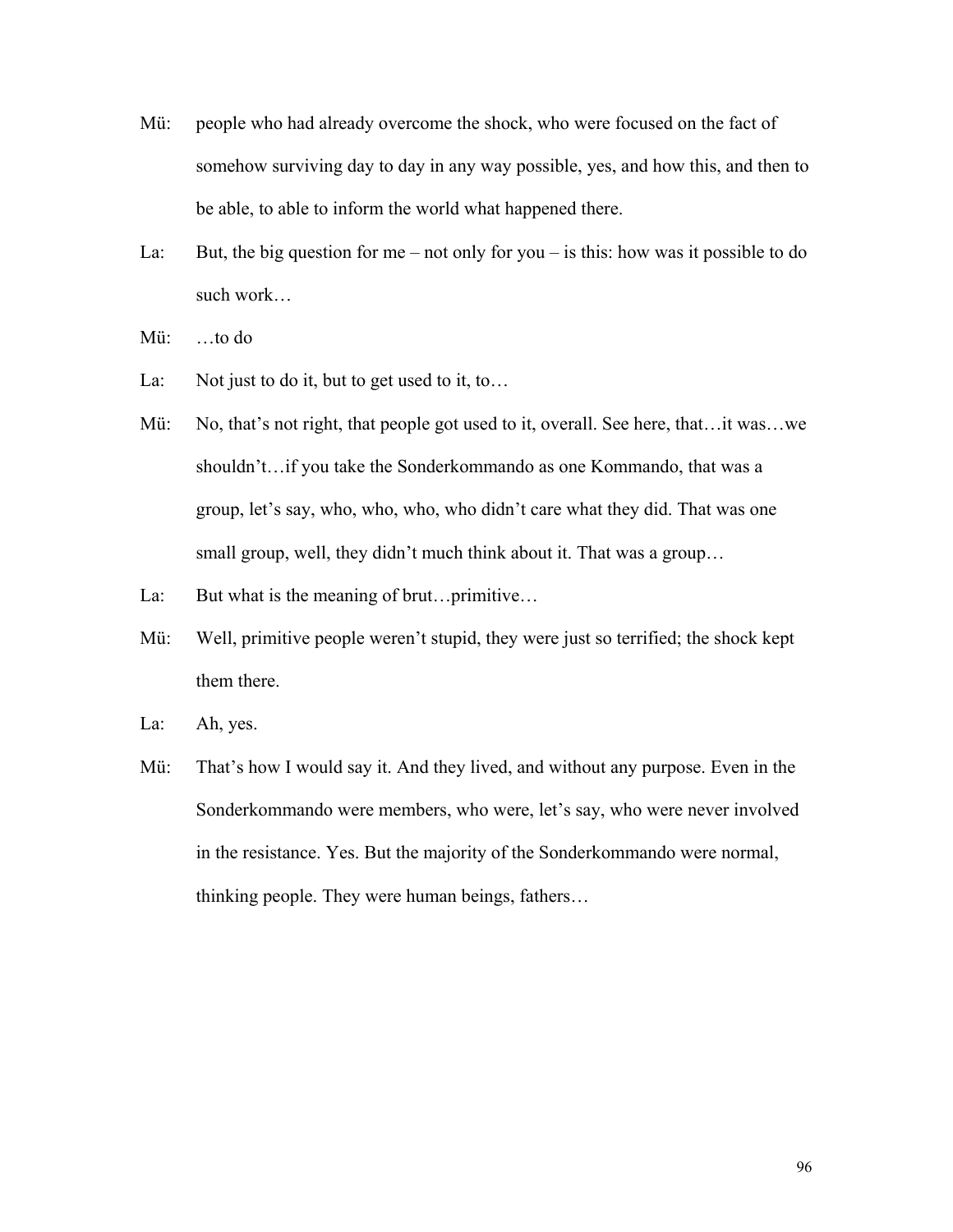### Bob. No. 93 (Mü 22)

Mü: They were very simple people, who had been pulled out of their civilian life and ended up on the ramp of Birkenau, where they had been selected, where no one asked them, where they arrived, and suddenly they ended up in the buildings of death in the extermination camps. They were confronted with the most terrible conditions, which human beings had conjured up. In any case, as to the question you posed about to what extent people got used to this, I have to say, or, well, you can't talk about this in terms of getting used to *(the work)*, getting used to it. The first shock that was overcome, as I've already stated, led to the will to survive, how to survive, how to survive. And if you wanted to live, you had to, had to, I would say, adapt to the conditions, even if you were deeply repelled by them. There was no other way. Yes. So, you can't talk about, that maybe people got used to that, to these terrible daily scenes, which took place before their very eyes, that they got used to them. But there was no alternative, if one wanted to go on living. And it also happened, that when we were unhappy, we laughed a lot at that time. Even when we were unhappy, we played soccer a lot. Yes, in Auschwitz, not just within the Sonderkommando. Yes.

La: The Sonderkommando even played soccer?

Mü: There were even times, when we, when we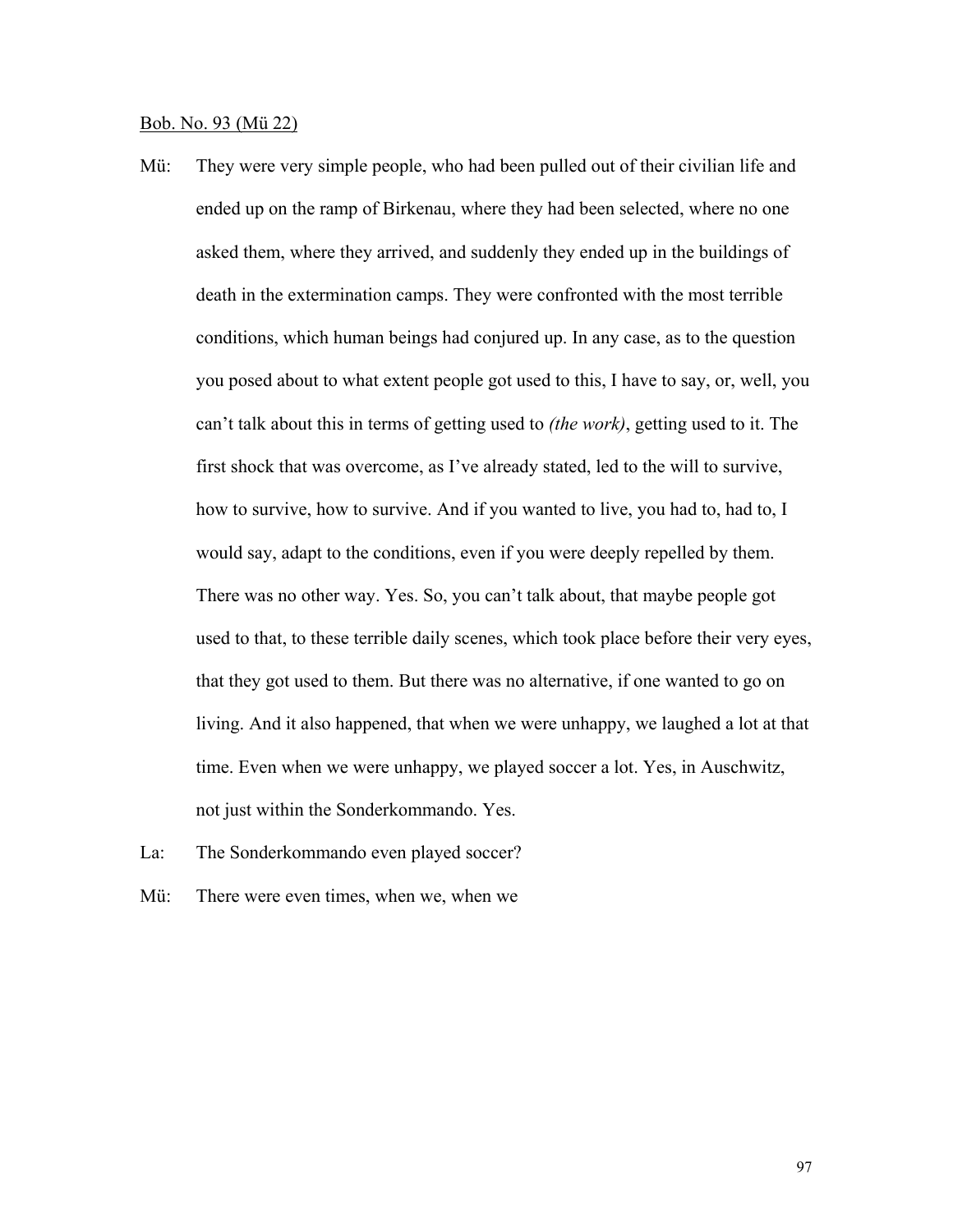- Mü: when the prisoners, when there was a bit of free time, when the prisoners played some soccer, or the prisoners even laughed. It also happened that there was singing.
- La: Even singing?
- Mü: Ah yes, let's say, I could tell you, the Greek Jews, those poor, good people, among whom many, many were involved in the Resistance Movement, whose great leader was Alexis Aerera. He was a significant person in the resistance group. A former captain of the Greek Army, with a lot of resistance experiences. But to get back to these people. Many of them worked with, with, with processing the ashes. The ashes were pulverized. And a place had been built in 1944 by the murder engineer Head Battalion Leader, Moll, where the ashes were, well, pulverized. And you could see these people stamping the ashes. And all the while, for instance, they were singing, "Mama santanto felice", a song. Again and again, steadily, you could hear these monotonous songs from them. These monotonous songs, monotonous, always in rhythm. Which didn't mean, that it was sung as if they were in their element, as I said, as if they *(sang with)* a sense of freedom. They were terribly unhappy, but they had, as I already said, no alternative.
- La: Mama Santa, Santa Felice?
- Mü: Mama Santanto Felice.
- La: Santanto…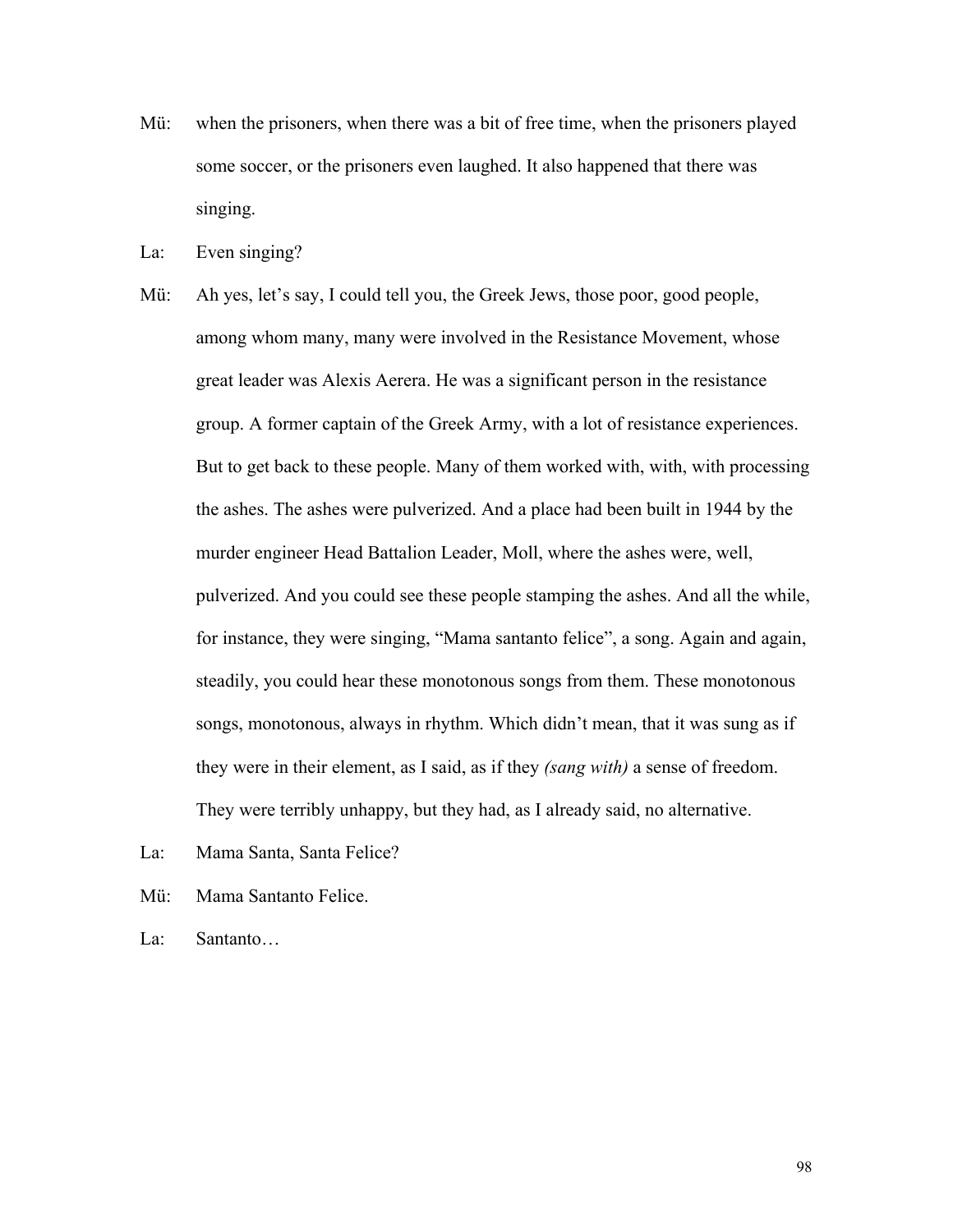- Mü:: That's what they sang.
- La: Completely mono-tonal?
- Mü: It was mono-tonal, yes, and with misery and grieving, but what could they do?
- La: Did you know Jews from Corfu?
- Mü: Yes, in the Sonderkommando, there were a few from Corfu. Yes. There were some from Corfu, who…they told about their, about their, I would say, their exodus, until they got to Auschwitz…
- La: No, no, that was a terrible...
- Mü: Yes, they told me, that in the...that they were brought first with ships. Then, they told me, they were loaded, loaded onto wagons, cattle cars. They didn't get anything to drink, nothing. Many of the children, the women died or older men died even on the way to Corfu.
- La: And this trip was very, very long.
- Mü: Hard and long. And when these people arrived at the ramp, when they had been let out, they were almost...almost unconscious. They couldn't orient themselves as to where they were.
- La: But, for instance, in which language were these Greek Jews addressed?
- Mü: Yes, they *(the SS)* spoke with these Greek Jews…a few Greek Jews could speak a bit of Yiddish. There were a few, a few of them there. And besides, a few of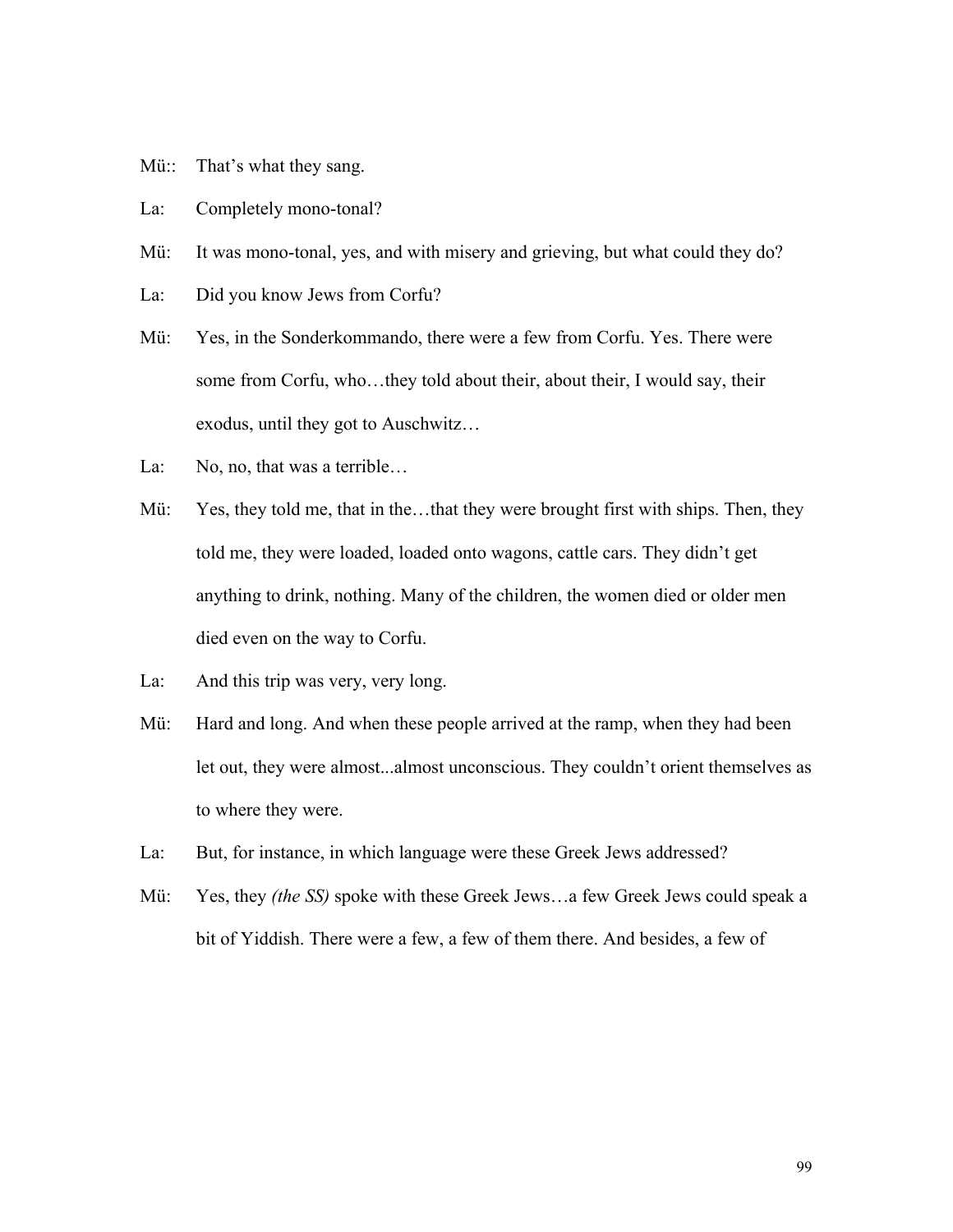- Mü: the Greeks could speak French. So, Josse Washafsky was a Frenchman. There were a lot of Polish Jews in the Sonderkommando, who had lived in France, Janke Handelsmann….
- La: Who came back from France…*(both speaking at the same time*)
- Mü: Yes, yes, deported. Yes, so people were able to communicate in the Sonderkommando.
- :La: Yes, but for me there was always the terrible thought, the fate of the Greek Jews. From a completely foreign land, another world, to come so far.
- Mü: Now look, whether they came from a foreign country, were in a foreign country, I didn't mention it in my book, which I wrote, but I can remember that, let's say, once a Kommando of Greek Jews drove with a truck to unload the ashes into the Vistula (*German: "Weichsel")* River.
- La: The Vistula?
- Mü: Wisla.
- La: Wisla?
- Mü: Wisla.
- La: Vistula?
- Mü: Yes, Vistula. And using this opportunity, they attacked the two SS men and hit them on the head, but they tried to… they fled. But unfortunately, they were found within a day and brought back to the crematorium and then shot. I just want to say, what power there was in these people, that even in, under these conditions,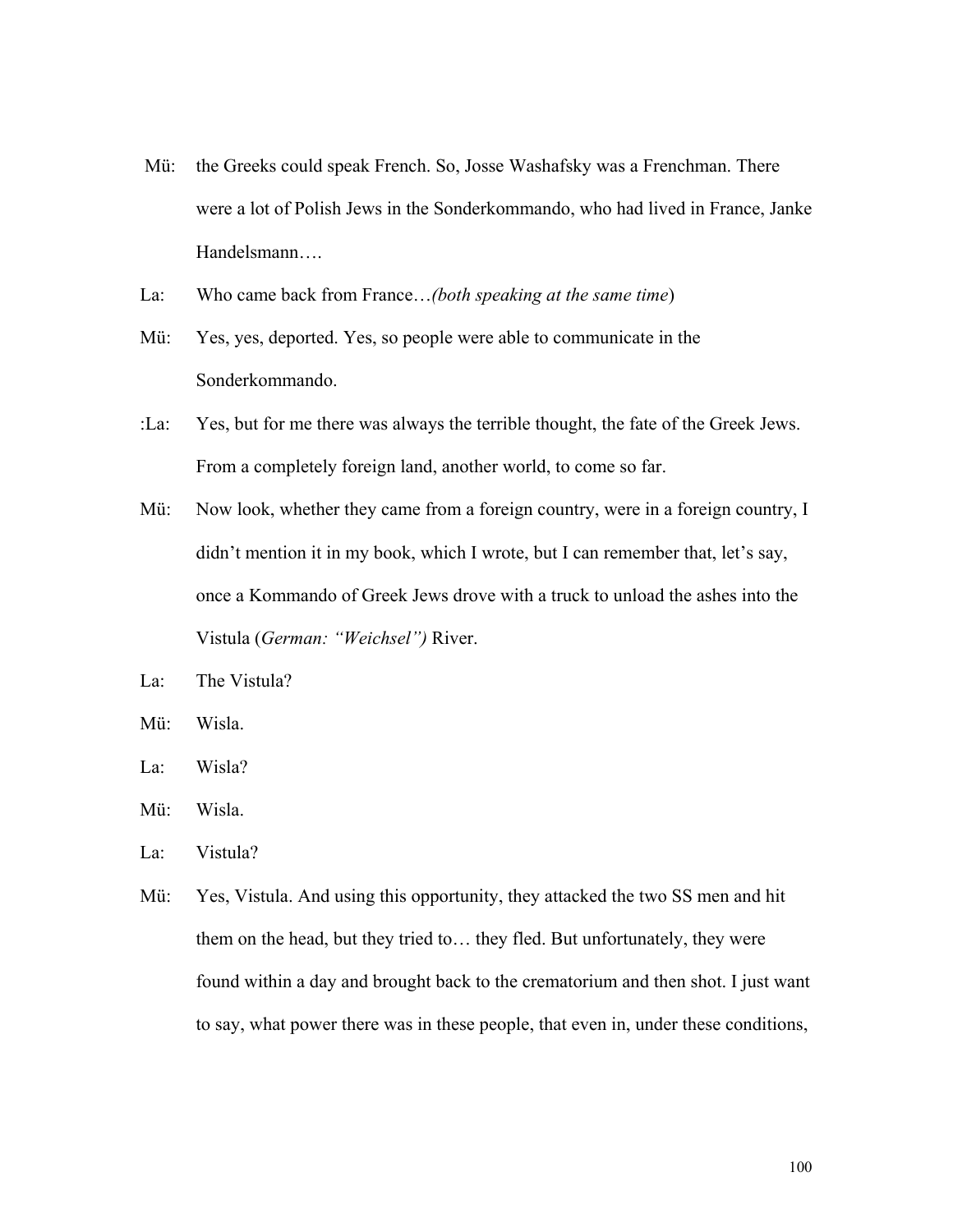- Mü: they tried to flee, when they didn't even have the language and so on, yes. That again is proof, that people did everything they could to escape this hell. Only it wasn't, unfortunately, it wasn't just difficult, but almost impossible.
- La: Almost impossible.
- Mü: Almost…impossible, I would say.
- La: Perri Brod *(Perry Broad)*…and that was a grand lie, he told us; I saw him. It was, it was easy to…
- Mü: An escapee from Auschwitz.
- La: Yes.
- Mü: I wouldn't say, that Perri Brod *(Perry Broad)* was correct in that. Maybe it was easy, to cross the, the big border with the big guard posts.
- La: Yes, that's what I meant.
- Mü: Yes, maybe that's what he meant. He's right up to a point, but until you, when the, when the people that were, let's say, when the Jews there, who had come so far already. They had no country to fall back on, no people. People *(locals)* were afraid to hide them, because they knew, that that was, that was the death penalty… their death if they, if they…
- La: But it was possible to flee through the big guard stations...
- Mü: Very, very difficult, but possible. But I think the bigger problem was, the bigger problem, when one arrived behind the big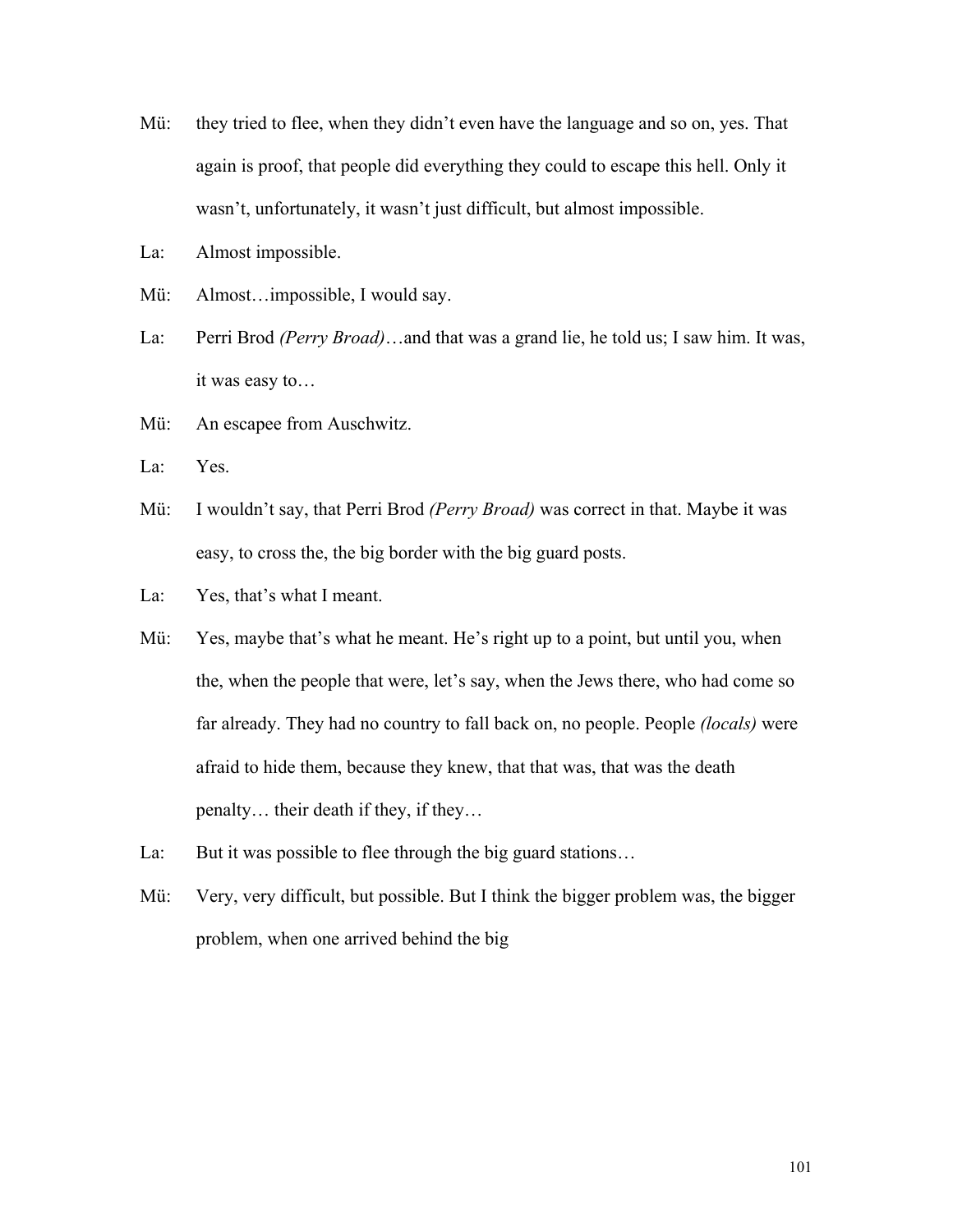- Mü: guard stations. What were you going to do? Mainly, for someone...
- La: And you yourself, did you think about fleeing?
- Mü: Yes, a few times I thought about fleeing. I wanted to flee with my friends, Erich Kulka and Otto Kraus. We made a plan in the year, 1944, and we wanted to figure out how far to flee, but then this, this, our initiative became more difficult by the fact that Erich Kulka had a son, who was quite young and…he was about twelve or thirteen and he *(might)* survive Auschwitz, and because of this possibility, among other things, it got more difficult.
- La: Good. Now I'd like to talk about the liquidation of the Sonderkommando people and…

### Bob. No. 94 (Plan muet, then Mü 23)

- La: I've heard that you survived four or five liquidations...
- Mü: Selections.
- La: Selections of the Sonderkommando members. Can you explain what the goal of these selections was? Did the SS want to exterminate the members of the Sonderkommando because they knew too much? And, but I think, at the same time, it was in the interest of the SS, to …these people…
- Mü: …keep them.
- La: ...to keep them, yes, because these people could....
- Mü: after all, they *(the Sonderkommando)* had more or less gotten used to...
- La: ...the work.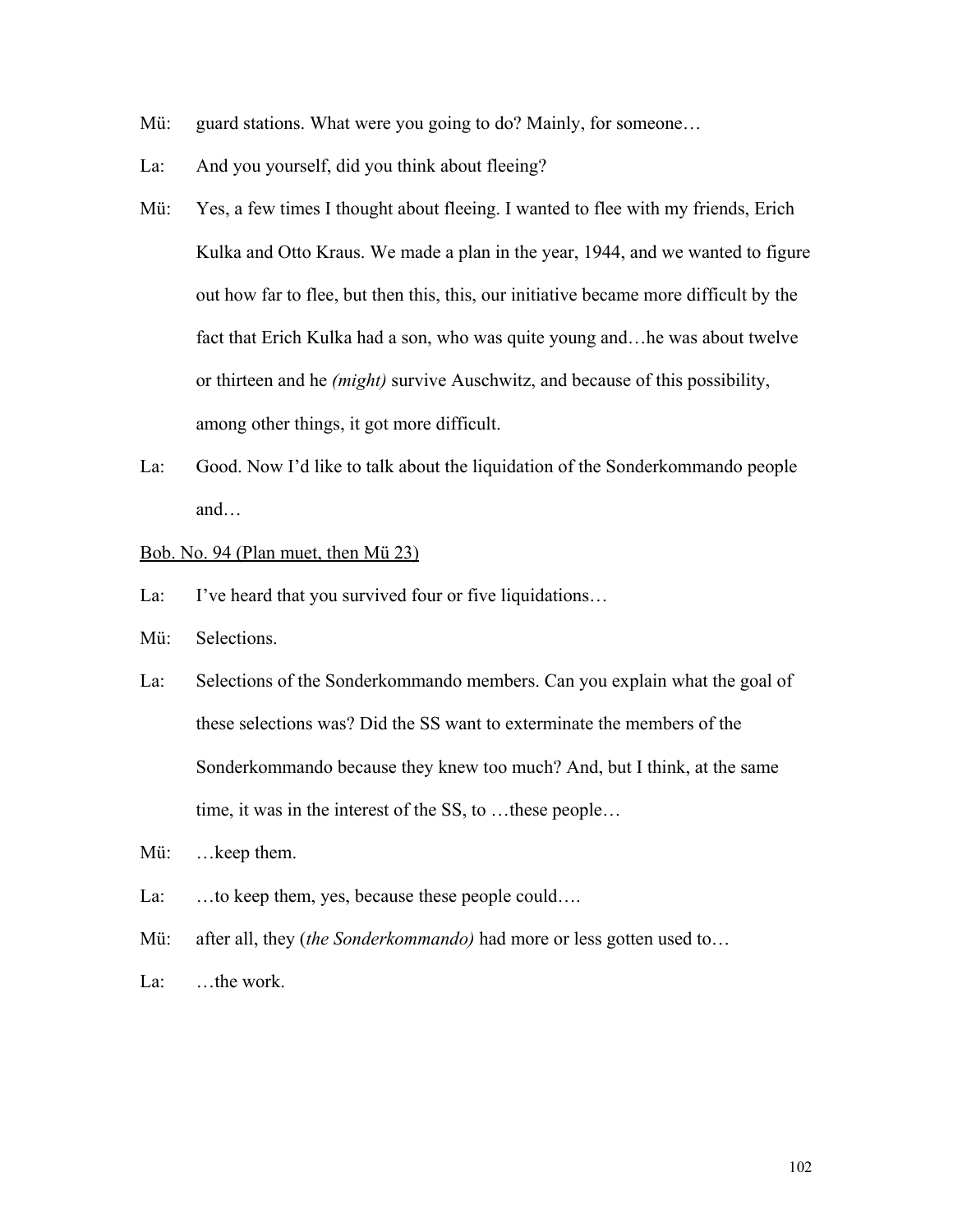### La: ...can you explain it?

- Mü: Yes, on that topic. In all, 4 or 5 selections of the Sonderkommando were made. It's not true, as is often said, that the selections took place periodically. No, it was…it depended on, if transports for extermination arrived or not. If several transports arrived and needed the Sonderkommando, then the Sonderkommando was left *(as it was)*. And if for a long time, there weren't, weren't any transports, then...and…then the selections were carried out…
- La: That means that...
- Mü: …which, for all practical purposes, led to, which actually led to a liquidation of, I would say, the people, that is, the extermination of the people. Those people were killed.
- La: Yes. That means, the exterminations were the reason, the basic reasons for your survival…do you know what I mean?
- Mü: No, I don't understand the question.

# *(Interpreter advises.)*

- La: The circumstances of your survival were *(dependent on)* the transports. The exterminations.
- Mü: Yes, I would say so.
- La: To put it precisely.
- Mü: Yes. Of course. I've already said that everyone, well, many of the Sonderkommando, the people, did their utmost to stay alive, whenever possible…to…always to do their utmost within the limits, in order to survive. But that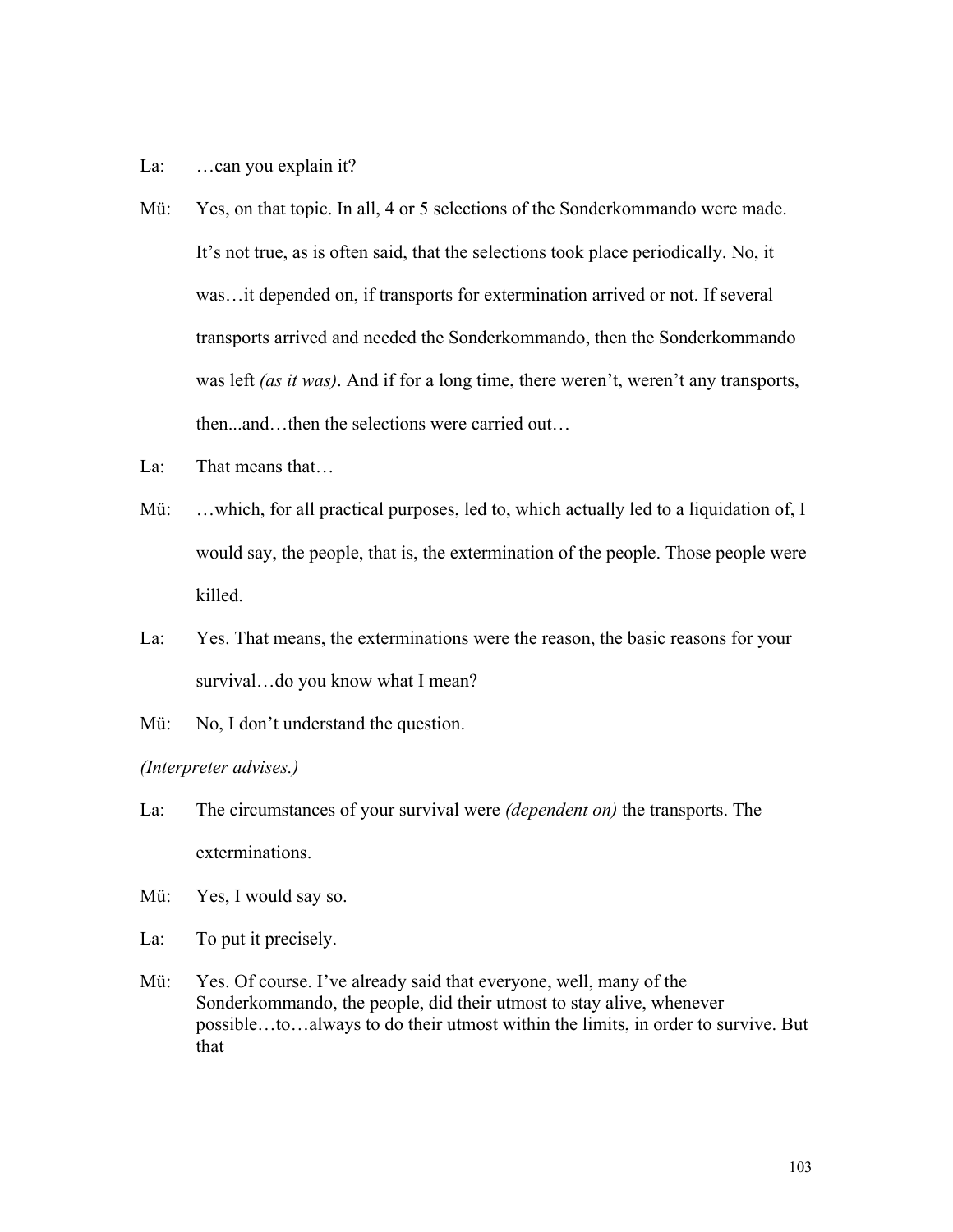- Mü: wasn't always, I would say, within the resources of the prisoners of the Sonderkommando, that, that these, these chances of survival, was also more, I would say, dependent on that…if he…one or the other, didn't become the victim of the selection, that is, if he didn't get selected. And this matter, it was more or less a question of fate. Let's say, in my case, I would say, a case in, as you know, the first selection in Birkenau took place in February, 1944; 200 of the then 400 prisoners of the Sonderkommando were selected and they were sent to Lublin, and killed there in Lublin.
- La: That's how late the...the first selection was that late?
- Mü: No. In the Sonderkommando of which I was a part…Before that, selections had been carried out in the year 1942. But in the Sonderkommando of which I was a part, yes, was the…one of the first selections was in February, 1944. Yes, and…just on this very evening, when we were in Crematorium 5 and were about to go back, go back to the camp, 20 firemen were selected and told, you're staying here, we need…a few, a few shot prisoners have to be incinerated…shot prisoners, who had been executed previously, and I stayed. And when we, later…the twenty, when we got back to Block 13 in the evening, we suddenly discovered, that 200 prisoners were gone. So, they had been selected. If I had been in the camp, stayed...and I had been there, for sure I would have been one of the victims of the selection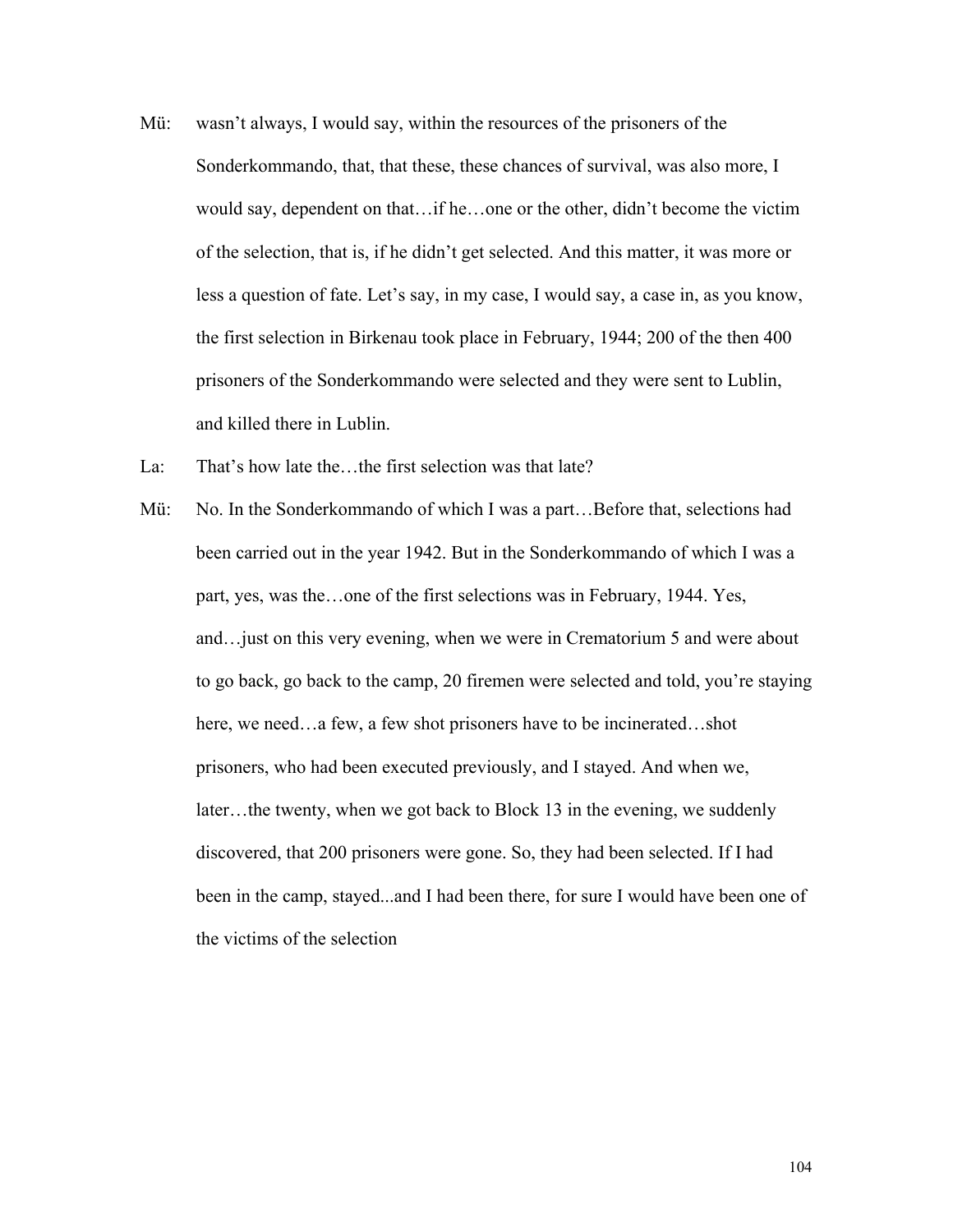Mü: So it was this time, too, a...

La: ...a happenstance.

- Mü: ...a, I would say, a pure...that was pure chance.
- La: Yes.
- Mü: That's how you have to look at it. All told, I think…for the Sonderkommando, four to five selections were carried out.
- La: But I think you didn't quite understand my, my question. And you've already stated the same thing, but I'd like you to delve further this point.
- Mü: I don't know, which…
- La: ...this point somewhat...
- Mü: I don't know in what sense.
- (Mü 24)
- Mü: The size of the Sonderkommando always depended on whether, whether they were needed or not. So, in a word: when more transports arrived, yes, the Sonderkommando was enlarged. When the transports arrived periodically and they, they were needed, then the selections didn't take place.
- La: And were you afraid, not you (*singular)*, but the people of the Sonderkommando, when, when the number of transports was…short *(decreased)*?
- Mü: If the…if the people of the Sonderkommando…of course, no, they were never afraid whether the transports came or not. Everyone in the Sonderkommando knew, that if no transports arrive, that that could mean a certain risk for him. But that wasn't just with the Sonderkommando. Let's take the Kanada Kommando…the Kanada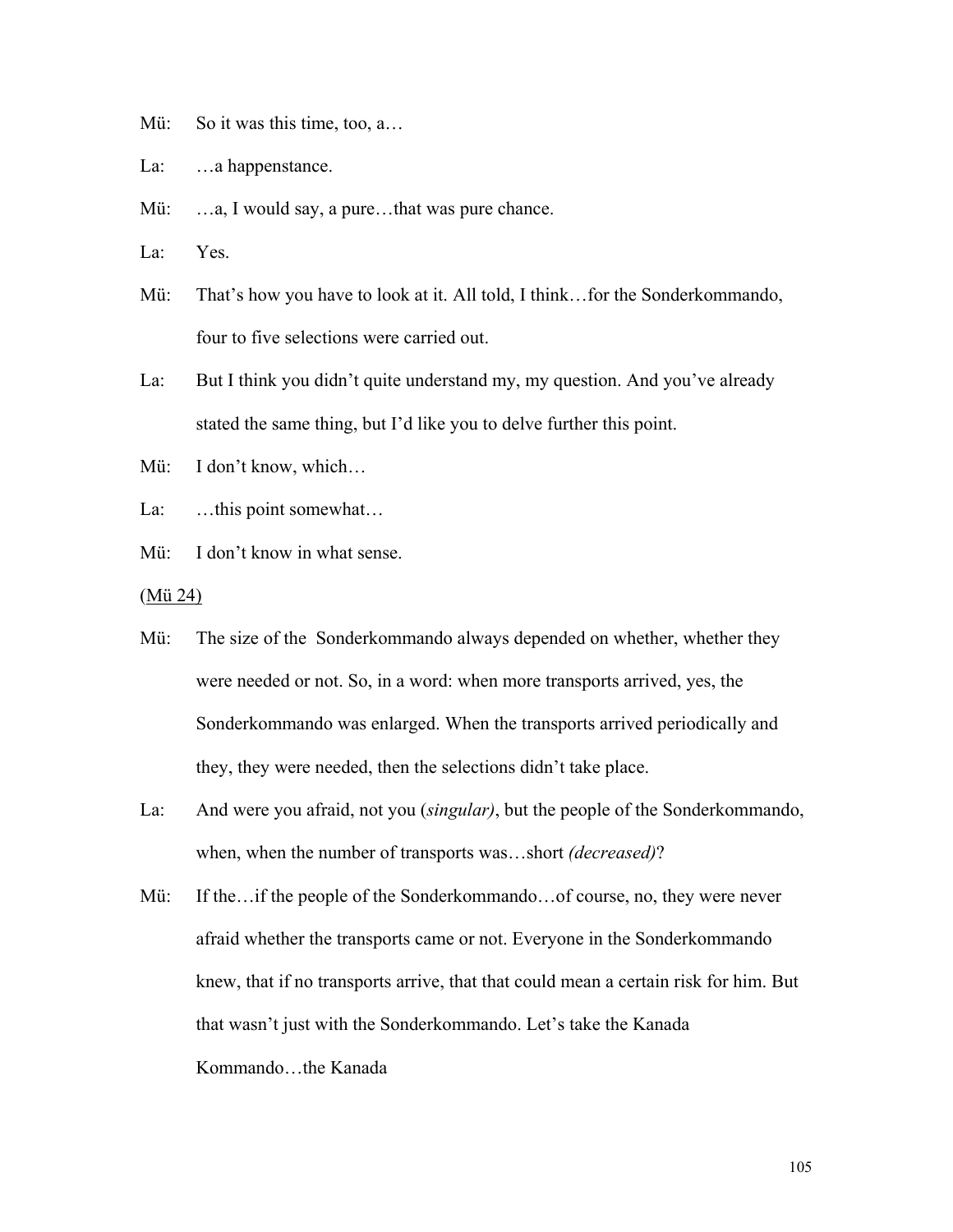- Mü: Kommando at times had, yes, until the end of 1944, 1,000 people. And at, at the time when the Hungarian Jews came. And in, in, I would say, when there were fewer transports…
- La: Yes, but the people could do other work, but the people of the Sonderkommando couldn't do other work.
- Mü: Yes, yes, that was the difference. And for the Sonderkommando it meant an immediate, an immediate extermination.
- La: Yes, extermination.
- Mü: Yes.
- La: That's the reason
- Mü: But…
- La: Maybe they were afraid...
- Mü: …for the Sonderkommando…
- La: ...the number of transports decreased.
- Mü: Yes, but that didn't, the Sonderkommando didn't want that, never, that the people…
- La: Of course, but that is the horrible...
- Mü: Yes…the contradiction exists in that…that the Sonderkommando, the lives of the Sonderkommando was dependent on whether the transports, if…on the arrival of transports. That's true up to this point.
- La: That is a...that's a very important...
- Mü: And so the Sonderkommando, because in the Sonderkommando they knew that if the transports didn't come, then that would pretty much lead to a liquidation. When, when...that was clear to everyone. For that reason, the Sonderkommando, among others, *(but)* not just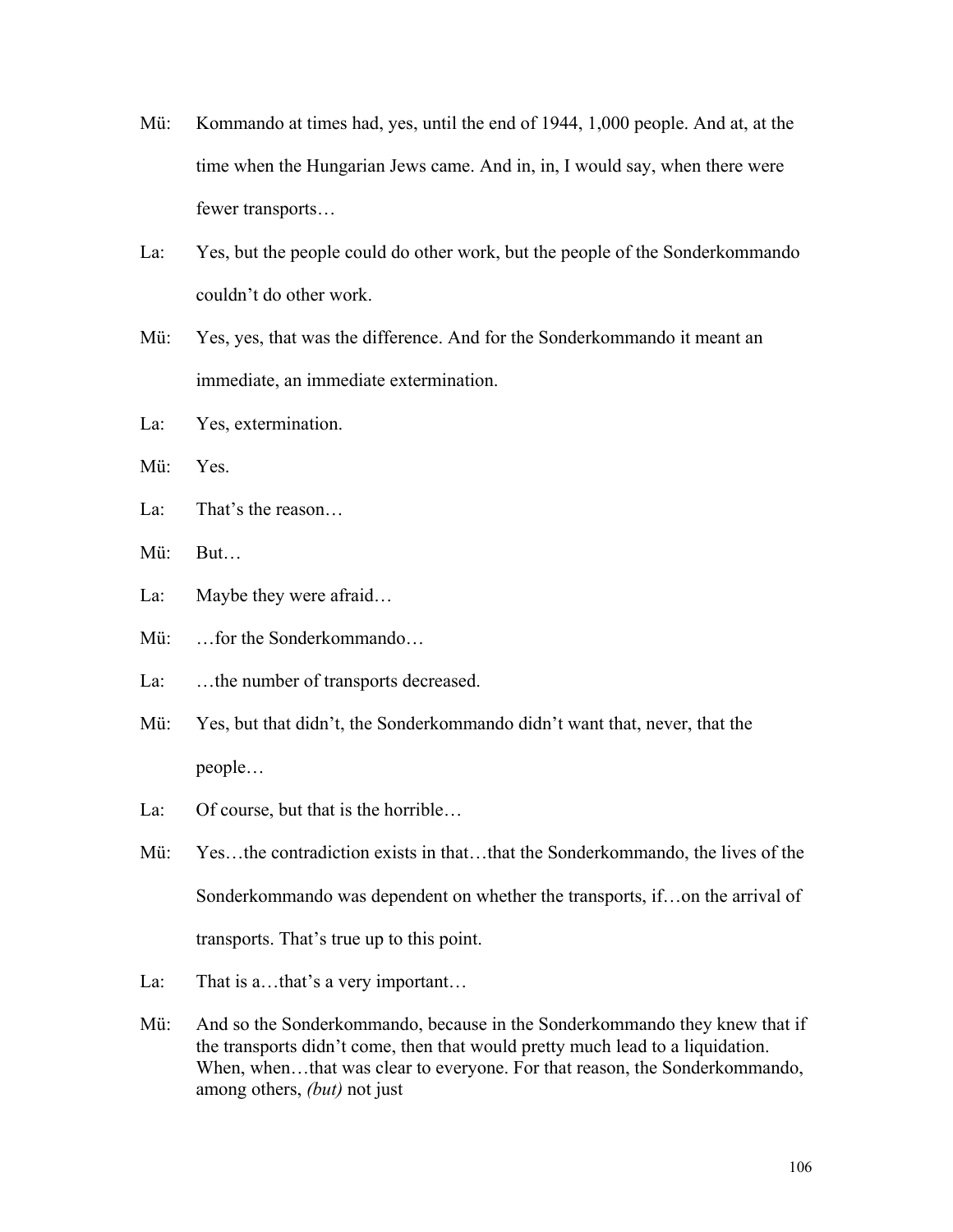- Mü: because of that, among others *(reasons)*, ah yes, I think, they were the main activists in organizing and carrying out the, the revolt. That is one issue, among others.
- La: Yes, of course, yes. Of course, those two matters are crucially connected.
- Mü: Yes, in another Kommando, if, let's say, in another Kommando, let's say, in a regular prisoner Kommando, if the transport didn't come, there was…the prisoners could go into another Kommando.
- La: Because it was always that way in every camp that I've studied. Whether it was Treblinka or Sobibor or Fen *(?)* or Kuhnhof. In the beginning, they *(used)* new people for the Sonderkommando…

Mü: …brought on.

- La: …took, and they killed the first ones. In the beginning. But later, not. They thought…the SS thought that these people of the Sonderkommando were already, one shouldn't say it, but I will say "skilled workers". And they (*the SS)* needed these people.
- Mü: Yes, one para…one ques…one parallel….one parallel. I can confirm that there was something similar in Auschwitz. Let's say, in our case, similarly in my case. When I was first chosen to be in the Sonderkommando, and then when we, when we…the ovens there, as I said before, worked and ruined the Auschwitz Crematoria in the year 1942, later, only one Kommando "Fischl Kommando" was established there.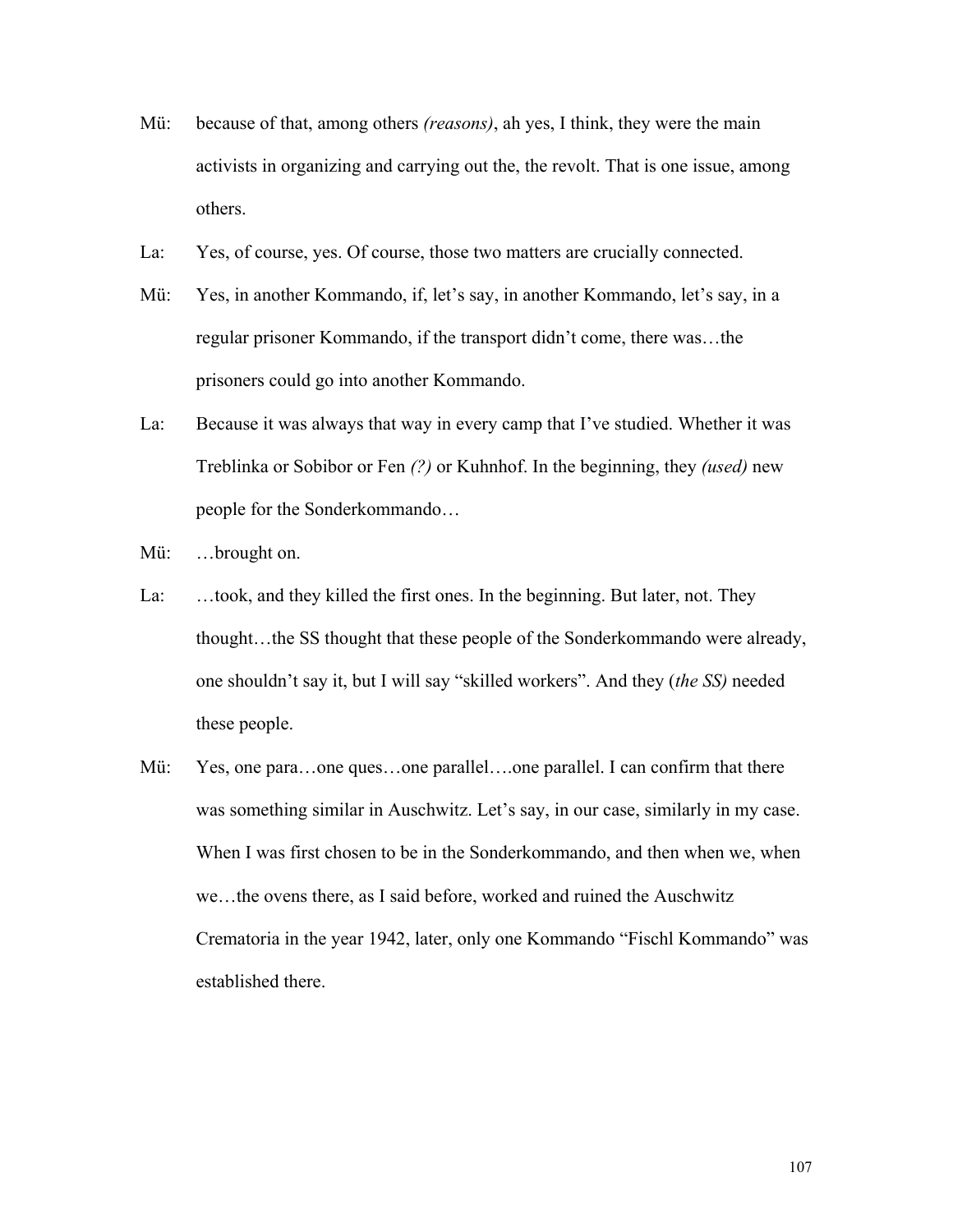Mü: And the job of this Fischl Kommando was, that is, we six people in the Fischl preparatory (*Kommando)* was merely to carry off the possessions of the people after a gassing, and when everything was clear, a regular Firemen's Kommando came along and they started to…to incinerate these people, as if these people had fallen out of the sky. But I think…

### Bob. No. 95 (Mü 25)

- Mü: The reasons for this distribution of labor, if one can call it that, consisted of the fact that the SS just wanted to cover up the crimes.
- La: Cover up, yes.
- Mü: But later, they probably realized that that was impossible because, because in Birkenau, mainly, there were long processions winding through the streets of Birkenau, right before the eyes of the prisoners. And the prisoners knew exactly…
- La: ... it couldn't be covered up.
- Mü: ...where, where these people were going. The cover-up didn't serve its purpose, and that's why it was organized differently.
- La: You, for example, you were a fireman?

Mü: Fireman.

- La: How long was the training for such work?
- Mü: Yes, well, there was, there was no training. To do this activity or any activity in the crematorium, especially in the extermination sites, you needed neither a specialization nor anything close to it.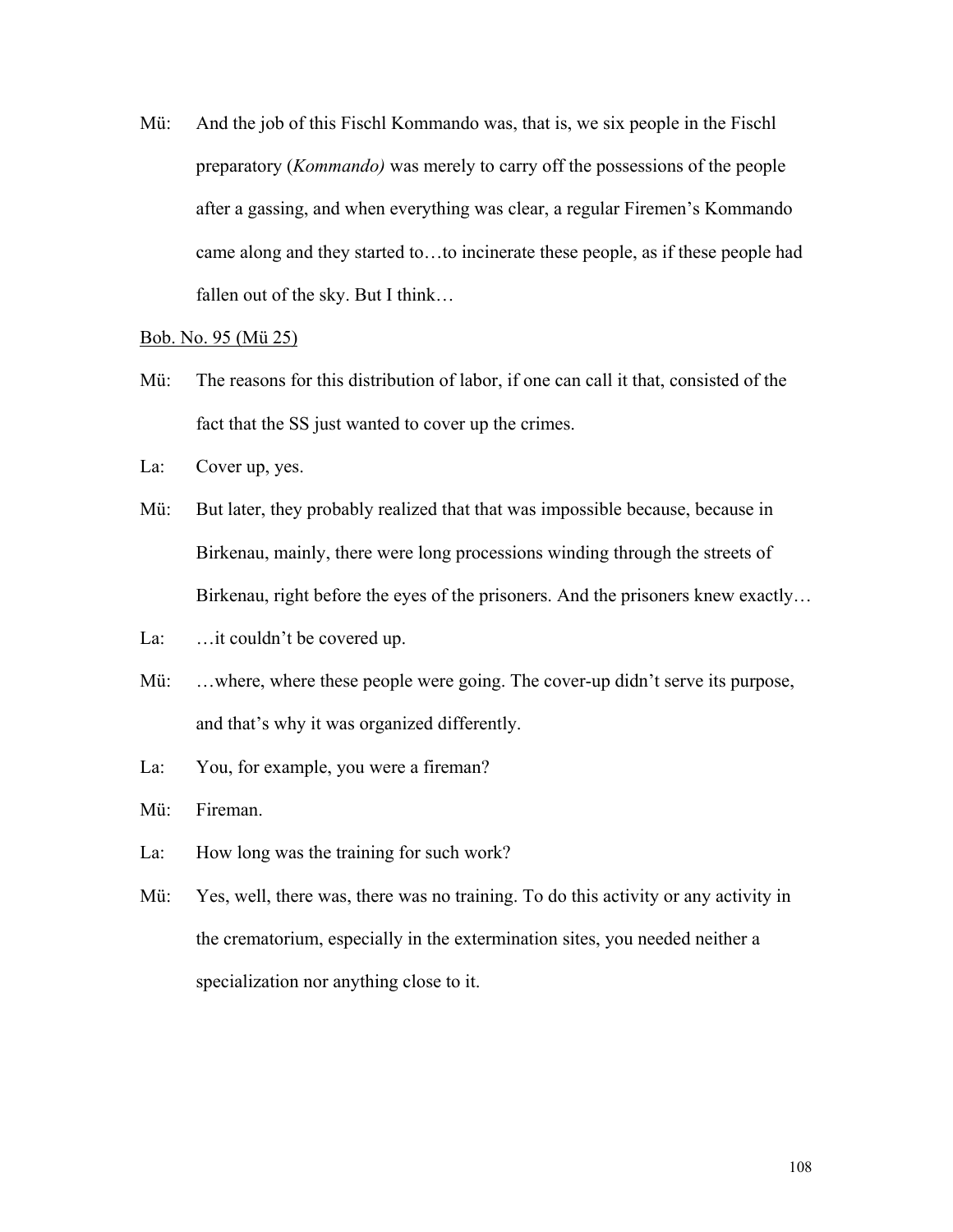- Mü: The time of work was very short, perhaps a half hour or an hour. The, I would say, the hardest part of all, was to adjust to this terrible scen…to this, to this terrible scenario, which was, which was taking place in the extermination sites.
- La: Meaning, that...
- Mü: Well, touching the corpses...
- La: ...technically, it wasn't hard to...
- Mü: No, no, because these, because these extermination sites were, were the ovens, and to put it another way, it was, it was, in my opinion, a very primitive method…The heating, etc. wasn't, we're not dealing with advanced technology, as has often been written. The bulk of it *(the fuel)* came from the people. And the ovens, and later then, as I said bef…as I said, then the pits, etc…. with regard to specialization and…
- La: It was very primitive?
- Mü: Very primitive, one couldn't, well, one couldn't, one couldn't say.
- La: But the psychological learning time, that is something else, yes?
- Mü: Yes, you can't speak of psychology. But to adjust psychologically, let's say, for example, a…not a fireman, but even harder was, let's say to be a carrier of corpses, a puller of corpses, who had to pull out the corpses from the gas chamber, yes. For that you needed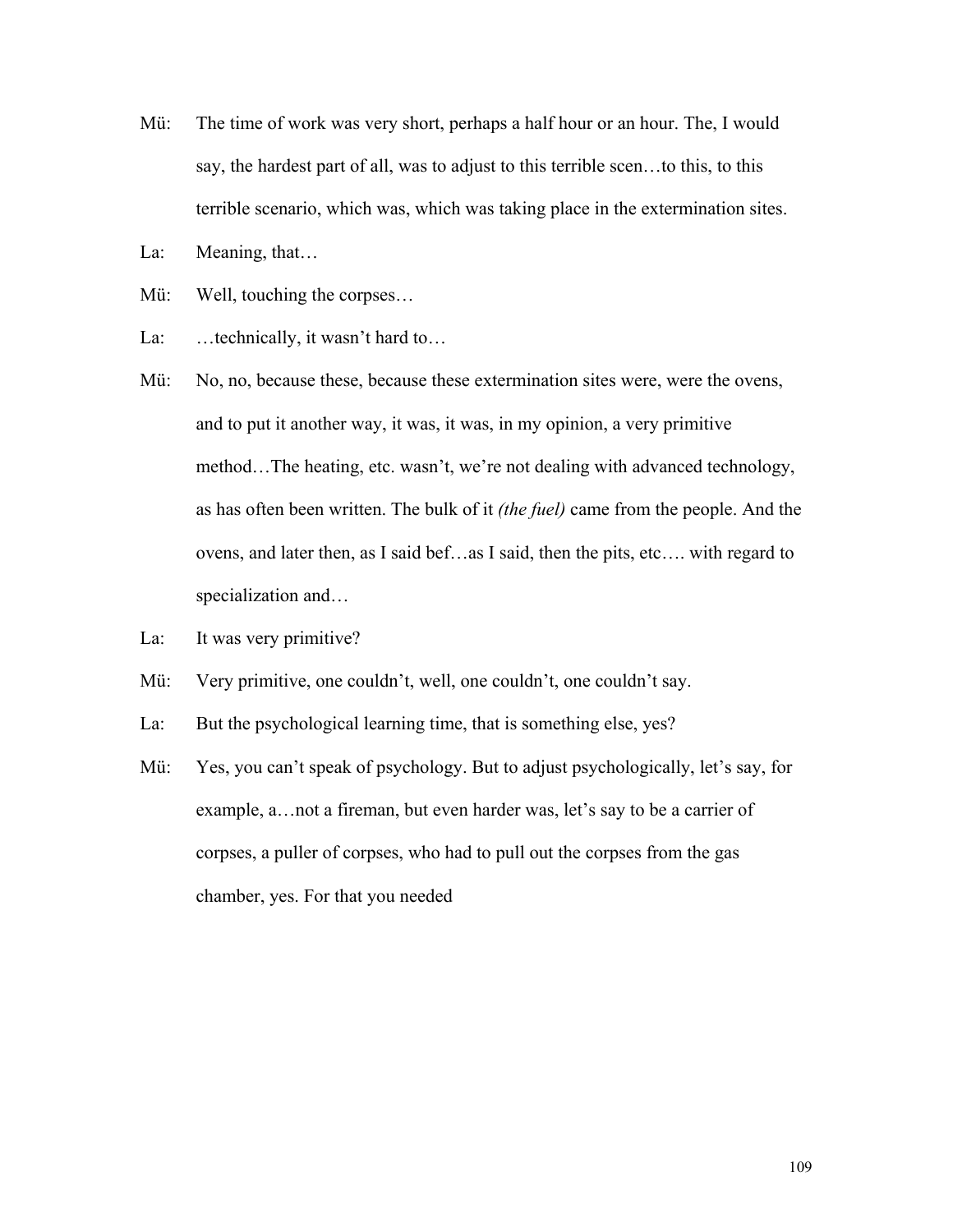La: Did you do that...

- Mü: Yes, I did, well, I…
- La: ...once or twice?
- Mü: Yes, I did that too. Yes. Right from the beginning. At the Moll-time, that is, in 1944 Moll, well, he made us do it. And the most horrible part of all was…
- La: That was the most horrible…
- Mü: ...the absolute worst, the most horrible of all, when you opened the gas chamber, to see the dreadful scene, how the people were pressed onto each other like basalt, standing like stones, how they…when you opened the door to the gas chamber. How they fell out of the gas chamber.
- La: Did you see that?
- Mü: Yes, I saw that several times. And that was the hardest of all, for you could never get used to that. That was impossible. Even the physical work was very hard.
- La: Physical?
- Mü: Yes, not just the psychic, but also the physical work was very...
- La: That means, that from a technical standpoint, not very hard work, but very hard psychologically..
- Mü: Psychologically and psychic…psychic and physical.
- La: Psychic and…
- Mü: I would say more psychic than physic...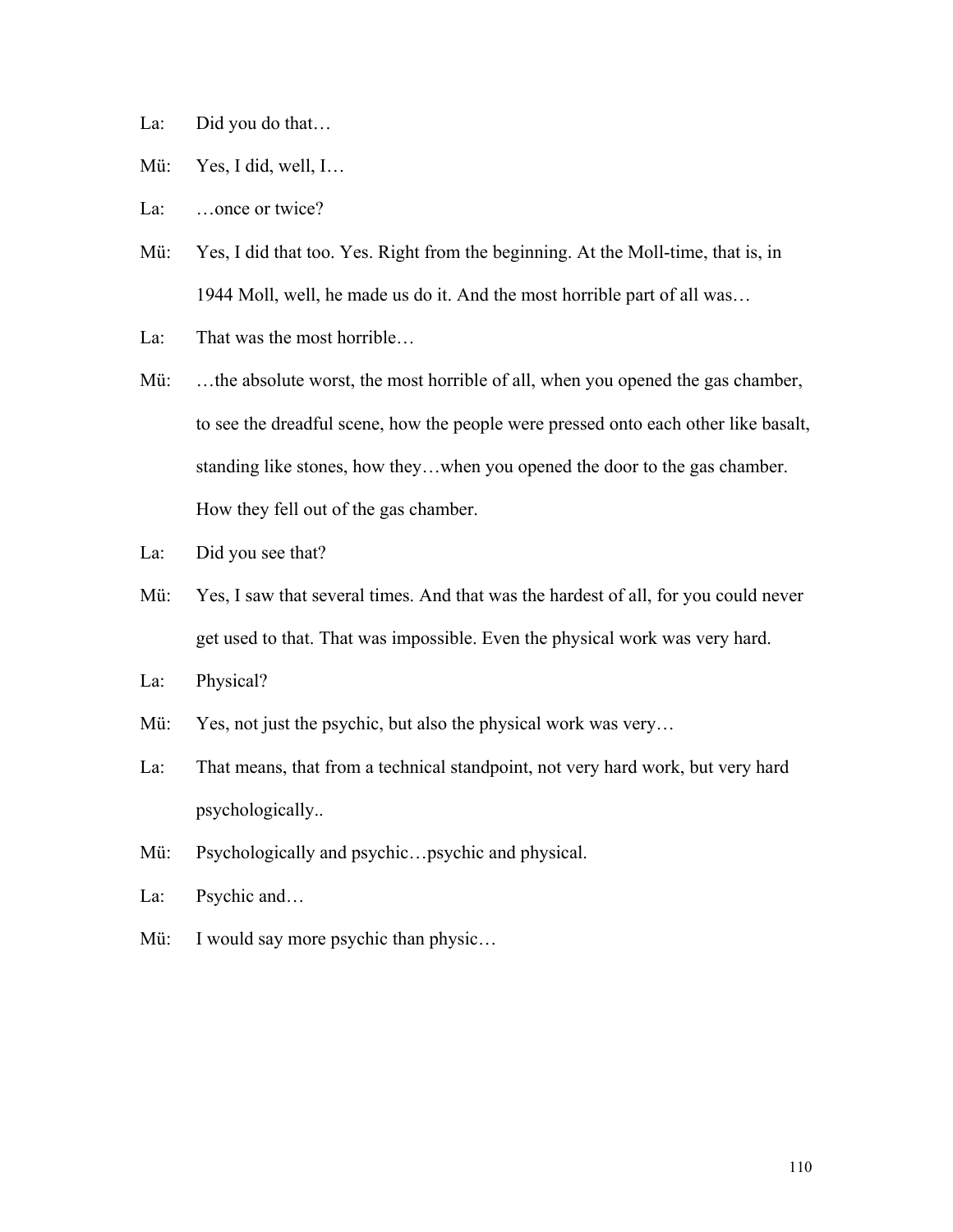- La: But the people of the Sonderkommando who went into the gas chambers, to *(pull)* the people out…
- Mü: …pull.
- La: ... it wasn't dangerous? There was no gas?
- Mü: Yes, in Crematorium 2 and 3 there were, there were fans which pulled the gas out. In Crematorium 3 and 4, the gas chambers were aired out before. Yes, but even so, but…there were several times when there was still gas, and there were many cases of prisoners fainting from the gas while doing the pulling.
- La: And died?
- Mü: …well, no. No one died. I can't remember that *(anyone)* died…but I can remember many cases...there were times with me, when I, when I....had pressure in my head and almost fainted.
- La: They had no gas masks?
- Mü: Yes, at times there were gas…the gas masks, but the filters, which were used, weren't appropriate for this situation, so that breathing in the, in the gas masks was impossible.
- La: Impossible?
- Mü: Yes, very minimal. Yes, restricted to just a very short time.
- La: Now, you said that the people in the gas chamber were dead like basalt.
- Mü: Yes, you have to see like this, that the gas, when it was dropped in, it worked in such a way, that it rose from bottom to top. And now in this terrible fight (*could also be "struggle")*, which ensued,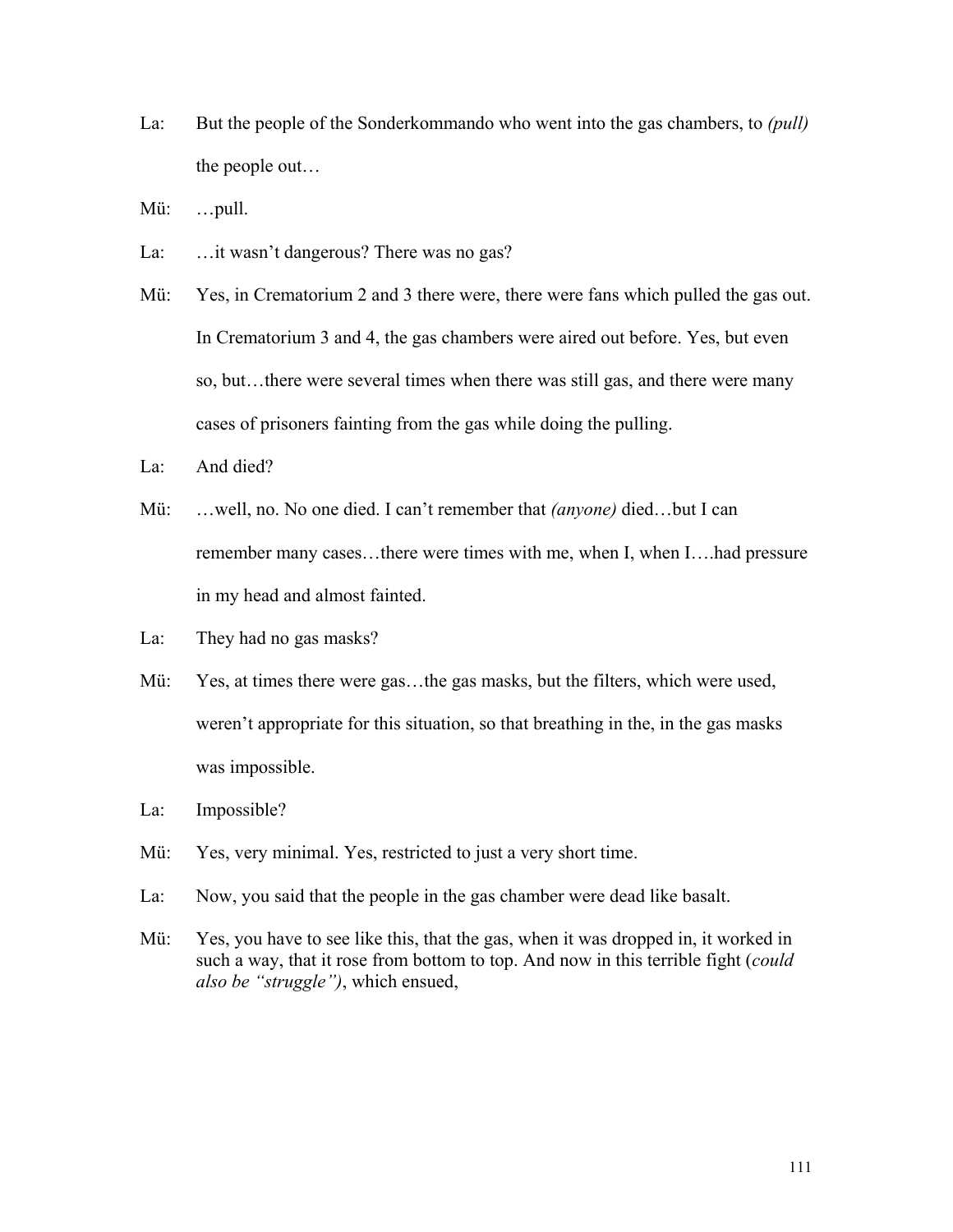La: A fight?

- Mü: It was a fight which ensued there in, in, in, in... The lights were out, turned off in the gas chamber. It was dark in there. They couldn't see. And the stronger ones tried to get to the top, because they probably realized that the more they got to the top…the more air they got. And besides, most of them pushed themselves toward the door.
- La: All toward the door?
- Mü: Yes. Psychologically, they knew that the door was there, maybe (*it would be possible*) to break through the door. So, by instinct in the, in the, in the fight with death, which took place there...And that's how one could see that especially children and weak people, older people, they lay at the bottom, and the strongest ones lay on the top because they, because the living…in the fight with death, the father didn't know that his child was lying behind him, under him.
- La: And when the door was opened…
- Mü: …the people fell out, fell out like a chunk of rock. Big rocks, let's say, like ballast from a truck. And then, there where the zyklon was dropped in, there, on the other hand, it was empty. There, where the zyklon crystals were dropped in, it was empty.
- La: It was empty.
- Mü: Yes. There was a big empty space. Probably the victims knew that the zyklon had the strongest effect there.
- La: And the people were, how were they...the, the, the corpses, they were...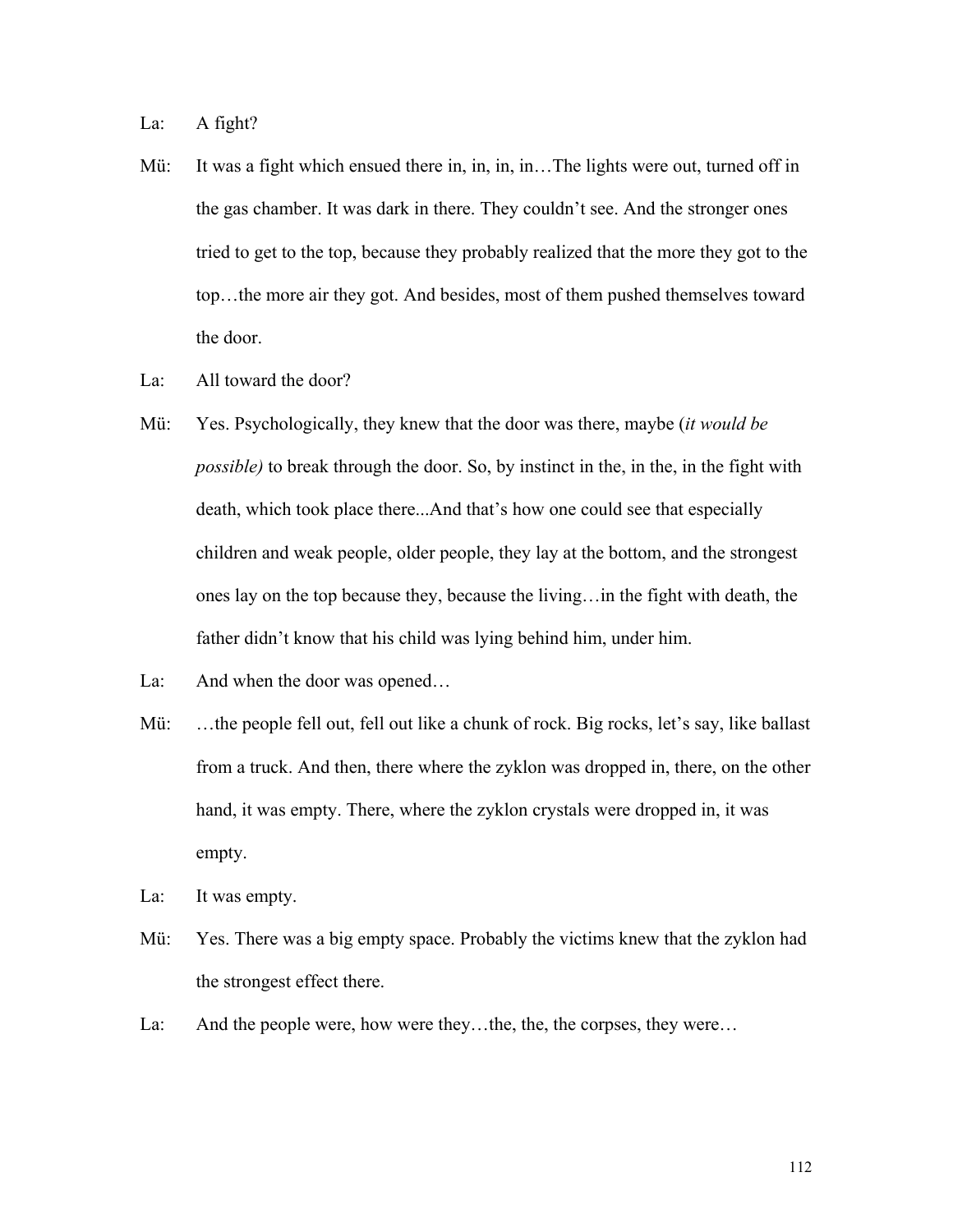- Mü: Yes, the people were very...well, they were injured.
- La: Injured.
- Mü: When they were *(trampled)* in the dark or rammed against each other. Filthy.
- La: Filthy?
- Mü: With feces.
- La: With what?
- Mü: Blood from the ears and nose. In some cases, you could see that the people lying on the floor, well, I would say, from being pressed by others, they weren't even…you couldn't, let's say, the children's skulls were broken.
- La: And there was excrement?
- Mü: Excuse me?
- La: There was dirt, there was...
- Mü: Yes, the people…vomited…bleeding…
- La: How do we say that?
- Mü: From the ears, from their noses, there was menstrual blood maybe... not maybe, for sure. All that was *(going on)* in the fight for life, in death.
- La: It was terrible.
- Mü: ...was a terrible sight, and that was the hardest...
- La: Good. The resistance. Now the resistance.
- Mü: Excuse me?
- La: The resistance.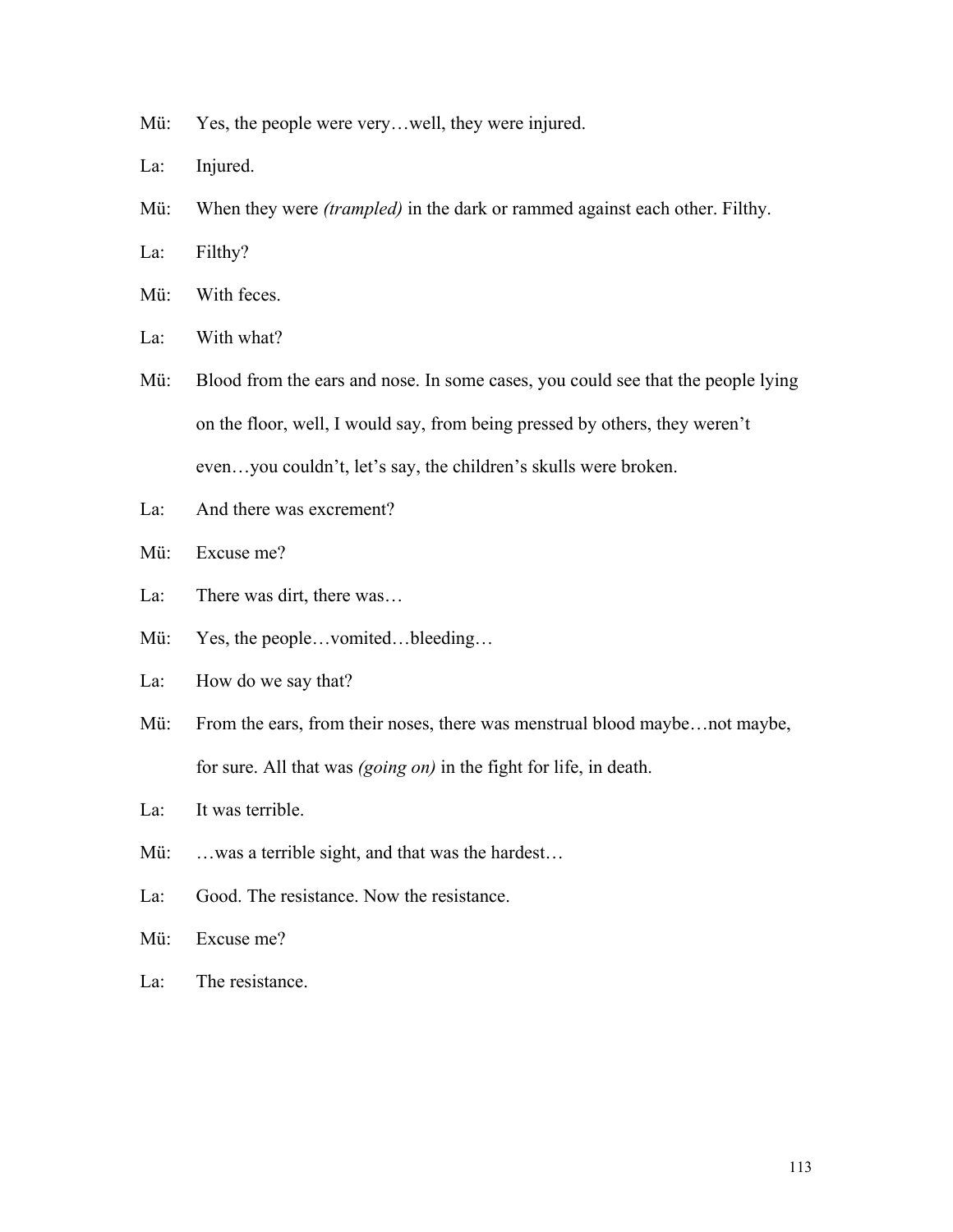Mü: Yes, the resistance. Yes.

La: That is hard to...

- Mü: About the resistance I would say the following: In the fall on 1943, when it was clear to all of us that we would not get help from anyone, if we didn't help ourselves…
- La: We, who is that?
- Mü: There arose among the 400 people in the Sonderkommando a few, I would say… (Error in the registration. Now to Side B)

### Bob. No. 96 (Mü 26)

- Mü: All during 1943, we thought a lot about how we in the Sonderkommando could put a stop to these exterminations, while at the same time, saving our lives. And we concluded, that there was only one possibility: if we could perhaps carry out an armed revolt.
- La: But that was a dream, an armed revolt...
- Mü: This idea…
- La: To do that in Auschwitz.
- Mü: …took hold, I would say, in the minds of several leading personalities within the Sonderkommando, who had lots of experience with resistance. Just to name a few: Jankel Handelmann, Grabowsky, the Polish political prisoner, Vladek…
- La: In the Sonderkommando?
- Mü: In the Sonderkommando.
- La: How many Poles were in the Sonderkommando?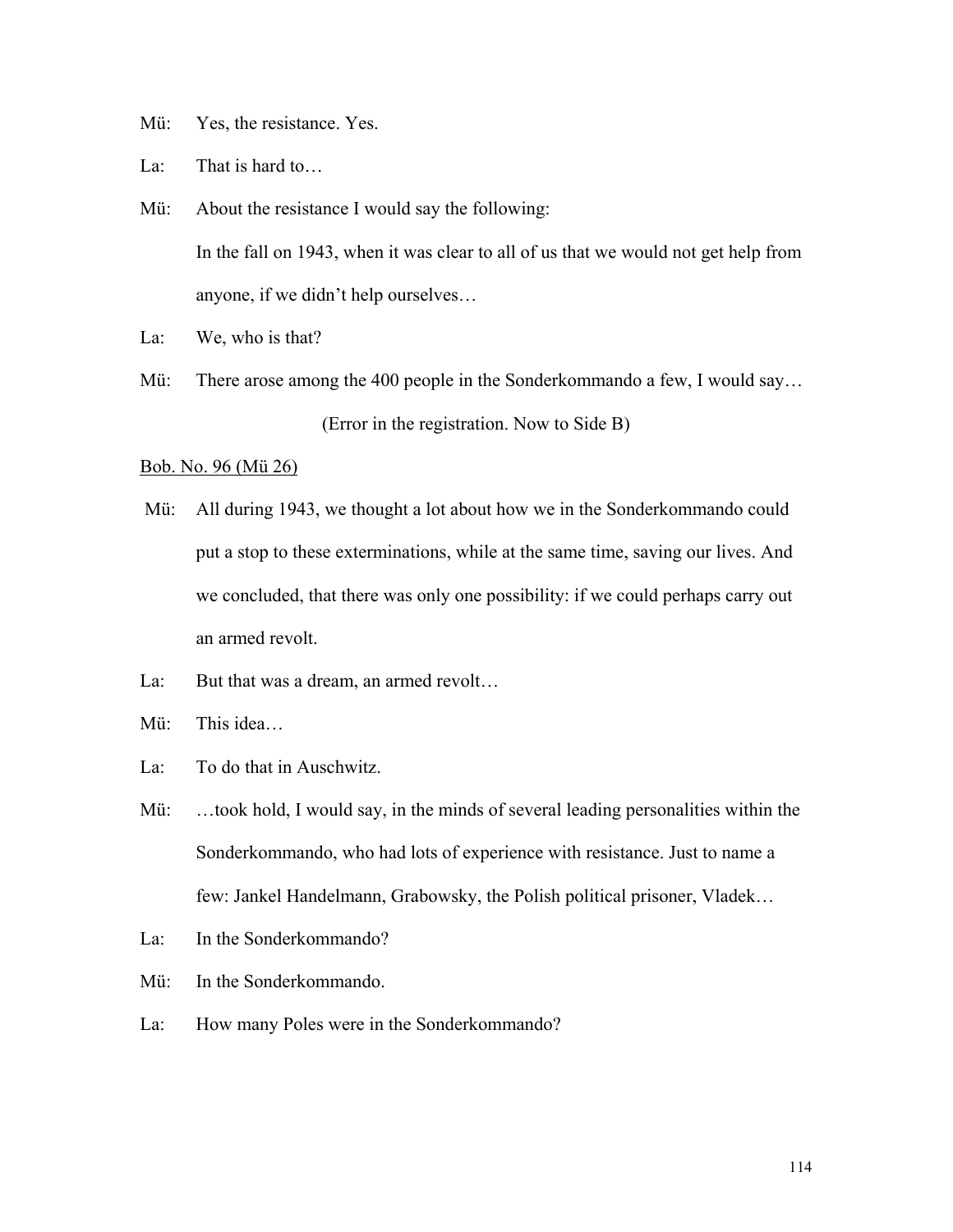Mü: Five.

La: Five, five Poles. How many Russians?

Mü: Nineteen.

- La: Nineteen. So, the others were Jews?
- Mü: The others…one ethnic German, and the others were Jews.
- La: One ethnic German?
- Mü: Yes.
- La: As what?
- Mü: As Head Kapo.
- La: As Head Kapo. His name?
- Mü: Konvojent.
- La: Konvojent.
- Mü: Karl Konvojent was his name. I wouldn't say, that, that the revolt would have been an…impossible thing. We had decided, that if we could get a few weapons, that with the use of these weapons *(and)* in working together with all the prisoners in the whole camp, the revolt could succeed, and there could be a real chance, there was a real chance that several, perhaps several thousand prisoners could be saved.
- La: It was unthinkable without weapons?
- Mü I would say that from today's standpoint, it is unthinkable, if you see it that way. But you have to consider in which camp we were at that time. We had been abandoned by God and the world. No one, I would say, came to our aid. So that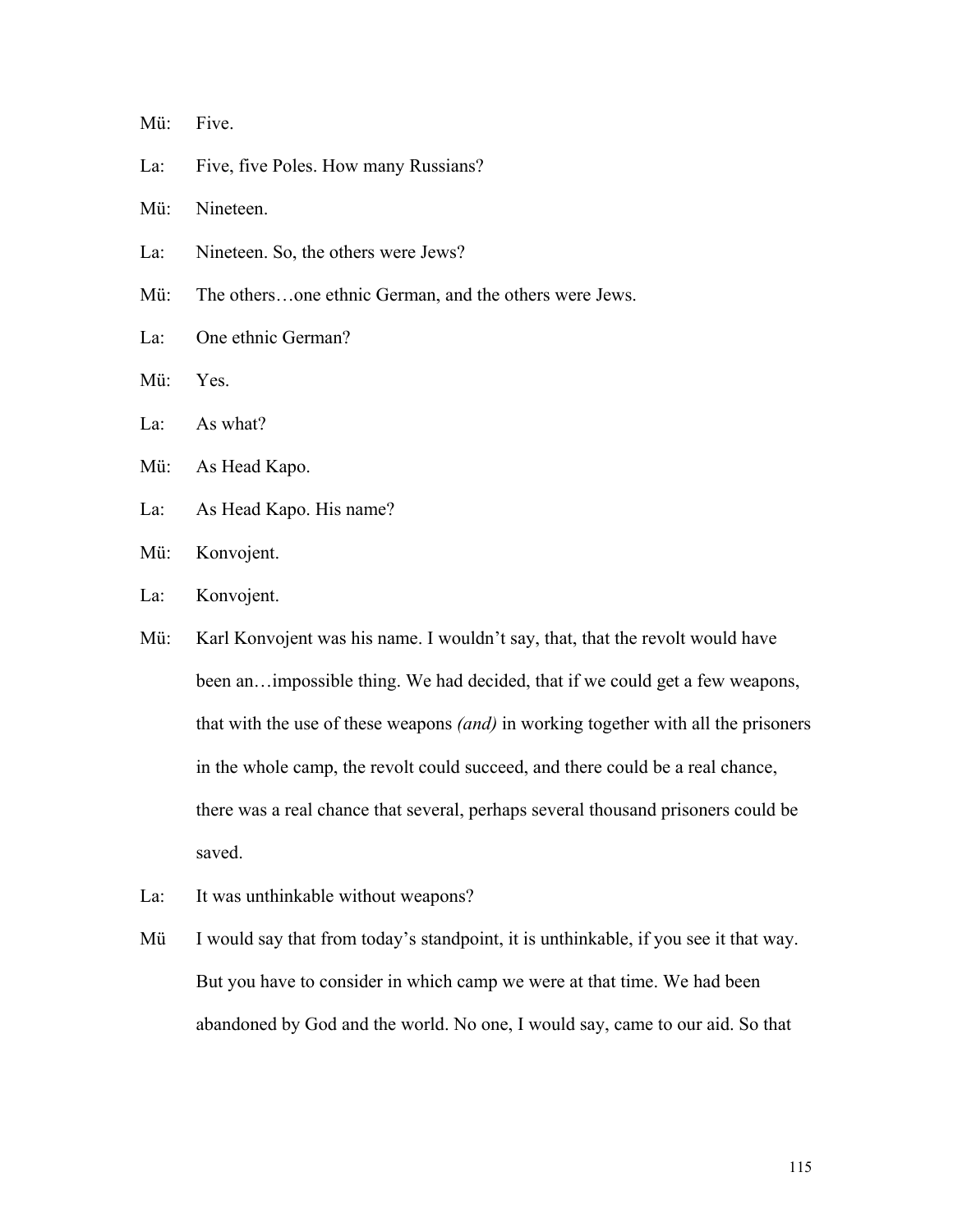- Mü: was, I would say, the only chance *(to leave)* this inferno. Maybe from today's perspective, it was overblown, but from the standpoint of that time, yes, it was the only possibility by which we, by which we could perhaps escape that hell.
- La: No, my question was "without weapons".
- Mü: Without weapons it was impossible. It was impossible without weapons, and certainly it was imposs…it was impossible without the collaboration of the whole camp. Without these two, that is, the collaboration of the camp and with weapons, it would be…
- La: Meaning that the collaboration of whole camp was necessary.
- Mü: That was the basic requirement. And to that end, we, that is, our representatives: Grabowsky, Handelmann, Vladek, Kaminsky and others, made connections, made connections with the Headquarters of the Resistance Movement Birkenau, and through them with Auschwitz, to coordinate the initiative, the whole revolt.
- La: The planning?
- Mü: Planning and coordination. We received the reply that the Headquarters of the Resistance Movement, that is, of the Resistance Movement in Auschwitz agreed with our view of the situation and were ready to work with us on it. The first weapons to reach us came from the Auschwitz Crematorium from back in 1942, a time when eight Ukrainian SS men were brought in, who were shot in a battle with the SS. To explain,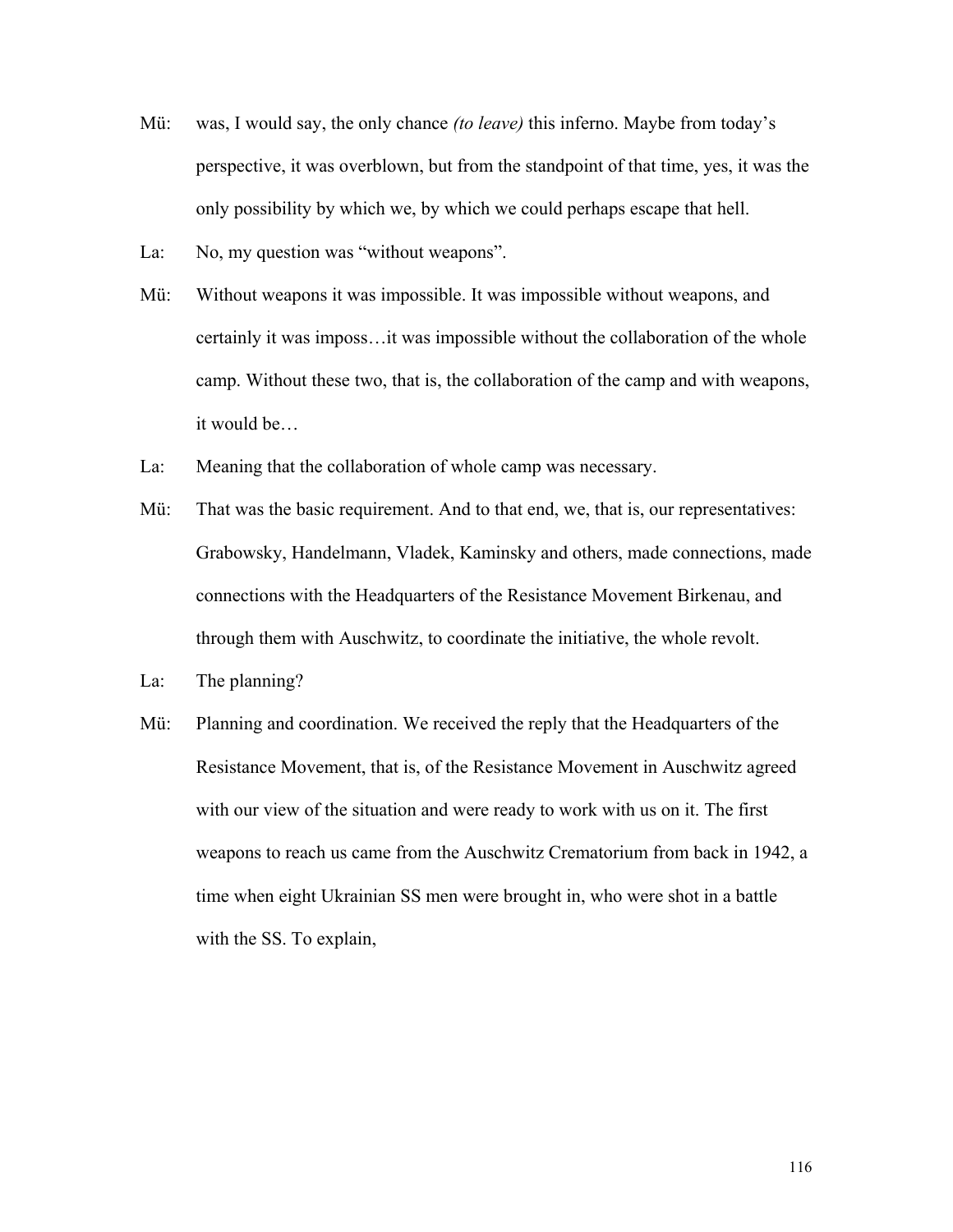- Mü: a few Ukrainian SS men lived in Auschwitz. They were afraid that they were going to be gassed.
- La: Ukrainians?
- Mü: Ukrainians. So they tried to flee and during this flight they were shot and were brought into the crematorium. And one of our friends, Schwarz, who…when those man were brought in, he searched through their pockets, maybe for cigarettes or tobacco, and there he found three hand grenades.
- La: …in '42?
- Mü: Yes, in the year, 1942. And later in '43, these hand grenades were hidden in the crematorium in the ashes of an urn. Then we brought them over in the crema…that is, to Birkenau. And these hand grenades made up our first, I would say, our first baseline of weapons. Later…
- La: They were from Auschwitz 1...
- Mü: Found in Auschwitz 1, yes, and then brought to Birkenau. And it was very easy. When we came to Birkenau in January, 1943, we told Kapo Kaminsky. And Kapo Kaminsky figured out that there must be a few other pieces of equipment in Auschwitz…like iron rods, which could be of use and he convinced the Technical Sergeant, Voss, that we could bring those over. And Technical Sergeant, Voss, was, well, agreed to do so and so, Schwarz and a few other prisoners and another one, Eije Kanjak, went into the crematorium of Auschwitz and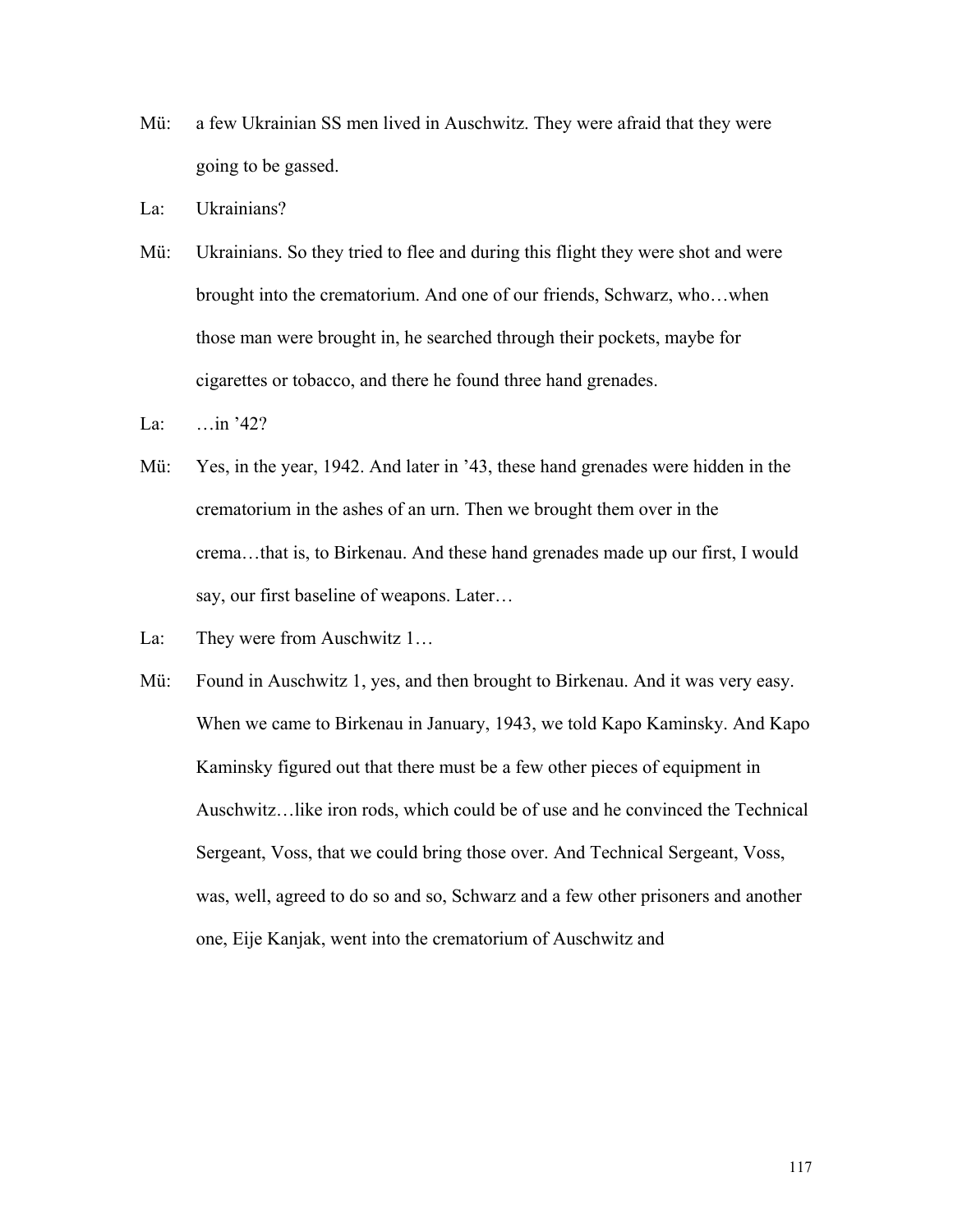- Mü: loaded up these iron rods and besides those, they picked up the other items, the three hand grenades. And that's how the three hand grenades got into the Birkenau crematorium and were stored in Crematorium 2.
- La: And those were the first weapons?
- Mü: Those were the first weapons. But a big source of hope for us. You always have to look at it from the perspective of that time. We continued to organize; during the transports, we came upon many incredible valuables – diamonds, dollars and jewelry, which we used to obtain weapons, mainly revolvers. And now we…In the Special…were…in, in, in, in, in the Birkenau Kommandos, there was a socalled "Dismantling Works" Kommando. This Kommando worked on assembling the parts of airplanes, which had been shot down. And in these airplanes were often found, I would say, revolvers with ammunition. And with the help of the Soviet POWs, who worked there, we smuggled these revolvers into the Auschwitz Crematorium. That is, they got into our hands.
- La: How many pistols?
- Mü: There were six pistols, six or seven pistols, which we got a hold of. And with ammunition. Besides those, later, later, at a later time, we made contact with the, with the Women's Kommando in the Union *(Manufacturing)* Plant.
- La: Chemical?
- Mü: No, that was an Auschwitz plant. And this plant was a munitions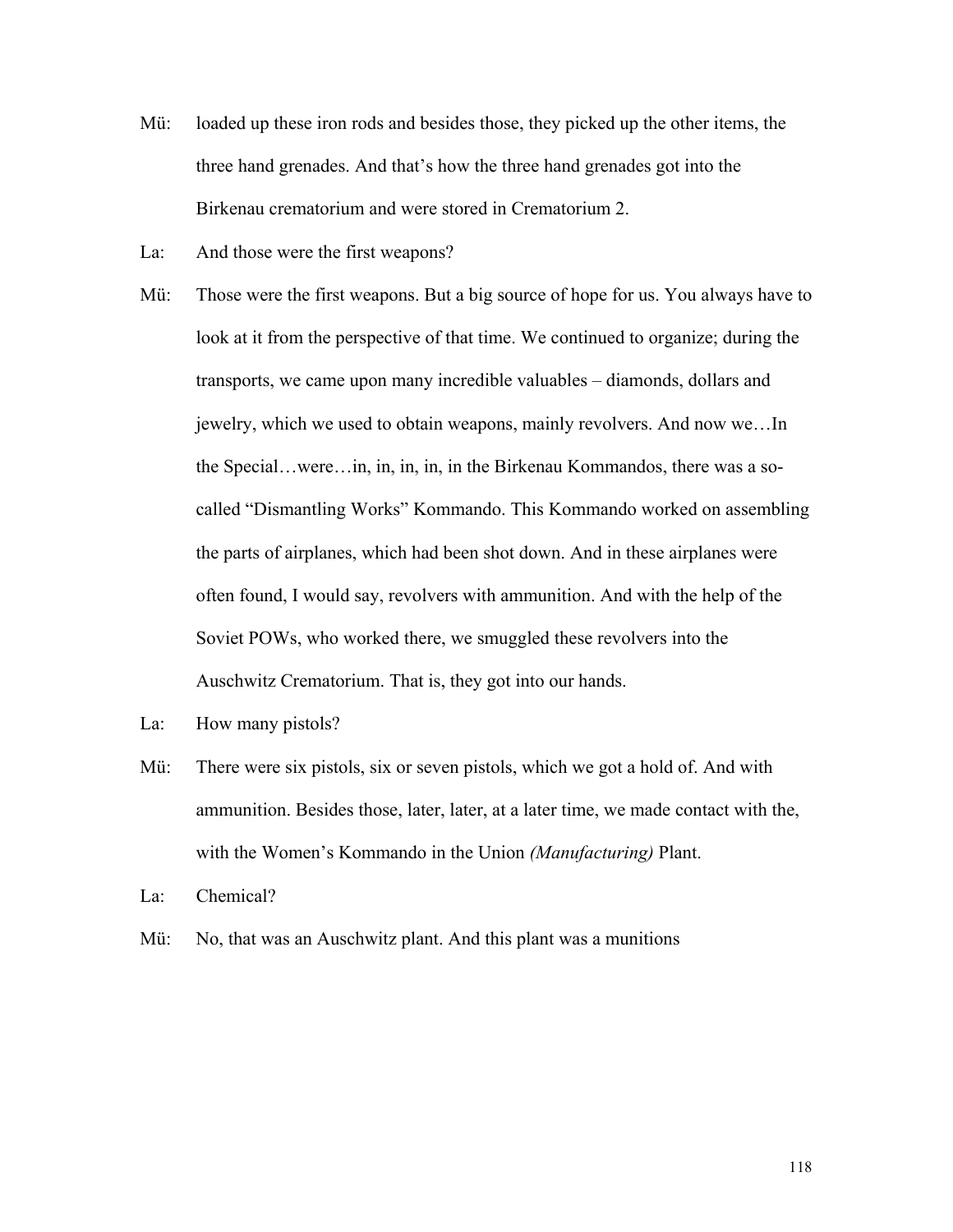- Mü: plant. And in this munitions plant worked Women's Kommando. And with this Women's Kommando, we were able to establish contact through our friend, Grabowsky, and through these women, powder in our resist…was smuggled, that is, powder got into our hands. Now, our plan, which we had worked out, looked like this: after the arrival of the Kommando in the camp, we were to overpower our guards and to take their weapons. That was to take place at the same time all over the crematoria.
- La: In all the crematoria.
- Mü: In all of them  $-2$ , 3, 4 and 5. Now, our comrades were to dress in the SS uniforms and lead us, as was normal, into the camp. In each, let's say, from Crematorium 5 there were…

Bob. No. 97 (Mü 27)

- Mü: Some of us experienced comrades, experienced comrades, who were *(familiar)* with weapons…
- La: …used to them…
- Mü …who, well, who could handle weapons, were supposed to change into SS uniforms and lead us in the usual way, how it always was done in the evening, to the camp. In so doing, when passing each Block leader's room, one of our comrades was supposed to go to the Block leader's room as a camouflaged SS man and with a silencer gun, which was in the crematorium, where the selec…where the executions were *(had taken place)*, he was supposed to shoot the SS men present there. And just imagine,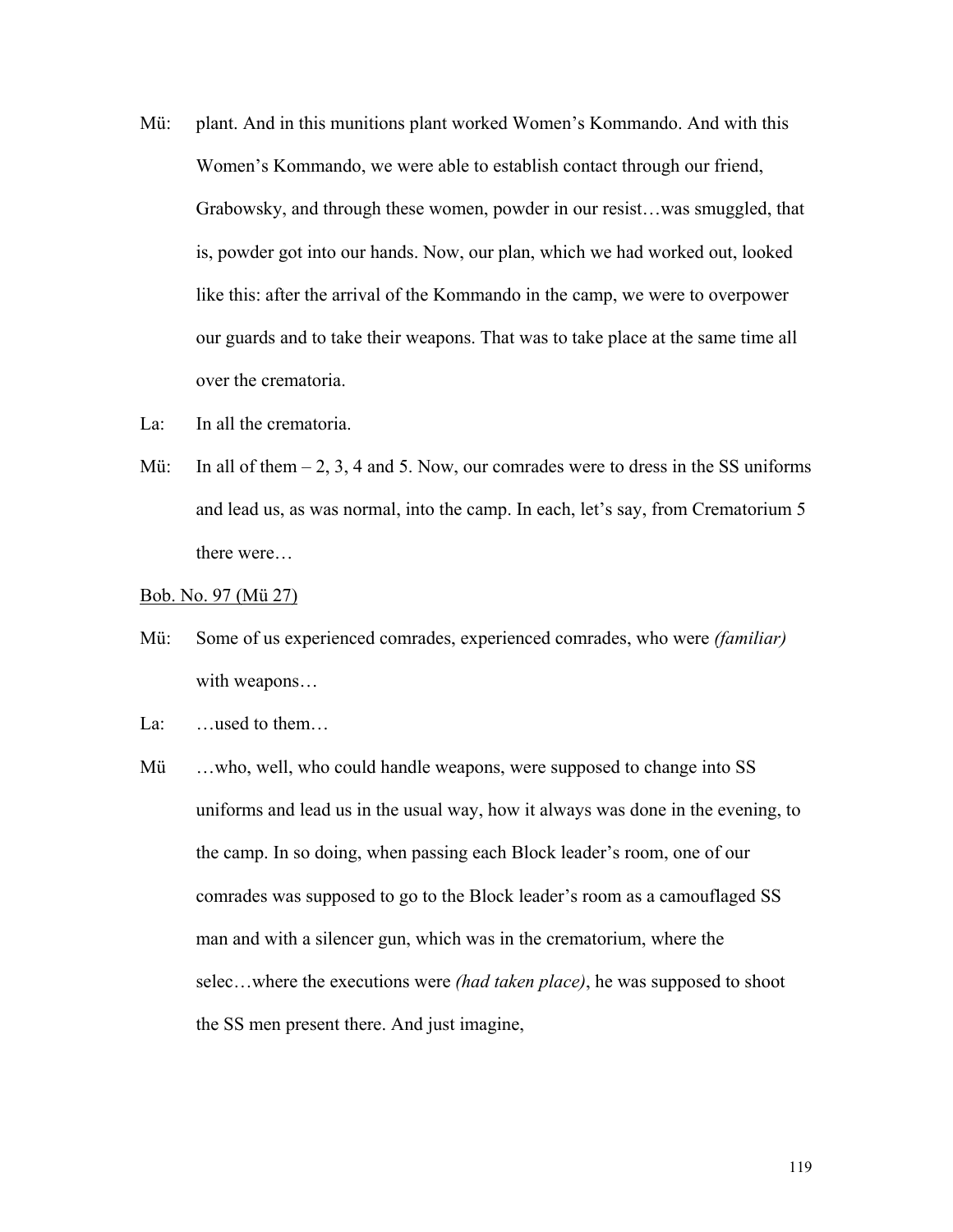- Mü: …if we had all *(arrived at)* these Block leader's rooms, if we had arrived at the camp, if we had (*reached)* these Block leader's rooms, if we had overpowered all these SS men, how many weapons we would have had in our possession. The same thing was supposed to happen in another, a second ring, in the Women's Kommando, the Women's Kommando in Crematorium 2. Besides that, we thought carefully about the big guard station. There, a small Kommando was supposed to, could have set up a so-called Repair Kommando, whose task it was, that another guard, a camouflaged guard was supposed to lead this one, and they were supposed to go to the…after work…
- La: The idea was, the idea was to *(mount)* a big…like a, like a…
- Mü: Yes, a, a big, I would say, revolt. In collaboration with those, those, in working with, that is, with active participation of the whole camp, with active participation of the whole, I would say, even the Headquarters of the Resistance Movement.
- La: Did you yourself take part in these discussions?
- Mü: Of course. Even though I hadn't been a soldier at that time, and didn't have much experience with, with, with, with, with, with…
- La: Weapons.
- Mü: Not just weapons, but I think with resistance activities. So I was an active member of the group and was involved in many of these matters. Thus, I can describe exactly, exactly how the plan was to unfold. In a word, we also wanted to overpower the big guard station, as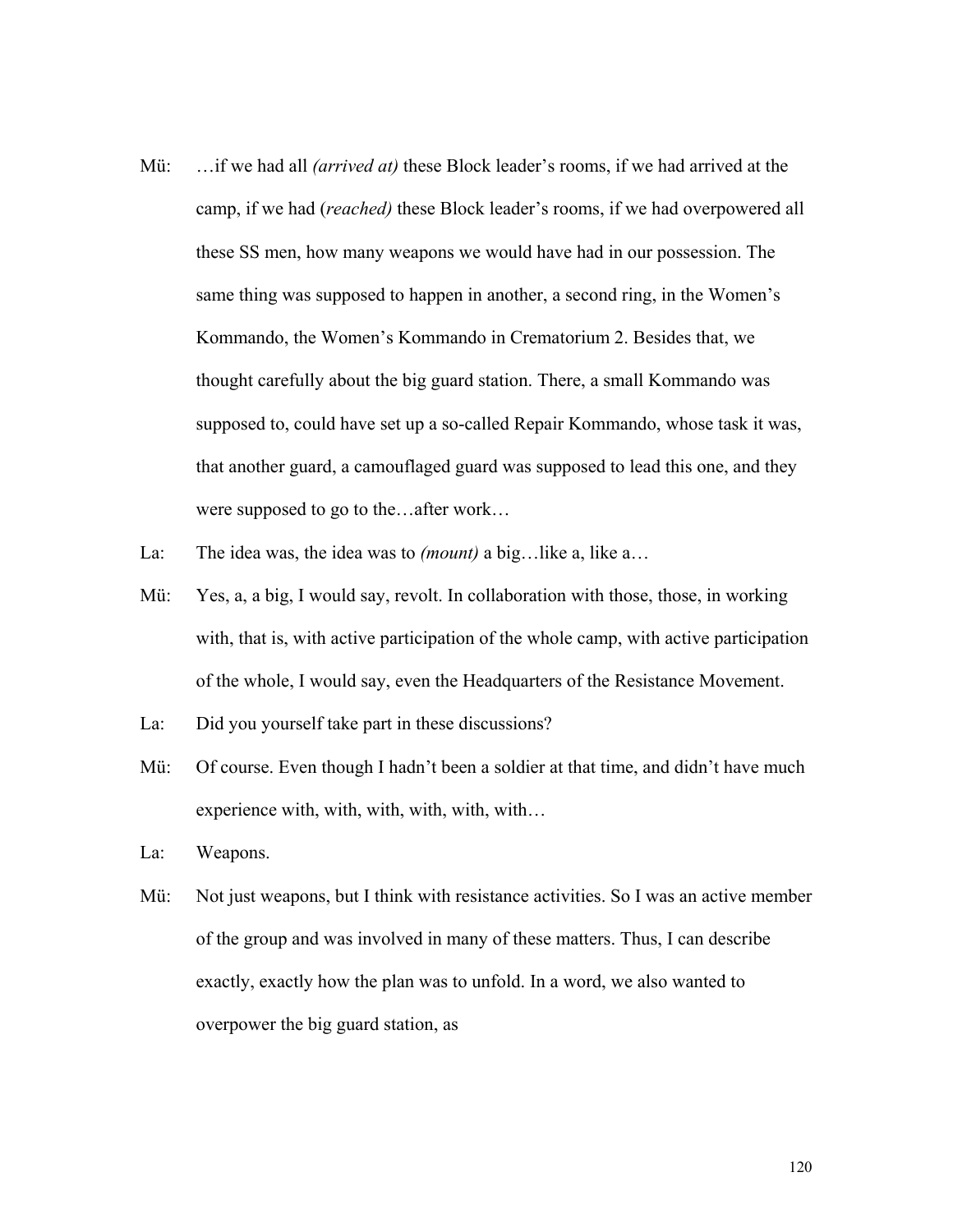- Mü: I've already said, so that we wanted to build up a Kommando of seven, eight men, which was ….with one prisoner and they were supposed to go to each guard. The camouflaged SS man had to say, he *(the real SS man)* should come down, that the Repair Kommando had to repair the guard station. Yes, because we had…this Kommando was the so-called Handyman Kommando. One would have a saw, so it would look real.
- La: What was the, what was the plan?
- Mü: Besides that, we thought that some of our comrades would stay, stay in the crematorium and would make sure that in the, in the meantime, that in the…these, I would say, extermination sites would, would all be blown up. With the dynamite, which we *(got)* from the Women's Camp…But also with the Headquarters of the Resistance Movement, the work was coordinated in such a way that even in other Kommandos, precisely at this time, the other Kommandos were to overpower their guards and take their weapons and change their clothes, so that, I would say, chaos would reign, so that there was no way to tell who was the real SS man and who wasn't. But we had covered that issue, in that the right one, that is, the camouflaged SS man would have a yellow armband, so that all the, so that all the comrades, who had dressed up as, as…had changed into SS men, so that they…
- La: Yes, yes, of course.
- Mü: And besides that, it was decided that in the camp all the barracks would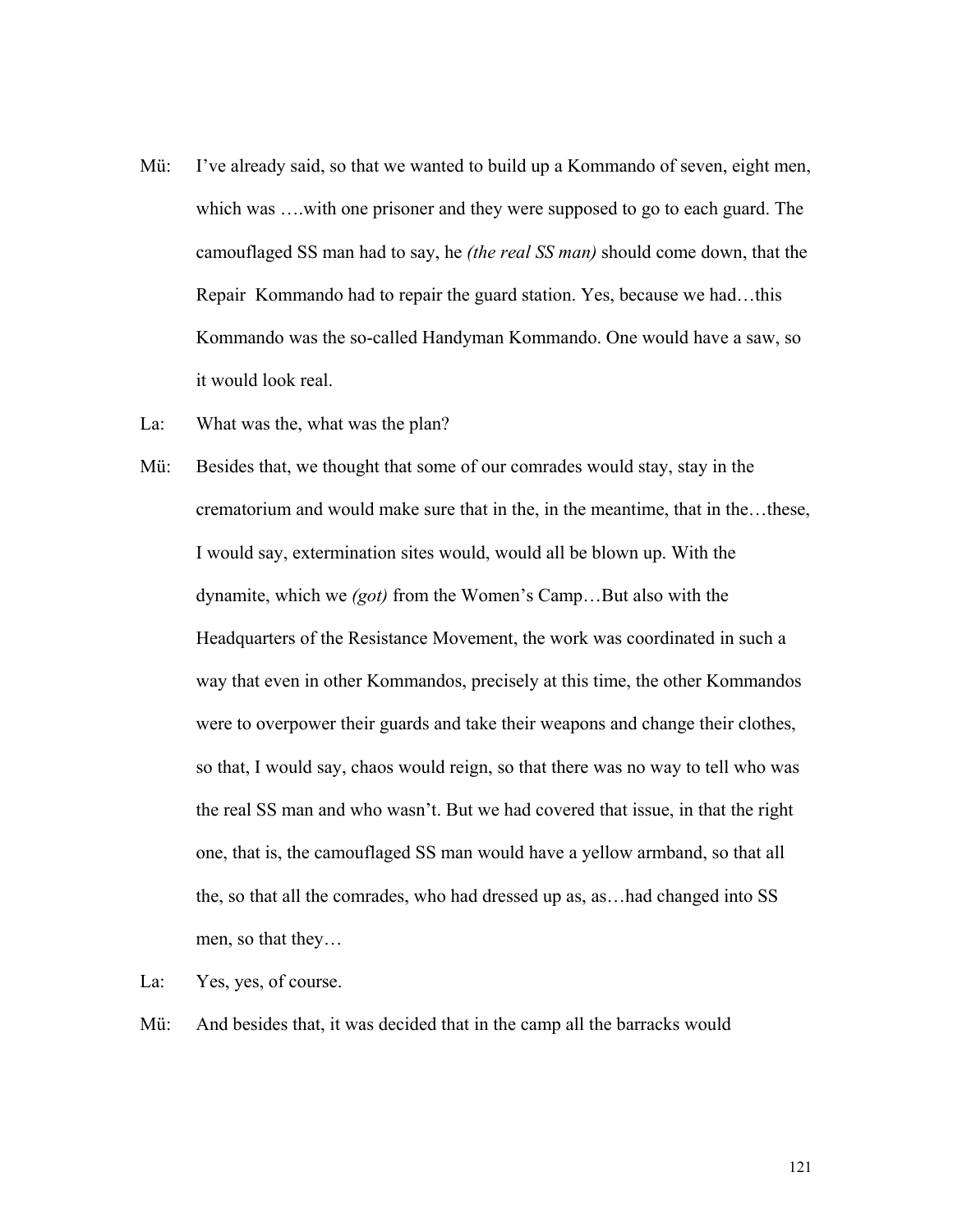Mü: all the barracks would be set on fire. That the wire fence would…a few holes would be *(cut)* with insulation scissors, which we also had at hand, that we would cut a few holes through, that is, that we would break out, to make sure that the bulk of the camp *(prisoners)* could get through, and that they would have time until our friends, our comrades, who were armed after all, had secured their way by having finished off the real SS men, that is, fought the SS men.

La: Yes.

Mü: That was how, that's how our plan, the general plan looked. That was a grand plan that was to be carried out at a time when no one expected it – a big surprise, yes, and we hoped that maybe one out of a hundred would survive. That was a big accomplishment. If one out of a hundred could survive, then it was a big accomplishment. And among us in the Sonderkommando, everyone believed that he, of all people, would be the hundredth. And that was a big source of hope for us. And then we thought, that we, when we had broken through the big guard station, we would meet up in the nearby woods with partisans, and then, that we could hide in the woods and from there, we would carry out a few *(resistance)*  activities, as for example, it would be possible to blow up the access to Auschwitz, I think, the train tracks, etc. That was the original plan, which we had at the time. And it was coordinated with the Headquarters of the Resistance Group of Auschwitz. But unfortunately, whenever the time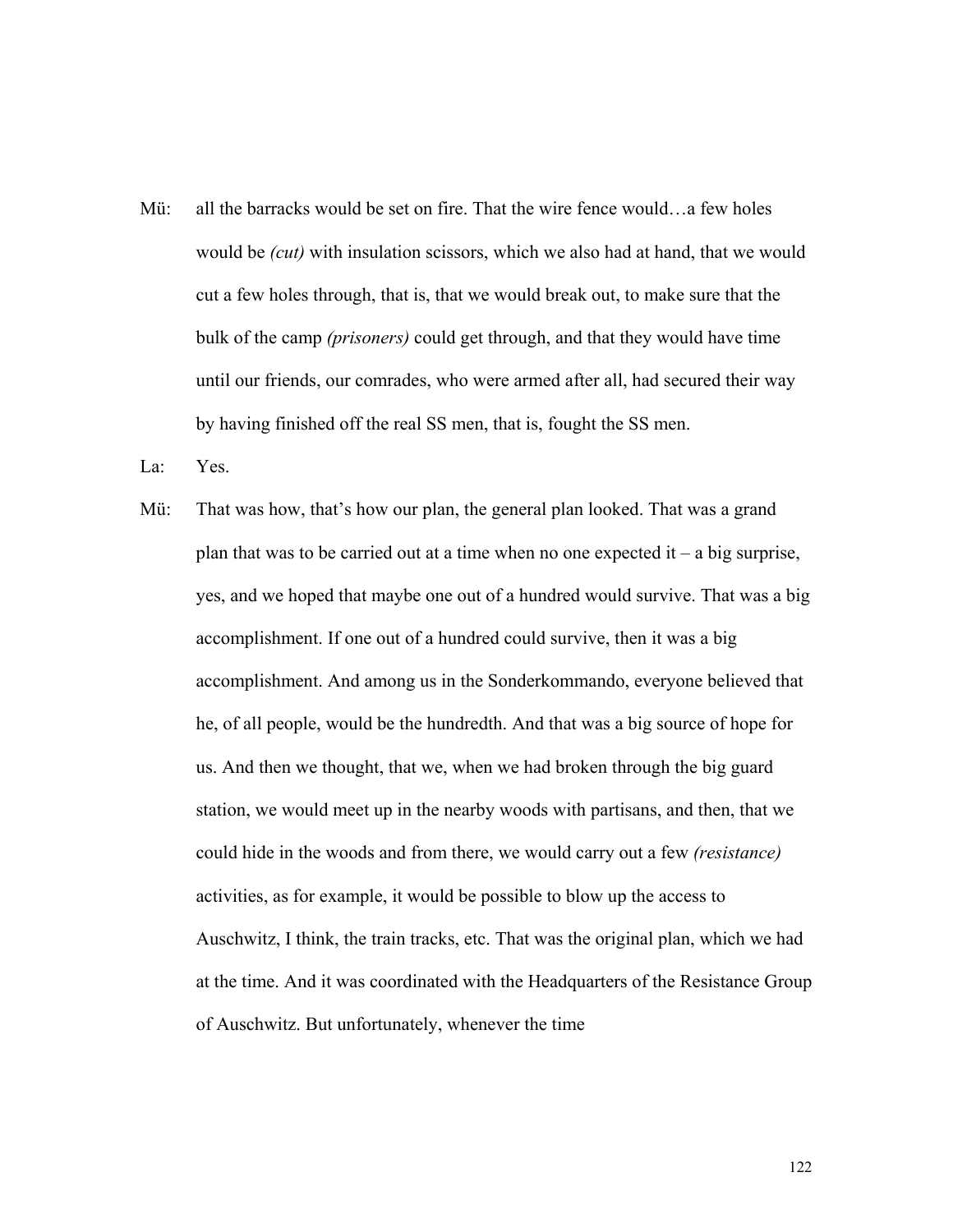- Mü: for this revolt was set, we were told, time and again, by the Headquarters of the Resistance Group that it wasn't possible to do it. Again and again, that it couldn't be carried out. And it was justified by not being the right time. We kept *(protesting)* against such circumstances…we protested against this reasoning many times. We said that this is the right time, but unfortunately, at the same time, we had to respect the Headquarters of the Resistance Movement, the Movement. They didn't want to…later we realized, to go for such a high-risk undertaking. Even for the Resistance Group, it was no simple matter. Look, the Resistance Group, the Headquarters of the Resistance Group, there were a lot of…not just Jews, many were political prisoners, who, whose lives weren't in danger. And every day they survived, every day was a major chance for survival. On the contrary, for us in the Sonderkommando it was reversed. Every day, if we heard that the Russians were getting closer, made us happy. On the other hand, we said if the Russians come, we already won't be alive anymore. And from this *(perspective, it's understandable)* that we were much more urgent than the other side.
- La: Yes, exactly the opposite.
- Mü: So, days, weeks, I would say, months went by. When we were told at the beginning of October, 1944, that the SS was culling out 300 new prisoner for selection again…

123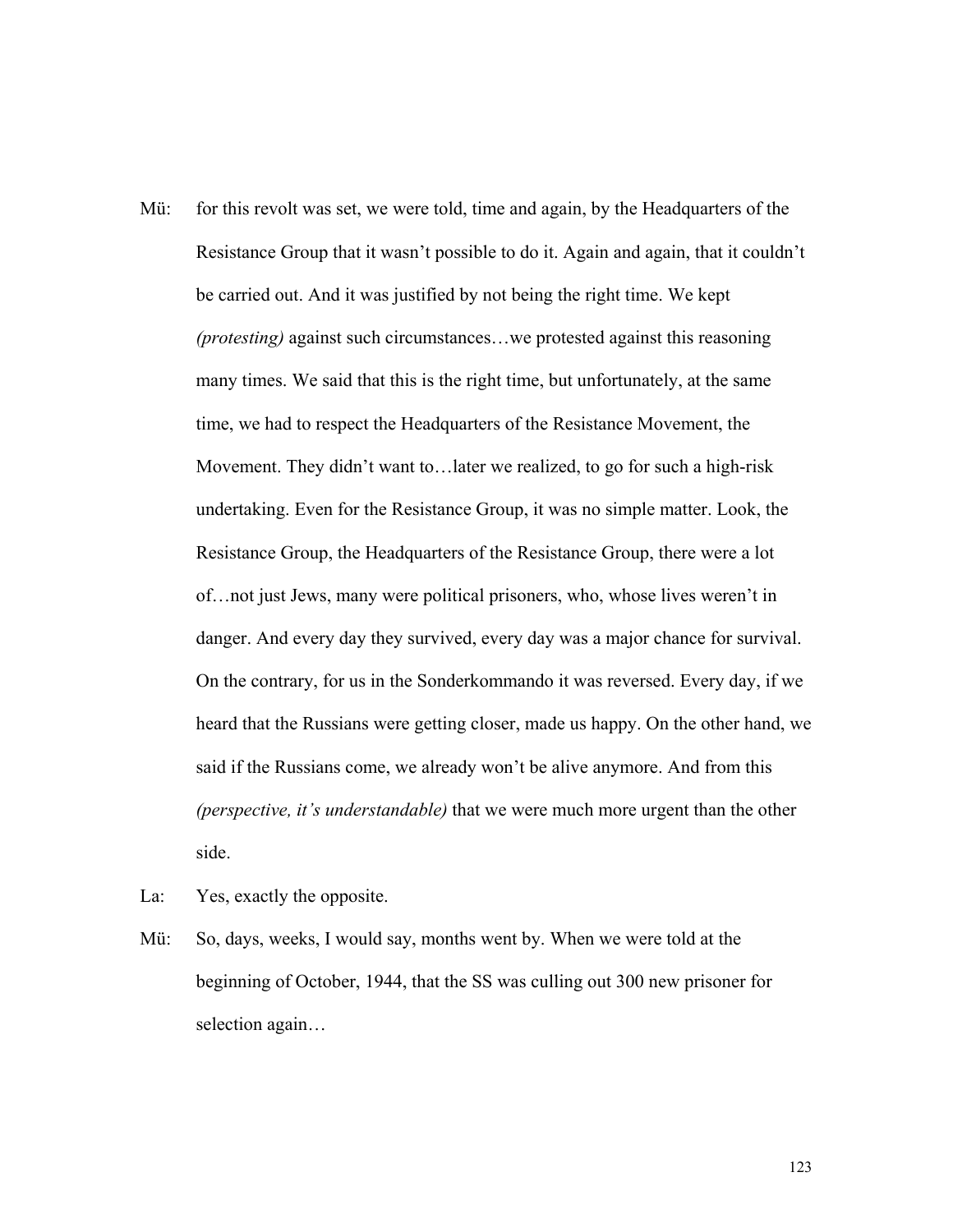- La: The SS said that?
- Mü: No, they chose 300. It was almost...
- La: 300 people of the Sonderkommando?
- Mü: From the Sonderkommando for selection.
- La: Were there many transports at this time?
- Mü: No, there were, there weren't, there weren't many transports in October. That's why they reduced the Sonderkommando.
- La: Yes, of course.
- Mü: 300 prisoners were culled out, selected; so, there were 300 prisoners selected...
- La: From which crematoria?
- Mü: From Crematorium 4 and 5. And it was mostly Greek and Hungarian Jews who were involved. I would say, Hungarian and Greek Jews. And when these prisoners were selected, they said, "We won't be driven to the slaughter yards like cattle. That's it. Enough. If they, the camp, won't come with us, we'll do it ourselves."
- La: That's what they said?
- Mü: That's how they presented the situation to us. The resistance group of the Sonderkommando *(declared themselves to be)* ready; they got in touch, in touch with the Headquarters of the Resistance Movement right away, and we were told, that we shouldn't do this…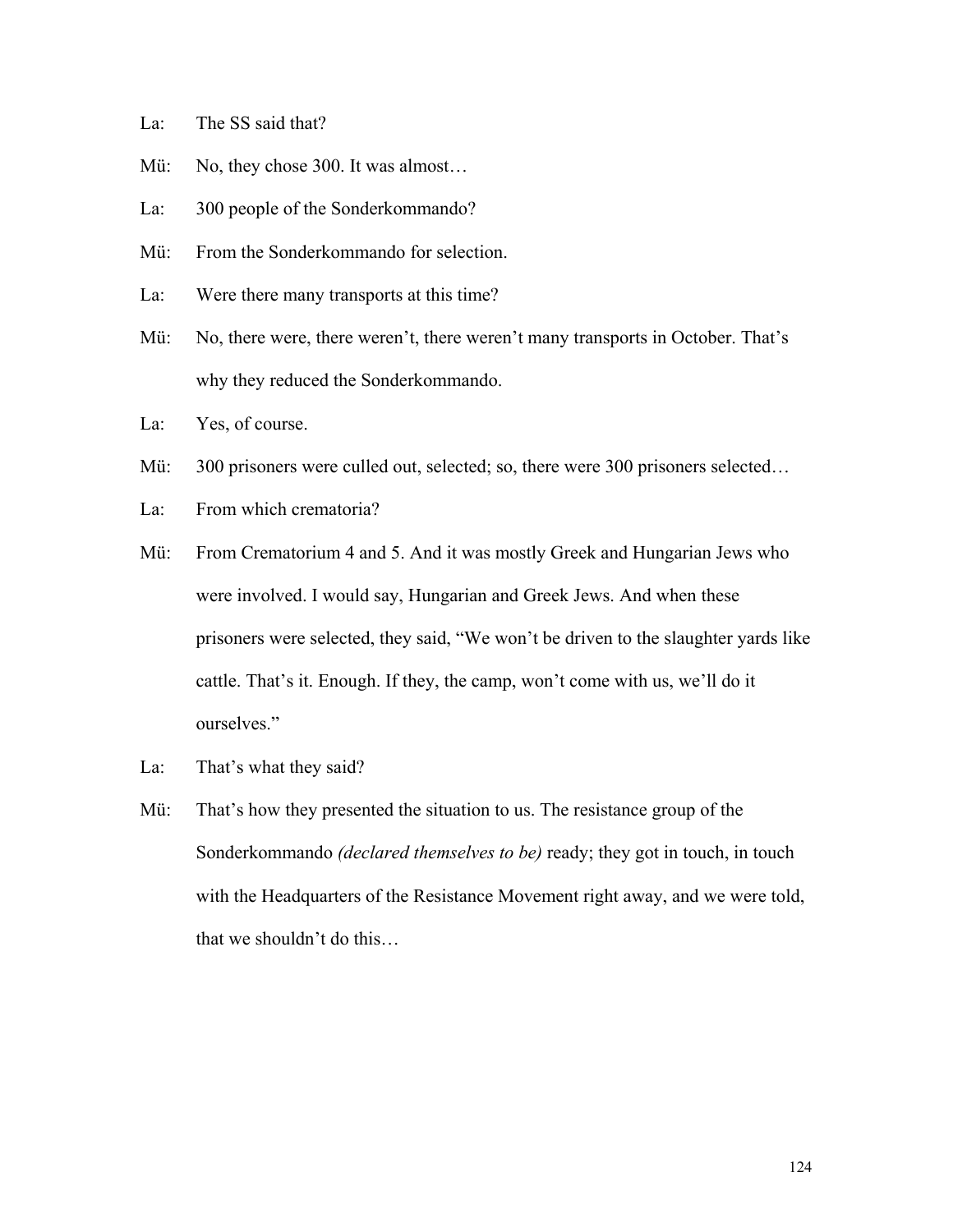Bob. No. 98 (Mü 28)

- Mü: These 300 selected prisoners of the Sonderkommando, these 300 Jews, who were chosen, from Hungary and Greece, were ready to fight. They said they wouldn't let themselves be, be driven like cattle to the slaughter yards, to the slaughter yard, made it clear that whether the camp joined them or not, they would carry out the revolt themselves and called upon the leaders of our resistance group, yes, to give them the weapons and a…to collaborate with the whole undertaking. The leaders, our leaders, then *(got in touch with)*…
- La: Kaminsky?
- Mü: It wasn't just Kaminsky. It was others too. They got in touch then with the resistance group in the camp, the Headquarters, and informed them about what happened at our site. Told them very clearly, that our people wouldn't just go along (*with the selection)*, but would fight…that there is a high risk. And then they (*our leaders)* called on them to join us. The Headquarters of the Resistance Movement replied, that is, they declined.
- La: They didn't want to.
- Mü: In a word, they told us they couldn't join...that it's a high-risk undertaking, that, actually, this wasn't the right time and that the initiative couldn't succeed. And so, that's what they told us.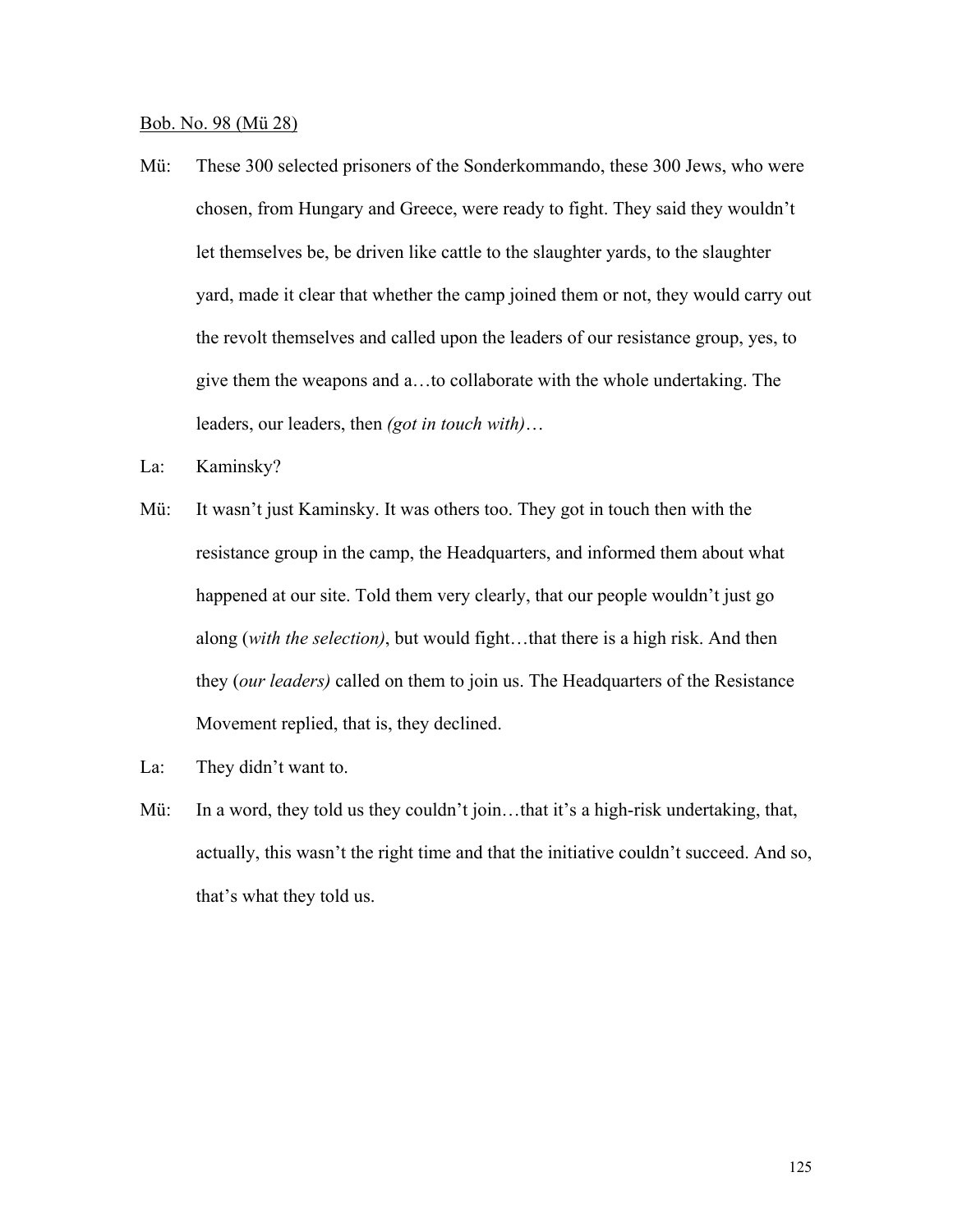Mü: And they asked our leaders, that those who weren't selected, shouldn't join them (*the selected ones)*. In any case, we should refuse to join them. Then our leaders went to the selected ones and explained to them, we're very sorry, but under these circumstances, if the whole camp won't join us, the whole revolt, the whole revolt wouldn't, wouldn't, wouldn't *(fulfill)* the right purpose, because it was planned to be, I would say, a united…it was to be a united action. And what happened, we explained it to them, *(but)*…unfortunately, not unfortunately, I would say, they didn't accept that and on the sixth…on the seventh of October, 1944, when the numbers of the selected ones *(were called)* up to the forecourt of Crematorium 4, one after the other was called up, it was noticed that some numbers didn't report in. And they were already in Crematorium 4, having set fire to Crematorium 4. Other comrades attacked the SS, injured some, other SS men fled on bicycles. But it lasted maybe three, four minutes, then the sirens started blaring and a few hundred armed SS men *(came).* They came with trucks, cars and made a… *(makes a circles with his arms)* 

La: ...cordon.

Mü: A cordon around Crematorium 4. Whizzing, that is, the machine guns were crackling, the bullets were whizzing by, and I was looking around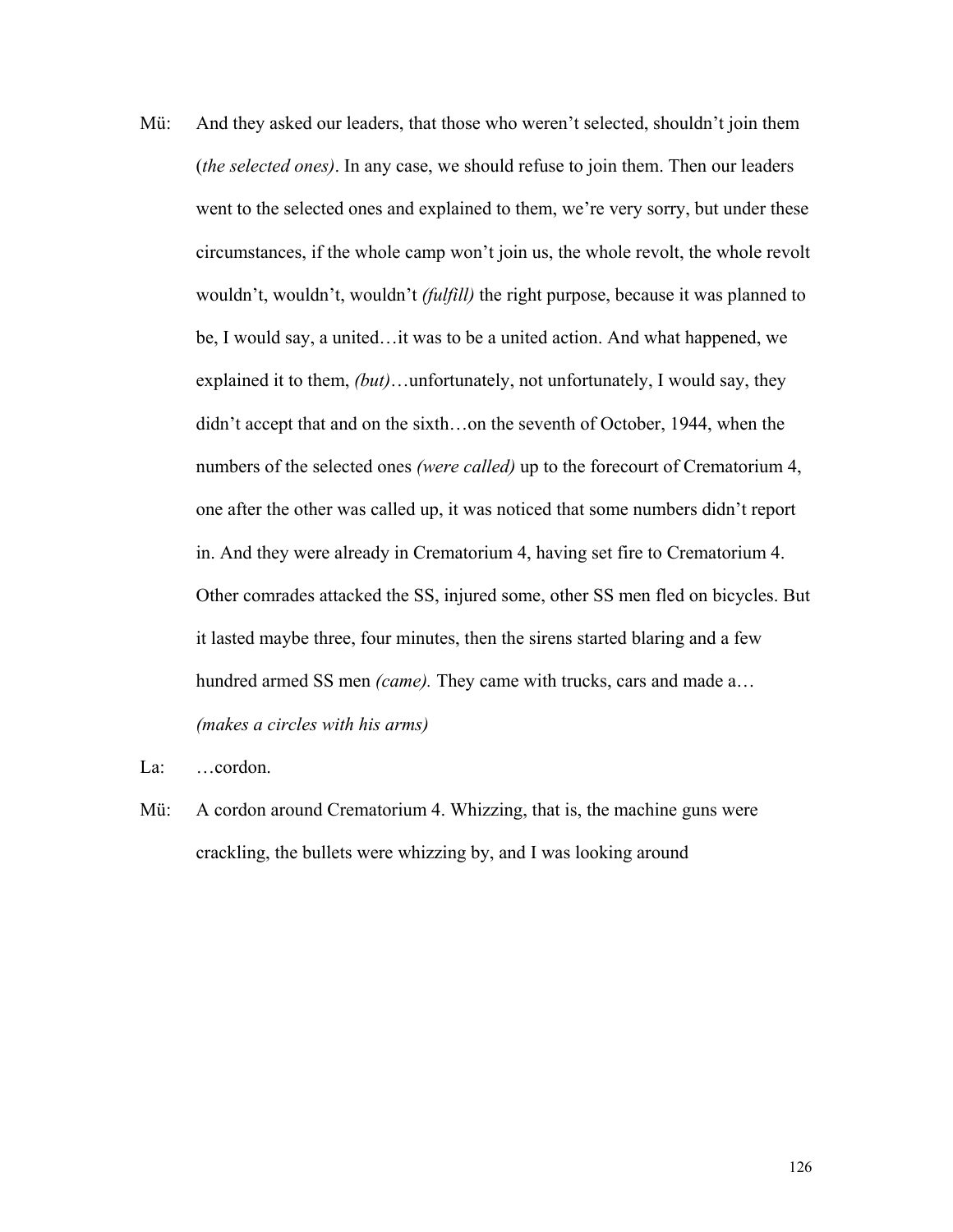- Mü: and I saw, that my comrades were falling like rabbits, just as at a rabbit hunt. In that instant, I saw that everything was lost, and I lay down as if I had been shot…
- La: You, you were in the yard of Crematorium 4 too…(*Lanzmann and Müller talk simultaneously)*
- Mü: ... in the yard of Crematorium 4, indeed. I lay down there and in that moment, I realized, I slowly…that is, I was close to the door of the burning Crematorium 4, just a few meters. Then I, I crawled into Crematorium 4. Crematorium 4 was burning. Then I thought, what should I do now? Then I realized it was a good hiding place. Then I opened an, an, an iron plate, which connected the chimney, that is, the chimney with the oven. I closed it and I lay, I lay down there. Later, water came down the chimney, for the fire engine had arrived. Yes, then I noticed that water was coming down the chimney. But that was, that was bearable. Then it was still. Now I had to think about what I should do. Then I remembered that behind Crematorium 4 was always a Lithuanian guard. There was even a guard, a guard at night. And if I could perhaps overpower the guard in the night, knock him down and change into his uniform, and then go through the sauna, where there was also a guard and if I could…if I were to succeed in overpowering that one too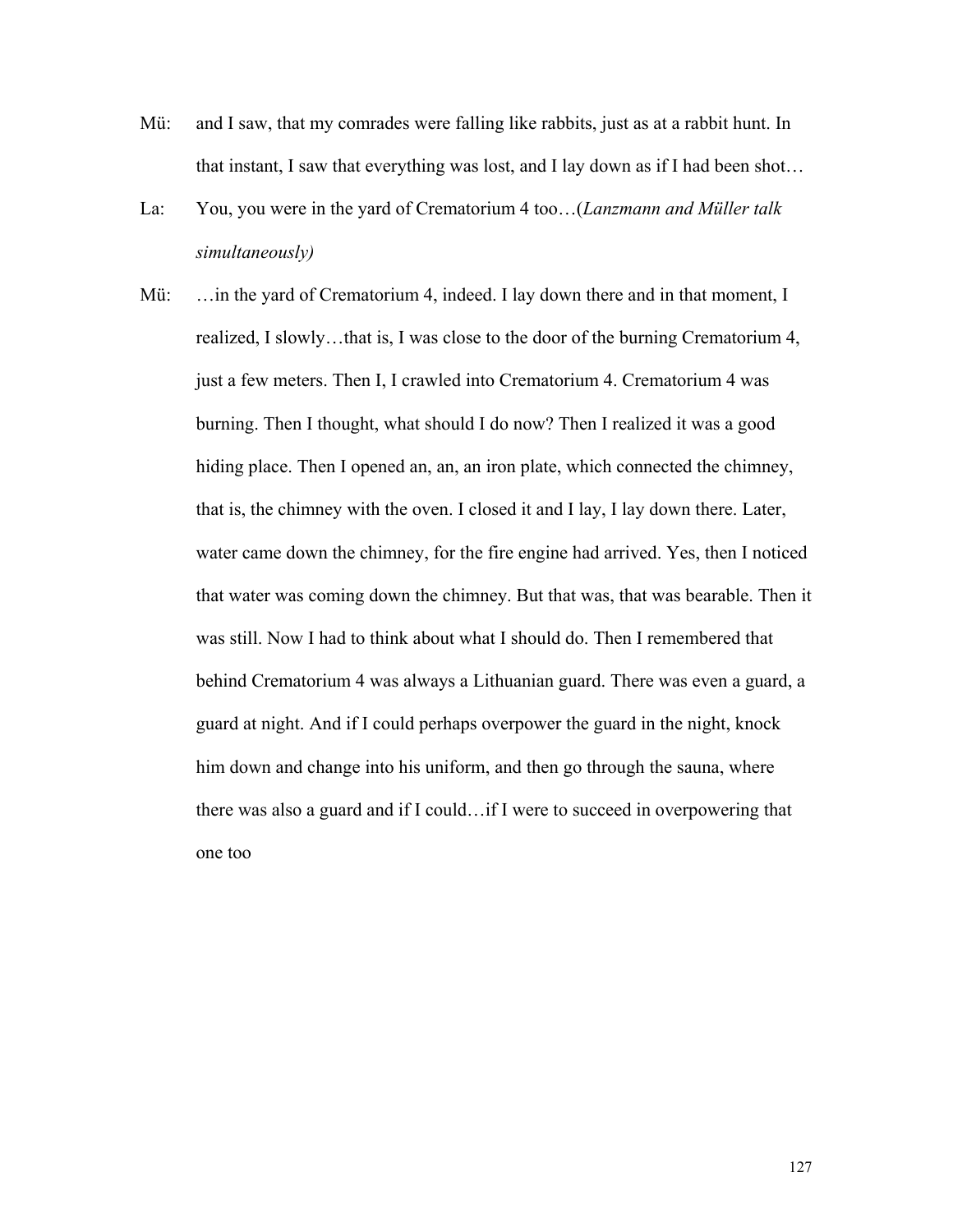Mü: then I could easily disappear into freedom in the dark.

- La: You were all alone?
- Mü: Completely alone. This is the plan I figured out in this dire situation. In the night, I went, I went in the – the crematorium wasn't burning any more – in the main room…
- La: With the corpses?
- Mü: In the yard were 200 corpses. But at that moment, I really didn't notice that. I took an iron rod from the coke room and quiet…and with the iron rod I slowly crept to the, to the, to the door of the sauna, where, where the guard was standing. But I was maybe ten or twelve meters from him; I lay down. Suddenly I heard that there was a large number of guards present. Because of the revolt, the guards had been reinforced, had been reinforced, had been reinforced. Yes, so I saw no chance for an unarmed person to attack ten *(guards)*. Then I became hopeless, without hope…I didn't give up hope. I said to myself, I'll crawl back down the chimney and continue to wait. Then I fell asleep.
- La: And you went back into the chimney?
- Mü: Back into the chimney. Lay down and fell asleep. After mid... it could have been after midnight. In the early morning, I heard a lot of noise outside. I recognized the voice of our very, a good person. It was a Kapo. And extraordinary human being: Fleume.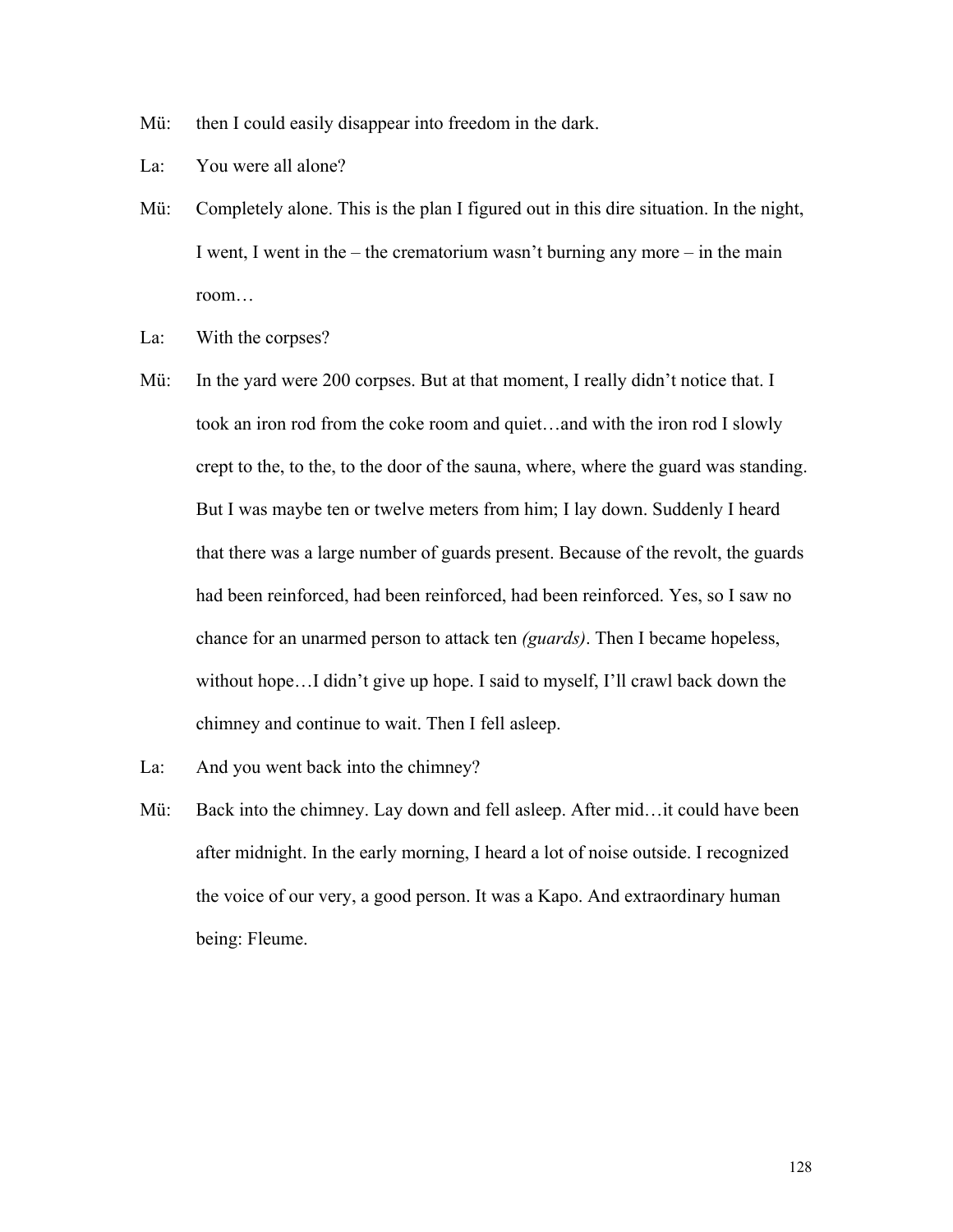La: Fleume. A Jew?

- Mü: A Jew. And I was saying to myself, what's the sense? Then I opened the plate, and suddenly he must have seen me. I must have looked a fright. But he didn't recognize me right away. He said, "Filip, is that you?" He said, "Wait a minute. Come with us, come out." Then I came out. And just then, the comrades in the yard, the ones still alive, loaded the dead ones on a cart and pushed it to Crematorium 5, which was in use. So, I pushed the cart with the comrades, ran into the crematorium, quickly washed myself, got new…different, different clothes, and that's how I ended up among the still-living comrades in the crematorium, and thus actually saved, actually saved my life through this coincidence.
- La: Meaning, that the revolt took place only in Crematorium 4.
- Mü: No, the incidents in Crematorium 2 and 3 took a different form. As I said earlier, the comrades in Crematorium 2 and 3 weren't selected. But they saw a lot of smoke in the distance and *(heard)* the shooting of the SS. Then they heard…they knew what was happening. And now suddenly they saw that the ghetto, that in the area of Crematorium 3, guards were approaching. Then it was clear to them, that maybe they would lose their lives too. Then they took action, in Crematorium 2 they *(threw)* the ethnic Ger…, one of the criminal Kapos, alive into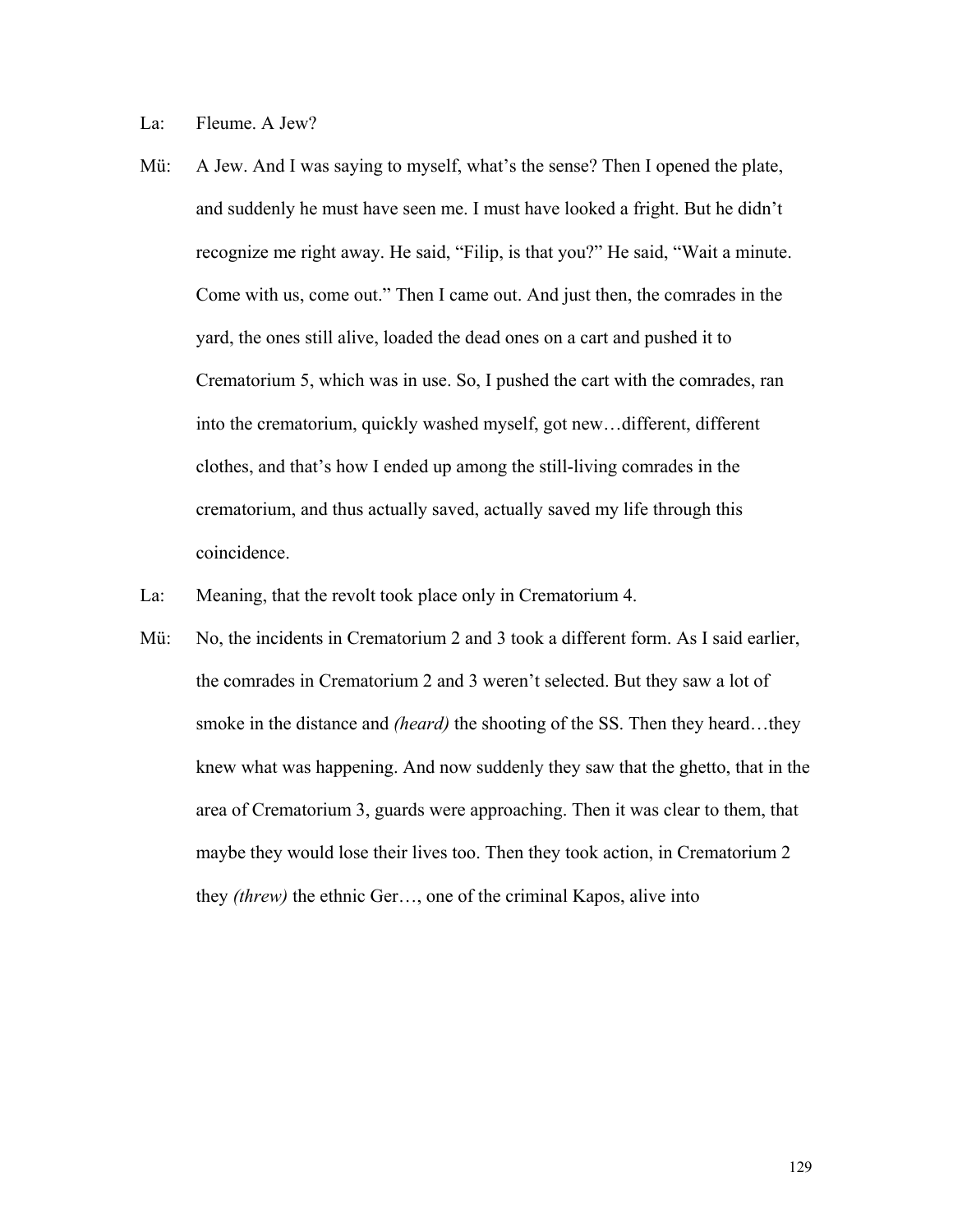- Mü: the oven. Besides that, they wanted to call the...
- La: What was the name of this Kapo?
- Mü: Karl Konvojent.
- La: Ah, the ethnic German.
- Mü: Very criminal.

#### Bob. No. 99 (Mü 29)

- Mü: Crematorium 4 had been set afire and not, as is often said, blown up. When the comrades in Crematorium 2 and 3…
- La: There were no weapons in the crematorium?
- Mü: No, no, no. The weapons were in Crema…at that time, at that time, in Crematorium 2 and 3. And when the comrades, whose lives weren't in danger at the time because they hadn't been, they hadn't been selected yet, saw all that smoke, the shootings. And from, later they even saw, as the guards approached…they took up their weapons. The first thing they did, is to throw the criminal Kapo into the oven…
- La: The ethnic German.
- Mü: That was the criminal, that Konvojent, Karl Konvojent. They threw him into, into, into, into the oven, threw him alive into the oven. And in the women's camp, they broke through in one place of the electric fence and fled. But they were pursued by the reinforced group, an SS company. And during this chase, they *(the escapees)* used the first grenade and threw the first grenade at the SS. And when the SS saw that, realized that they *(the escapees)*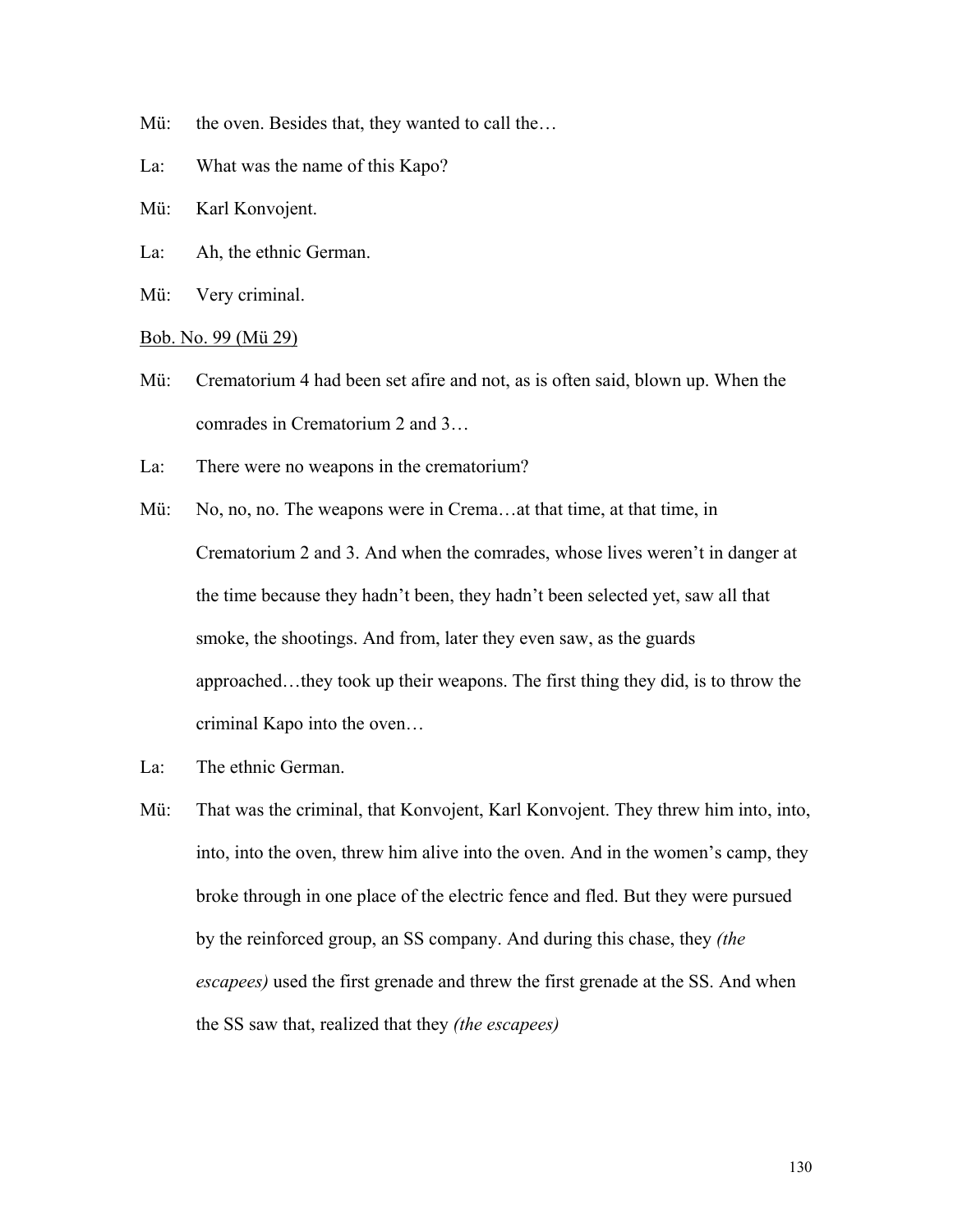- Mü: were also relatively heavily armed, they *(the SS)* became afraid and stopped in their tracks. And that's how our comrades succeeded in fleeing almost 15 kilometers from Auschwitz.
- La: How many?
- Mü: Several hundred got away. And, somewhere in the vicinity of Richsgow…they barricaded themselves in a barn, since they were chased in the evening by the SS, and that led to a big battle in that area between the heavily armed SS and our comrades, who fought against this big group with their few weapons. In this fight, several hundred of our comrades lost their lives, also three SS men. I was…
- La: All, all of them died?
- Mü: Our comrades almost all died, but some of them were brought alive to Crematorium 5. And I spoke with them in Crematorium 5, but they *(the SS)* later shot them in Crematorium 5. Then later, after a few…The next day, they arrested another twelve of us. Among others, Jankel Handelsmann, who led the bunker, and they were later executed too.
- La: How did Zamal Löwenthal die?
- Mü: Zamal Löwenthal, as far as I know, died through a selection.
- La: Later?
- Mü: Later. And that's how the revolt happened. They wanted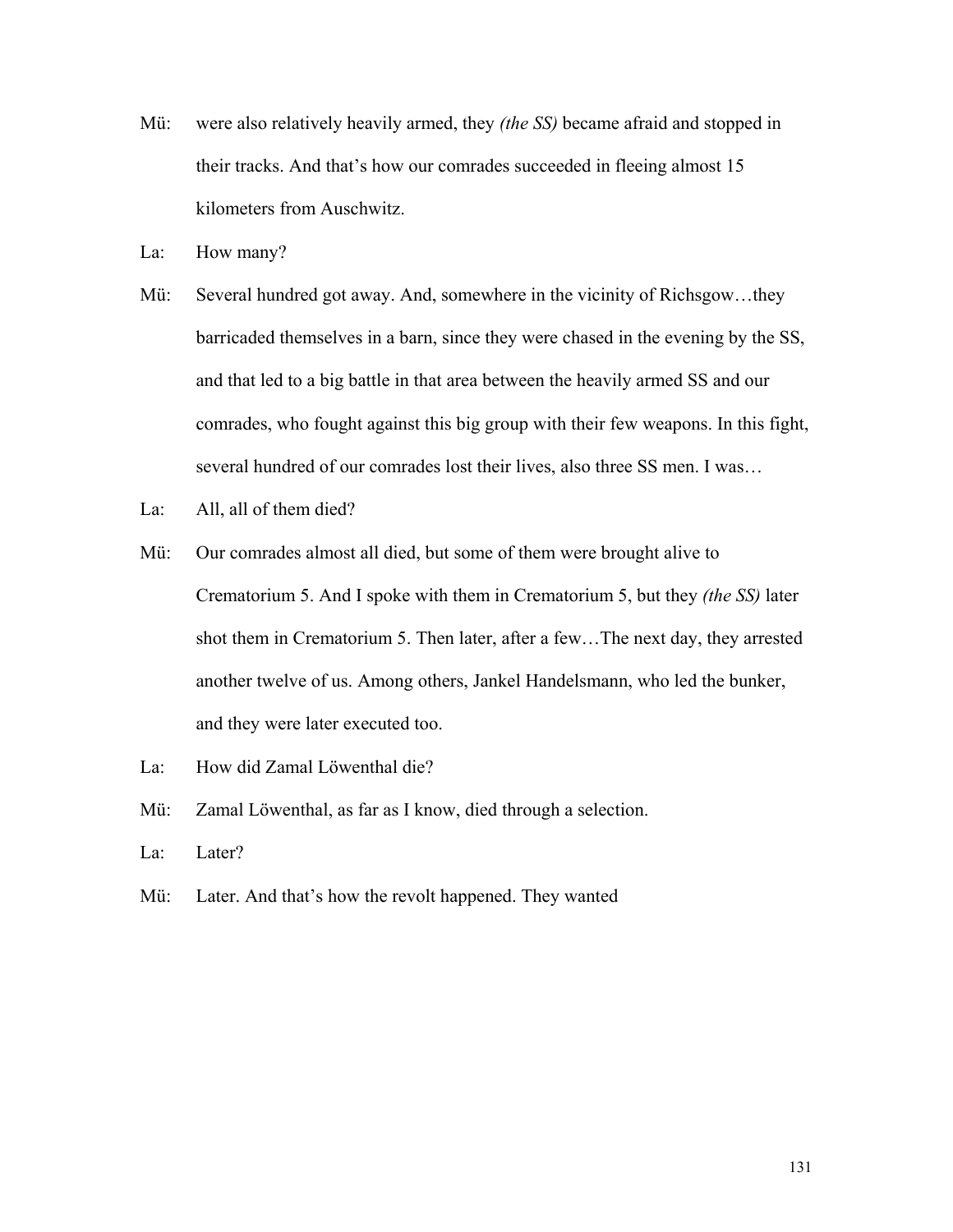- Mü 300 people. And the revolt resulted in 450 victims. And so it happened, that after a few weeks, after a few months, we heard some rumors that Himmler, Reich Leader of the SS, had forbidden, he gave an order to stop the extermination of Jews. We thought that to be an illusion; we didn't believe it. It couldn't be true.
- La: ...you were afraid.
- Mü: We had always asked ourselves, what would happen to us, if the SS asked the Head of the SS, what should be done with the hundreds of people who were the bearers of secrets. What kind of…after all, we knew that Himmler would then say, of course, you get rid of them. But given the obedience of the SS which was in effect in those days, they didn't, they didn't, I would say, they didn't…when they got the order, they didn't question what should happen to us. And so we stayed alive until the final selection, which took place around the end of November. In the yard of Crematorium 2. There, of the several hundreds still living, one hundred were chosen to continue to live. The 30 firemen in Crematorium and 70 returned to the camp, and were to work on taking apart the ovens with other prisoners from, from other parts of the camp.
- La: And you were among the 30...
- Mü: I was among the 30 and lived in Crematorium 5.
- La: Yes.
- Mü: The other were to be, were to be transferred to Camp Großrosen.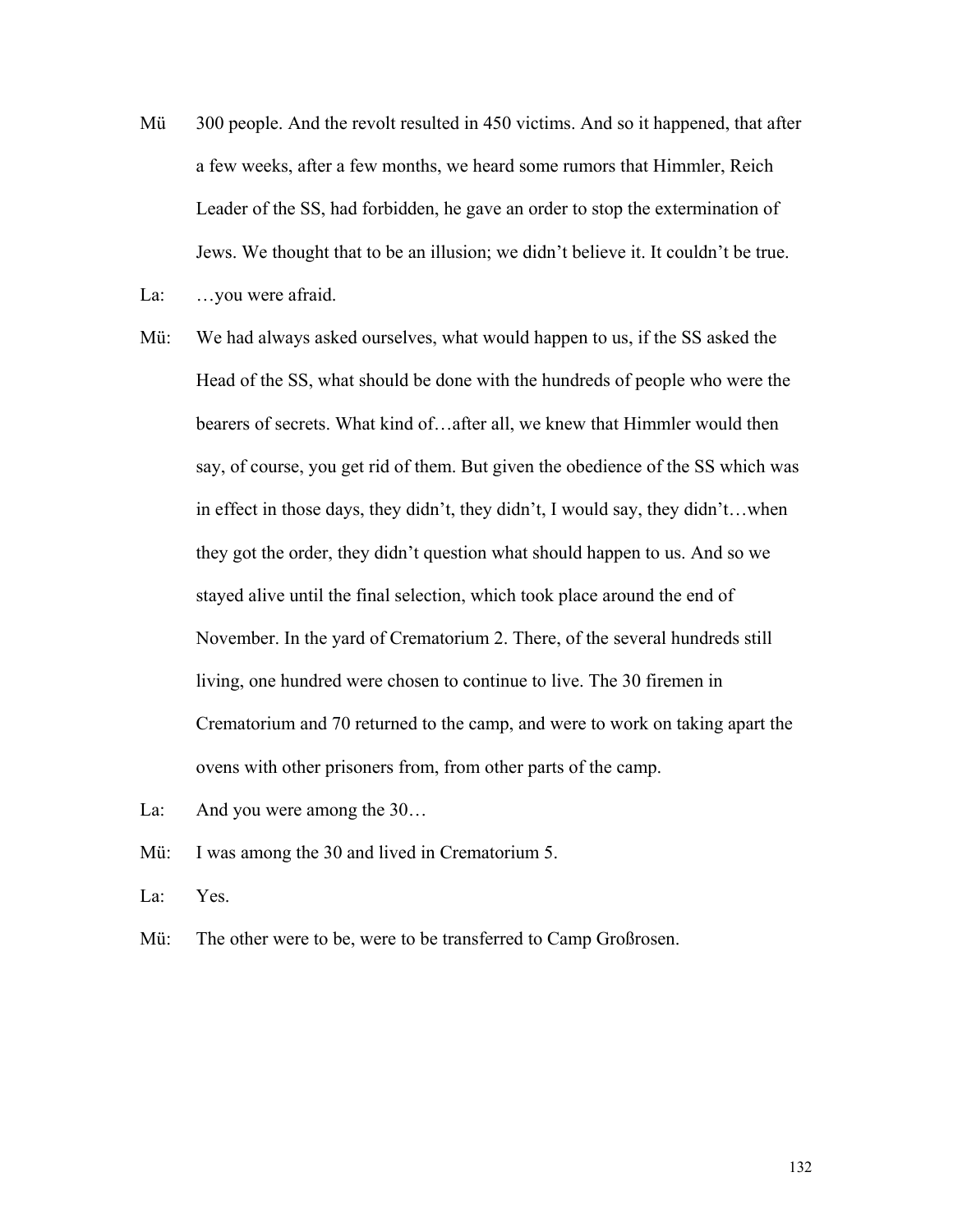Mü: But, to this very day, their fate, their fate is unclear. It's certain that they were exterminated. And that's how…that's how winter started. My memory is fading, and suddenly it was January 18, 1945. The Soviets were only a few tens of kilometers from Auschwitz. The camp was evacuated on January 18. During this evacuation, we hundred prisoners slipped into the company of others and marched with them in the, in the marching columns through the streets, through the streets of Poland. During this time, during the march in Poland, some of the Sonderkommando managed to flee, like the brothers Tragon, my friend Jankowsky. I came to the concentration camp, Mauthausen, with others. In Mauthausen during roll-call, some of the SS men came to us, and we didn't know them. We were, we were ordered, ordered, we were to…the prisoners of the Sonderkommando were to step forward. And since we, and since we realized, that no one, that, that, that we, that that they, that we didn't know these SS men, that they didn't know us either, they didn't know us…no one stepped forward. And so I was transferred to the satellite camp, Kusingheiz, and worked in the Messerschmidt Works, came then with a transport to Wels-Gunzkirchen with a marching transport until the fourth, fourth, fourth of May, 1945, when I was freed in the camp, Gunzkirchen, near Wels. There I was liberated by the Americans, along with, as I've already said, my comrades.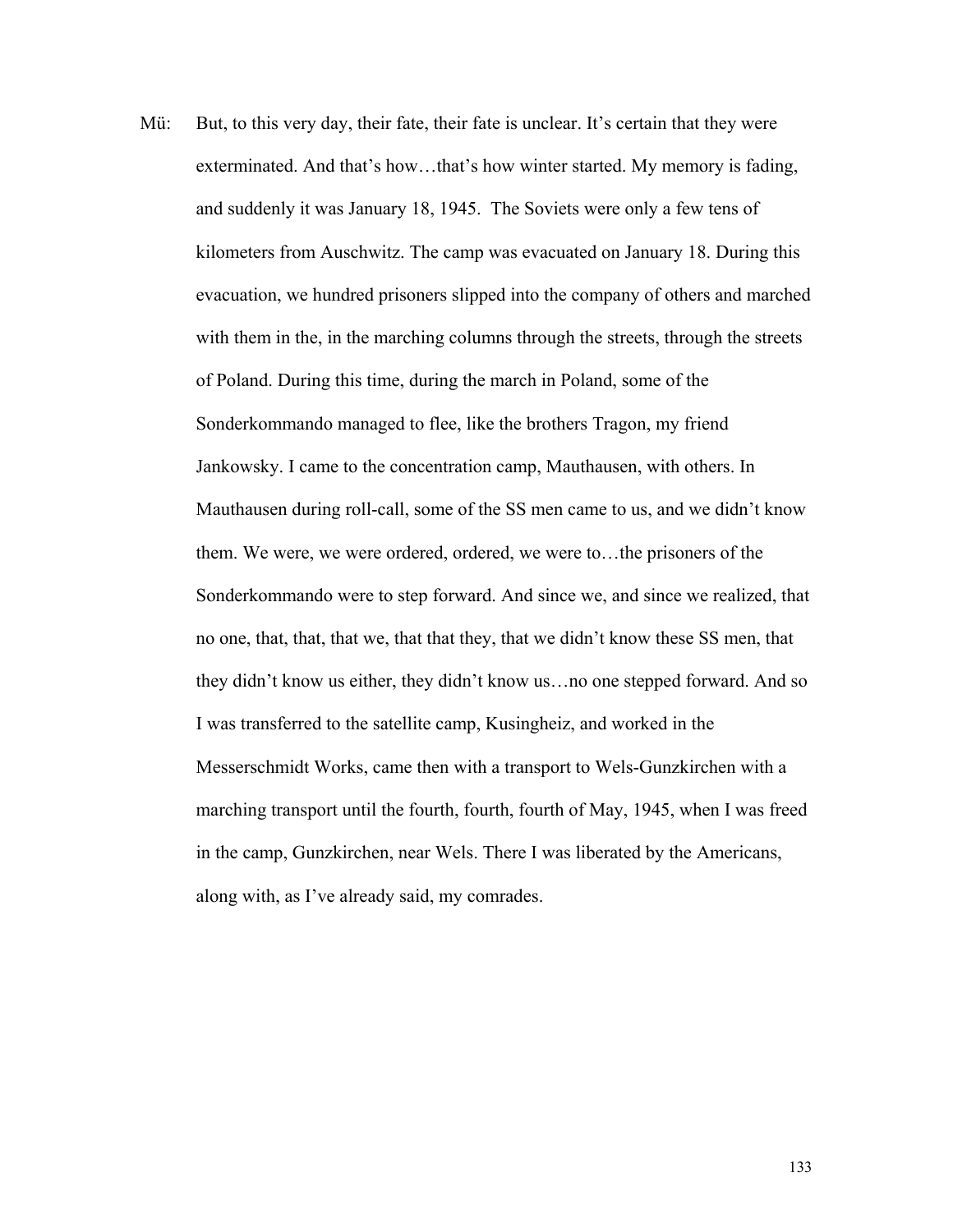- Mü: of the Sonderkommando.
- La: Yes, very good.

### Bob. No. 100 (Mü 30)

- La: How many Kapos were in the Sonderkommando?
- Mü: In the Sonderkommando, there were four or five Jewish Kapos, three Polish Kapos and one ethnic German as Head Kapo.
- La: For the five crematoria.
- Mü: Yes, yes. In all, it could have been...I don't, I don't know exactly...maybe eight Kapos.
- La: Yes, and how were they?
- Mü: Well, I would say, that the Kapos behaved in a very, very humane manner. And that was…they, they, they were caught up in the same fate, after all. And many Kapos played a…which is proof that many Kapos played an important role…
- La:  $\ldots$  in the...
- Mü: in the, in the resistance. Let's say, we'll take Kapo Kaminsky or we'll take Schleune, or Kapo Leiser…those were extraordinary human beings. So, if the myth (*image)* of the Kapos in the past, in the concentration camp literature, that is, was described as very negative, that had nothing to do with the Kapos, I would say, of the Sonderkommando. Except for one Kapo, whom I want to single out, that was Miette Morava, who in my opinion, didn't act right.
- La: He was a Pole?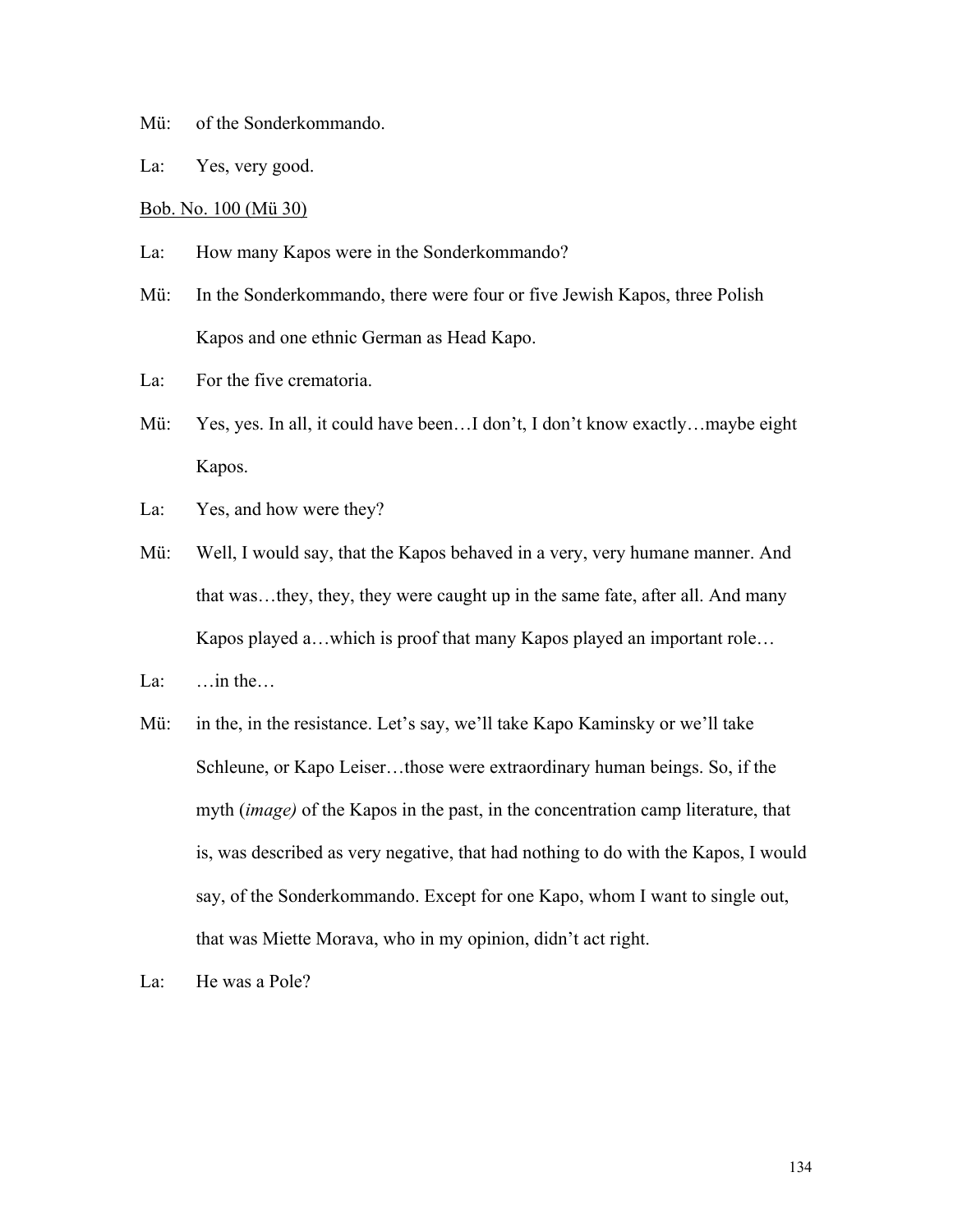- Mü: He was a Pole. But the two others, his friends, that is, Watzeklipka and Joseph Etuk, were fine, they certainly were.
- La: (*in French, presumably to interpreter): It's nothing. Enough. There's a thing that's completely different because it's. . .I just told you about what he said, but I must come back to the liquidation of the Czechs.*
- La: We said, there was no fear of death, but, but…no fear of death, rather fear of the way…
- Mü: In the many discussions, that we've already had, the question came up many times, why the people didn't defend themselves, if they already knew for sure, definitely knew what was coming upon them. In my opinion, in my opinion, what played a critical role was not the fear of death, but the way a person, how the person….played a critical role…

# Bob. No. 100 (Mü 30) – Cassette No. 9 – Side A

Mü: ...the way a person would die. To give an example. If you came, let's say, to a, to a mother, who has a child in her arms, and said to her: defend yourself, you're going into the gas chamber or such, or if…she probably wouldn't do it, because she would reason, that she would rather die in the gas chamber than to witness, let's say, her child being shot, or, that is, in a word, if the person was facing imminent death, then he is continued to be somewhat of a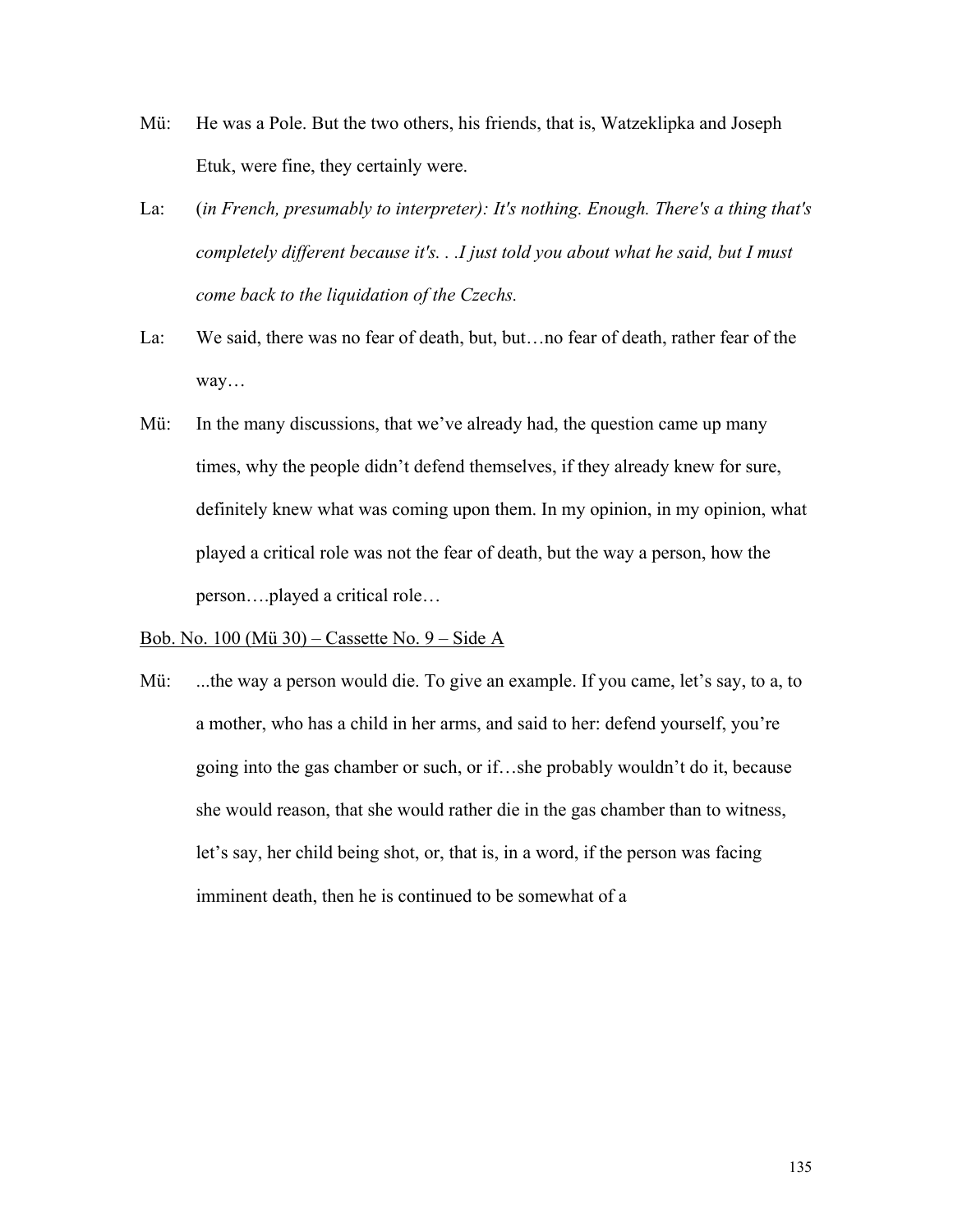- Mü: materialist in having a choice of the method of death. And if possible, that the method of death be, be the least agonizing.
- La: Yes, but it was very hard to die with gas, wasn't it?
- Mü: Yes, dying by gas was a, I would say, a very hard way of dying. And...
- La: Very slow.
- Mü: And it took about ten to fifteen minutes.
- La: Yes, that is terribly long.

Mü: And it depended on the humidity of the room in which the gas was dropped, how, how high the humidity was. If the humidity, if the room was humid, I would say, then dying was…or the weather outside too,…that also was dependent on the humid weather, then dying was harder, let's say, than in a, in a, in a room that was drier, then it was, it happened, I think, quite a bit, quite a bit quicker. At any rate, that doesn't say it was an easy death. It was a horrible and very painful death. For one thing, if I were to, if I were to *(describe)* the sequence, that is, or if I were to, if I were to, if I were to describe it, the first thing was the pressure in the head, then to the sickly sweet, a sickly sweet taste…

- La: That's almost a death cocktail.
- Mü: ...a sickly sweet taste, I would say, a sickly sweet taste on the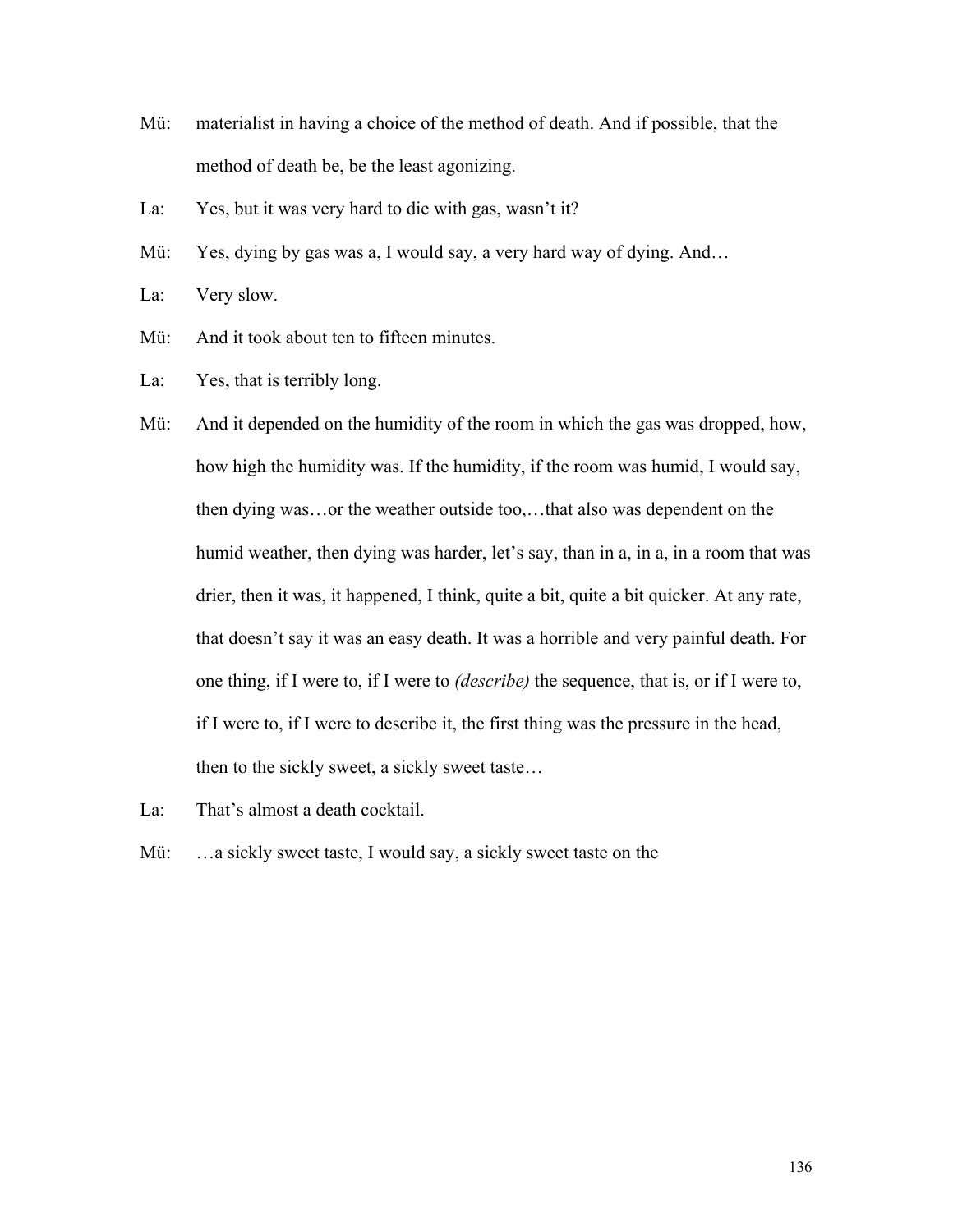- Mü: tongue, then followed an irritating cough, yes, and after this irritating cough, the people very slowly lost consciousness. And the end was the paralysis of the lungs. And through the paralysis of the lungs came the fact…that is, the death from gassing. You can see from that, that it was quite a hard way to die.
- La: Can you...
- Mü: Perhaps it was, if you will, for the, for the, for the executioners, for them it was easier, because for them it was an anonymous death. And for that why it's often referred to, in the concentration camp literature it can be found, that this kind of death, is valued as, as more humane.
- La: Yes, they say...
- Mü: But actually, it was for them *(the victims)* a, a wretched death and it wasn't so hard on the executioners, that they only, that they only, it didn't weigh on their conscience so much, in that they were doing something good and besides, that they needed *(only)* a hammer for it….they needed the gas and they needed a gas mask for it. That was all. And of course, the acknowledgement, as I said before, that they had done something good for people and …then they dropped in the gas.
- La: Without the emotional burden.
- Mü: Yes, precisely because the death was anonymous, it didn't weigh on their conscience like before with the Execution Kommandos. Yes. I could make the point again, that with the executions, if 50 or 60 people were shot, that for the executioner, that was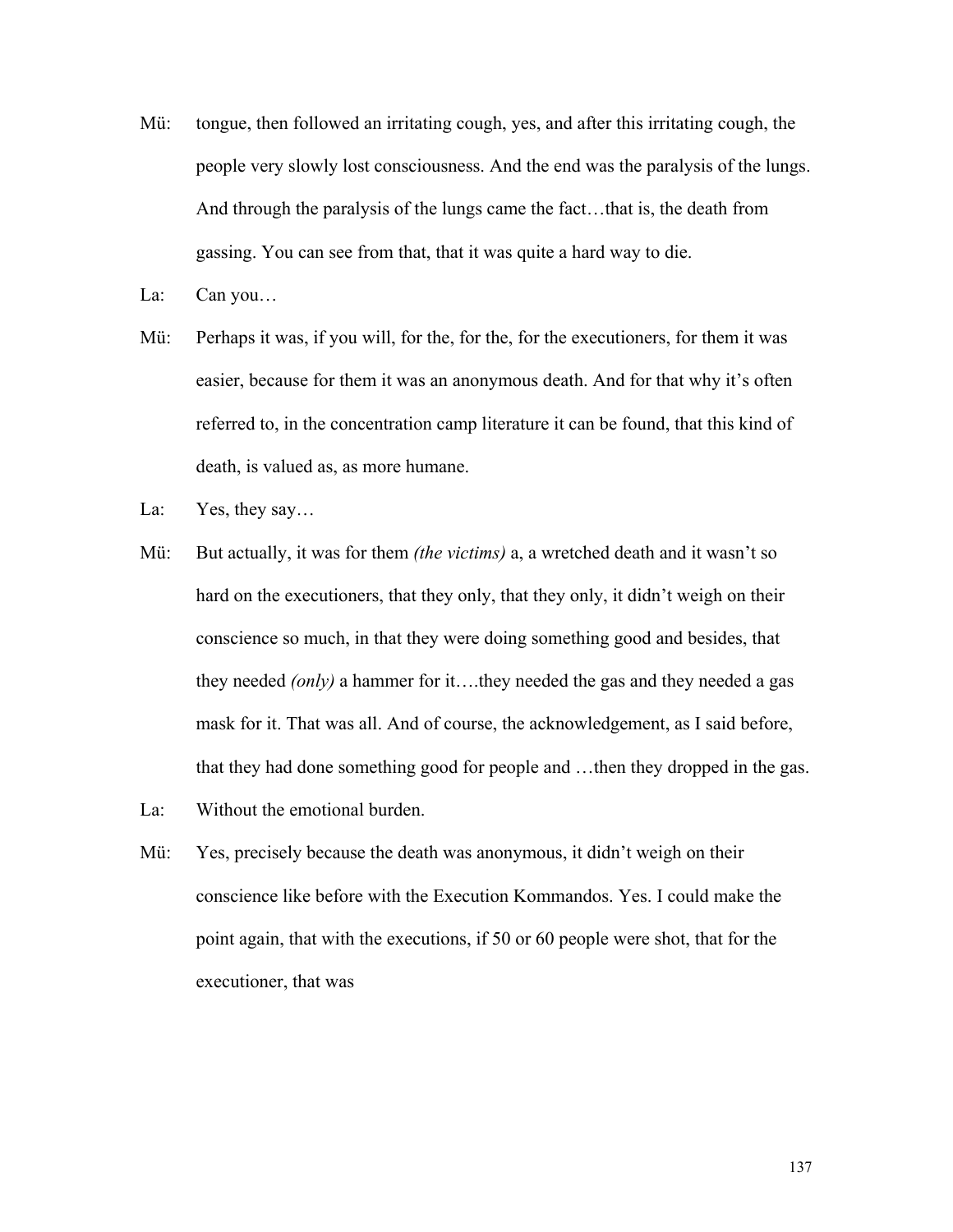- Mü: a, a harder thing than, let's say, for a so-called disinfector, who pours the gas in and with, whatever, five or six gas cans killed maybe 2,000 people.
- La: What name? Disinfector?
- Mü: Yes, they called themselves disinfectors. Came camouflaged with a red cross, which…they accompanied the columns with a red cross to give….give the impression that these people were to be accompanied into a bath. Very humane, etc., etc. But actually, the *(symbol of the)* red cross, in actuality, was the coming together of the zyklon gas and the hammers, and of course, the so-called disinfectors, who, who, who carried out the killings.
- La: Yes. Can you talk here about your father?
- Mü: I don't know what more I wanted to say about my father. I met him in 1942.
- La: But he came to Auschwitz voluntarily.
- Mü: But what does that mean, voluntarily? That's not true, voluntarily. He reported to the authorities…that is, back then in Slovakia it was said, he was bothered by *(the conditions*) at the time. His business was Aryanized. Jews couldn't be on the street before 7:30 a.m. and after 8:00 p.m. They were beaten. And then suddenly it was, it was, it was in the newspaper, in the newspaper of the party of Monsigneur Kisso, that the "Jewish question" would be solved, in that they,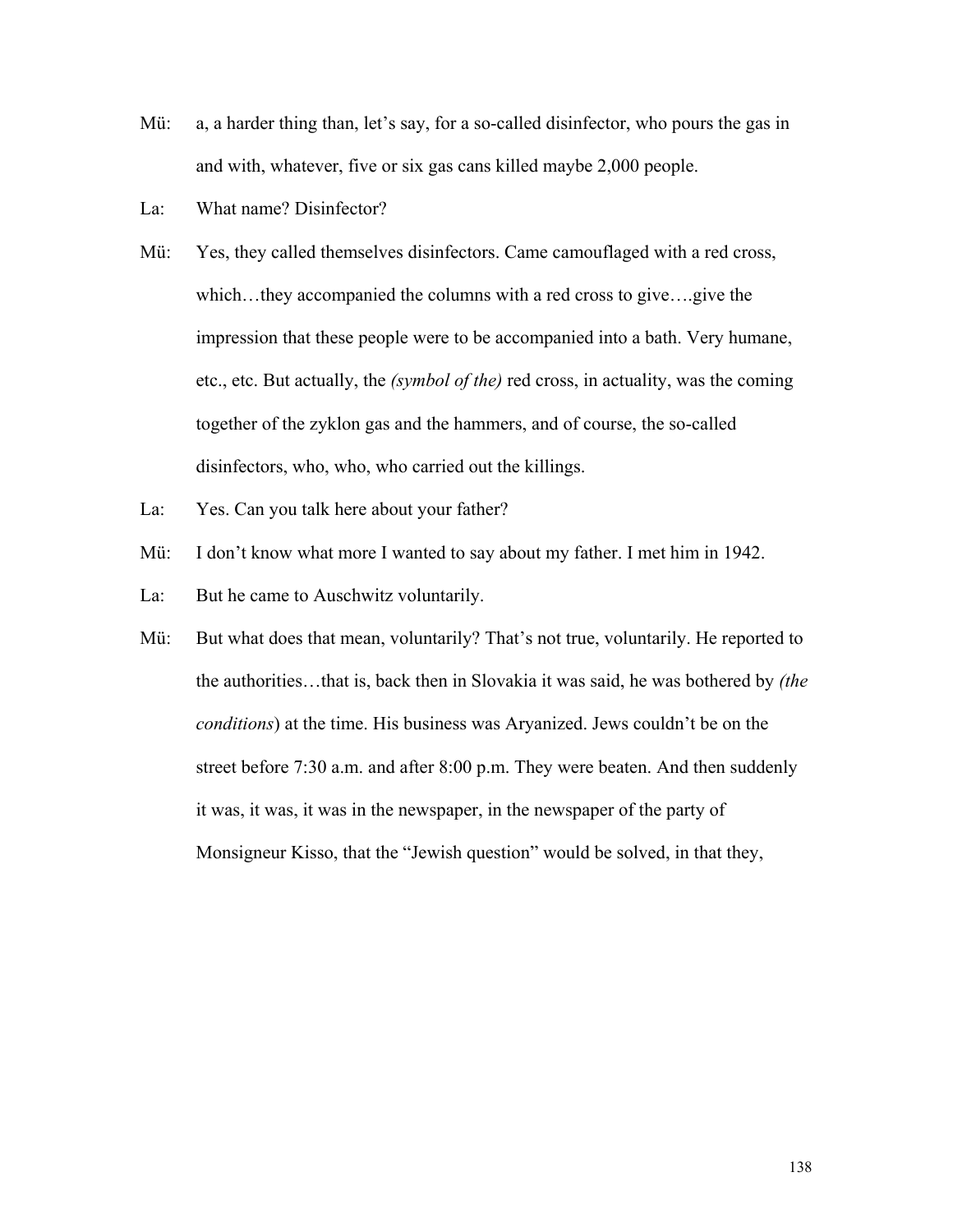Mü: the Jews were to be taken to the East. Then he believed that the East meant, it would be best, rather than have a life like that, to go East. But of course, no one knew *(how it would be)*, just as my father *(didn't)*. I would say to you, that was not the case with my father. When I was deported from Auschwitz, deported to Auschwitz from Seretonwart and sat in the train car, I recall that an extraordinary and very smart person in the Jewish Federation, Alexander Sonnenfeld, Alexander, said to us, as the train started to move: "Oh, my children, thanks be to God that you are leaving." For no one knew, then, of course,…sixteen hours later it became clear to everyone, what kind of, into what hell we had come. So I met him a few times through my friend, Rudolf Röpper, who had come with him then from Lublin to Auschwitz. I helped him at that time.

#### Cassette No. 10 – Side A

# Bob. No. 101 (Mü 31)

Mü: Since I lived in the Sonderkommando in Auschwitz in January, 1942, I was able to acquire many items like medical supplies, food. I met my father. With that, I was able to help him a lot, to survive these harsh circumstances. Later he also worked in the Buna Works. Unfortunately, once he came and had a fever. He got typhoid fever. Under these difficult circumstances, since at that time I couldn't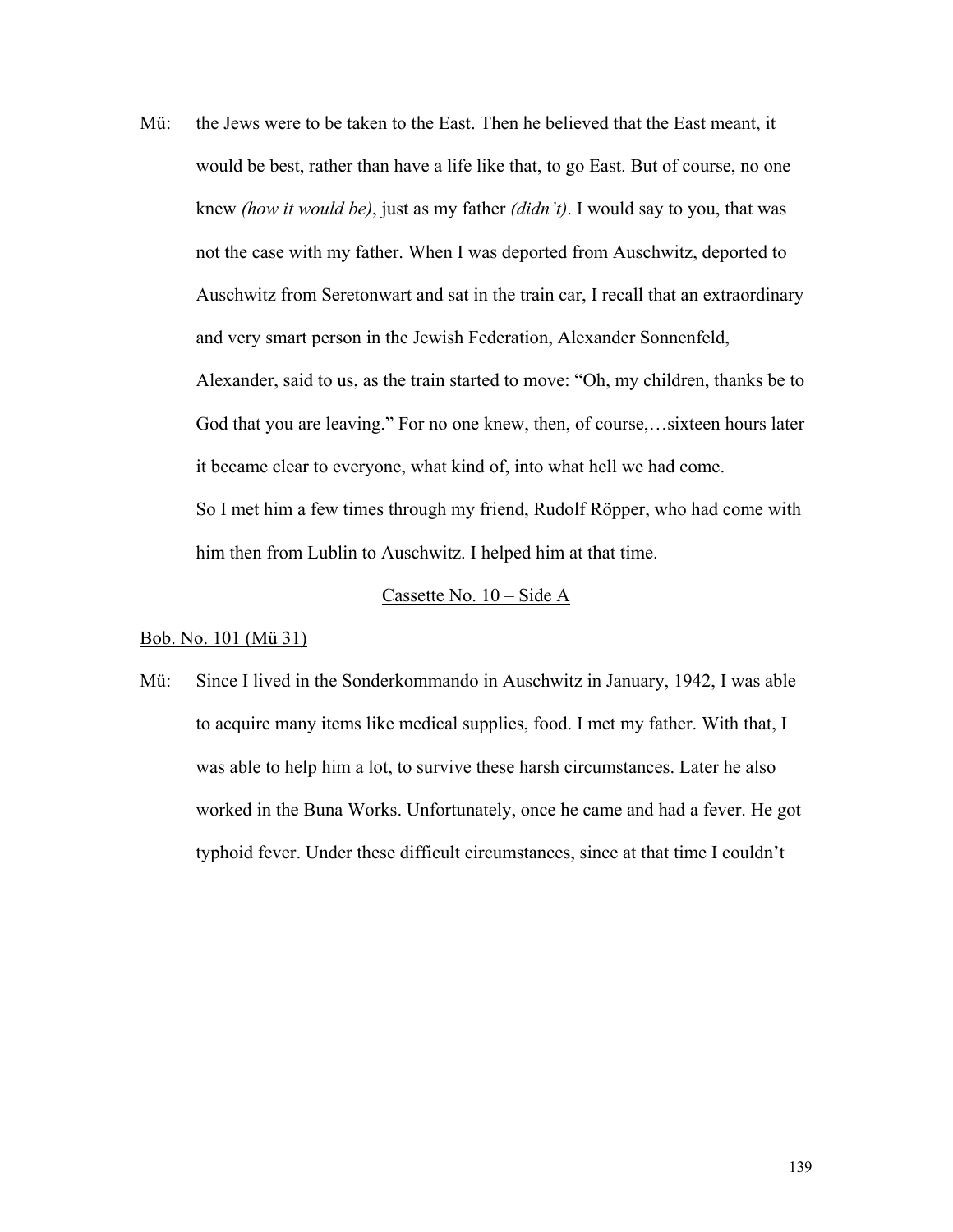- Mü: help him, since, since I was locked up at the time in the bunker as a secret ... I could only meet with him, only…
- La: ... not directly.
- Mü: Yes, only in, that is, in...Block 11 in the cell 15 was I able to be...only through work could I meet him. I organized it so that he was working in the vicinity of the crematorium. And during this time, as I've already said, he got typhoid fever, and later, I found him among the corpses in the yard of the crematorium and when…he died there, and, and was cremated in the Auschwitz Crematorium.
- La: Yes, was it, was it a shock?
- Mü: Yes, of course it was a big shock, well, and ... and when I lost my dear father, and one of my friends, Schwarz said the Kaddish, before, and then we pushed him into the, into the oven. Afterwards. There was no other way back then.
- La: How was it for the religious Jews in Auschwitz?
- Mü: In Birkenau, I think, maybe...
- La: …in?
- Mü: In Birkenau.
- La: In Birkenau.
- Mü: Yes. In the Sonderkommando, there were...there was a group of religious Jews, whose job it was to…in the so-called Room for Hair, drying it for, for…where the hair of... the cut-off hair from the corpses was dried. And in the room lived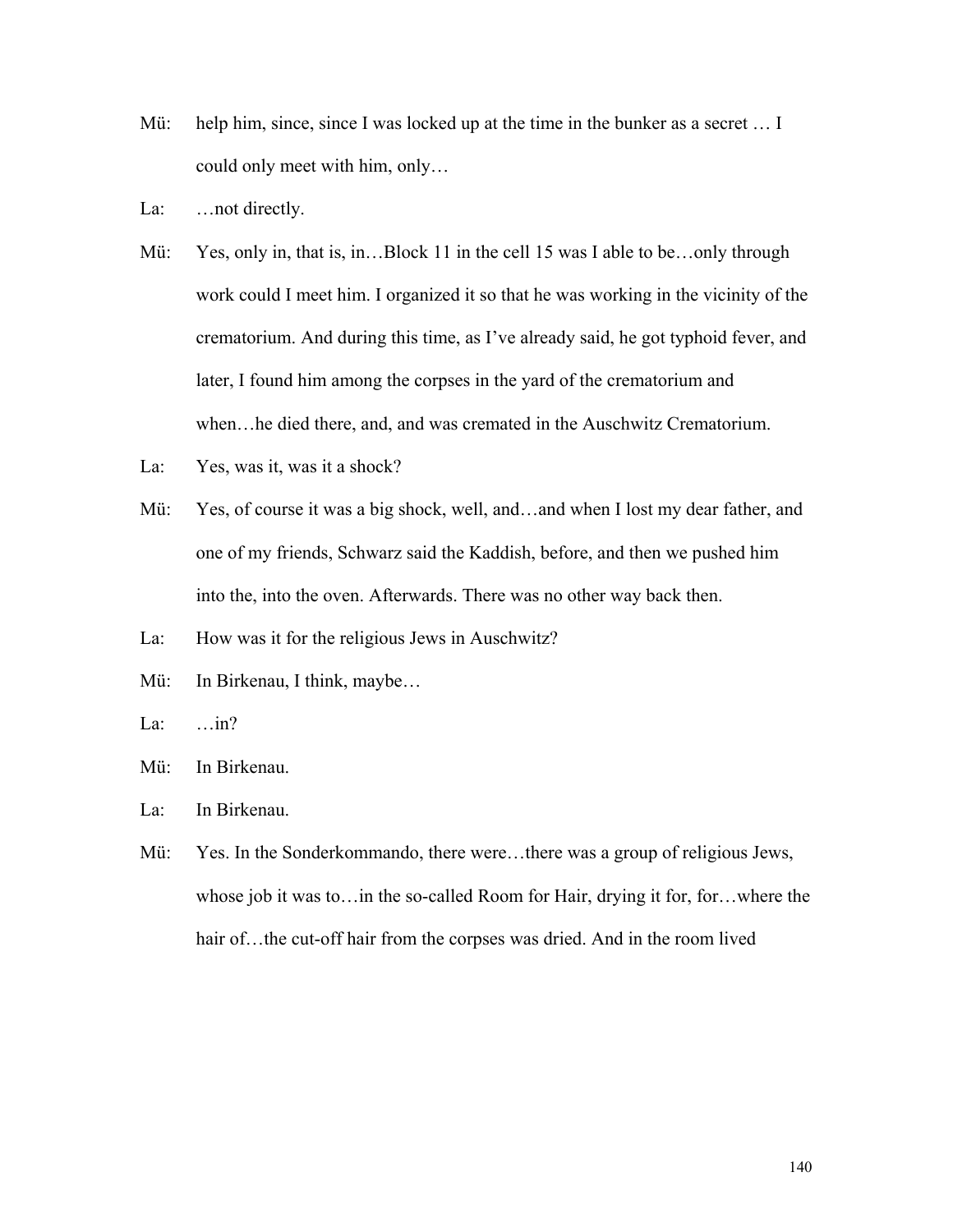- Mü: these religious Jews and one...and their, I would say, one of their leader, that was Daijan, a rabbi from Makow, an extraordinary expert of Jewish…who *(knew)* the Torah and the other…
- La: Yes and these people...
- Mü: And these people were…Kapo Kaminsky arranged it, so that they were somewhat, that they were removed from the, from the, from the immediate events, from the most horrible events and…they were very good, very, I would say, sensitive people, who believed in God and were believers. We honored them, but…how could I say it, it didn't help much, and it probably wouldn't have helped us much if we had prayed. God and praying in a, in such a, I would say, in such an inferno, in this hell in which we found ourselves, that was just not enough for Auschwitz.
- La: Did you have discussions with the religious Jews?
- Mü: Yes, there were some discussions, mainly, when, when, when, when...some about the question if there is a God or not, yes, and those from Daijan responded to that several times, very wisely put, that is, one shouldn't ask about God at a time when the person is stuck in a difficult situation. Yes, one should…God, one…yes. And maybe it explained, that the events, which took place here in Auschwitz, in, in Birkenau, that these have happened before